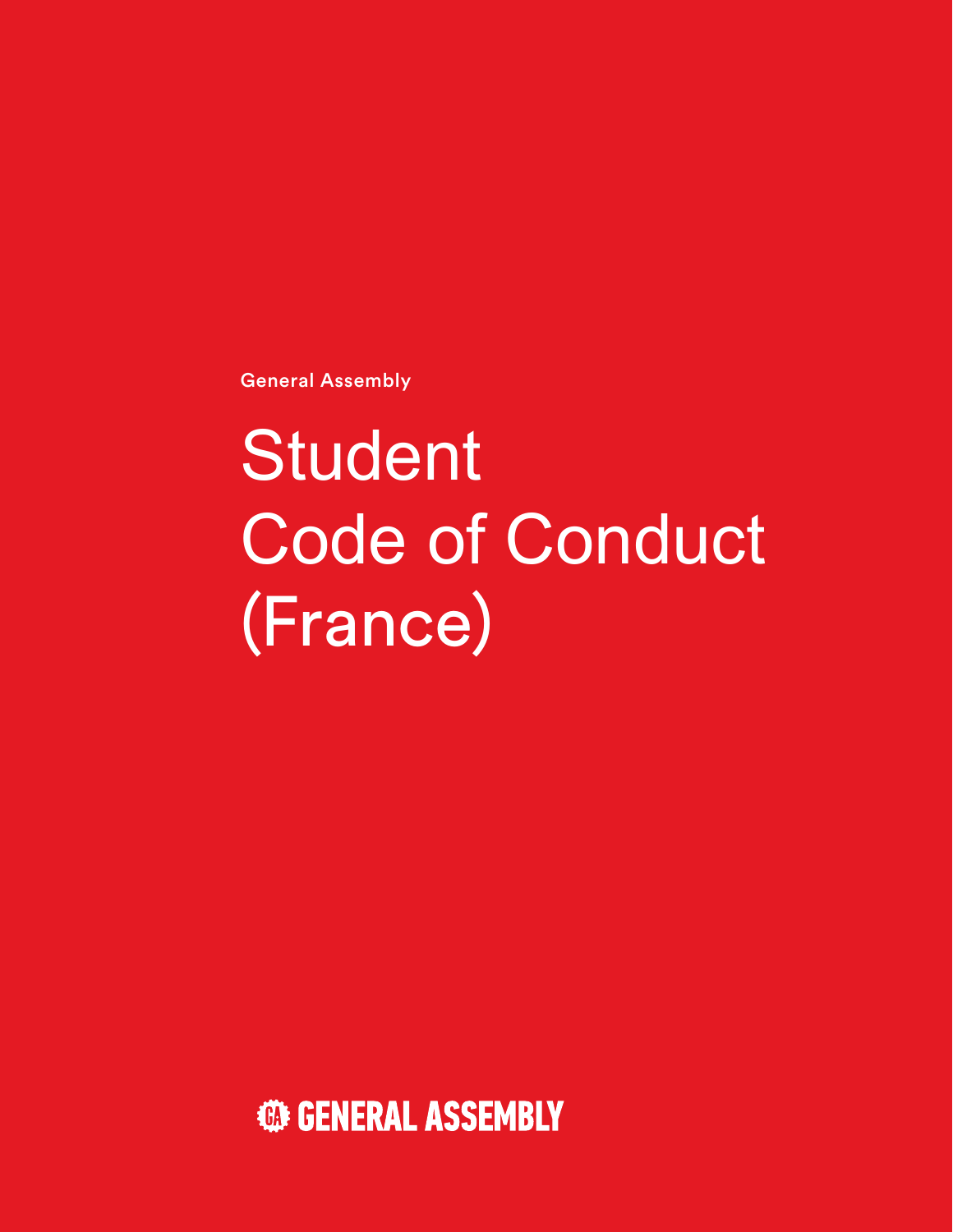# **Student Code of Conduct**

Paris Campus 2022

#### Table of contents:

| Our Story                                        | $\overline{2}$ |
|--------------------------------------------------|----------------|
| <b>Mission and Objectives</b>                    | $\overline{2}$ |
| Approvals                                        | $\overline{2}$ |
| Admission Policy and Procedure                   | $\mathbf{3}$   |
| <b>Course Descriptions and Objectives</b>        | 5              |
| <b>Academic Policies</b>                         | 22             |
| <b>Student Services</b>                          | 29             |
| Cancellation, Drop Out & Related financial Terms | 31             |
| <b>Tuition and Fees</b>                          | 34             |
| Appendix A                                       | 35             |
| Appendix B                                       | 36             |
| Appendix C                                       | 37             |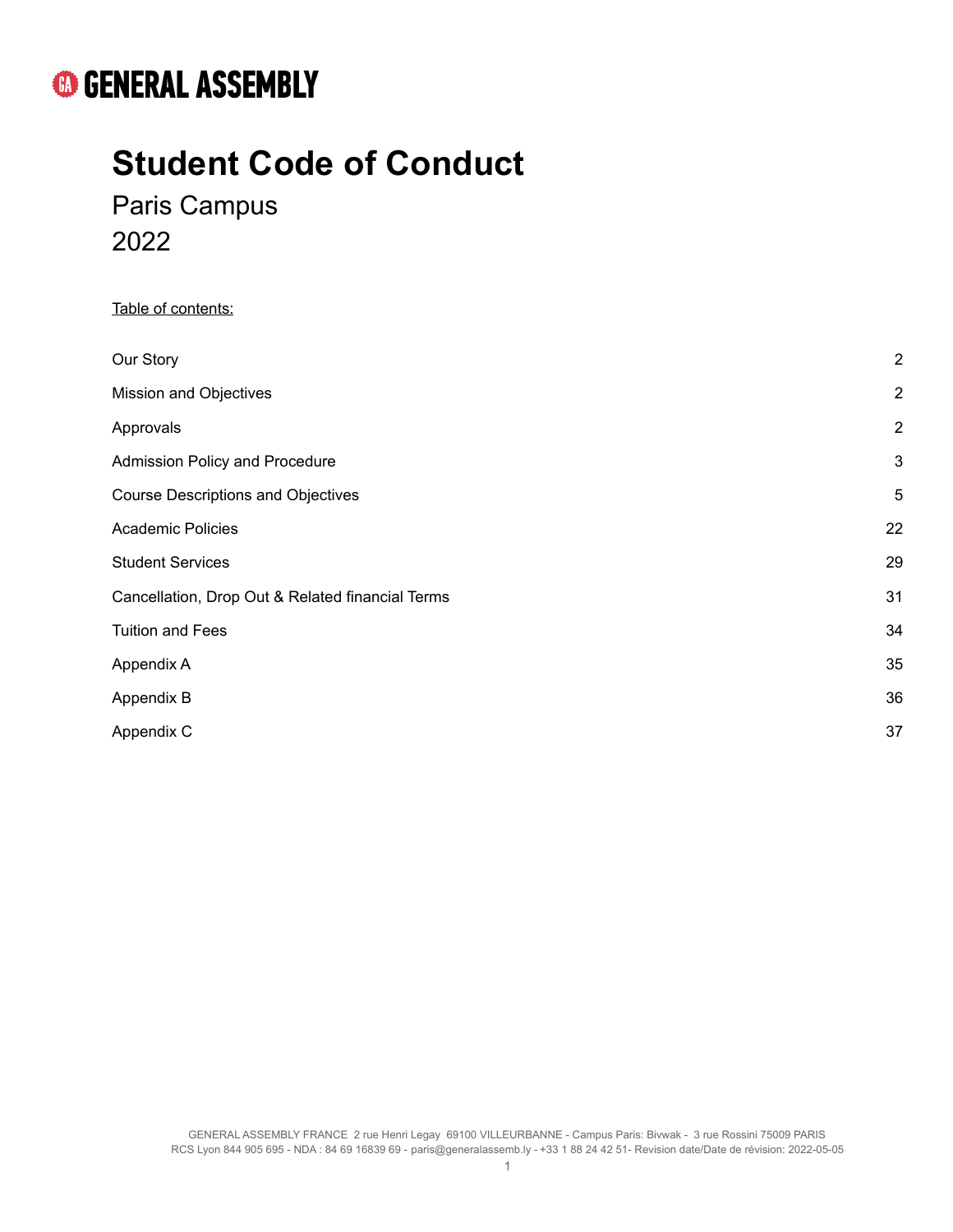This Code of Conduct and Course Catalog is established in accordance with the provisions of articles L.6352-3 and R.6352-1 to R.6352-15 of the French Labor Code. It applies to all students, for the duration of the training followed.

A copy of these Catalog is made available to each student (before any final registration) or given to the student (before any final registration) as part of a professional training contract.

### <span id="page-2-0"></span>**Our Story**

General Assembly is a pioneer in education and career transformation, specializing in today's most in-demand skills: data science, digital marketing, web development, design, and product management. The leading source for training, staffing, and career transitions, we foster a flourishing community of professionals pursuing careers they love.

Through innovative training and hiring programs, GA helps companies — including more than 40 of the Fortune 100 — source talent, train teams, and assess skills to identify growth opportunities. Our assessments in digital marketing, data science, and web development enable companies to benchmark their teams' competencies to identify gaps and guide investments in skill development.

What began as a co-working space in 2011 has since grown into an award-winning global learning experience with campuses in 22 cities and over 50,000 graduates worldwide.

### <span id="page-2-1"></span>**Mission and Objectives**

Our mission is to foster a global community of individuals empowered to pursue the work they love. Our vision is to become a company recognized around the world for building transparent pathways to industry's most transformational work. We do so by:

- Delivering best-in-class, practical education in technology, business, data, and design.
- Providing access to opportunities that build skills, confidence, and freedom in one's career.
- Growing a worldwide network of entrepreneurs, practitioners, and participants who are invested in each others' success.

### <span id="page-2-2"></span>**Approvals**

General Assembly France is a training organization registered in France under the number 11 75 52056 75 (This registration does not constitute State approval).

General Assembly France is registered on Datadock database (n°0078925) and is certified Qualiopi. The certification has been issued under the following category: training actions. Therefore, General Assembly France meets the quality requirements set by French law.

### **Programs**

There are two categories of courses offered at General Assembly: Immersive and Part-Time. GA's Immersive courses are designed to prepare students for a new career in their field of study. Part-Time courses are designed to help students level up in a skill set and create an initial portfolio of work in their field of study.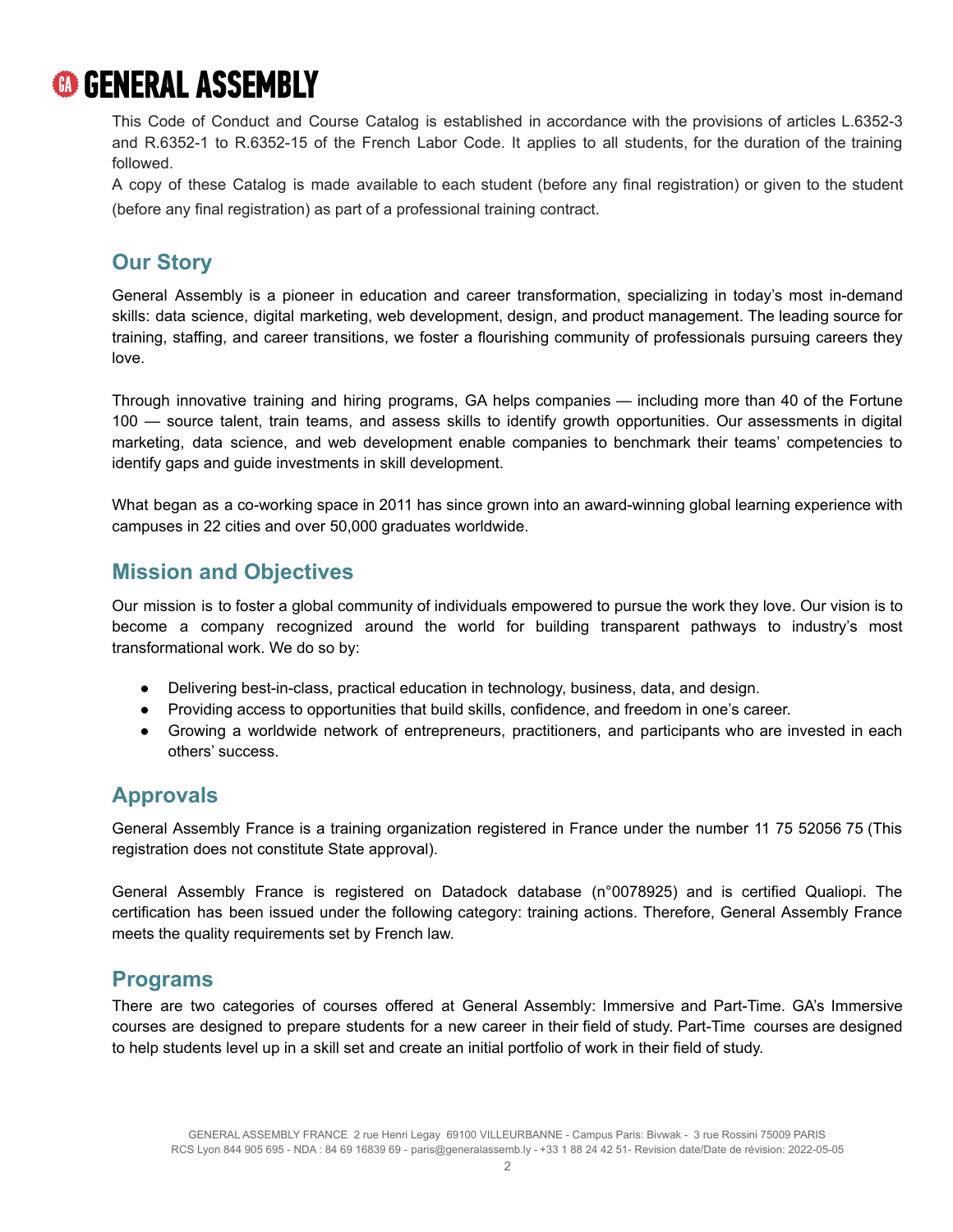

Immersive Courses

- Software Engineering Immersive
- User Experience Design Immersive
- Data Science Immersive

#### Part-Time Courses

- Front-End Web Development
- User Experience Design eligible for Personal Training Fund
- Digital Marketing
- Product Marketing eligible for Personal Training Fund
- Data Analytics eligible for Personal Training Fund
- React Development
- Python Programming
- Visual Design

### <span id="page-3-0"></span>**Admission Policy and Procedure**

#### **Entrance Requirements and enrollment Dates**

Admission into any General Assembly program requires that students are at least 18 years of age. General Assembly offers regular training sessions: on average, 4 training sessions per year. For dates and fees, please consult our website or contact our Admission team.

#### **Required Equipment**

All General Assembly students are required to have their own access to a laptop\* to bring to each class session.

- For Software Engineer Immersive Course (SEI), a Mac laptop is required. Windows is not supported in this course at this time. In general, we only recommend students set up a Linux or a dual-boot system (Ubuntu) if they are already competent and experienced to run those operating systems (Expert level). Because the configurations of these systems can vary widely and curriculum will only be taught through a Mac OS, our instructors cannot guarantee or will be expected to resolve technical issues for a non-Mac OS.
- For the other courses, PC and Mac laptops are allowed. Mac is preferred but not required, as instructors will be using Mac laptops and may not be able to provide as much support with certain technical issues to students using PCs.
- When the course is remote, their own access to a webcam, headphones, and good access to the internet are required.

\* It must be no more than four years old and able to run the most recent operating system, updated prior to starting *the course.*

#### **Admissions Procedure**

Our Admissions process comprises five steps and is designed to elicit the core traits we've seen help students succeed in and after the program:

#### **Step 1**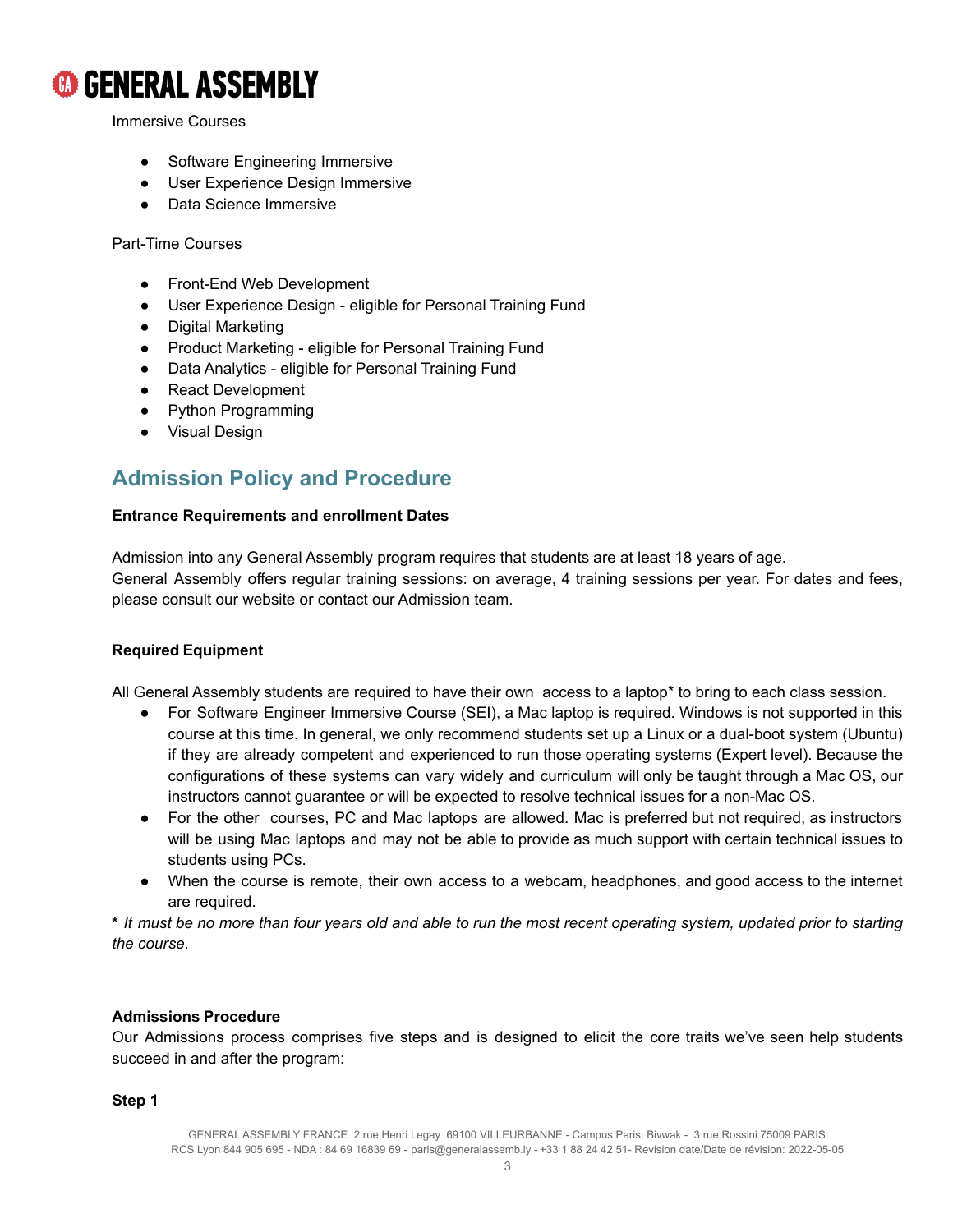

After you submit an application, we review it.

#### **Step 2**

Move selected applicants forward to a phone interview. During this interview, we'll learn more about your background, and you'll have the chance to ask questions. If the phone interview is successful, we'll move you on to.

#### **Step 3**

A Readiness Test and/or Admission Task (if applicable to your chosen course), and/or checking the prerequisite of level if needed (diploma or experience track).

#### **Step 4**

Set a date to interview. During this interview, we may ask you brain teasers/logic questions, discuss the diagnostic assessment you completed, have you describe/demonstrate skills covered in pre-admit work, or submit a readiness assessment.

#### **Step 5**

Once you have completed all requisite steps in this process, you will receive confirmation of your admission from your Admissions representative. Each prospective student must provide documentation of prior education as outlined in the Admissions Policy for their course of interest, have basic computer skills to take the course and, as applicable, provide documentation of the following experience:

| <b>Course</b>                    | <b>Course-Specific Admissions Requirements</b>                                                                                                                                                                    |
|----------------------------------|-------------------------------------------------------------------------------------------------------------------------------------------------------------------------------------------------------------------|
| Data Science                     | Take a Readiness Test on:<br>• Basic statistics experience.<br>• Familiarity with programming fundamentals and Python<br>programming language                                                                     |
| Data Science Immersive           | Complete an Admission Task on:<br>• Strong mathematical foundation, basic familiarity with<br>programming concepts.                                                                                               |
| JavaScript Development           | Take a Readiness Test on:<br>• Basic computer skills.<br>• Exposure to HTML, CSS, and JavaScript.                                                                                                                 |
| <b>React Development</b>         | Take a Readiness Test on:<br>• Familiarity with HTML and the Document Object Model (DOM).<br>. Working JavaScript ability with basic programming concepts, especially<br>functions, objects, arrays, and classes. |
| Software Engineering Immersive   | Complete an Admission Task on:<br>• Basic HTML, CSS, and JavaScript Experience.                                                                                                                                   |
| User Experience Design Immersive | An Admission Task                                                                                                                                                                                                 |

GENERAL ASSEMBLY FRANCE 2 rue Henri Legay 69100 VILLEURBANNE - Campus Paris: Bivwak - 3 rue Rossini 75009 PARIS RCS Lyon 844 905 695 - NDA : 84 69 16839 69 - [paris@generalassemb.ly](mailto:paris@generalassemb.ly) - +33 1 88 24 42 51- Revision date/Date de révision: 2022-05-05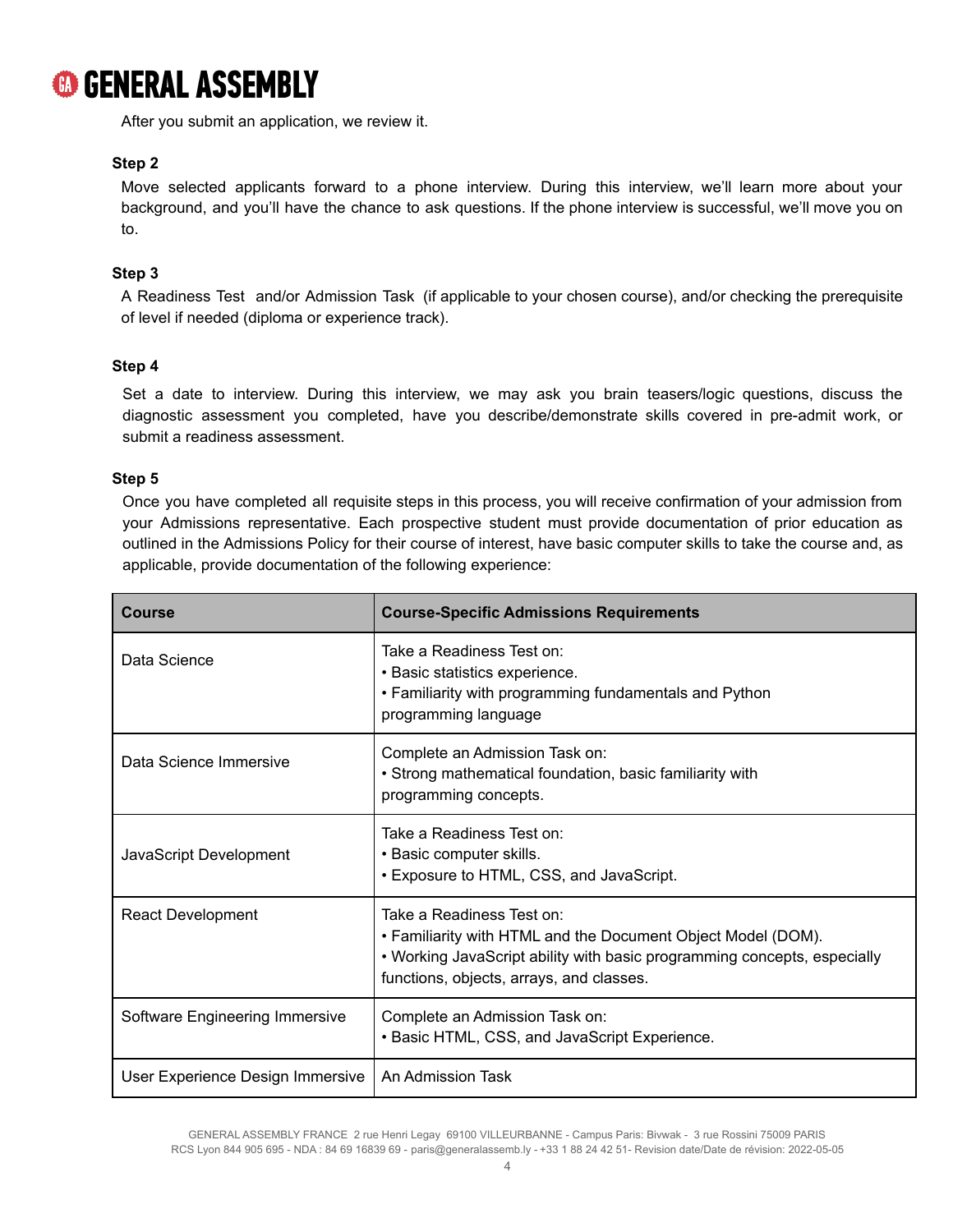#### **When the course is delivered in English:**

The course also recommends a good level of English proficiency (for non-native speakers, a CEFR level of B2 or a TOEFL score of 90 is recommended). Check this [self-assessment](https://rm.coe.int/CoERMPublicCommonSearchServices/DisplayDCTMContent?documentId=090000168045bb52) grid.

#### **Step 6**

Upon acceptance, your admission representative will give students a copy of the "Statement of student Rights to review. In order to enroll, all students must sign an enrollment contract. A copy of the completed contract will be given to the student upon enrollment.

#### **Admissions Deadline**

For all courses, the Admissions deadline is fourteen (14) days prior to the first class meeting. If an admitted student requests to enroll in a different session before the course begins, approval may be granted pending availability.

#### **Admission Denials**

General Assembly reserves the right to deny admission or readmission to any applicant or student who is disruptive to the educational environment. If an applicant or student violates General Assembly's code of conduct, including but not limited to engaging in threatening, abusive, or dangerous behavior towards any staff member, student, or other member of the General Assembly community, such applicant or student may be prohibited from enrollment in another course and may be subject to other discipline.

Any applicant or student found to have falsified information on an admissions document or to have given false information relating to admissions to General Assembly will be denied admission or expelled if already in attendance.

In the event a student is denied admission or expelled due to violation of code of conduct, General Assembly will follow the expulsion policy.

If the student has a third-party provider (his / her employer or any public funds providers such as Pôle Emploi or an OPCO ), we will immediately inform them too.

### <span id="page-5-0"></span>**Course Descriptions and Objectives**

Each General Assembly course culminates in a final project, which will be evaluated. Information regarding the requirements for completion for all programs is provided under Academic Policies. All course time is composed of lecture hours.

Consistent with our mission, General Assembly conducts industry research as well as interacts with corporate partners to determine skills that are in high demand and create and continuously improve our programs.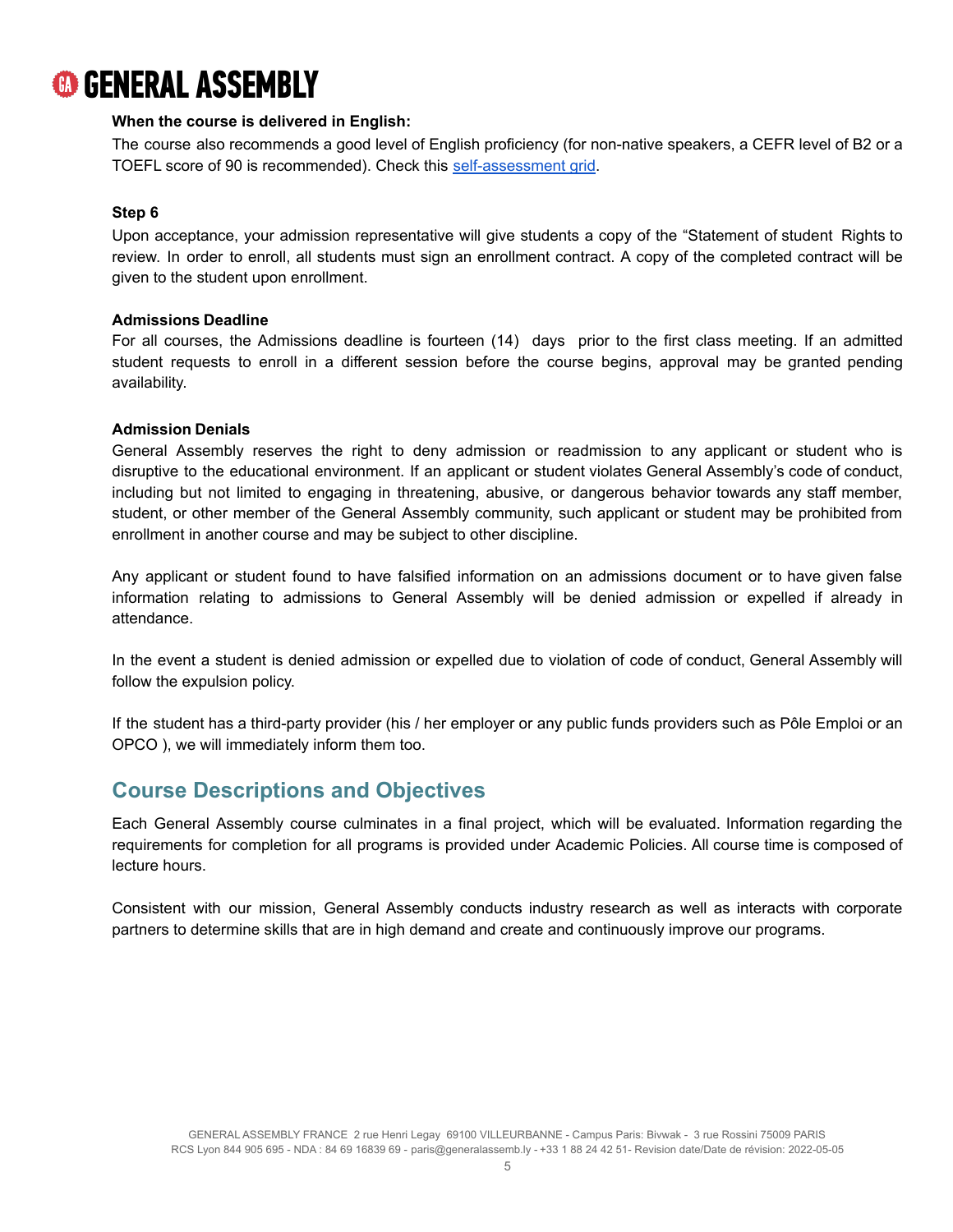

#### **Part-time programmes**

#### **Data Analytics**

*Subject hours:* 40 hours / 1 or 10 weeks (Part-Time*)*

*This course is sanctioned by the 'Extract and analyze data to make strategic recommendations' certification, registered in the Specific Directory of France Compétences ([RS5613\)](https://www.francecompetences.fr/recherche/rs/5613/).*

*This certification makes this course eligible for the Personal Training Funding (CPF).*

Your final project will be the subject of an evaluation by an instructor and a jury of professionals, at the end of the *session.*

Pre-work: Get up to speed on the fundamentals of data analytics by completing a series of self paced preparatory *lessons via our online learning platform, myGA (https://my.generalassemb.ly). Your access will be given after enrollment (there is no additional charge for pre-work).*

*Course description*: Data is now an integral part of every organization. To be successful in today's data-driven world, every employee should know how to analyze data, interpret it, and make defensible recommendations. In this course, you will learn how to use data to guide and inform your organization when making critical business decisions.

This course is ideal for digital marketers, sales managers, analysts, and anyone else looking to learn the essentials of data analysis. You'll practice collecting, cleaning, and analyzing data using Excel and SQL. Additionally, you'll learn to create data dashboards and various visualizations to communicate insights using Excel and Tableau. This course culminates in a presentation in which you'll share the results of your own analysis on a data set with your classmates and instructional team.

● **Unit 1: Exploring Data With Excel (10 hours)**

Prepare, clean, reference, and perform statistical analysis on data from a variety of sources.

- **Unit 2: Managing Data With SQL (18 hours)** Query, aggregate, and manage data stored in databases.
- **Unit 3: Communicating Data Analysis With Tableau (12 hours)** Contextualize and communicate data analysis with dashboards, visualizations, and presentations.

By the end of this course, students will be able to:

- Explain the value of data.
- Utilize statistics to describe a data set and validate its analysis.
- Clean data sets using Excel's core functionality.
- Analyze data sets using visualizations and PivotTables in Excel.
- Create basic SQL queries from databases.
- Create a local SQL database.
- Import data into a local SQL database.
- Create complex queries using JOINs and other advanced SQL functionality.
- Aggregate and analyze data using efficient SQL queries.
- Build completing and clear visualizations in Tableau.
- Deliver effective presentations with data.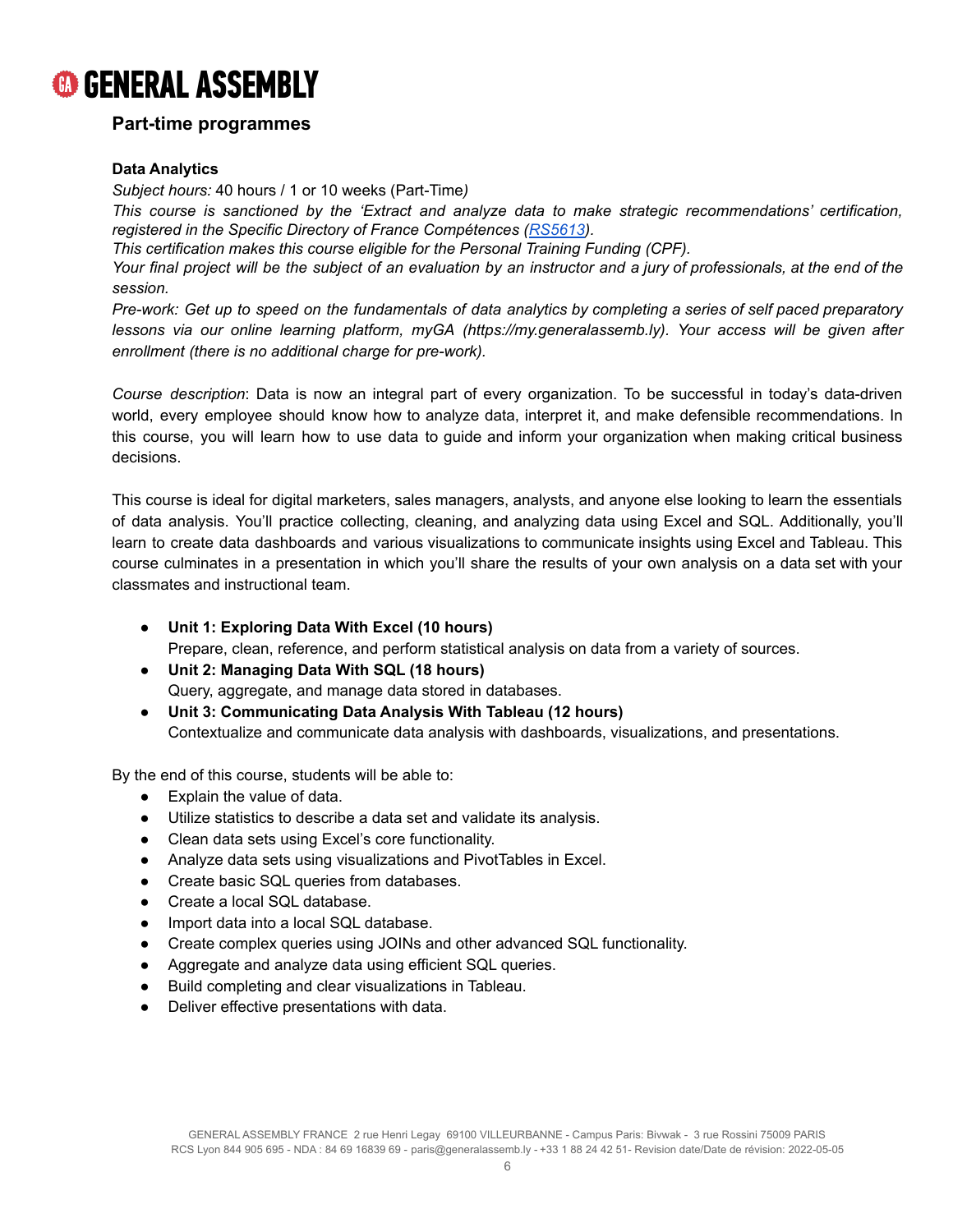

#### **Data Science**

*Subject hours: 60 hours / 10 weeks (Part-Time)*

Pre-work: Get up to speed on the fundamentals of data science by completing a series of self paced preparatory *lessons via our online learning platform, myGA (https://my.generalassemb.ly). Your access will be given after enrollment (there is no additional charge for pre-work).*

*Course description:* Ever wonder how the Netflix recommendation engine works? Or how Amazon determines which items "you may also like?" All of this is made possible by training a computer to learn using the large amounts of data that exist in these systems.

This course offers a practical introduction to the interdisciplinary field of data science and machine learning, which exists at the intersection of computer science, statistics, and business. You'll learn to use the Python programming language to help you acquire, parse, and model your data. A significant portion of the course will involve hands-on training in fundamental modeling techniques and machine learning algorithms. These enable you to build robust predictive models of real-world data and test their validity. You'll also gain practice communicating your results, as well as insight into how to build more intelligent systems that take advantage of the data you have.

- **Unit 1: Programming Basics (12 hours)** Topics covered include: Data science overview, development environments, foundations of Python.
- **Unit 2: Research Design & Exploratory Data Analysis (15 hours)** Topics covered include: Data analysis in Pandas, experiments and hypothesis testing, data visualization in Python, statistics in Python.
- **Unit 3: Foundations of Data Modeling (15 hours)** Topics covered include: Linear regression, train-test split, KNN and classification, logistic regression.
- **Unit 4: Machine Learning (18 hours)** Topics covered include: Decision trees and random forests, working with API Data, natural language processing, times series data, final project presentations.

By the end of the course, students will be able to:

- Perform exploratory data analysis with Python.
- Build and refine machine learning models to predict patterns from data sets.
- Communicate data-driven insights to a technical and non-technical audience alike.

#### **Digital Marketing**

Subject hours: 40 hours / 1 or 10 weeks (*Part-Time*)

Pre-work: Get up to speed on the fundamentals of digital marketing by completing a series of self paced *preparatory lessons via our online learning platform, myGA (https://my.generalassemb.ly). Your access will be given after enrollment (there is no additional charge for pre-work).*

*Course description:* Digital marketing involves so much more than writing clever Instagram captions. It's a true competitive advantage that leads businesses to profit, and it's the future of the marketing profession.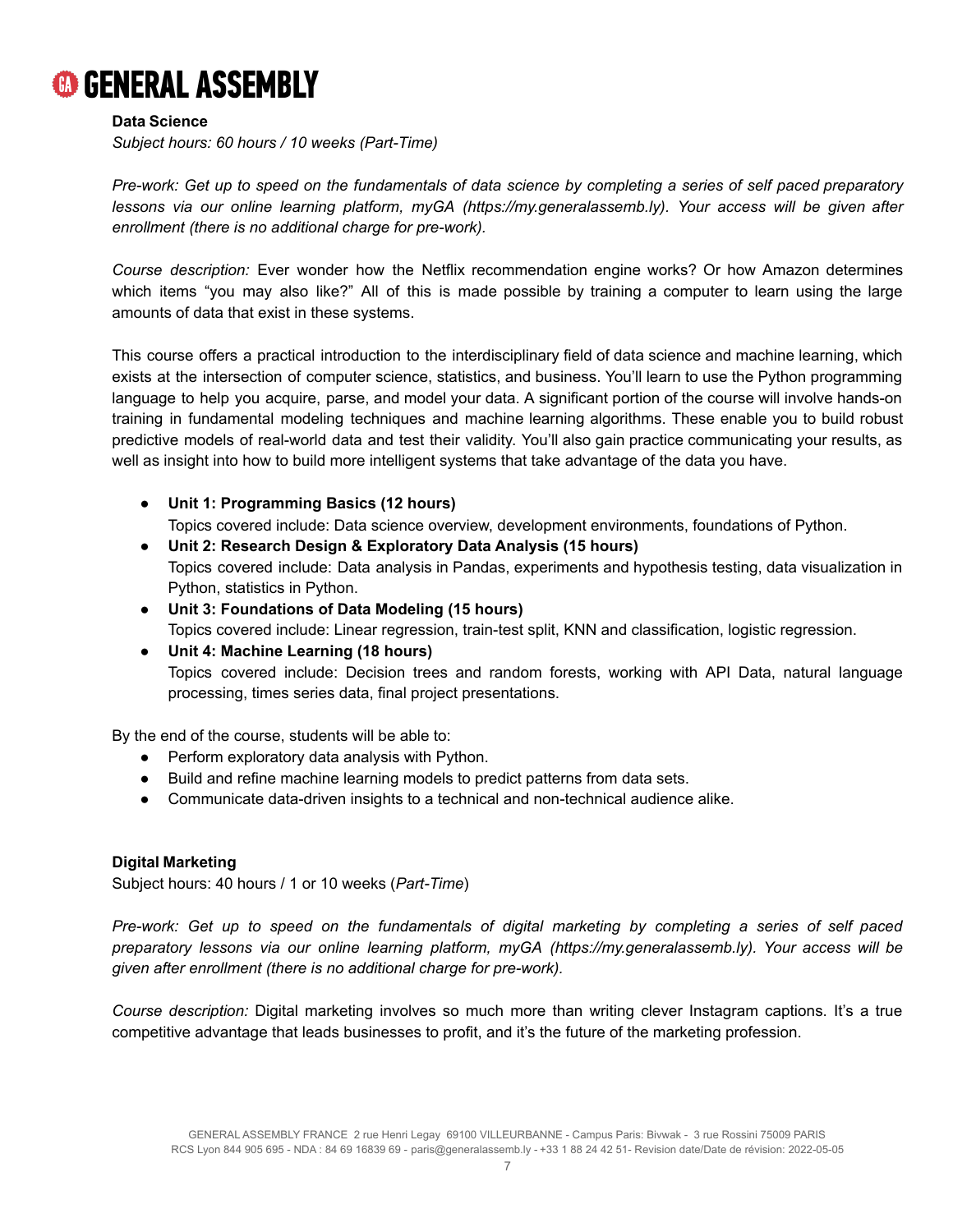In this course, you will get hands-on experience with Facebook Ads, Google AdWords, Google Analytics, and conducting SEO research and optimization. You'll also dive into the world of metrics and learn to measure the success of your campaigns.

The course provides students with a solid foundation in marketing fundamentals — from segmenting a market to developing customer insight — and combines it with hands-on training in creating engaging content, as well as paid and unpaid tactics for acquiring and retaining users.

- **Unit 1: Objective-First Marketing (4 hours)** Topics covered include: the Objective-First Framework; developing a campaign strategy; and single-, multi-, and omni-channel marketing.
- **Unit 2: Customer Insights (4 hours)** Topics covered include: customer personas and empathy maps.
- **Unit 3: Social Media (4 hours)** Topics covered include: ad campaigns, target customer groups, and performance analysis.
- **Unit 4: Paid Search (4 hours)** Topics covered include: optimal bidding types for paid search campaigns.
- **Unit 5: SEO and Content Strategy (4 hours)** Topics covered include: search engines, SEO goals, research keywords
- **Unit 6: Google Analytics (4 hours)** Topics covered: data platform, Google Analytics, conversion funnel, UTM codes
- **Unit 7: Measurement (4 hours)** Topics covered include: attribution in optimization and the pros and cons of different models.
- **Unit 8: Testing (4 hours)** Topics covered include: A/B tests for Facebook, AdWords, and websites.
- **Unit 9: Email (4 hours)** Topics covered include: ESP and CRM data and personalised email campaigns.
- **Unit 10: Digital Advertising (4 hours)** Topics covered include: data collection, cookies, and ads.

By the end of the course, students will be able to:

- Use a full arsenal of digital marketing tools, including Google AdWords, Facebook, and Google Analytics.
- Design and execute comprehensive marketing plans across a variety of modern digital channels social, search, email, paid advertising, etc.
- Analyze the success of digital marketing campaigns using Google Analytics.

#### **Front-End Web Development**

Subject hours: 60 hours / 10 weeks (*Part-Time*)

Pre-work: Get up to speed on the fundamentals of front-end web development by completing a series of self paced *preparatory lessons via our online learning platform, myGA (https://my.generalassemb.ly). Your access will be given after enrollment (there is no additional charge for pre-work).*

*Course description*: This course introduces students to the basics of programming for the web using HTML, CSS, and JavaScript. Designed for beginners, it teaches students how to build the visual and interactive components of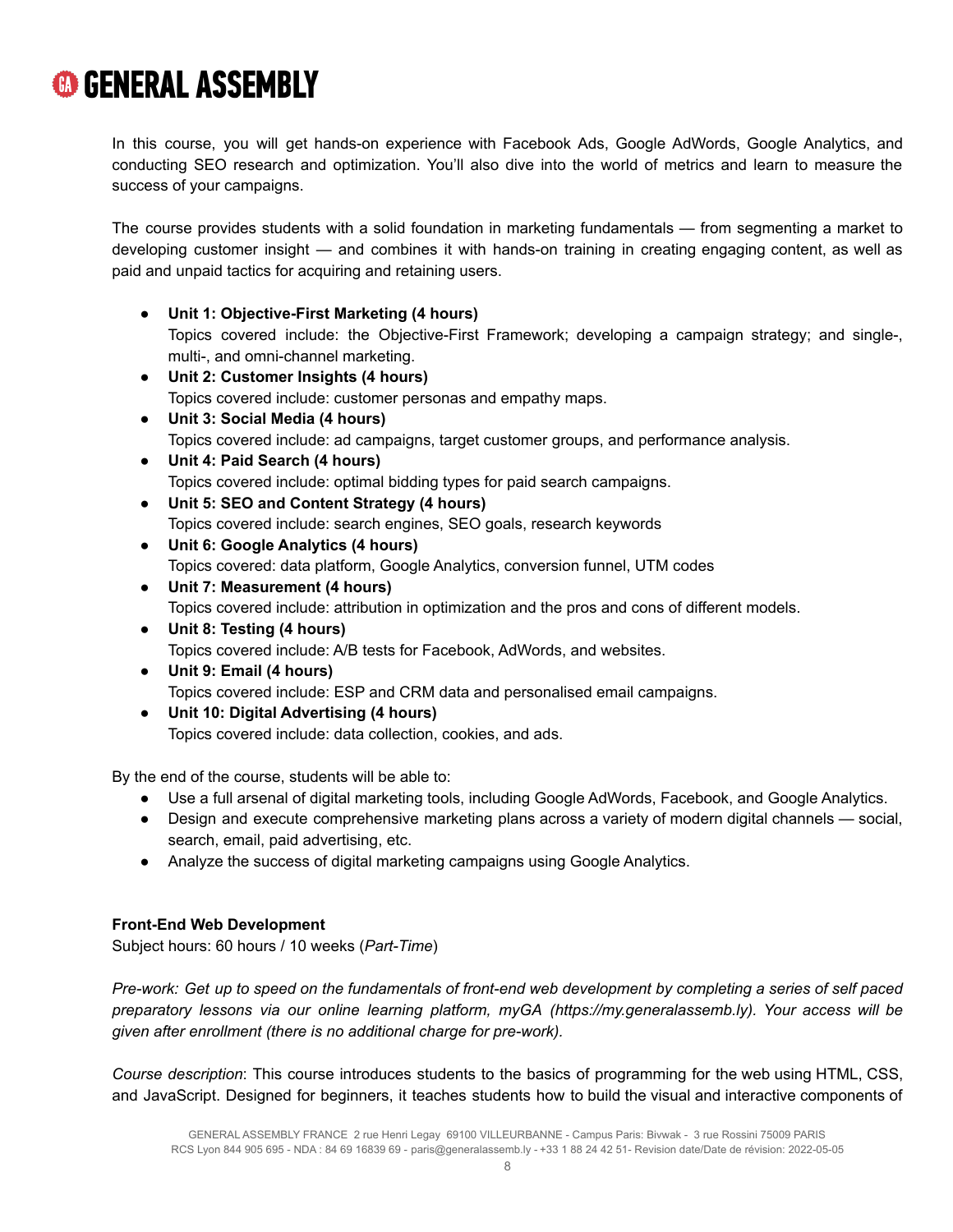a website. Students will learn how to create the structural foundation of a site (HTML), style it (CSS), and add logic to control its behavior (JavaScript) through the core languages that make up the web. They will also gain an understanding of how the web works and how to customize their sites using their own designs and ideas.

- **Unit 1: HTML and CSS Basics (20 hours)** An introduction to building static web pages using HTML and CSS.
- **Unit 2: Programming and JavaScript (20 hours)** An exploration of programming basics with JavaScript.
- **Unit 3: Building In Concert (20 hours)**

Build websites and program interactive solutions using HTML, CSS, and JavaScript best practices.

By the end of this course, students will be able to:

- Explain how the web works.
- Create the structure and style of a website using HTML and CSS.
- Apply interactivity to a site using programming fundamentals in JavaScript.
- Host a website on a server.
- Communicate the basic technical vocabulary with front-end web developers.

#### **JavaScript Development**

Subject hours: 60 hours / 10 weeks (*Part-Time*)

Pre-work: Get up to speed on the fundamentals of JavaScript by completing a series of self paced preparatory *lessons via our online learning platform, myGA (https://my.generalassemb.ly). Your access will be given after enrollment (there is no additional charge for pre-work).*

*Course description*: JavaScript has enjoyed tremendous growth over the past few years, both in its utility as a technology and value as a skill in the job market. JavaScript has long been the only programming language that can be run natively in a web browser. It is now also being used to program everything from servers to mobile devices to microcontrollers. Interest in and demand for JavaScript skills continue to increase and show few signs of slowing down in the future.

JavaScript Development teaches students a set of intermediate front-end development skills using JavaScript, jQuery, Git and GitHub, and the command line. For their final project, students will build a modern, single-page web application that utilises industry best practices.

- **Unit 1: Fundamentals of JavaScript (15 hours)** Learn the fundamentals of JavaScript and object-oriented programming by working with JavaScript on the command line.
- **Unit 2: The Browser and APIs (15 hours)** Use JavaScript to interact with web browsers, the DOM, and APIs.
- **Unit 3: Persisting Data and Advanced Topics (15 hours)** Understand advanced programming topics and persist user data via a back-end service provider.
- **Unit 4: Building and Deploying Your App (15 hours)** Work on your final project and learn how to deploy your app to the web.

By the end of this course, students will be able to:

● Work with JavaScript, jQuery, web browsers, and the DOM.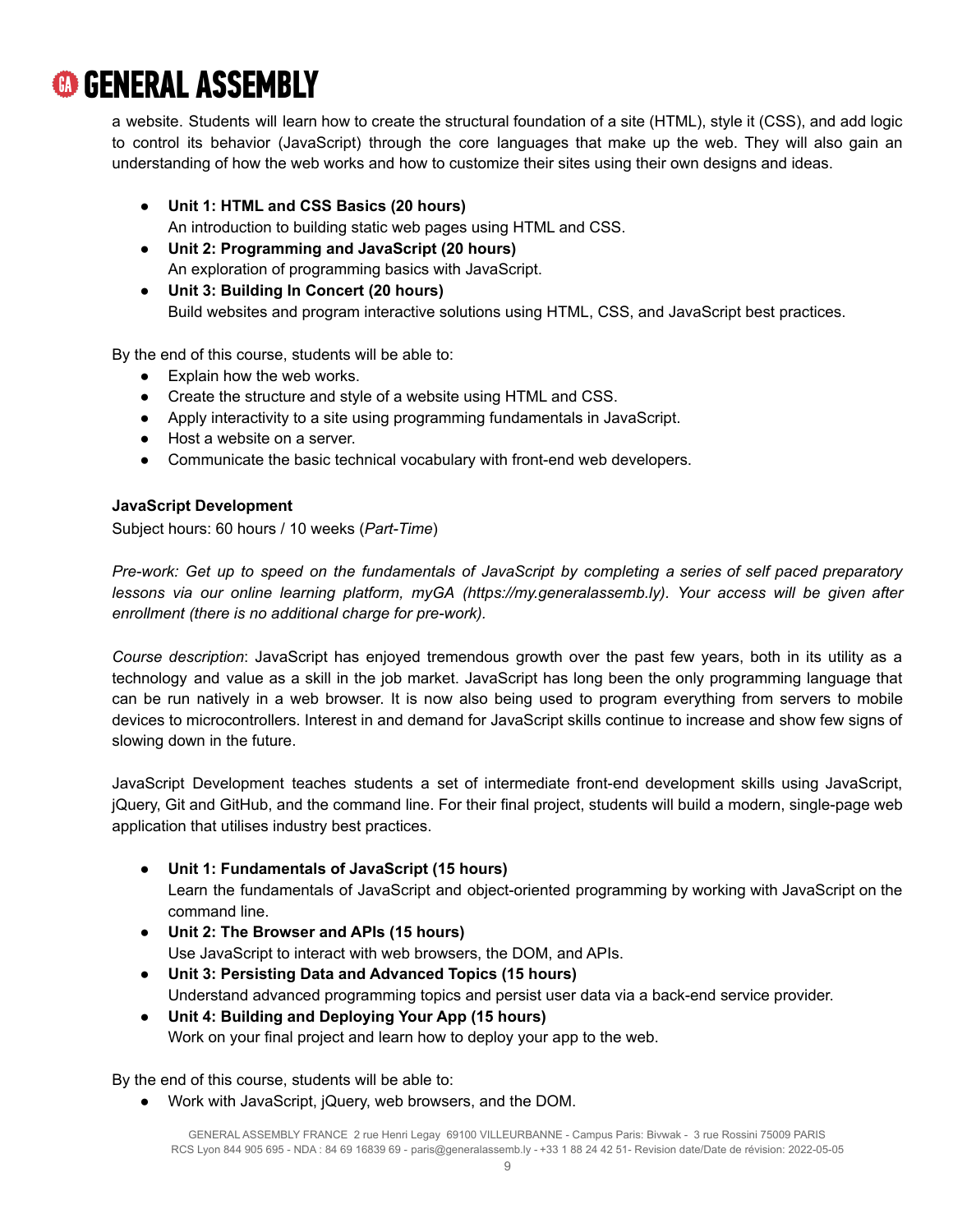- Learn the fundamentals of JavaScript frameworks and libraries.
- Apply essential principles of object-oriented programming and learn how they apply to other object-oriented programming languages.
- Consume data from APIs and persist data using a back-end-as-a-service provider, such as Parse or Firebase.
- Build a modern, single-page application using common design patterns.

#### **Product Management**

*Subject hours:* 40 hours / 1 or 10 weeks *(Part-Time*)

*This course is sanctioned by the 'Apply a Product Management Approach' certification, registered in the Specific Directory of France Compétences ([RS5615\)](https://www.francecompetences.fr/recherche/rs/5615/).*

*This certification makes this course eligible for the Personal Training Funding (CPF).*

Your final project will be the subject of an evaluation by an instructor and a jury of professionals, at the end of the *session.*

Pre-work: Get up to speed on the fundamentals of product management by completing a series of self paced *preparatory lessons via our online learning platform, myGA (https://my.generalassemb.ly). Your access will be given after enrollment (there is no additional charge for pre-work).*

*Course description:* Taking an idea and turning it into a product that changes people's daily lives requires a certain discipline; the ability to consider and balance business requirements, user needs, and technical obstacles. That's where product managers come in. Product managers are often described as the voice of the user, ensuring that every business decision or technical consideration maps back to solving a customer problem.

Product managers understand their users, their market, and their organizations better than anyone, allowing them to create products and features that succeed in the real world.

In this course, students will explore the different processes and skills required to guide product development from ideation through execution and iteration in an Agile development environment.

- **Unit 1: Introduction to Product Management (4 hours)** Discover the role of product management and its varied responsibilities during each phase of the product development cycle.
- **Unit 2: Understanding Your Customer (4 hours)** Get to know the customer development process and distill user research into key findings.
- **Unit 3: Defining Product Features (4 hours)** Conduct a competitive analysis to achieve product-market fit.
- **Unit 4: Defining Product Designs (4 hours)** Identify different methods of wireframing and discover approaches to usability testing.
- **Unit 5: Communicating Your Idea (4 hours)** Develop messaging and presentation best practices.
- **Unit 6: Planning for Execution (4 hours)** Explore product roadmaps and common tools for tracking key metrics.
- **Unit 7: Agile (4 hours)** Get to know various development methodologies and common Agile terminology.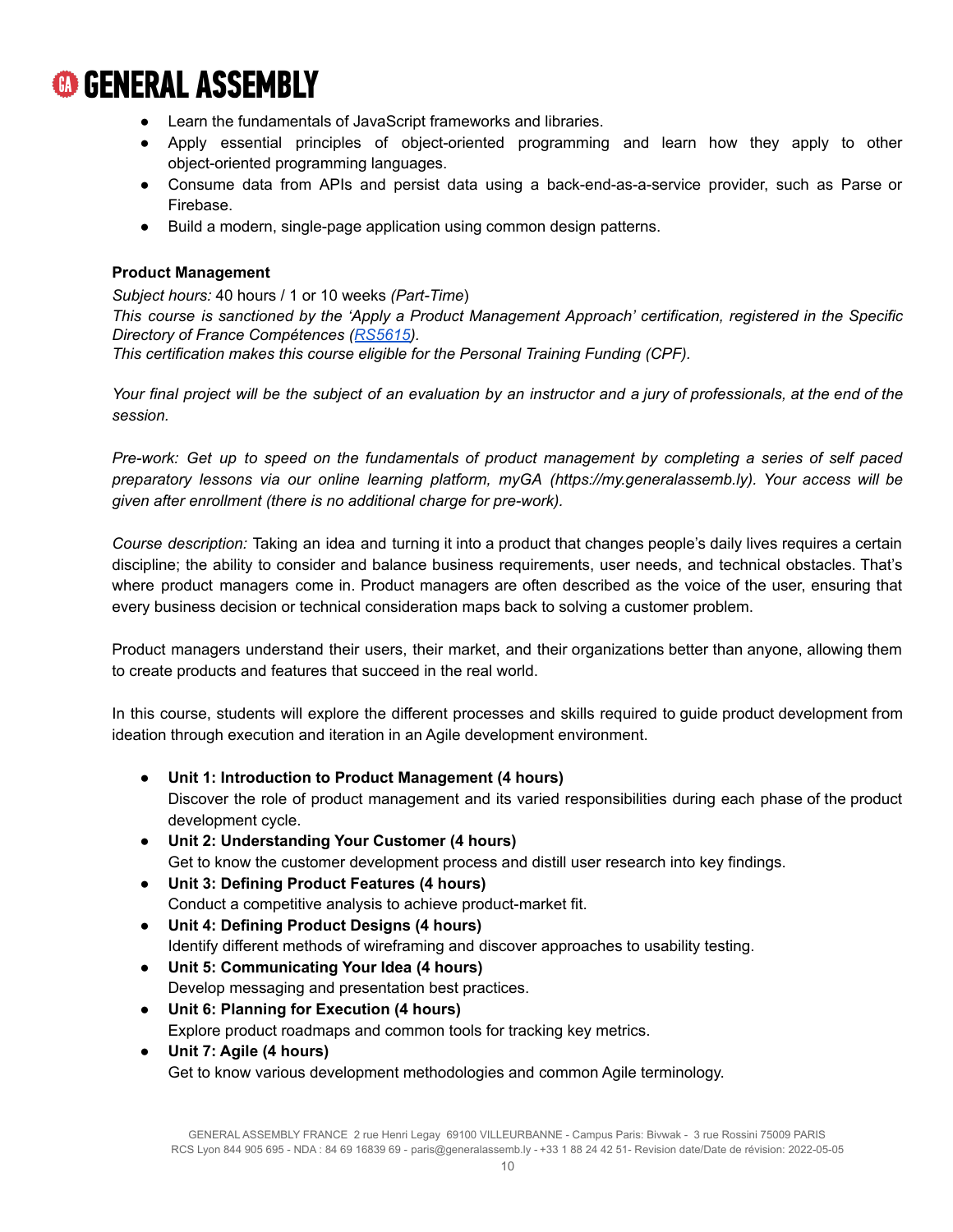- **Unit 8: Tech for PMs (4 hours)** Communicate with web developers to manage resource constraints.
- **Unit 9: Stakeholder Management (4 hours)** Develop communication strategies for dealing with different stakeholders.
- **Unit 10: Presentation (4 hours)** Gain an overview of the PM job market and identify potential growth paths.

By the end of this course, students will be able to:

- Clearly define the role of a product manager.
- Effectively determine key risks and assumptions surrounding a given product in order to test it.
- Navigate the customer development process by conducting effective user interviews and developing user personas.
- Prioritize features based on criteria, such as business goals, level of effort, and impact on the user.
- Demonstrate an understanding of basic Agile principles and effectively deliver well-constructed user stories with acceptance criteria.
- Create wireframes, MVPs, and basic prototypes in order to test assumptions.
- Utilize usability tests and other user research tactics.
- Speak fluently with developers regarding technology and technical constraints.
- Measure a product's success and track its life cycle.

#### **Python Programming**

*Subject hours:* 40 hours / 1 or 10 weeks (*Part-Time*)

Pre-work: Get up to speed on the fundamentals of Python programming by completing a series of self paced *preparatory lessons via our online learning platform, myGA (https://my.generalassemb.ly). Your access will be given after enrollment (there is no additional charge for pre-work).*

*Course description:* This course introduces students to programming in Python. Learn programming fundamentals and build an application in this project-based, hands-on course. Apply your knowledge to special topics like data analysis or web applications. Students will leave able to confidently code in Python, having created their own custom web applications.

This course provides professionals with the know-how needed to program in Python — no prior coding experience required. Python is a popular, well-supported, and "readable" programming language that anyone from a manager to an analyst can leverage to their advantage. Whether you have experience in programming or are looking to get started for the first time, this course will put you on the fast track to honing your skills.

#### ● **Unit 1: Programming and Python Fundamentals**

Topics covered include: an introduction to programming with variables.

- **Unit 2: Control Flow** Topics covered include: control flow introduction, logical comparison, Boolean conditionals, lists and list operations, for and while loops, and functions and functional arguments.
- **Unit 3: Object-Oriented Programming** Introduction Topics covered include: an introduction to object-oriented programming, dictionaries, sets, classes and class instance variables, and inheritance.
- **Unit 4: Common Python Troubleshooting** Topics covered include: variable scope, debugging principles and techniques, and intermediate variables.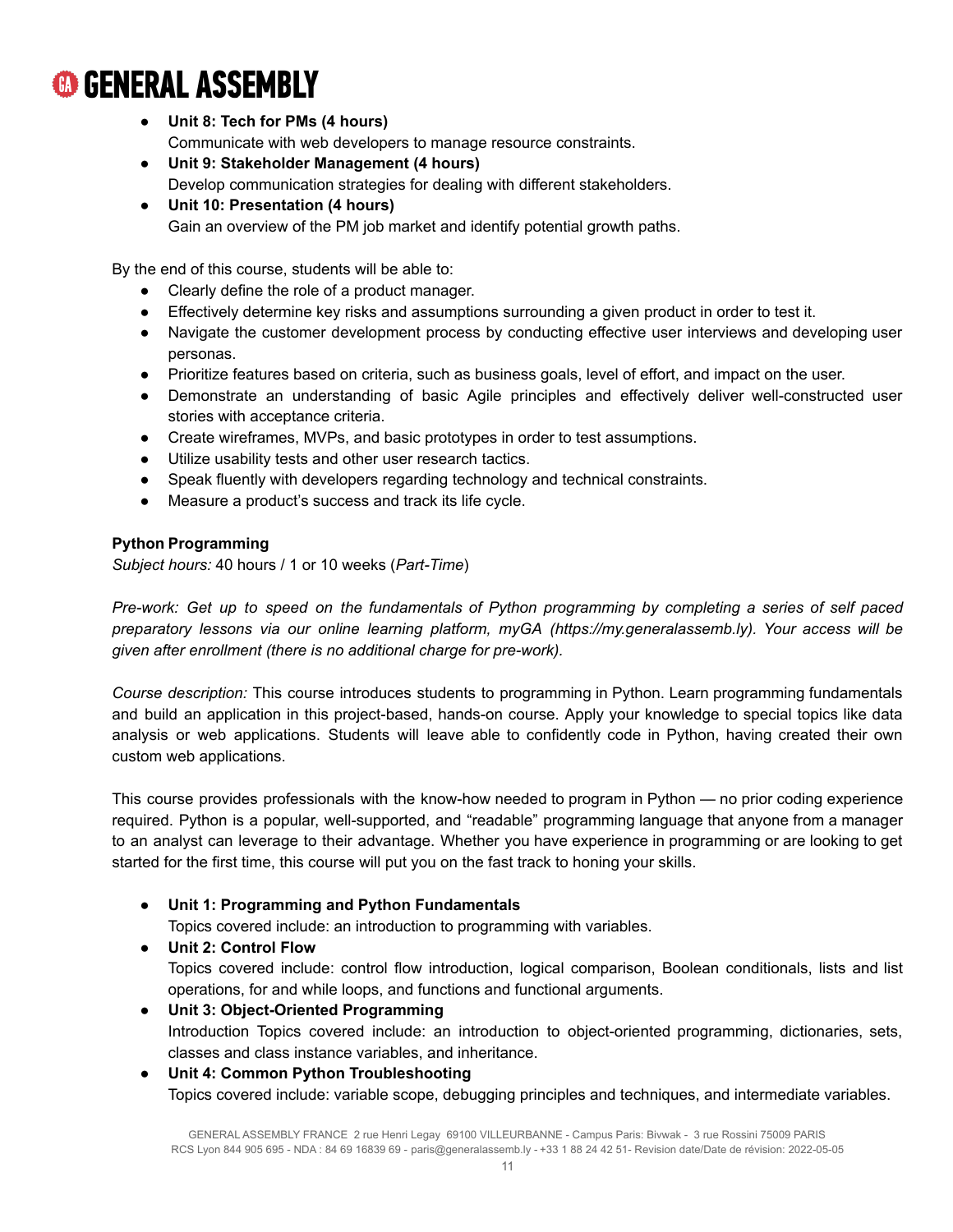#### ● **Unit 5: Intermediate Python**

Topics covered include: an introduction to intermediate Python, file I/O, user input, code abstraction (itertools, list comprehensions), modules and libraries, and APIs.

● **Unit 6: Special Topic: Introduction to Web Applications or Data Science** Data science topics covered include: an introduction to Python for data science, Pandas introduction, data visualization, plotting with Pandas, and Pandas best practices. Web application topics covered include: an introduction to Python for web development, Flask, Flask routing, Flask templates, and Flask requests.

● **Unit 7: Python Project** Topics covered include: Review/Q&A, building a project in class, and a course summary.

By the end of this course, students will be able to:

- Understand and apply programming fundamentals and Python basics.
- Build a Python program and incorporate increasing complexity.
- Explain the basics of object-oriented programming.
- Troubleshoot Python code.
- Add scripting, modules, and APIs to Python programs.
- Leverage Python skills in the context of data science or web applications.

#### **React Development**

*Subject Hours:* 40 hours / 1 or 10 weeks ( */ Part-Time*)

Pre-work: Get up to speed on the fundamentals of React development by completing a series of self paced *preparatory lessons via our online learning platform, myGA (https://my.generalassemb.ly). Your access will be given after enrollment (there is no additional charge for pre-work).*

*Course description:* The React framework was built to solve one main problem: handling large applications with data that changes over time. This course introduces students to React, the front-end JavaScript library, and its popular accompanying package, React Router. By the end of this course, students will have built a functioning web application and compiled a series of projects into a portfolio.

This course provides professionals with the skills needed to develop applications using React. We begin with basics of React, such as components, JSX, props, and state to build a basic functioning app. Then, we dive into more fundamental concepts like unidirectional flow to truly understand how React works and what else we can use it to accomplish.

#### ● **Unit 1: Key React Concepts (7 hours)**

Explore React fundamentals, rendering components, and passing props.

● **Unit 2: React State (7 hours)**

Differentiate between props and state, create and change state in a component, describe the flow of methods in a component, identify the triggers for rerendering of a component, contrast class components with functional components, define unidirectional flow, and diagram data in a component hierarchy.

#### ● **Unit 3: Underlying Concepts (3 hours)**

Rewrite class components into functional components, define the main categories of the component life cycle, identify general methods in each category of the component life cycle, and contrast imperative and declarative programming.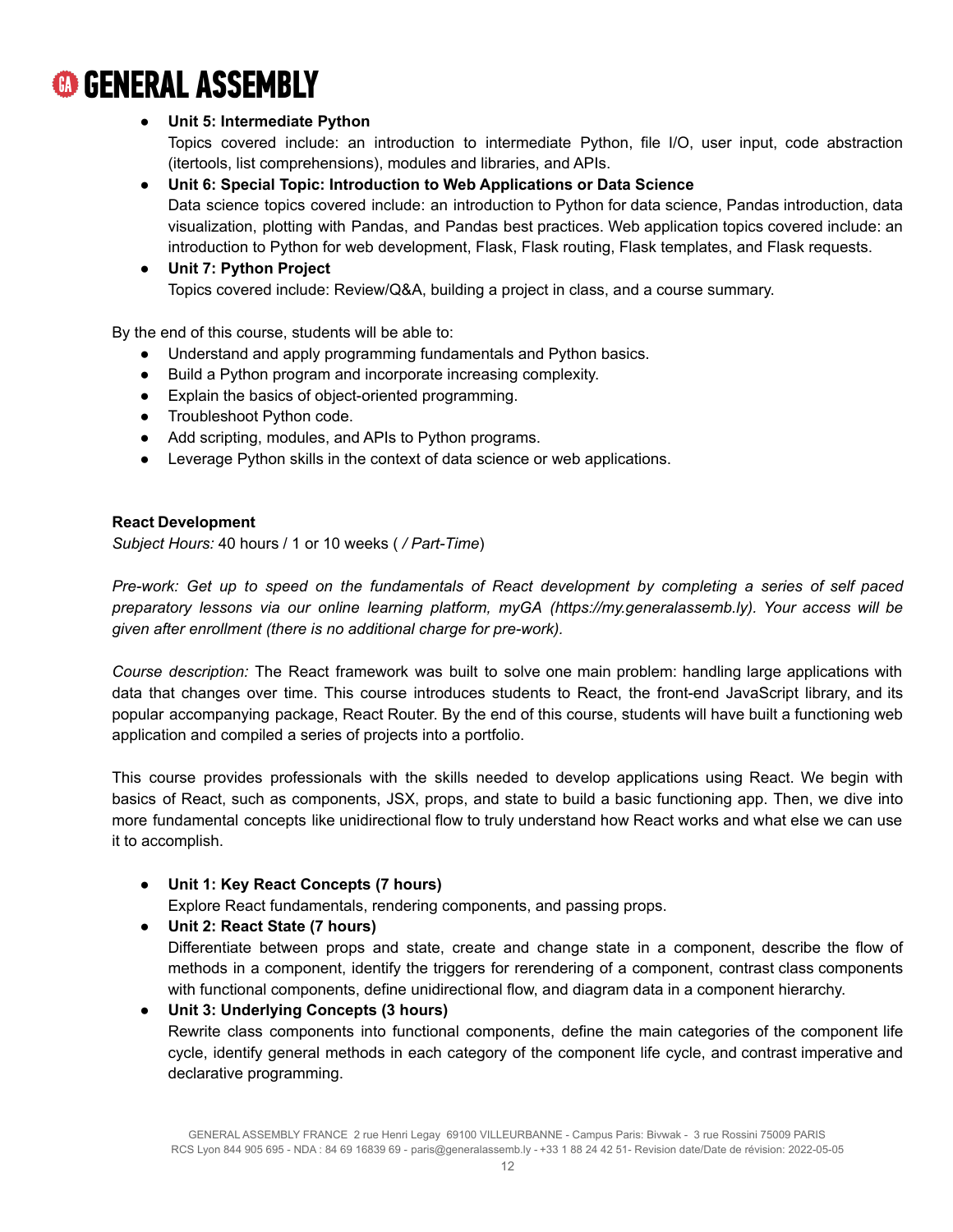#### ● **Unit 4: React Router (4 hours)**

Compare historical and modern browser history mechanics, define routing, describe React Router's main features and history, use React Router to map URLs to components, and leverage React Router to create links to different components.

● **Unit 5: APIs and Heroku (3 hours)** Describe what an API is and why we might use one, call APIs using fetch() and API keys, describe Heroku, deploy an app on Heroku, and set up a CORS proxy on Heroku.

● **Unit 6: Applied Practice (16 hours)** Build a Tic Tac Toe game, confidently find and apply features from documentation, and create an ATM application.

By the end of this course, students will be able to:

- Build a functioning web application with React.
- Create multi-page web applications using React Router.
- Embed an API into a React app.
- Host a React app on Heroku to share with the world.

#### **User Experience Design**

*Subject hours*: 40 hours / 1 or 10 weeks ( */ Part-Time*) This course is sanctioned by the 'Apply a UX Design Approach' certification, registered in the Specific Directory of *France Compétences ([RS5614\)](https://www.francecompetences.fr/recherche/rs/5614/). This certification makes this course eligible for the Personal Training Funding (CPF).*

Your final project will be the subject of an evaluation by an instructor and a jury of professionals, at the end of the *session.*

Pre-work: Get up to speed on the fundamentals of UX design by completing a series of self paced preparatory *lessons via our online learning platform, myGA (https://my.generalassemb.ly). Your access will be given after enrollment (there is no additional charge for pre-work).*

*Course description:* What is user experience design? In simple terms, user experience design shapes how you feel while interacting with something. You can affect it by changing the look, language, and feedback of a system across platforms.

Take the experience of getting a ride, for example. There is a huge difference between how it feels to try to hail a taxi on a crowded street versus having a black car waiting to drive you around. A user experience designer's goal is to emulate the feeling of the latter through their design and technology.

Building great user experiences requires listening and empathy. In this course, students learn the tools and techniques to make digital products delightful for users.

● **Unit 1: Design Process (4 hours)**

Topics covered include: an intro to UX and design thinking.

● **Unit 2: Rapid Prototype (10 hours)** Topics covered include: user research and prototyping.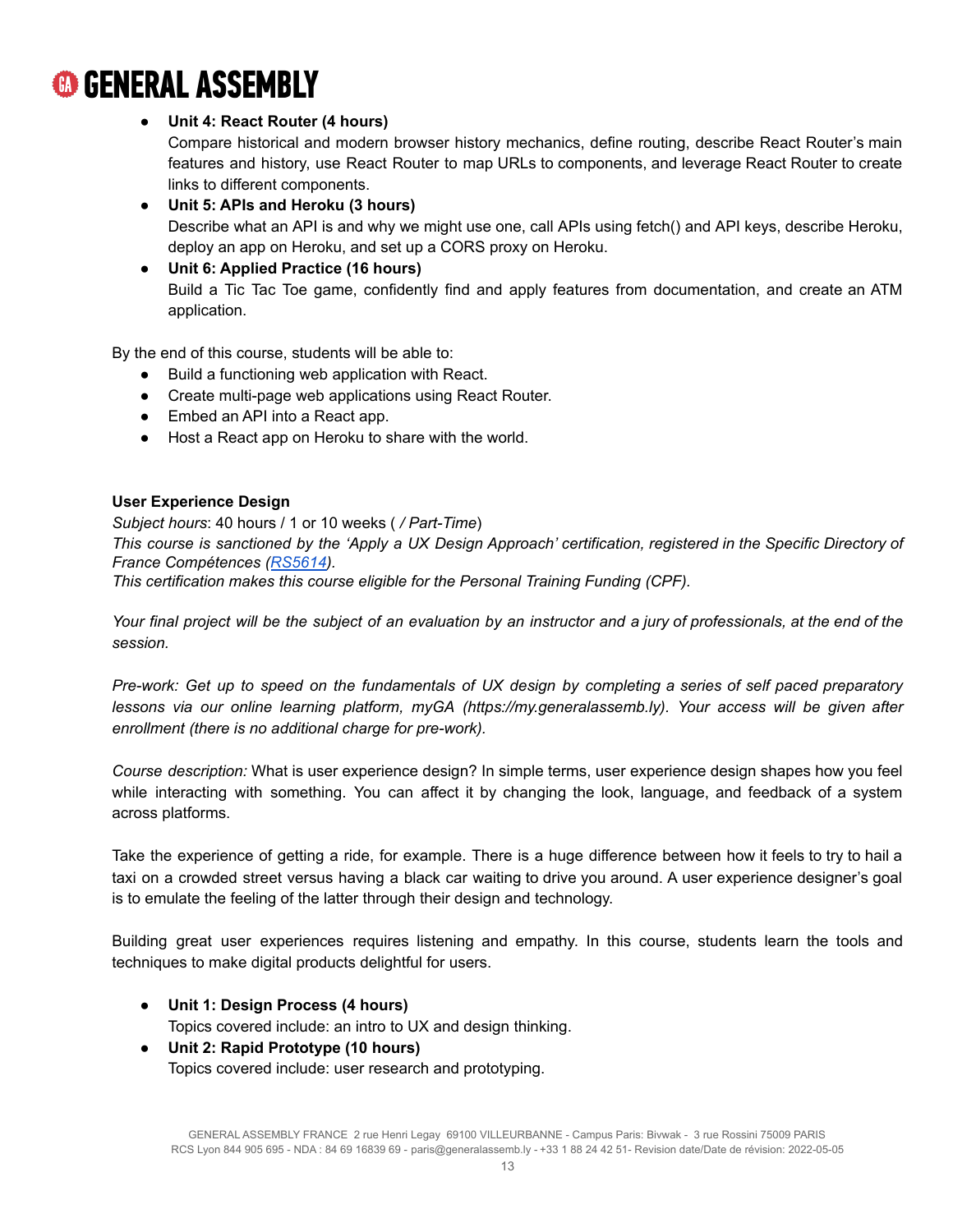- **Unit 3: Hi-Fidelity Prototype (14 hours)** Topics covered include: user stories and feature prioritization and visual design.
- **Unit 4: Refine (4 hours)** Topics covered include: onboarding and behavior change.
- **Unit 5: Presentation and Next Steps (8 hours)** Topics covered include: UX mini-project and final presentations.

By the end of this course, students will be able to:

- Apply user experience best practices as they think, analyze, and design to effectively solve problems.
- Conduct effective user research and perform usability tests.
- Produce full UX documentation deliverables, including personas, competitive assessment documents, feature prioritization, wireframes and, potentially, a clickable prototype.
- Define all possible interactions as a person moves through the structure, functionality, and appearance of software interfaces.
- Analyze and critique the designs of others.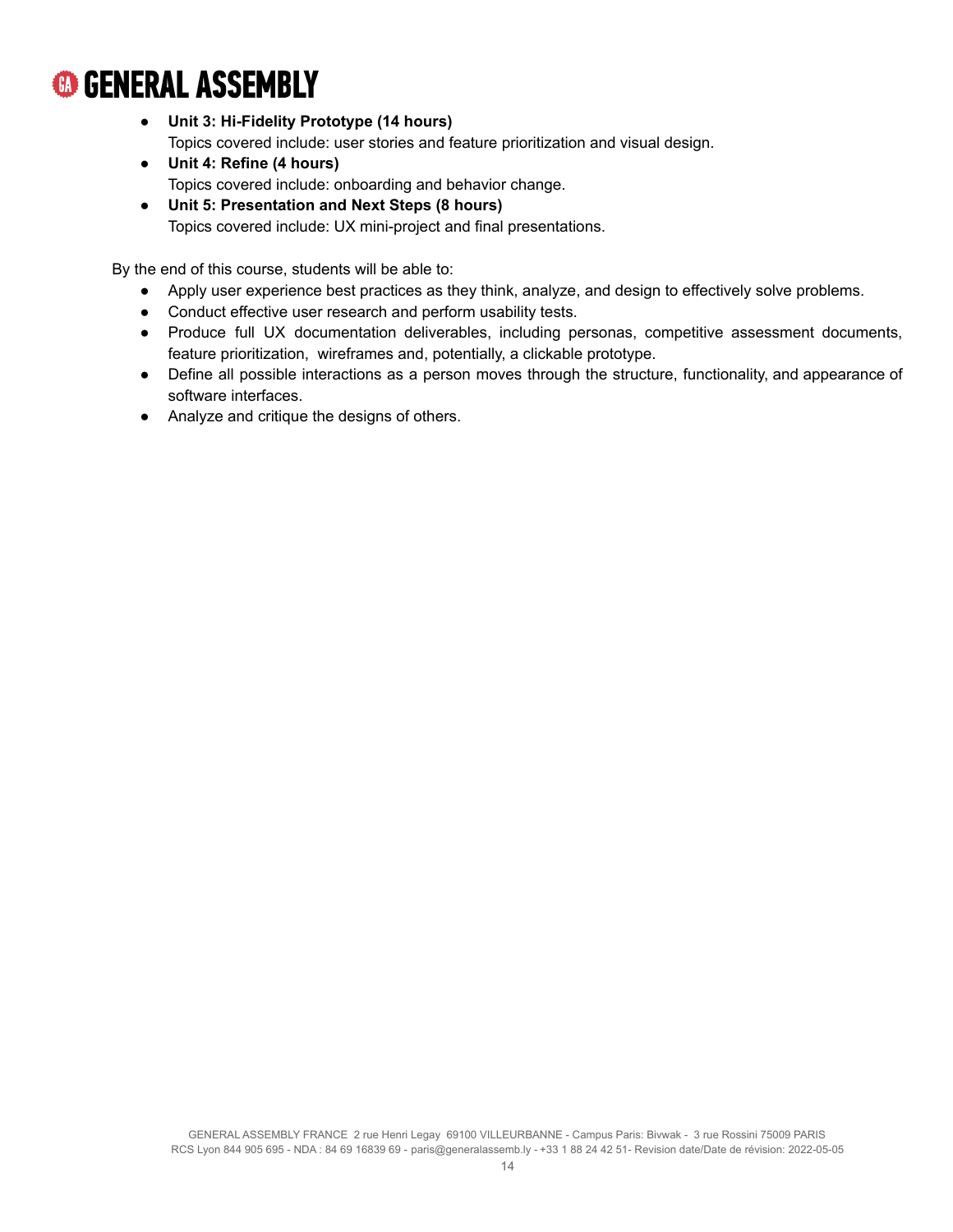#### **Immersive programmes**

#### **Data Science Immersive**

*Subject hours: 480 hours / 12 weeks (Immersive, Full-time, On-campus)*

Pre-work: Get up to speed on the fundamentals of data science by completing a series of self paced preparatory *lessons via our online learning platform, myGA (https://my.generalassemb.ly). Your access will be given after enrollment (there is no additional charge for pre-work).*

*Course Description:* With the current century dubbed as the "Information Age," it's no surprise that data science has quickly become one of the most sought-after skills in the tech industry. From dating apps to eCommerce sites, to public policy problems, people are using data to solve and innovate around the world's business and social problems.

Data scientists and analysts sit at the intersection of statistics, technology, and business. Their job is to take large data sets and analyze them using different types of models and algorithms to gain insights and predict trends.

This knowledge is pertinent for every industry — whether it's used by businesses, nonprofits, or government organizations, data helps us make better decisions.

In this course, students apply statistics, programming, data analytics, and modeling skills in different real-world contexts, mastering the skills they need to launch a data science

| <b>Subject</b> | <b>Subject Title</b>                   | Lecture | Lab* | <b>Total</b> |
|----------------|----------------------------------------|---------|------|--------------|
|                |                                        |         |      |              |
| Unit 1         | Fundamentals                           | 20      | 20   | 40           |
| Unit 2         | <b>Exploratory Data Analysis</b>       | 16      | 24   | 40           |
| Unit 3         | <b>Classical Statistical Modelling</b> | 65      | 35   | 100          |
| Unit 4         | <b>Machine Learning Models</b>         | 120     | 100  | 220          |
| Unit 5         | Advanced Topics and Trends             | 20      | 60   | 80           |
| <b>TOTAL</b>   |                                        | 241     | 239  | 480          |

\*Instructor-led lab consists of working on unit projects to apply what is learned during lecture to build a portfolio.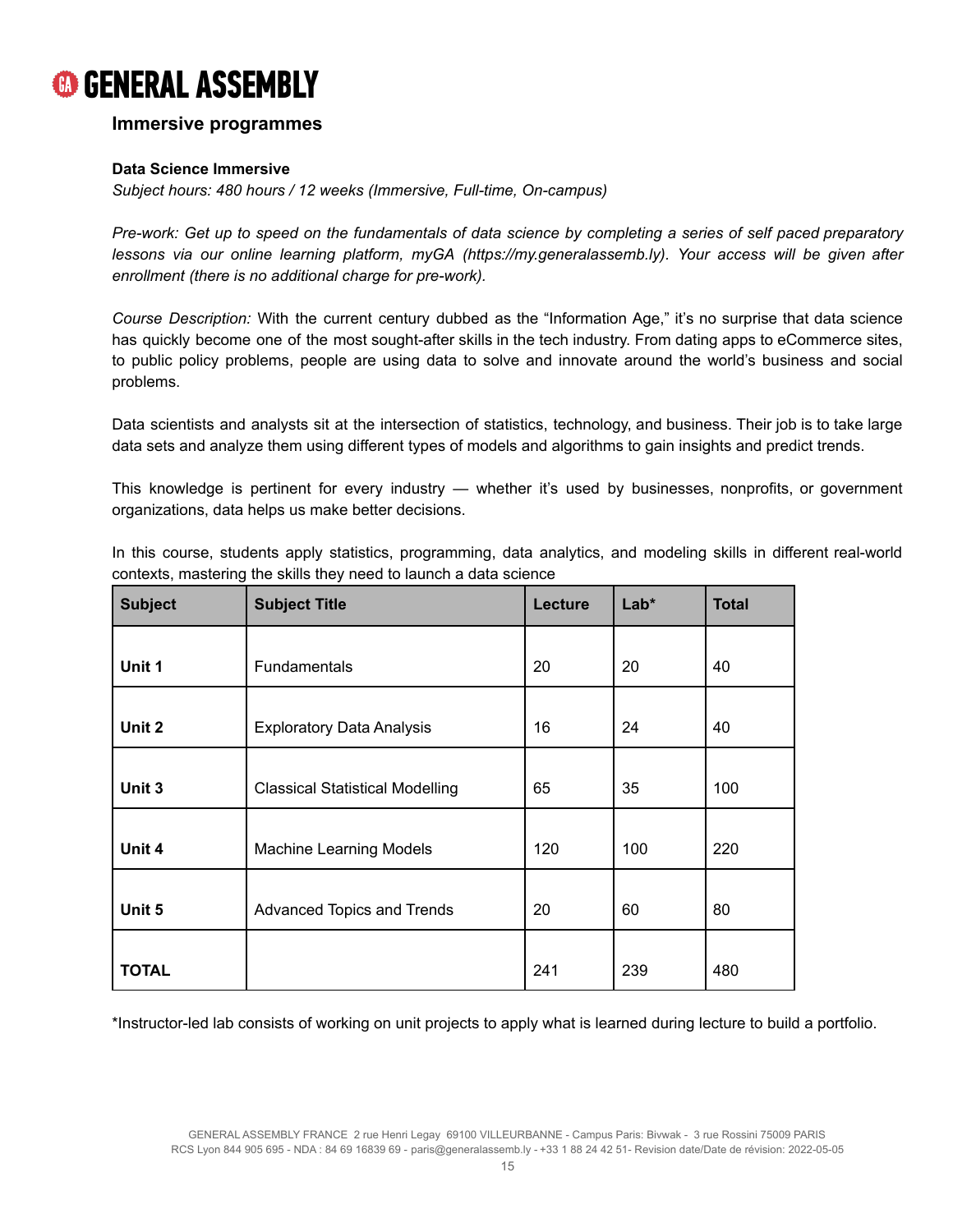#### ● **Unit 1: Fundamentals**

*Subject Hours*: 40 (20 lecture hours, 20 lab hours)

*Prerequisites*: Prescribed pre-work (there is no additional charge for pre-work)

*Subject Description:* Get acquainted with essential data science tools and techniques, working in a programming environment to gather, organize, and share projects and data with Git and UNIX.

#### ● **Unit 2: Exploratory Data Analysis**

*Subject Hours*: 40 (16 lecture hours, 24 lab hours)

*Prerequisites*: Unit 1: Fundamentals

*Subject Description:* Perform exploratory data analysis. Generate visual and statistical analyses, using Python and its associated libraries and tools to approach problems in fields like finance, marketing, and public policy.

#### ● **Unit 3: Classical Statistical Modeling**

*Subject Hours*: 100 (65 lecture hours, 35 lab hours) *Prerequisites*: Unit 2: Exploratory Data Analysis *Subject Description:* Explore effective study design and model evaluation and optimization, implementing linear and logistic regression, and classification models. Collect and connect external data to add nuance to your models using web scraping and APIs.

#### ● **Unit 4: Machine Learning Models**

*Subject Hours*: 220 (120 lecture hours, 100 lab hours) *Prerequisites*: Unit 3: Classical Statistical Modeling *Subject Description:* Build machine learning models. Explore the differences between supervised and unsupervised learning via clustering, natural language processing, and neural networks.

#### ● **Unit 5: Advanced Topics and Trends**

*Subject Hours*: 80 (20 lecture hours, 60 lab hours) *Prerequisites*: Unit 4: Machine Learning Models *Subject Description:* Dive deeper into recommender systems, neural networks, and computer vision models, implementing what you've learned to productize models.

By the end of the course, students will be able to:

- Collect, extract, query, clean, and aggregate data for analysis.
- Perform visual and statistical analysis on data using Python and its associated libraries and tools.
- Build, implement, and evaluate data science problems using appropriate machine learning models and algorithms.
- Communicate findings through data visualization, creating clear and reproducible reports to stakeholders.
- Identify big data problems and understand how distributed systems and parallel computing technologies are solving these challenges.
- Apply question, modeling, and validation problem-solving processes to data sets from various industries to gain insight into real-world problems and solutions.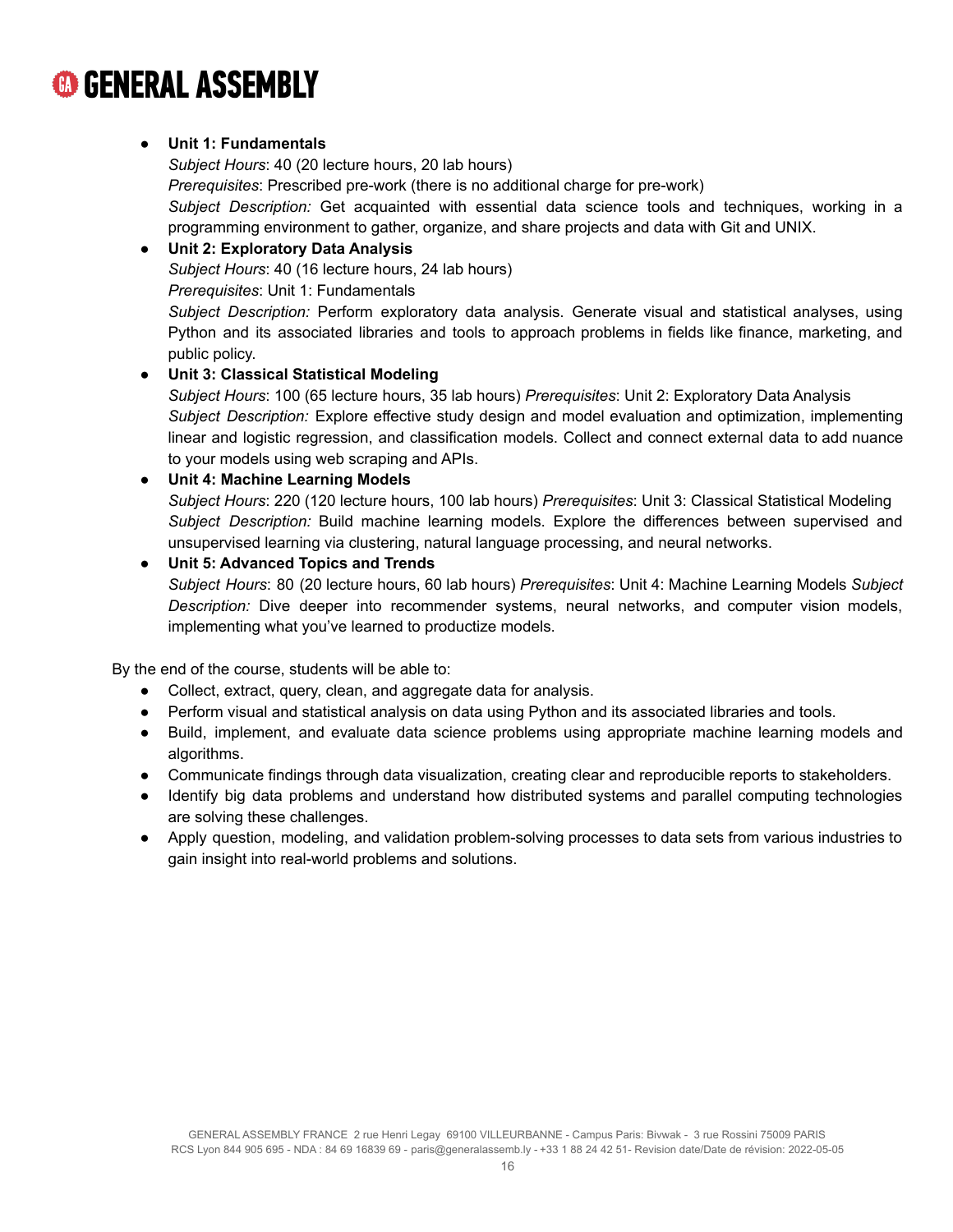#### **Software Engineering Immersive**

*Subject hours:* 480 hours / 12 weeks (Immersive, Full-time, On-campus) and 480 / 24 weeks (Immersive, Part-time, On-campus)

Pre-work: Get up to speed on the fundamentals of web development by completing a series of self paced *preparatory lessons via our online learning platform, myGA (https://my.generalassemb.ly). Your access will be given after enrollment (there is no additional charge for pre-work).*

*Course Description:* This in-person Immersive course provides students with a breadth of software engineering skills, enabling them to build full-stack web applications, and embark on a path toward a software engineering career. Students graduate with a solid base of fundamental computer science and programming knowledge, experience with specific languages and frameworks that are popular today, and a flexible outlook that is comfortable and eager to tackle new technologies in a fast-moving and ever-changing industry.

Because we're focused on preparing our students for a career in technology, we want each graduate to leave the program with a body of work they can use in their job search to discuss and demonstrate what they are capable of contributing to a company.

| <b>Subject</b> | <b>Subject Title</b>                          | Lecture | $Lab*$ | <b>Total</b> |
|----------------|-----------------------------------------------|---------|--------|--------------|
| Unit 1         | Front End Development                         | 48      | 112    | 160          |
| Unit 2         | <b>Full Stack Development</b>                 | 38.5    | 81.5   | 120          |
| Unit 3         | <b>Front End Frameworks</b>                   | 32.5    | 71.5   | 104          |
| Unit 4         | API's and Full<br><b>Stack</b><br>Development | 17.5    | 78.5   | 96           |
| <b>TOTAL</b>   |                                               | 136.5   | 343.5  | 480          |

\*Instructor-led lab consists of working on unit projects to apply what is learned during lecture to build a portfolio.

#### ● **Unit 1: Front End Development**

*Subject Hours:* 160 hours (48 lecture hours, 112 lab hours) *Prerequisites:* Prescribed pre-work (there is no additional charge for pre-work) *Subject Description:* Discover what it takes to build the web you want to see through hands-on training in the essentials of front-end development. Explore core programming concepts that are applicable in any language, and find out what day-to-day life as a professional developer is like.

#### ● **Unit 2: Full Stack Development** *Subject Hours:* 120 hours (38.5 lecture hours, 81.5 lab hours)

GENERAL ASSEMBLY FRANCE 2 rue Henri Legay 69100 VILLEURBANNE - Campus Paris: Bivwak - 3 rue Rossini 75009 PARIS RCS Lyon 844 905 695 - NDA : 84 69 16839 69 - [paris@generalassemb.ly](mailto:paris@generalassemb.ly) - +33 1 88 24 42 51- Revision date/Date de révision: 2022-05-05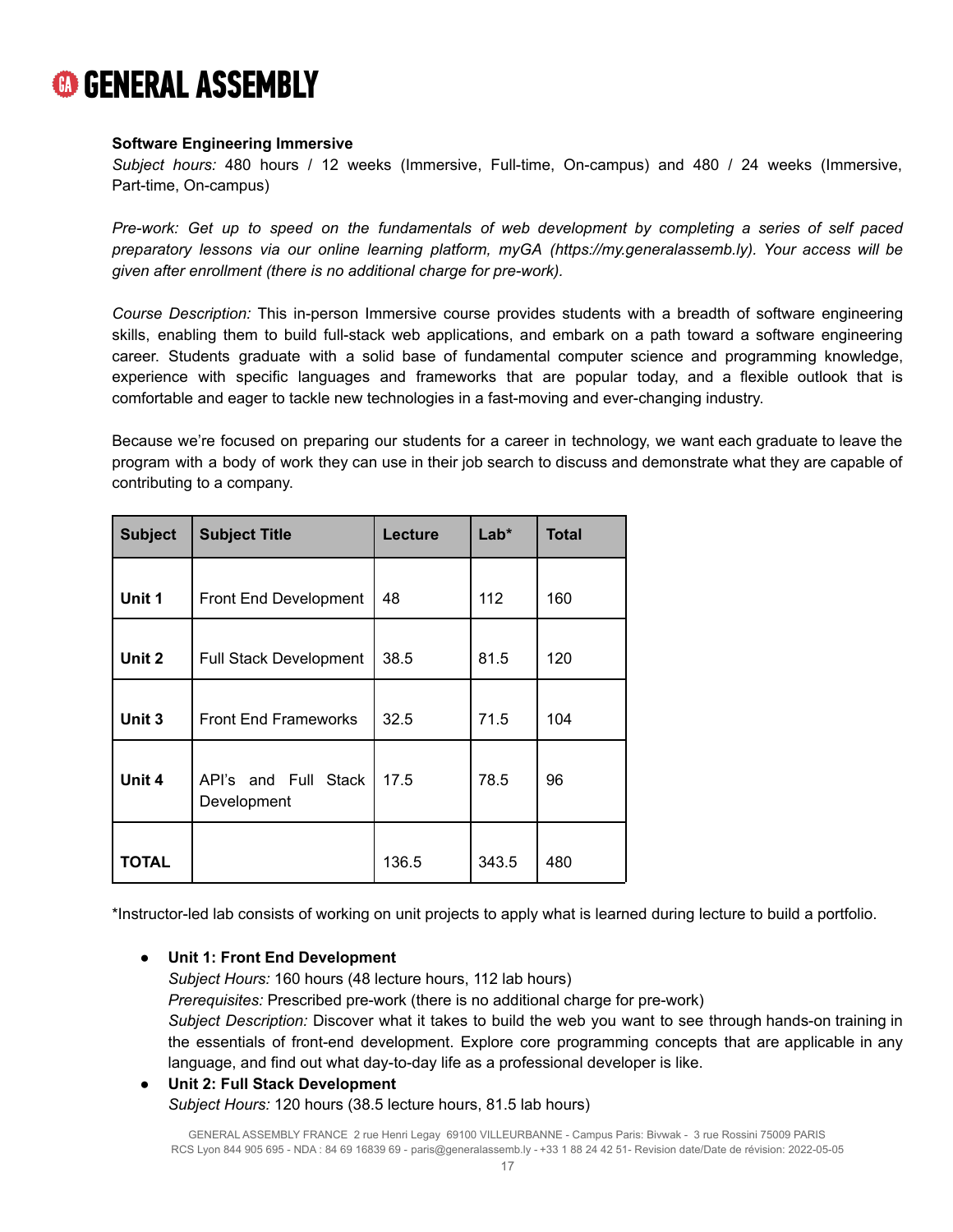#### *Prerequisites:* Unit 1

*Subject Description:* Learn to build full-stack web applications, deepening your knowledge of client-facing and server-side development. Expand your repertoire of programming languages and start coding collaboratively.

#### ● **Unit 3: Front End Frameworks**

*Subject Hours:* 104 hours (32.5 lecture hours, 71.5 lab hours) *Prerequisites:* Unit 2 *Subject Description:* Hone your programming skills by learning to build full-stack applications that leverage the capabilities of third-party APIs and single page applications. Through pair programming and group collaboration, you'll gain hands-on experience executing a real-world workflow.

#### ● **Unit 4: API's and Full Stack Development** *Subject Hours:* 96 hours (17.5 lecture hours, 78.5 lab hours)

*Prerequisites:* Unit 3

*Subject Description:* Gain expertise with the modern web development tools and frameworks you'll use on the job as a software engineer.

By the end of this course, students will be able to:

- Code web pages using Hypertext Markup Language (HTML), Cascading Style Sheets (CSS), and **JavaScript**
- Programming fundamentals and software engineering best practices.
- Version control and collaborative software development with Git and GitHub.
- Developing full-stack applications with in-demand technologies such as Ruby on Rails, Python with Django, and Express with Node.js.
- Building full-stack applications by leveraging common design and architectural patterns like model–view– controller (MVC) and Representational State Transfer (REST).
- Safely modeling and storing data in SQL and NoSQL databases.
- Consuming and integrating third-party application programming interfaces (APIs) in an application.
- Front-end web application development with modern JavaScript frameworks such as React.
- Deploying applications to the web via cloud-based hosting
- Implementing common data structures encountered in technical interview situations, such as Linked Lists and Trees.
- Solving algorithm challenges and analyzing the computational complexity of algorithms using Big O notation.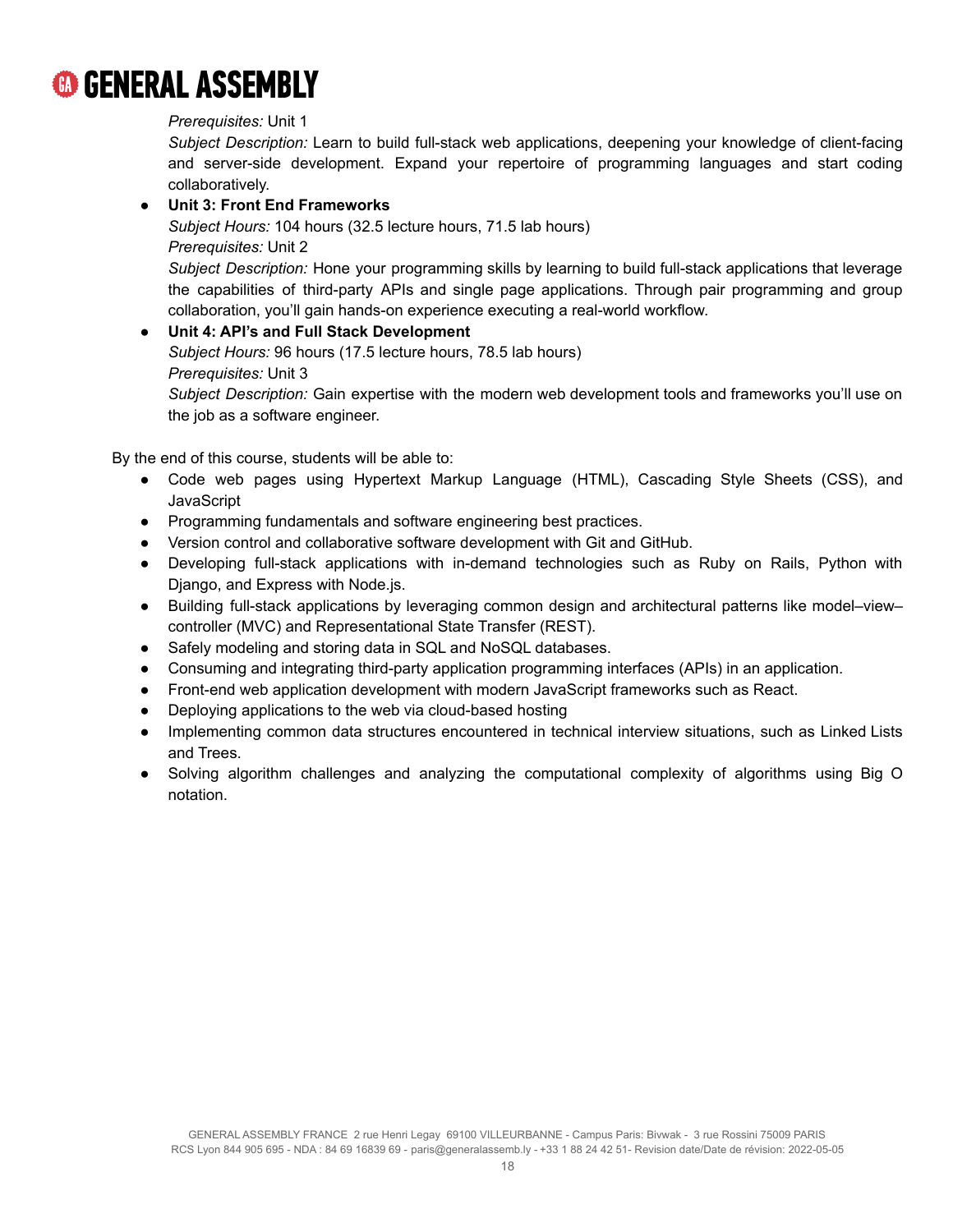#### **User Experience Design Immersive**

*Subject hours: 480 hours / 12 weeks or 24 weeks (Immersive, Full-time or Part-time, On-campus)*

Pre-work: Get up to speed on the fundamentals of product design by completing a series of self paced preparatory *lessons via our online learning platform, myGA (https://my.generalassemb.ly). Your access will be given after enrollment (there is no additional charge for pre-work).*

*Course description:* We are constantly surrounded by user experiences — from elevator buttons to the latest mobile app. Each and every one of these experiences has been designed with a great deal of thought devoted to how we interact with objects, find information or exchange ideas. At the same time, we're also surrounded by unique problems, struggles, and needless complexity — all of which can be solved by great design.

A user experience designer is able to think outside the realm of what's "possible" in order to create experiences that both address the needs of customers and bring them joy and delight. This requires a great deal of empathy, imagination, and skill. Our User Experience Design Immersive course is designed to have students living and breathing user experience design. Made up of sessions delivered by top practitioners, portfolio-building workshops, and events that immerse students in the UX community, UXDI was made for those who are seriously looking to enter the world of user experience.

| <b>Subject</b> | <b>Subject Title</b>                        | Lecture | $Lab*$ | <b>Total</b> |
|----------------|---------------------------------------------|---------|--------|--------------|
| Unit 1         | <b>UX Foundations</b>                       | 28      | 52     | 80           |
| Unit 2         | <b>UI Foundations</b>                       | 30      | 50     | 80           |
| Unit 3         | Design<br>Integration<br>and<br>Development | 26      | 54     | 80           |
| Unit 4         | Working with a Product<br>Team              | 30      | 50     | 80           |
| Unit 5         | UX in the Real World                        | 24      | 96     | 120          |
| Unit 6         | <b>UX Career Planning</b>                   | 13      | 27     | 40           |
| <b>TOTAL</b>   |                                             | 151     | 329    | 480          |

This immersive course will prepare students to think like designers and approach problems strategically in order to create the next generation of great apps, websites, and digital products.

\*Instructor-led lab consists of working on unit projects to apply what is learned during lecture to build a portfolio.

GENERAL ASSEMBLY FRANCE 2 rue Henri Legay 69100 VILLEURBANNE - Campus Paris: Bivwak - 3 rue Rossini 75009 PARIS RCS Lyon 844 905 695 - NDA : 84 69 16839 69 - [paris@generalassemb.ly](mailto:paris@generalassemb.ly) - +33 1 88 24 42 51- Revision date/Date de révision: 2022-05-05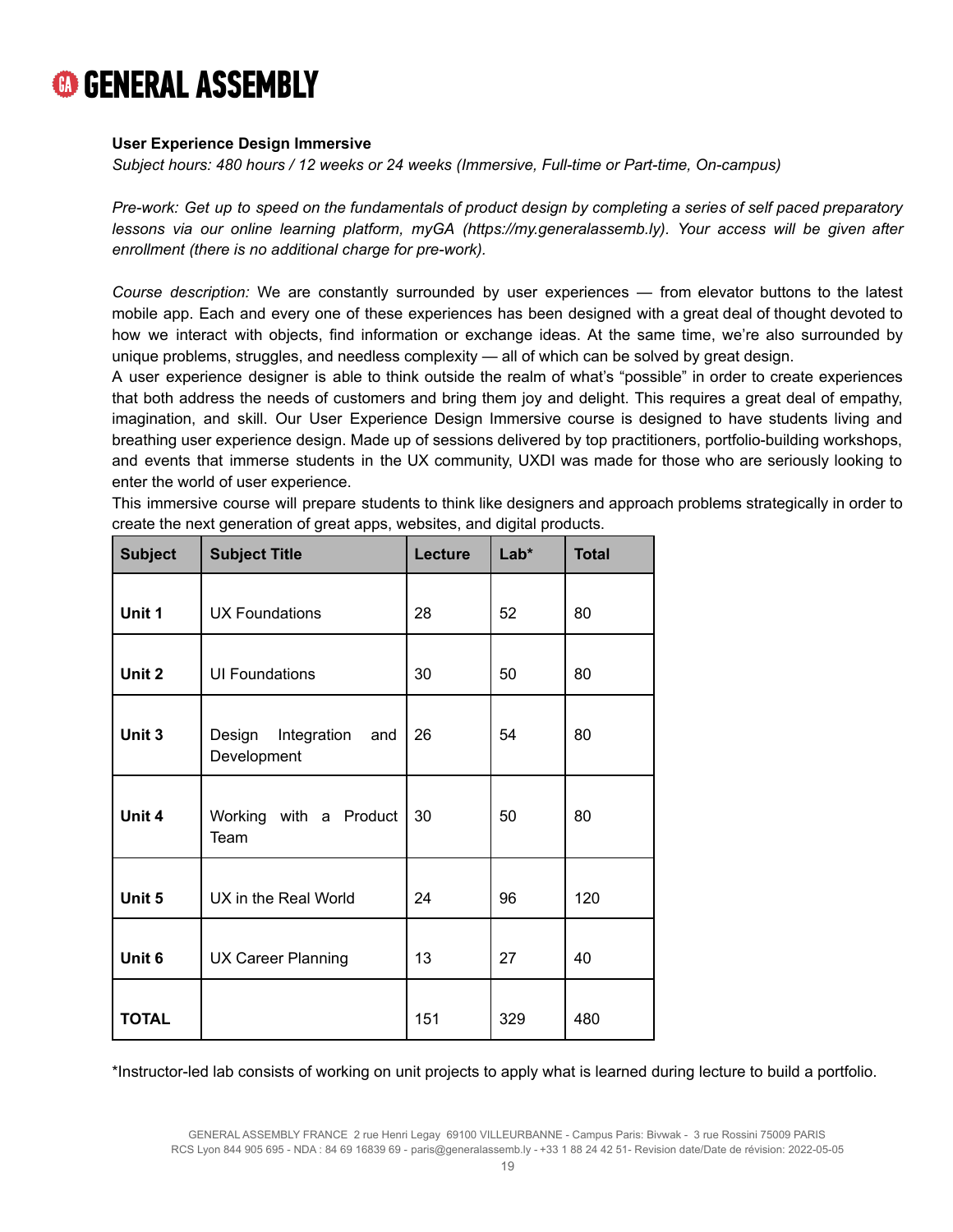#### ● **Unit 1: UX Foundations**

*Subject Hours:* 80 hours (28 lecture hours, 52 lab hours) *Prerequisites:* Prescribed pre-work (there is no additional charge for pre-work) *Subject Description:* Build foundational knowledge of UX methodology. Explore the full range of the design process, from research to testing, including design thinking and rapid prototyping as key concepts.

#### ● **Unit 2: UI Foundations**

*Subject Hours:* 180 hours (30 lecture hours, 50 lab hours) *Prerequisites:* Unit 1: UX Foundations

*Subject Description:* Explore how to bring delight and function to users through combining the worlds of UX and UI. Design screens, pages and visual elements that enable users to interact with products in an intuitive way

#### ● **Unit 3: Design Iteration and Development**

*Subject Hours:* 80 hours (26 lecture hours, 54 lab hours)

*Prerequisites:* Unit 2: UI Foundations

*Subject Description:* Dive deeper into core UX methodology to compound your learning. Expand and apply the entire design process of user research, ideation, prototyping, interaction design, interface design, and usability testing.

#### ● **Unit 4: Working with a Product Team**

*Subject Hours:* 80 hours (30 lecture hours, 50 lab hours)

*Prerequisites:* Unit 3: Design Iteration and Development

*Subject Description:* Learn how to work in an agile development environment, simulating the handoff points between product managers and developers. Build on interpersonal skills in creative confidence and conversational storytelling to develop your portfolio and get industry ready.

#### ● **Unit 5: UX in the Real World**

*Subject Hours:* 120 hours (24 lecture hours, 96 lab hours)

*Prerequisites:* Unit 4: Working with a Product Team

*Subject Description:* Translate the culmination of your design skills into a professional client engagement. Students work with real-world clients to deliver UX research and designs for an app, website, or product in a three-week design sprint.

#### ● **Unit 6: UX Career Planning**

*Subject Hours:* 40 hours (13 lecture hours, 27 lab hours)

*Prerequisites:* Unit 5: UX in the Real World

*Subject Description:* Get yourself industry ready and take your designs to the next level. Explore the basics of service design, design operations and design leadership to advise stakeholders on how to change operating procedures and workflows to deliver on new product experiences. Explore the traits that make you unique as a designer and continue preparation for starting your UX Career.

By the end of this course, students will be able to:

- Identify and implement the most effective methods of user research to gain a deeper understanding of what users want and need.
- Leverage the tenets of information architecture to organize content for the greatest user benefit.
- Use interaction design techniques to craft a dynamic digital product that behaves intuitively.
- Apply the fundamentals of visual design to bring delight and function to users.
- Conduct usability testing to make product experiences more accessible for diverse user populations and environments.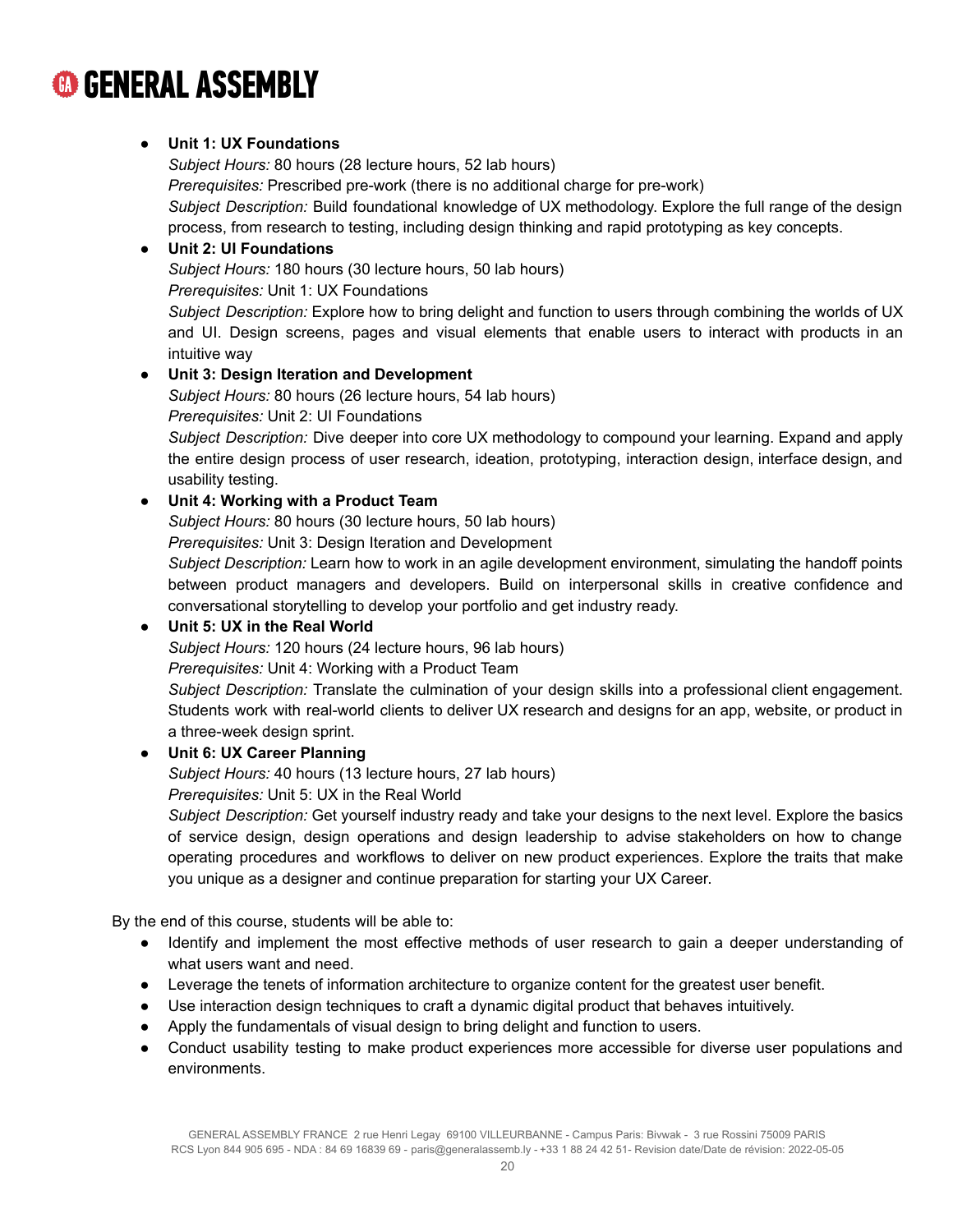- Utilize the fundamentals of HTML and CSS to create a webpage and have a better understanding of working with developers.
- Produce design documentation to articulate design decisions to clients and stakeholders.
- Use industry-standard digital design tools to generate wireframes and prototypes.
- Evaluate business requirements and technical constraints, and employ product management techniques to design products that can be successfully launched.
- Work within a design system and team of fellow designers and programmers to solve business challenges and address user needs, creating polished, functional products and prototypes.
- Understand the basics of service design to advise stakeholders on how to change operating procedures and workflows to deliver on new product experiences.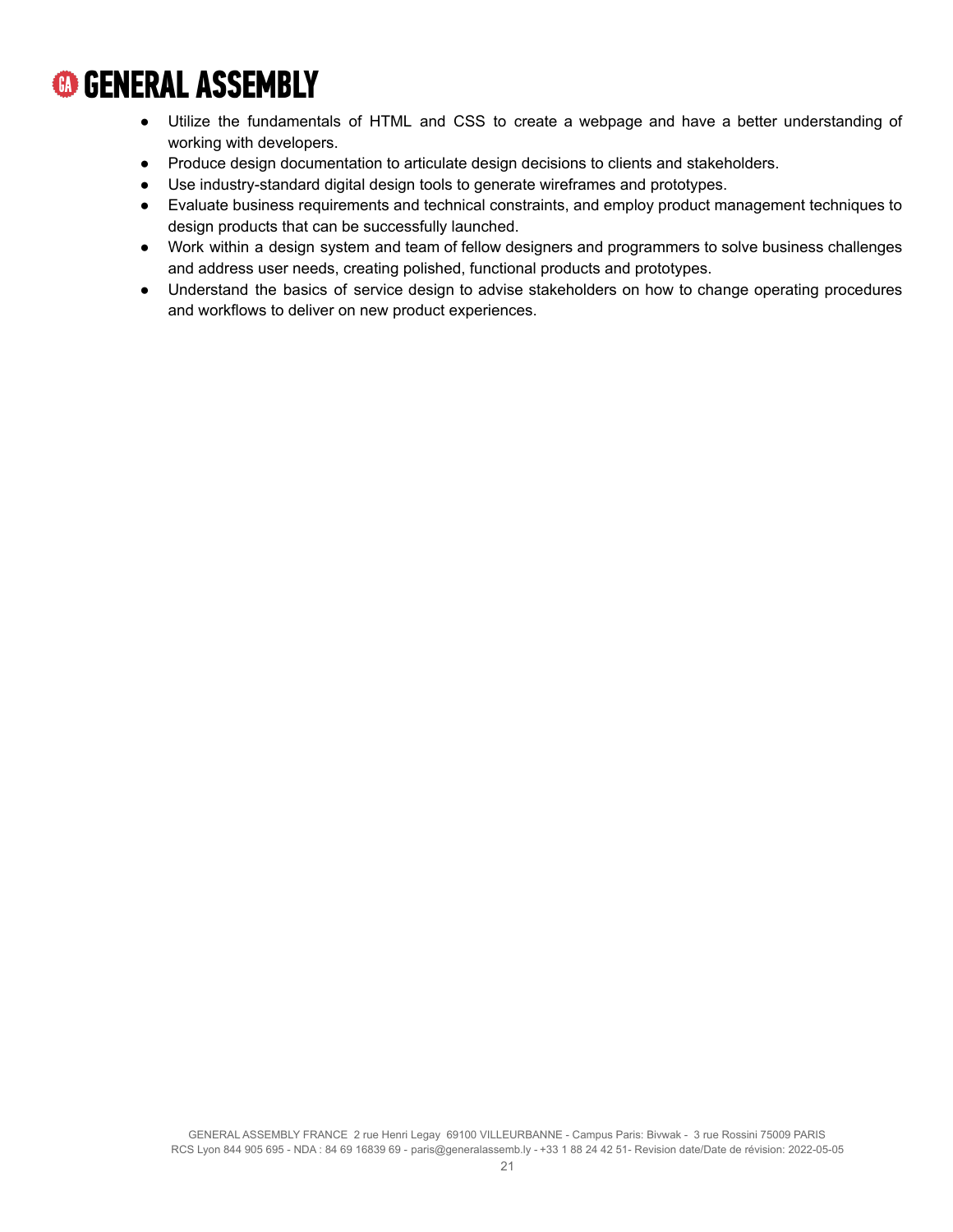

### <span id="page-22-0"></span>**Academic Policies**

Whether face-to-face or online, our active pedagogy is based on a project-based approach. Indeed, the learner carries out professionalizing projects. These projects are based on real cases from the business world and from our partner companies. The objective is to make the student an actor in his learning. They develop their learning and skills through the realization of concrete productions. Indeed, this project approach places the student in a problem-solving situation, thus participating in the learning process. Based on these professional projects, the student puts into practice, during the implementation or study of concrete cases taken from the business world, the necessary skills acquired during the training.

To carry out the projects, the student relies on :

- **An expert instructor** in the field. He/She brings theoretical knowledge and basic skills, as well as the implementation of activities to practice in group. This contribution can take place in our premises, in person or remotely (by videoconference). Our trainer takes care to put the student in a situation of exploration, formalization or conceptualization for example;
- **A tutor/teacher assistant** whose role is to accompany, during individual sessions, each learner in the realization of his/her final project and thus personalize his progress;
- **Practical work (Homework)** proposed throughout the training in order to realize, step by step, the deliverables and thus, to mobilize its assets and skills in a progressive way. This work can be done individually or in groups, depending on the subject;
- **Online courses**, on our myGA (https://my.generalassemb.ly) platform (animated PPT, videos, quizzes, Dash code editor) in order to acquire the necessary skills independently and at your own pace. The platform is accessible 24/7 during the training period;
- **A collaborative exchange space** (slack) where students can exchange and collaborate online, throughout the training (7 days a week, 24 hours a day), but also afterwards, as Alumni (former students).

#### Evaluation methods for Part-time courses

To validate the training, the student must:

- Attest to his/her attendance at the training sessions
- Complete and present your final project in front of the trainer. To certify that the student has mastered all of the targeted skills, he/she must obtain a minimum score of 66%.

If these two conditions are met, the student will receive a certificate of completion.

For the following part-time training courses, Data Analysis, Product management and UX Design, in application of article L.6313-7 of the French Labor Code, training courses leading to a professional certification registered in the National Directory of Professional Certifications mentioned in article L. 6113-1, to the acquisition of a block of competencies within the meaning of the same article L. 6113-1 and to a certification registered in the Specific Directory of France Compétences mentioned in article L. 6113-6 are referred to as certifying courses.

The 'part-time'/'upskilling' training courses sanctioned by a certification registered in the Specific Directory of France Compétences are the following

- Data Analytics: 'Extract and Analyze Data to Make Strategic Recommendations' certification [RS5613](https://www.francecompetences.fr/recherche/rs/5613/)
- UX Design: 'Apply a UX Design approach' certification [RS5614](https://www.francecompetences.fr/recherche/rs/5614/)
- Product Management: 'Apply a Product Management approach' certification [RS5615](https://www.francecompetences.fr/recherche/rs/5615/)

The final project and deliverables of the student/candidate will be subject to certification, described above. These elements will be submitted to the instructor and then to a jury of professionals who will complete the evaluation grids.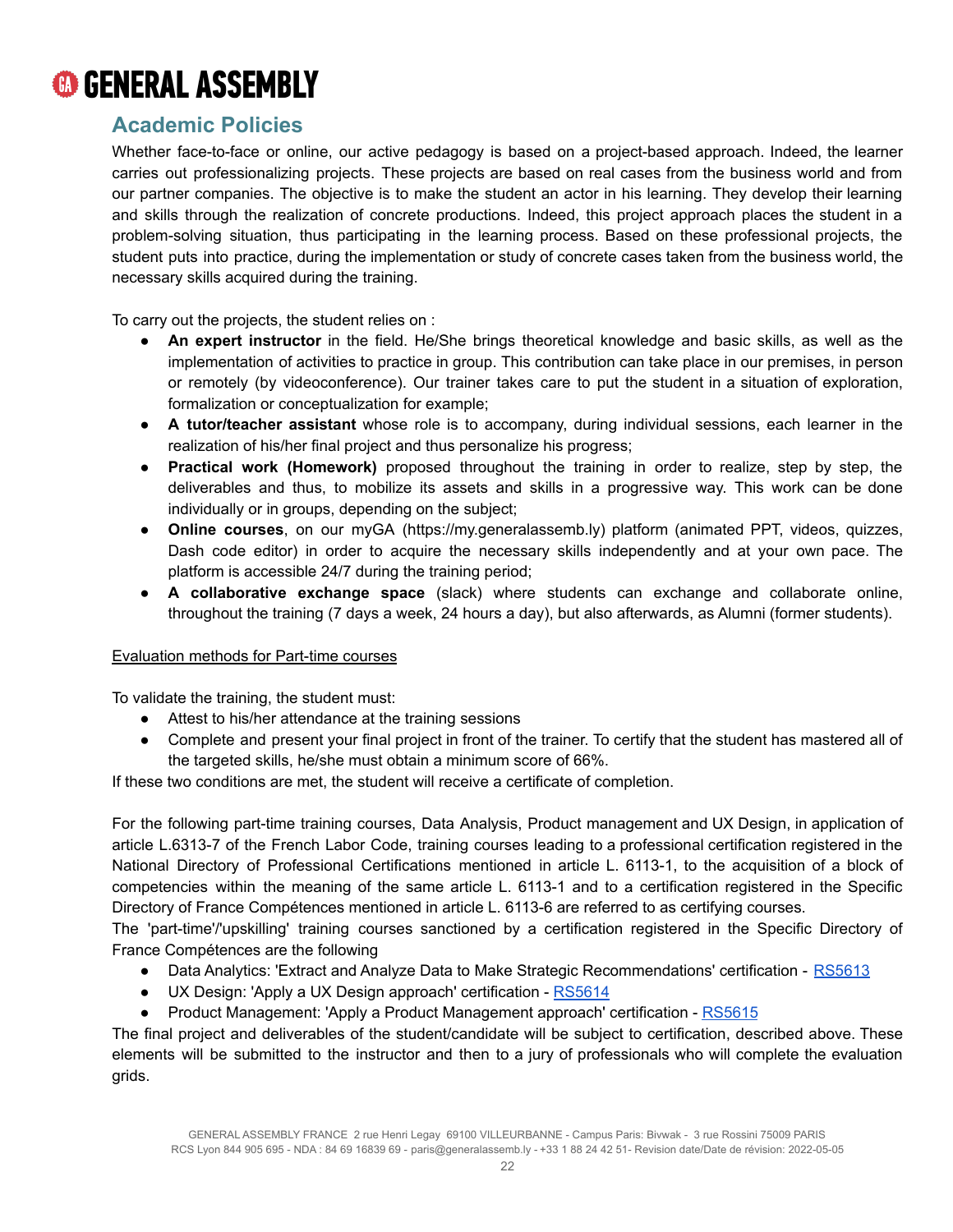Following the positive feedback from the instructor, the jury members evaluate, synchronously or asynchronously, the acquisition of the student/candidate's skills in order to deliver, or not, the certification. To do this, they will have an individual competencies assessment grid, the competencies framework, the training program as well as the student/candidate's project and deliverables.

During a specific session, the members of the jury, composed of two professionals and a General Assembly training manager, will again evaluate the student/candidate's skills, in view of the deliverables and the grid completed by the instructor, and will decide whether or not to issue a certificate of achievement.

#### Evaluation methods for Immersive courses

To validate the training, the learner must :

- Attest to his/her attendance at the training sessions
- Complete and present the projects in front of the instructor. To certify the mastery of all the targeted skills, a score of at least 66% for each of the training projects must be obtained.

The respect of these two conditions gives access to the validation of the course and its certificate of completion**.**

#### **Homework**

Students in some courses may be required to spend up to 20 hours outside of class per week working on homework/projects.

#### **Hours**

Course length is measured in hours. One hour of instructional time is defined as a 60-minute period.

#### **Standards of Progress**

General Assembly measures student progress through frequent homework assignments and in-depth projects. Students are graded on a pass/fail basis. To receive a passing grade, students must:

- 1. Maintain consistent attendance as outlined in the Attendance section below. A passing grade in attendance will be given to students with no more absences than the amount allowed, which varies by program.
- 2. Receive a passing grade on all course projects and complete any assigned assessments as applicable. A minimum score of 66% must be reached to pass a project. General Assembly does not have a cumulative final test or examination required for the completion of any of the courses. A statement will be furnished to students regarding satisfactory or unsatisfactory progress.
- 3. Tuition must be paid in full by the end of the course to receive a certificate of completion, unless other arrangements have been made with your Admissions representative before the course starts.

Upon successfully meeting all of the course requirements, students will receive a certificate of completion.

#### **Grading System**

Students are graded on an academic grading system. Incomplete grades are final. A minimum score of 66% must be reached to pass a project.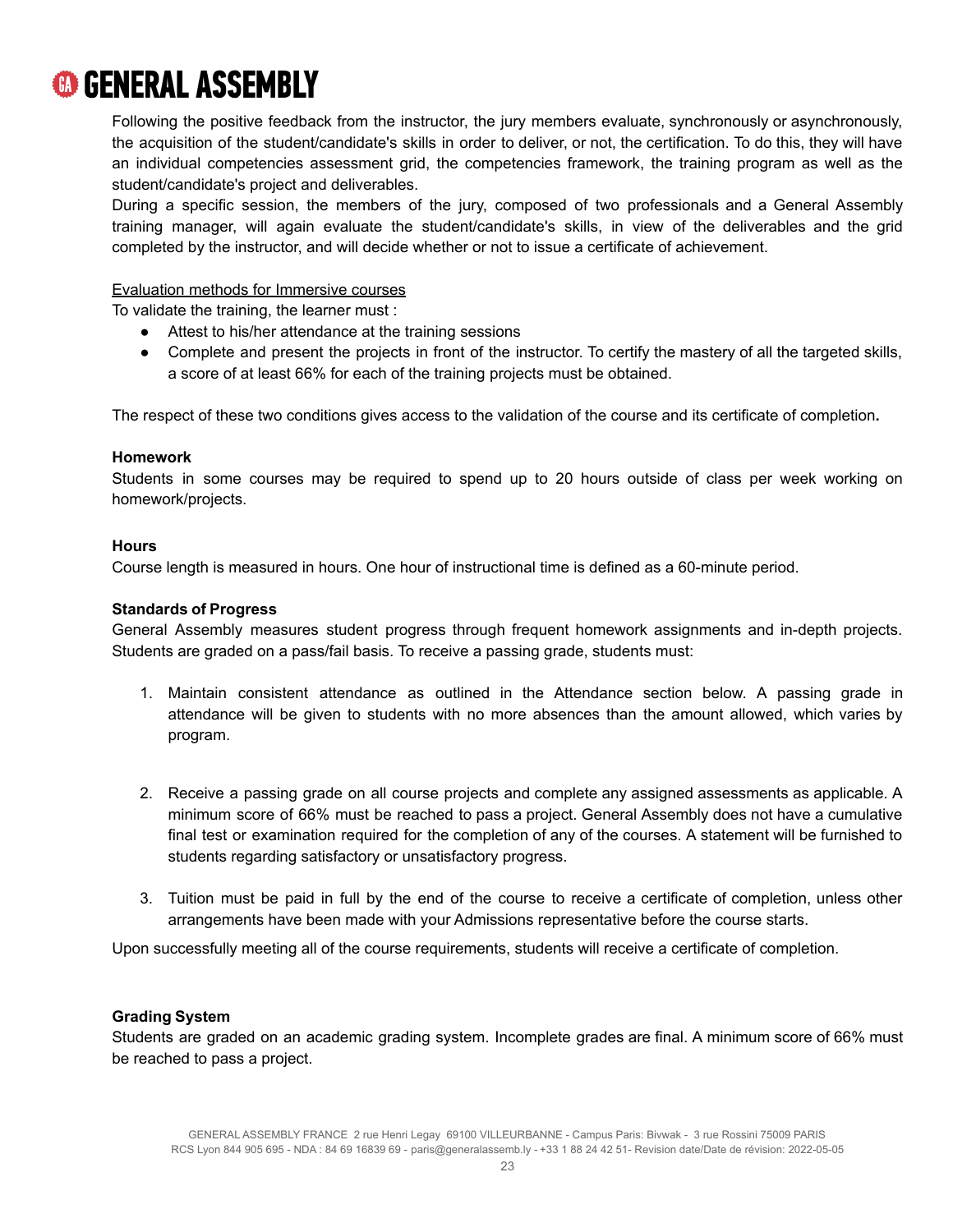| Grade | <b>Definition</b>          |
|-------|----------------------------|
| 4.0   | Exceeds expectations       |
| 3.0   | Meets expectations         |
| 2.0   | Does not meet expectations |
| 1.0   | Incomplete                 |

**Certifications registered in the Specific Directory of France Compétences (state-endorsed certifications)** In application of article L.6313-7 of the Labor Code, are called certifiers, the training sanctioned by a professional certification registered in the Specific Directory of France Compétences mentioned in article L. 6113-6. As part of the mobilization of acquired rights under the CPF, the student will have to take a certification registered in the Specific Directory of France Compétences.

The part-time training leading to certification registered in the Specific Directory of France Compétences are as follows:

- Data Analytics
- UX Design
- Product Management

The final project as well as the student/candidate's deliverables will be subject to the certification. Here is their name and their description is accessible by clicking on the link:

- the 'Extract and Analyze Data to Make Strategic Recommendations' certification [RS5613](https://www.francecompetences.fr/recherche/rs/5613/)
- the 'Apply a UX Design Approach' certification [RS5614](https://www.francecompetences.fr/recherche/rs/5614/)
- the 'Apply a Product Management Approach' certification [RS5615](https://www.francecompetences.fr/recherche/rs/5615/)

These elements will be submitted to the instructor and then to a jury of professionals who will complete evaluation grids.

Following positive feedback from the instructor, the members of the jury evaluate, synchronously or asynchronously, the acquisition of the competencies of the students/candidates to deliver, or not, the certification. The jury members will complete a competency assessment grid, the competencies framework, the training program as well as the student/candidate's project and deliverables.

The jury members assess the students/the candidates in accordance with the requirements of the competency grid.

Each competency is assessed on a grid of 4 criteria:

- Non-existent or incomplete proof (0)
- Competency not acquired (1)
- $\bullet$  Acquired competency (2)
- Exceeds Expectations (3)

A minimum total of 66% must be achieved.

Criterion 1 (non-existent or incomplete evidence) is crippling, and criterion 2 is only accepted twice for the point calculation. Beyond that, the student/candidate will not have access to the certification jury.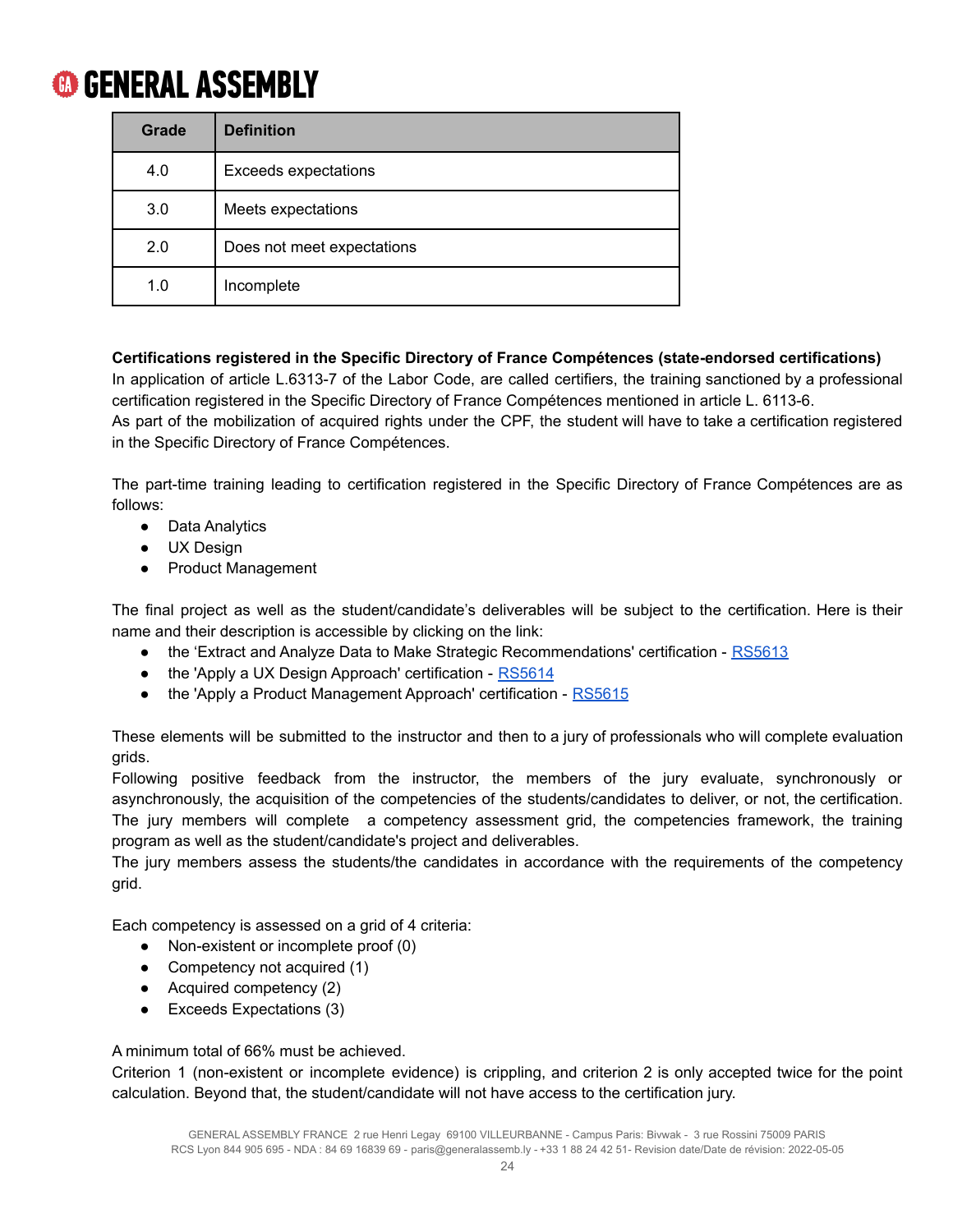The jury can refuse the certification to the student/candidate only with the unanimity of its members. In this case, the decision is justified and signed by the 3 members of the Jury.

A report will also be drawn up and completed by the members of the jury.

The Jury's final decision and report are communicated by email to the student/candidate within 14 days maximum after the date of the Jury session.

The certificate of achievement is sent to certified students/candidates by email. The parchment is in digital format, as an attachment. If the recipient's email address is no longer valid when sending, the candidate holder will be contacted by the other means at our disposal (telephone or postal mail) to give him/her a copy, preferably digital. Students/candidates who have not validated their certification during the jury session can go to the jury during a remedial session following the recommendations of the jury members.

#### **Unsatisfactory Academic Progress**

General Assembly does not provide a probation option. If a student is not meeting the requirements as stated above in the Standards of Progress policy, they are dismissed from the program. Students dismissed for unsatisfactory academic progress may reenter General Assembly subject to approval by the regional director.

#### **Attendance**

Attendance is taken by teachers 15 minutes after class begins and 15 minutes prior to class ending. Any student who arrives to class more than 15 minutes late will be marked tardy, and any student who is not present 15 minutes prior to class ending will be marked early departure. Three late arrivals and/or early departures will constitute one absence.

A class meeting is defined as the instructional hours provided on one calendar day. Students who miss more than the excused absence policies outlined below for the type of course they are taking may be withdrawn (please refer to the cancellation, drop out & related financial terms in this document ).

Examples of excused absences include but are not limited to: student illness, death/critical illness of a family member or a significant other, critical life emergency, and religious observance. General Assembly may allow a greater number of excused absences in exceptional circumstances. Unexcused absences are not permitted except in exceptional circumstances. Examples of mitigating circumstances are:

- An illness or death in the student's immediate family
- An unavoidable change in the student's conditions of employment
- An unavoidable geographical transfer resulting from the student's employment
- Immediate family or financial obligations beyond the control of the student that require him or her to suspend pursuit of the program of education to obtain employment
- Unanticipated active military service, including active duty for training.
- Unanticipated difficulties with childcare arrangements the student has made for the period during which he or she is attending classes.

#### *Immersive Courses*

With prior approval from General Assembly, students in immersive programs are permitted to miss up to three excused class meetings.

#### *Part-Time Courses*

With prior approval from General Assembly, students in Part-Time courses are permitted to miss up to three excused class meetings. Students in weekend classes are permitted to miss one excused class meeting. Students in one week courses must attend every class.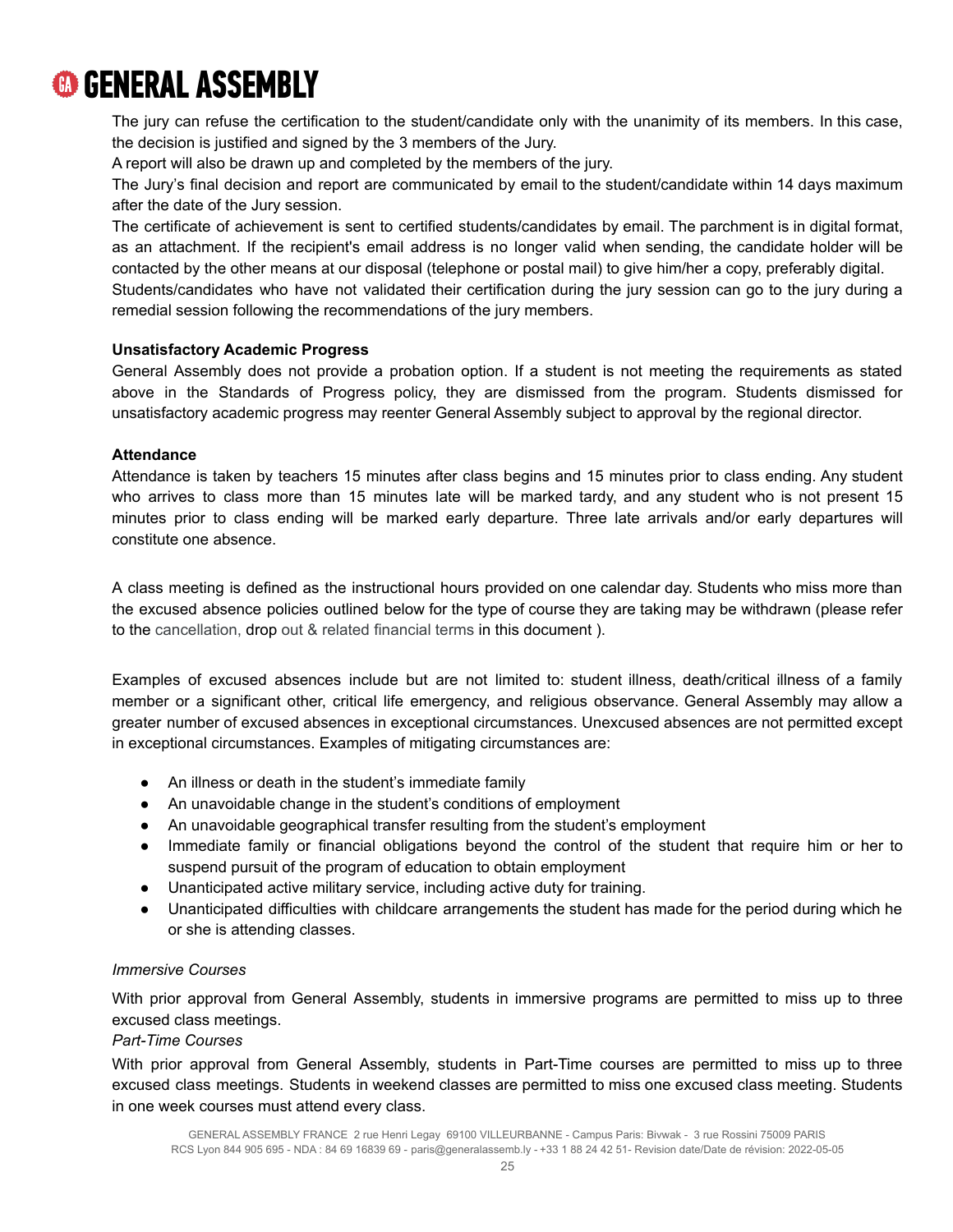In the event that the student does not attend all classes with no valid absence reasons, the sponsor (Pôle Emploi, OPCO, the employer) may no longer finance the remaining courses hours even after they have received prior acceptance. In that case, as defined in the enrollment Agreement, the remaining due hours will be charged to the student in such a way that General Assembly does not suffer any prejudice linked to the non-attendance of students.

The student must sign a proof of attendance for each half-day of training (morning and afternoon).

#### **Leave of Absence Policy**

A leave of absence is to be granted only in extenuating circumstances, such as an accident, prolonged illness, maternity leave, or the death of a relative. The school is expected to explain the implications of a leave to the student. If the student fails to return on the agreed upon date, the student will be dismissed and a refund calculation performed. Experience has shown that most students do not return from a leave of absence. Some programs are too short to make a leave of absence practical.

The regional director is expected to review the student's request, preferably in person with the student requesting the leave. Not all leave requests are guaranteed to be granted. All leaves of absence must be requested and approved in writing.

#### **Transfer**

Admission to a General Assembly program is non-transferable. Students who wish to change programs must elect to withdraw from their current program and then reapply for and enroll in the course of their choosing. Should a student elect to withdraw and then reapply for enrollment in another course more than one time, regional director approval is required for acceptance.

#### **Make-Up Work**

Students who miss coursework because of an absence that was approved prior to its occurrence are responsible for making up missed coursework by the last scheduled day of their course in order to receive a passing grade. Students are encouraged to attend weekly office hours and schedule timely one-on-one meetings with instructors to review missed content. General Assembly classes are not taped, archived, or offered on alternative schedules for students who miss classes.

#### **Extensions**

Under extenuating circumstances, instructors may grant an extension on a project or allow a student to re-submit a project. Any resubmissions or extensions granted must be made in writing between the student and the instructor and local Student Success team.

#### **Completion**

A certificate of completion is issued within seven days of the end of the course to each student who has successfully fulfilled General Assembly's requirements of obtaining a "passing grade" and has paid their tuition in full.

As part of the following training courses, Data Analytics, Product Management and UX Design, students are subject to taking a certification registered in the Specific Directory of France Compétences. The part-time training leading to certification registered in the Specific Directory of France Compétences are as follows:

- Data Analytics: the 'Extract and Analyze Data to Make Strategic Recommendations' certification [RS5613](https://www.francecompetences.fr/recherche/rs/5613/)
- UX Design: the 'Apply a UX Design Approach' certification [RS5614](https://www.francecompetences.fr/recherche/rs/5614/)
- Product Management: the 'Apply a Product Management Approach' certification [RS5615](https://www.francecompetences.fr/recherche/rs/5615/)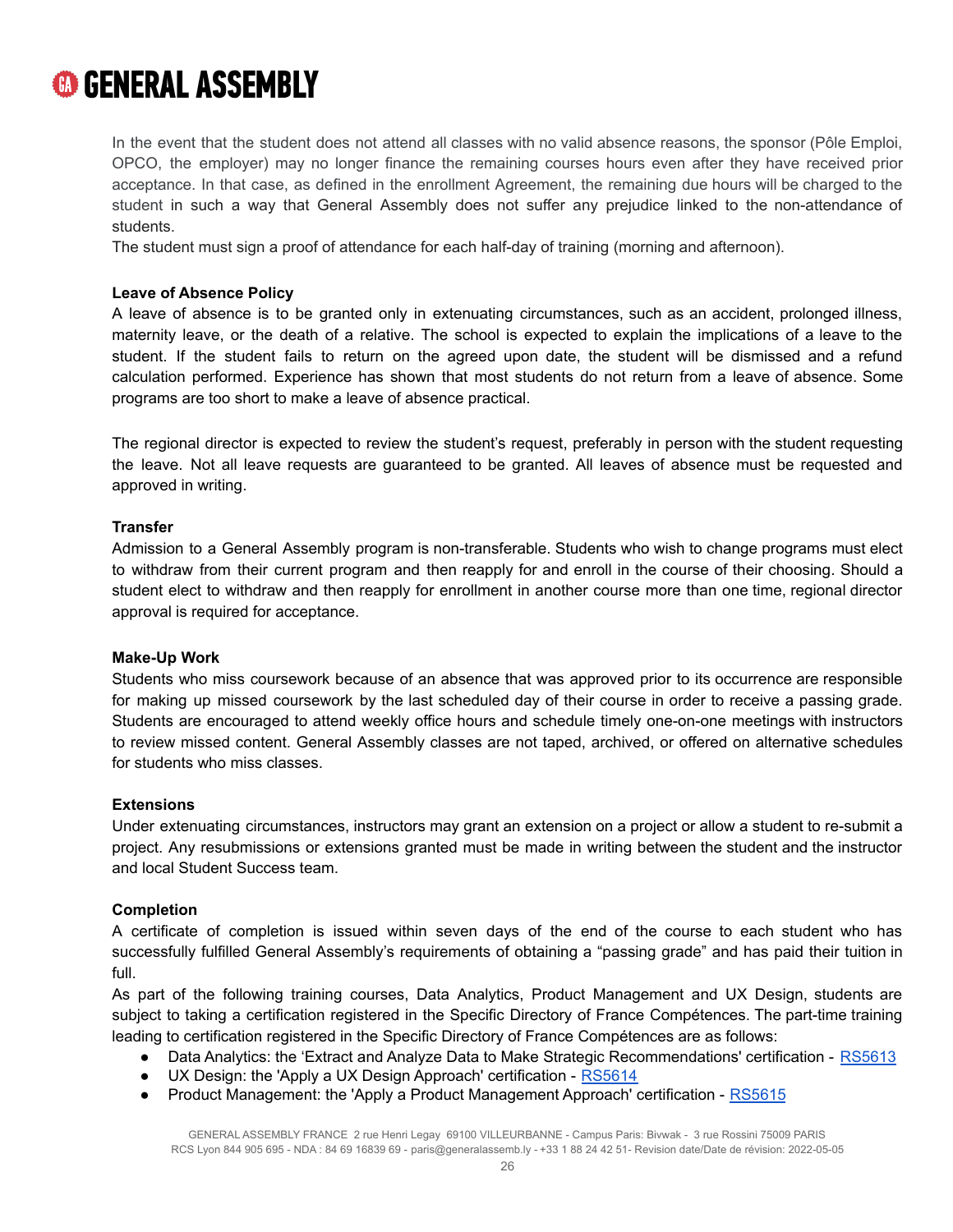After several validation steps,

- validation of the conditions of access to certification by the instructor and
- validation by the members of the jury of the obtaining of the certification by the student/candidate,

a parchment (certificate of achievement) is sent to the titular students/candidates by email. The parchment is in digital format, as an attachment. If the recipient's email address is no longer valid when sending, the student/candidate holder will be contacted by the other means at our disposal (tel or postal mail) to give him a copy, preferably digital.

#### **Transcripts**

A transcript is issued within seven days of the end of the course to each vocational program student.

#### **Student Rights**

- 1. Students have the right to equal opportunity education and an educational experience free from discrimination or harassment based on sex, gender identity and/or expression, race, color, religion, ancestry, national origin, marital status, veteran or military status, sexual orientation, medical condition, genetic information, or the presence of any sensory, mental, or physical disability, or the use of a trained guide dog or service animal by a person with a disability, or other categories protected by law of the states in which we operate.
- 2. Students have the right to view their own academic records.
- 3. Students have the right to cancel or withdraw from their course, per General Assembly's Cancellation, Drop Out & Related Financial Terms section below. .
- 4. Students have the right to file a grievance, per General Assembly's Grievance Procedure.

#### **Student Conduct and Dismissal**

General Assembly is a community of learners. Should a student be disruptive to the community, they may be asked to leave. Examples of disruption include, but are not limited to, aggression or threats toward other students, instructors, or staff; illegal activities conducted or discussed on or around campus; the failure to observe classroom or campus conduct standards set forth by instructors or staff; or other behavior identified as disruptive to the learning environment of other students by instructors or staff. Students may also be withdrawn for academic violations, per General Assembly's Cancellation, Drop out & Related financial terms below.

General Assembly has a zero-tolerance policy towards plagiarism and cheating. It is destructive to classroom culture, and exhibits a clear lack of respect for classmates, instructors, the company, and the greater community. Any work considered to have been plagiarized will not be accepted and will not count toward graduation requirements. If a project exhibits evidence of plagiarism or cheating, the student will not be able to display the project at a GA-sponsored class "science fair" or "meet & greet." Any student found plagiarising or attempting to plagiarize will be disciplined accordingly (including but not limited to removal from class).

students are to treat all members of the staff and other students with respect and dignity. A student who is caught cheating; willfully destroying school property; attending school under the influence of illegal and recreational drugs and/or alcohol; or exhibiting disruptive, insubordinate, boisterous, obscene, vulgar, or disrespectful behavior may be dismissed and prohibited from re-enrollment in another course. Students dismissed due to disruptive and/or disrespectful conduct will not be readmitted to General Assembly. Prior to disciplining or dismissing a student for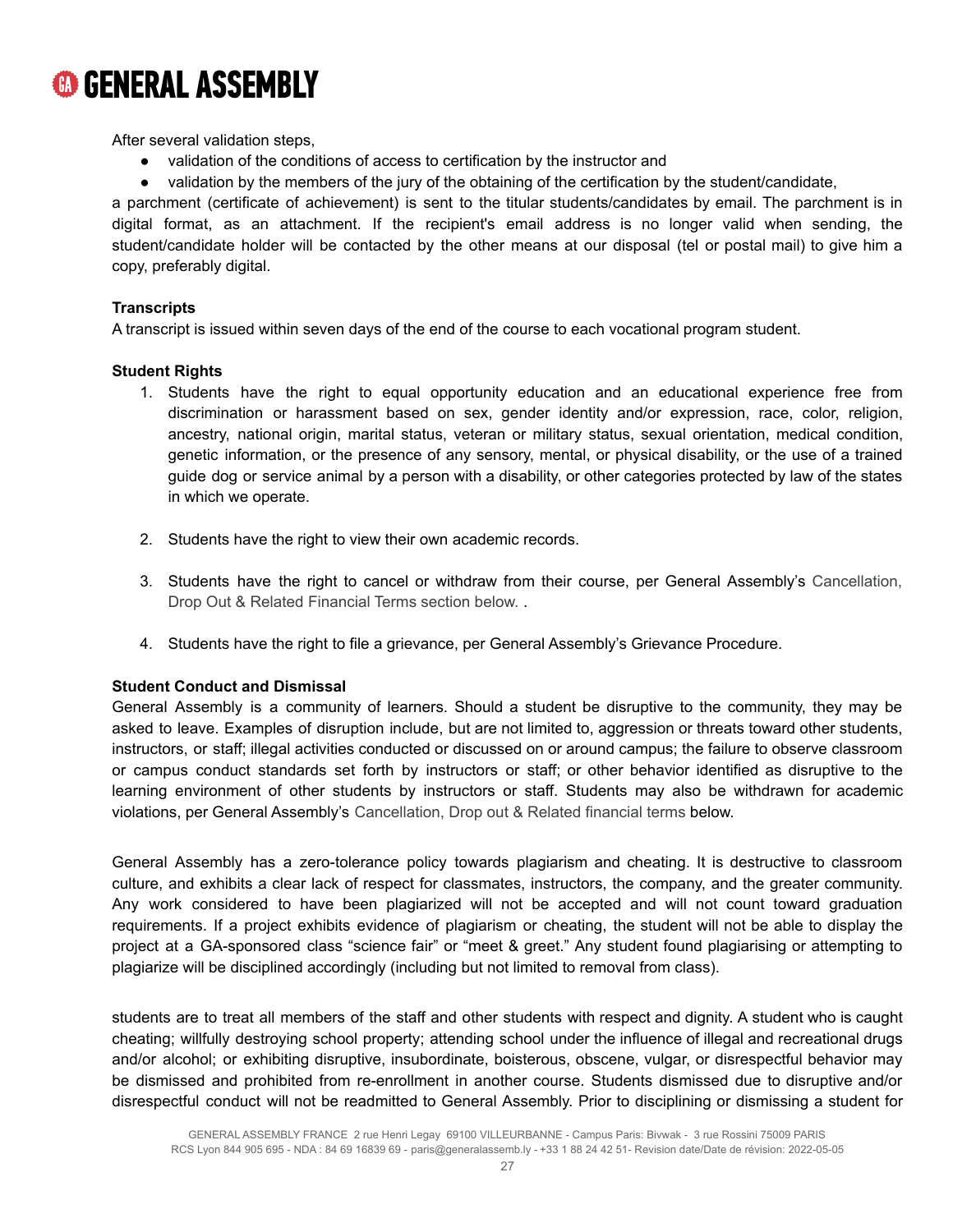violations of student conduct, the regional director shall provide the student with a written description of the violation and the disciplinary action and provide the student with a reasonable opportunity to respond and/or request additional information from the school.

General Assembly is committed to taking all reasonable steps to ensure the students have the opportunity to successfully complete their programs and has a commitment to ensure that within this general framework that all students are treated fairly and equitably. Students who do not support the academic and ethical goals of General Assembly for themselves and their fellow students may be subject to penalties, up to and including expulsion and the conditions under which a student may be expelled with cause can be found in Appendix B.

#### **Hygiene and Health**

According to the French Act of 4 August 1982, students must comply with the health and safety measures set out by the rules of that institution or company. Depending on the location, these will be provided to students either during the admissions process or after the completion of their first class.

#### **Equal Opportunity**

General Assembly strictly prohibits and does not tolerate sexual harassment or other unlawful harassment (including verbal, physical, or visual conduct) based on protected status. Individuals who believe they have been subject to or witnessed conduct that violates this policy should immediately notify the regional director. All complaints will be investigated and prompt corrective action will be taken, as appropriate. Interim measures may be taken, as appropriate, when a complaint is made. General Assembly prohibits retaliation against any individual who raises concerns under this policy or participates in an investigation. General Assembly will conduct its courses, services, and activities consistent with applicable laws and regulations.

The students who seek accommodations related to a disability should contact our Admissions team and their or France Representative - AGEFIPH (<https://www.agefiph.fr/personne-handicapee>).

General Assembly provides reasonable accommodations to individuals who desire to participate in our educational programs.

#### **Diversity and Inclusion Values Statement**

**At General Assembly, we are diverse.** We foster an international community comprising different backgrounds, experiences, identities, and perspectives. We work to ensure that everyone has a place at the table at General Assembly, regardless of race, gender, gender identity, gender expression, age, sexual orientation, disability status, religious affiliation, socioeconomic status, or political persuasion. We consistently leverage the diverse experiences of our community members to transform the narrative of diversity within the tech, data, business, and design communities. We also strive to ensure that the GA community is not just a reflection of the world today, but of the world we want to see in the future.

**At General Assembly, we are inclusive.** We celebrate and welcome diversity unbound by social hierarchies, and collectively work to foster mutual respect, empathy, and common cause. We provide welcoming spaces for growth conversation and empowerment on our campuses and strive to build greater cultural competence within our community. We also commit to supporting opportunities beyond our walls to promote access, break down barriers, and empower future generations of leaders in the tech industry.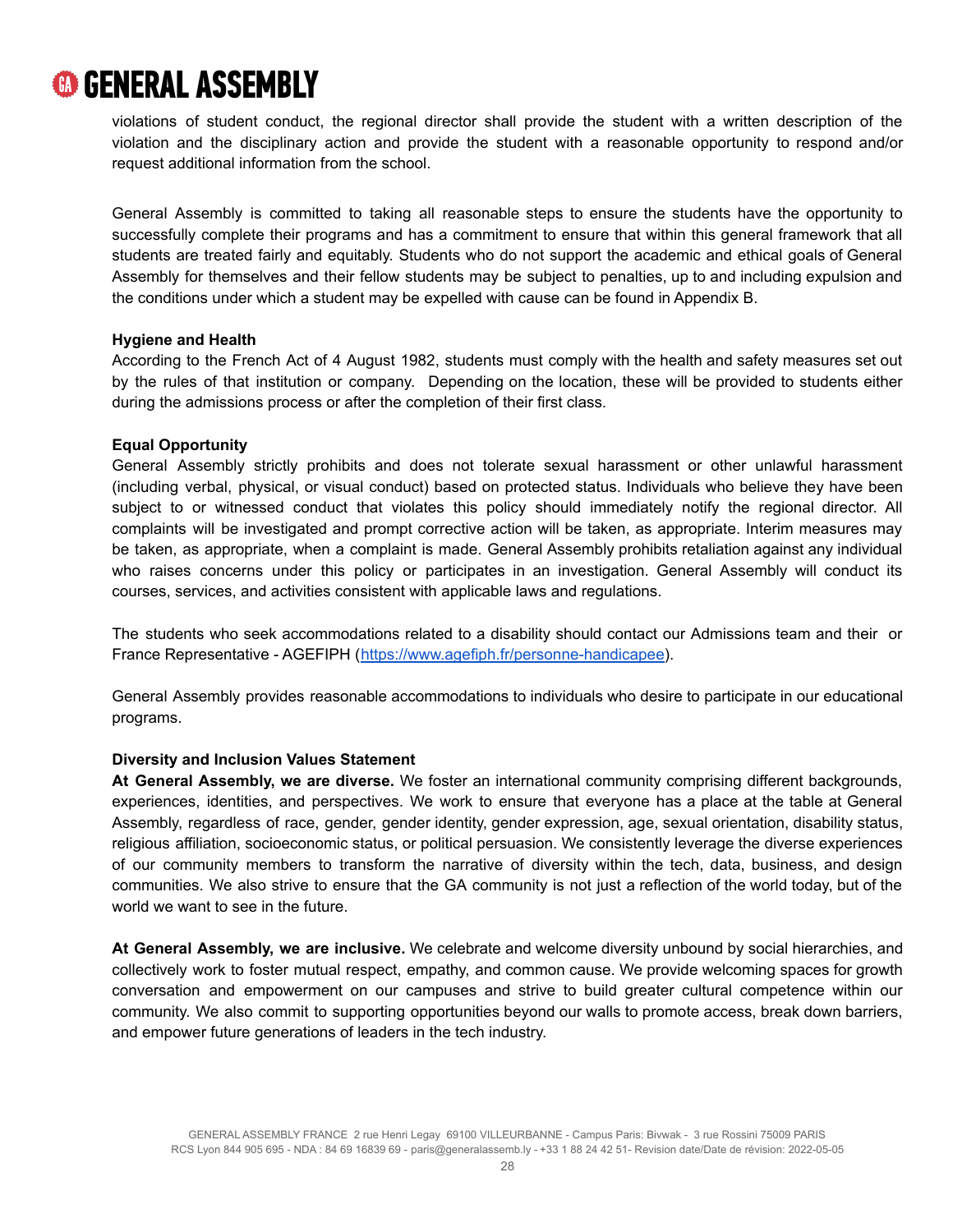#### **Accessibility**

GA provides access to its courses for people with disabilities. Please contact our Admissions team and France Representative to discuss your needs and learn how we could support you throughout your learning journey. General Assembly provides reasonable accommodations to individuals who desire to participate in our educational programs.

### <span id="page-29-0"></span>**Student Services**

#### **Academic Advising**

Academic advising may be initiated by school personnel or the student when the need is identified.

#### **Housing**

General Assembly does not provide student housing.

#### **Employment Assistance**

The General Assembly Outcomes Team is dedicated to seeing full-time students take control of their career aspirations and goals by helping to communicate their skills, make valuable connections, and identify ideal career opportunities. Outcomes programming, designed to teach job search strategy, is interwoven into our vocational courses. Job search support is also available to all graduates of immersive programs who choose to opt-in to it by meeting the requirements outlined below.

In order to become a job seeker, a student must meet the following requirements, which are taught throughout the course:

- Resume.
- Digital presence (GA Profile and LinkedIn).
- Professional project/portfolio.
- Shareable way of tracking the job search.
- Attendance and participation in all Outcomes programming.

Being a job seeker at General Assembly grants you access to skill building and programming that will enhance your ability to take control of your job search. This includes:

- Hiring events.
- Employer referrals.
- GA Profiles and job board.
- Career development events and exposure to industry professionals, such as mock interviews, portfolio reviews, studio tours, and panels.
- One-on-one support and office hours.

General Assembly cannot and does not guarantee employment or salary.

#### **Student Records**

student transcripts with official grades and descriptions of courses offered are maintained permanently. All other school and student records will be maintained electronically for 60 years from the student's date of completion or withdrawal.

These records will include the following: student attendance records, which reflect any leaves of absence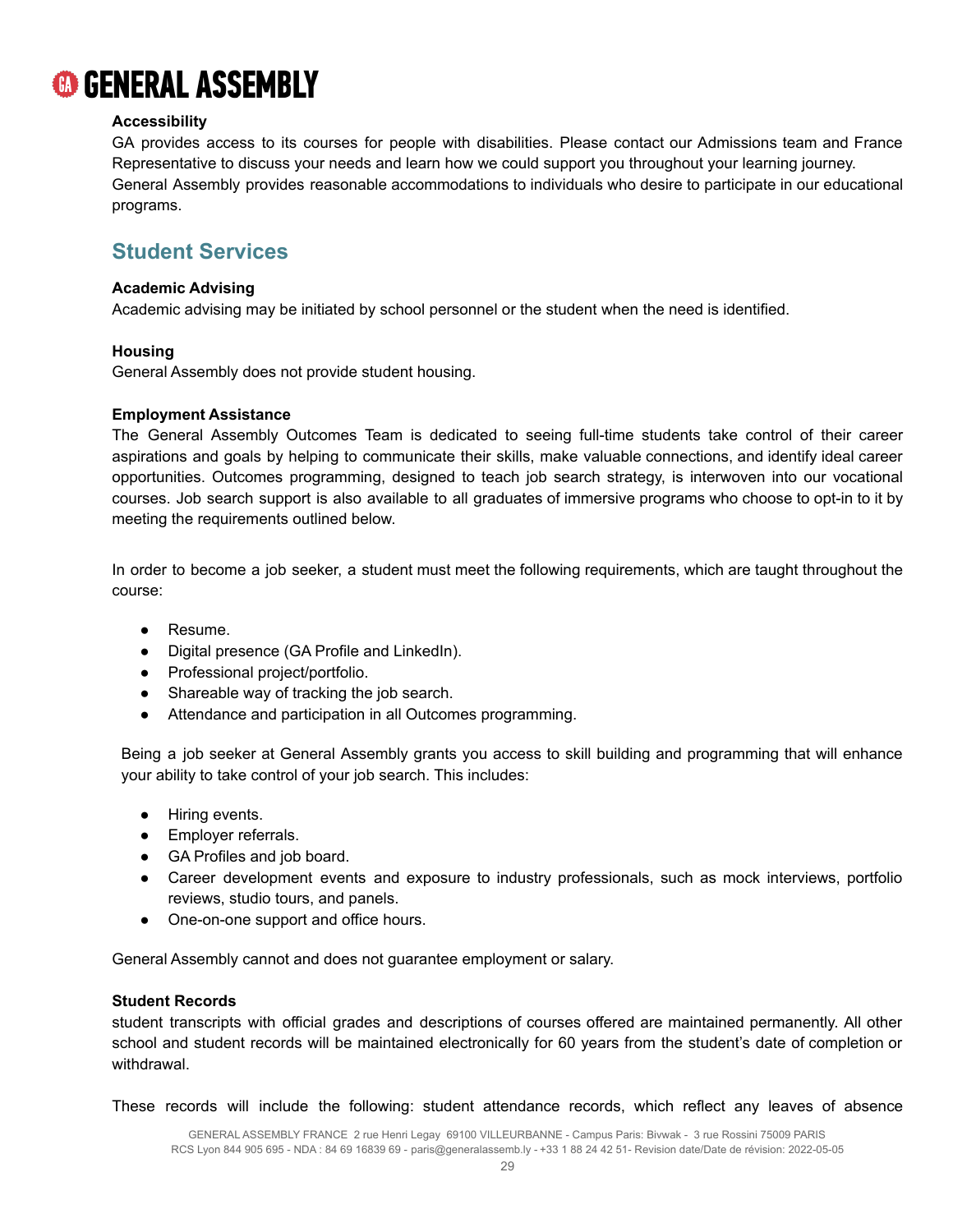(including information about the status of the leave), dates of completion (anticipated and actual), and dates students received diplomas or certificates; student's signed enrollment contract, as well as any addendums, extensions, or amendments to that contract; documents reflecting payments made by or on behalf of students records and dates of any payments, including payment/refund calculations governed by the state-specific policy; progress reports that provide students with appropriate reports of progress at least once during the program or course; copies of any student complaints and school disciplinary reports; and certificates of completion.

students may view their own academic records. Students who seek to view their own records should contact their school director.

General Assembly will take reasonable steps to protect the privacy of personal information contained in student records

#### **Internal Grievance Procedure**

- 1. The student will request a meeting with the Instructor responsible for the course to discuss the complaint verbally. If not resolved at this level, the student will proceed to the next action.
- 2. The student will submit a completed written complaint to the Administrator, using the following contact information: Manager - student Operations pari[s@generalassemb.ly](mailto:toronto@generalassemb.ly) The Administrator will arrange a meeting with the student within 7 days of receipt of the written complaint. The student will have an opportunity to make an oral presentation of the complaint at this meeting and to have another person present or another person make the oral presentation on his/her behalf. This meeting discussion will be minuted. The Administrator will provide a written response to the student, outlining the discussion and any proposed and/ or agreed upon solution(s) within 7 days of the meeting. This response will include a decision statement, together with the reasons on which the decision is based and minutes of meetings held. If not resolved at this level, the student will proceed to the next action.
- 3. The student will submit a completed written complaint to the Regional Director, using the contact information: pari[s@generalassemb.ly.](mailto:gerry@generalassemb.ly) The Regional Director will arrange a meeting with the student within 7 days of receipt of the written complaint (which should include the Administrator's response with recommended solutions and the student's objections or comments regarding these solutions.)

The student will have an opportunity to make an oral presentation of the complaint at this meeting and to have another person present or another person make the oral presentation on his/her behalf. This meeting will be minuted.

The regional director will provide a written response to the student, outlining the discussion and any proposed and/or agreed upon solution(s) within 7 days of the meeting. This response will include a decision statement, together with the reasons on which the decision is based and minutes of meetings held.

#### **External Grievance Procedure**

If a dispute regarding the interpretation, the performance or the termination of this Contract cannot be settled amicably, the French courts will have sole jurisdiction to settle the dispute.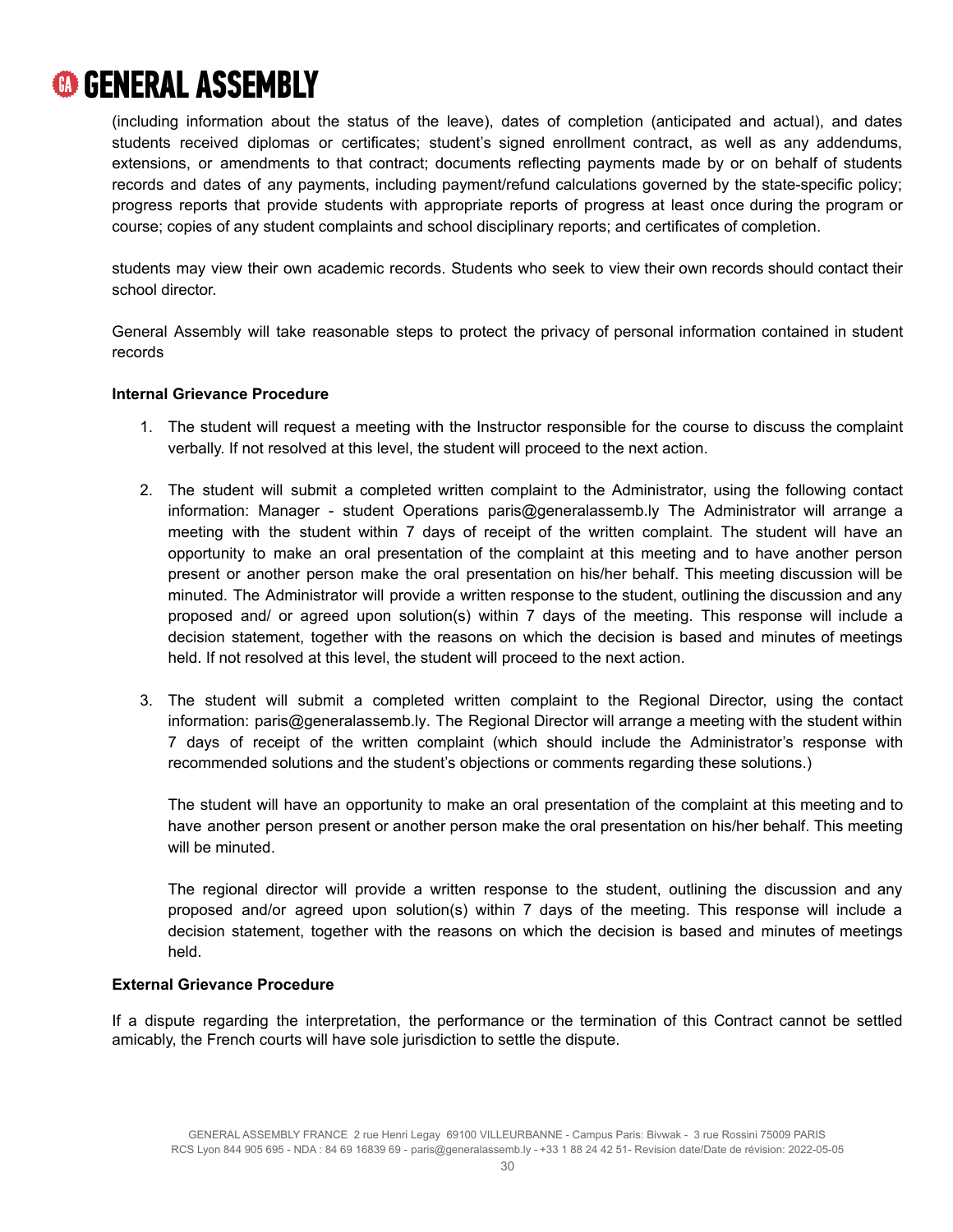### <span id="page-31-0"></span>**Cancellation, Drop Out & Related financial Terms**

*Cancellation of the course by General Assembly due to circumstances unrelated to the student*

General Assembly reserves the right to cancel or postpone a course date or to change a course location at any time due to circumstances unrelated to the student. If this happens you will be entitled, at your discretion, to attend the course at the proposed later date, or to receive a full refund of any course fees you have already paid but did not attend the course on the original date and/or location.

#### *General Assembly's Right To Cancel*

General Assembly reserves the right to cancel an enrollment at any time due to circumstances related to the student including but not limited to:

- *●* misconduct: for example, if you display threatening, abusive or dangerous behavior towards us or any of our staff or personnel, then we reserve the right to refuse to allow you to continue taking the course. In such circumstances we additionally reserve the right to prevent you from taking any course in the future if we feel that is necessary for the protection of our staff or personnel;
- *●* failure to abide by the rules and regulations;
- *●* failure to complete the pre-work required for course participation;
- *●* failure to maintain satisfactory progress;
- *●* failure to attend class for 3 class meetings or more without prior approval;
- *●* failure to meet financial obligations to General Assembly.
- any cause beyond its reasonable control, including act of war, acts of God, earthquake, flood, embargo, riot, sabotage, labor shortage or dispute, governmental act, failure of the Internet, or pandemic, epidemic or disease outbreak known collectively as "Force Majeure"

In such circumstances, potential refunds and outstanding tuition fees are determined in accordance with the Refund & Collection of Outstanding Tuition Fees Policy stated below.

If a student's enrollment has been canceled for failure to maintain satisfactory progress or for violations of General Assembly's attendance policy, the student can only be readmitted into a future course with the approval of the Regional Director.

#### *Right to Withdraw Period*

students have the right to cancel the course of instruction, without any penalty or obligation 14 days before class begins.

#### *Student's Right to Cancel*

students may drop out of the course at any time after 14 days specified in Right to Withdraw" Period (above) and potential refunds and payments of outstanding tuition fees are determined in accordance with the Refund & Collection of Outstanding Tuition Fees Policy stated below.

For the purpose of determining a refund or outstanding tuition fee under this section, a student shall be deemed to have dropped out of a course when the student notifies General Assembly in writing of the student's decision to drop out or as of the last date of attendance, whichever is later. The failure of a student to immediately notify General Assembly in writing of the student's intent to drop out may delay any applicable refund of tuition to the student.

Students who drop out due to an emergency, such as personal or family illness or national service, may be re-enrolled into another General Assembly course following approval by the Regional Director.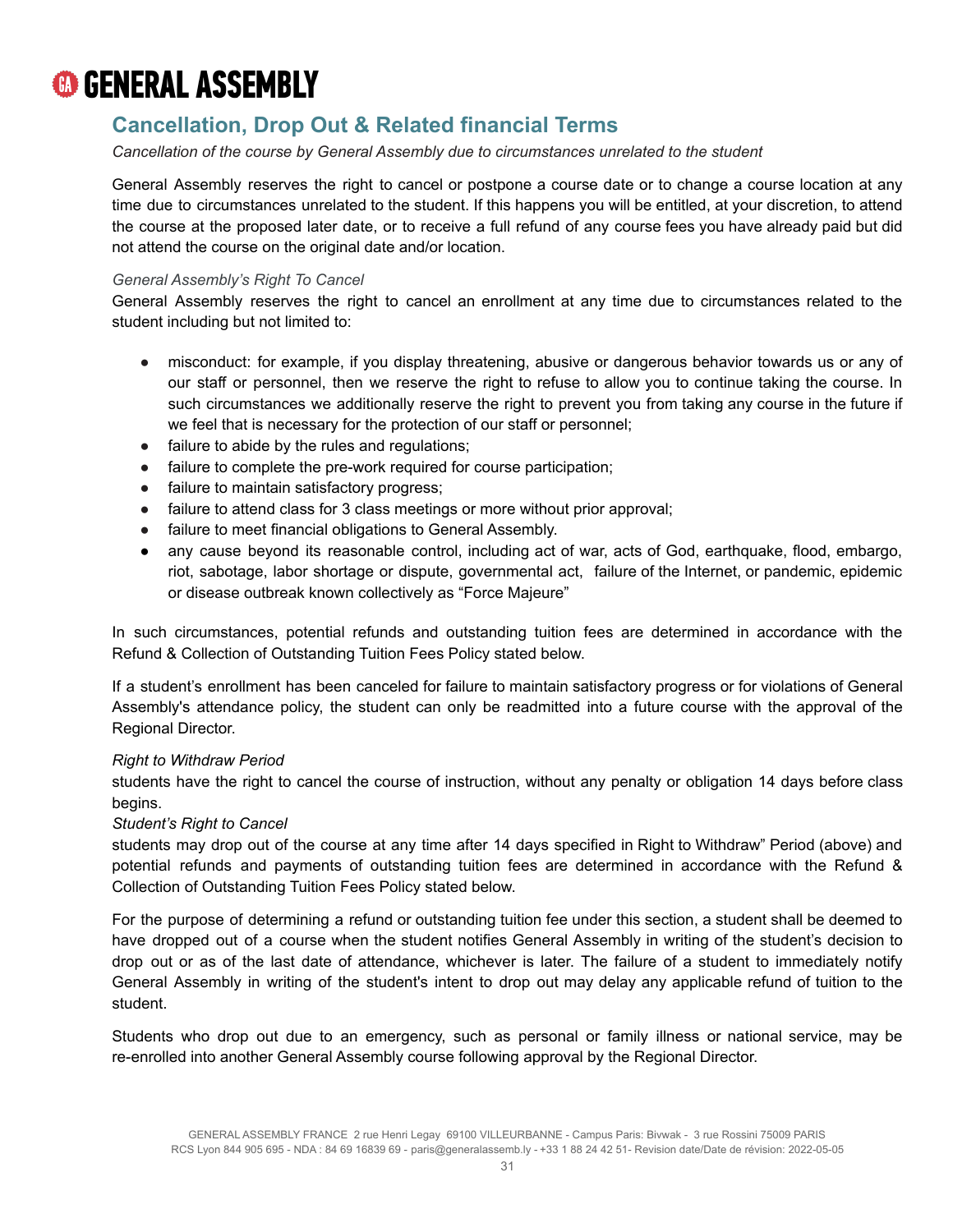#### *Refund & Collection of Outstanding Tuition Fees Policy*

If enrollment is canceled or if the student drops out of the course, refunds or outstanding tuition fees are determined based on the proportion of tuition and percentage of the program completed.

Refunds are determined based on the excess of fees the student has paid to General Assembly less the financial obligation. If there is a shortfall, there will be no refunds and students will need to pay the difference in course fees

This means that General Assembly will refund any money received from the student that would exceed the value of the program completed up to the last day of student attendance. For example, if the student has paid 30% of the total tuition upon definitive enrollment and drops out when 10% of the program has been completed, General Assembly will refund the difference equivalent to 20 % of the total tuition.

In this case, we will refund any money received from you using the same method originally used by you to pay for your booking, unless agreed otherwise. General Assembly will process the refund due to you as soon as possible and, in any case, not later than 14 days after the day on which we were informed about your decision to drop out.

Reciprocally, if the money received from the student is inferior to the value of the program completed up to the last day of student attendance, the student will be under an obligation to pay to General Assembly the prorated tuition corresponding to the value of the program that was not already paid for.

#### *Damages clause ("clause pénale")*

If the student drops out of the course or if enrollment is canceled by General assembly due to circumstances related to the student at a time when more than 50% of the program has been completed, the student will be under an obligation to pay to General Assembly liquidated damages equivalent to 100% of the tuition remaining due.

This Damages clause will not apply if the student drops out due to force majeure.

**Within the framework of a training financed with the Personal Training Funding (CPF), the general conditions of use apply for the 'Mon Compte Formation' website/application managed by the Caisse des Dépôts (registration, withdrawal, abandonment, payment and refund policy).**

**The general conditions of use can be consulted via this link:**

- In French: <https://www.moncompteformation.gouv.fr/espace-public/conditions-generales-dutilisation>
- In English: [https://drive.google.com/file/d/1V\\_0VgT7AOeno8SxaMwJ8ysn2sVpevDom/view?usp=sharing](https://drive.google.com/file/d/17_dVNpHZp123w3tlPme-DoymatDGWkuj/view?usp=sharing)

Please refer specifically to the Special Conditions for the Account Holders (Students) - 6. Student Cancellation and Absence Policy

#### **Payment Policy**

After 14 days the student makes a first payment.This sum cannot be greater than 30% of the price due by the student. If applicable, the payment of the balance, borne by the student, is staggered according to the attached payment schedule. All payments are due before the end of the course.

If a student is partially paying for a course and a third-party is paying the remainder of the course, students can stagger payments for their portion of course costs which will be documented in the Payment Schedule. All student payments are due before the end of the course.

Payment in full is a graduation requirement and certificates of completion will be withheld until full balance is paid. In case of overdue payment by the student, penalties for late payment will accrue at the legal interest rate after formal injunction by registered letter with acknowledgment of receipt or email with acknowledgment of receipt.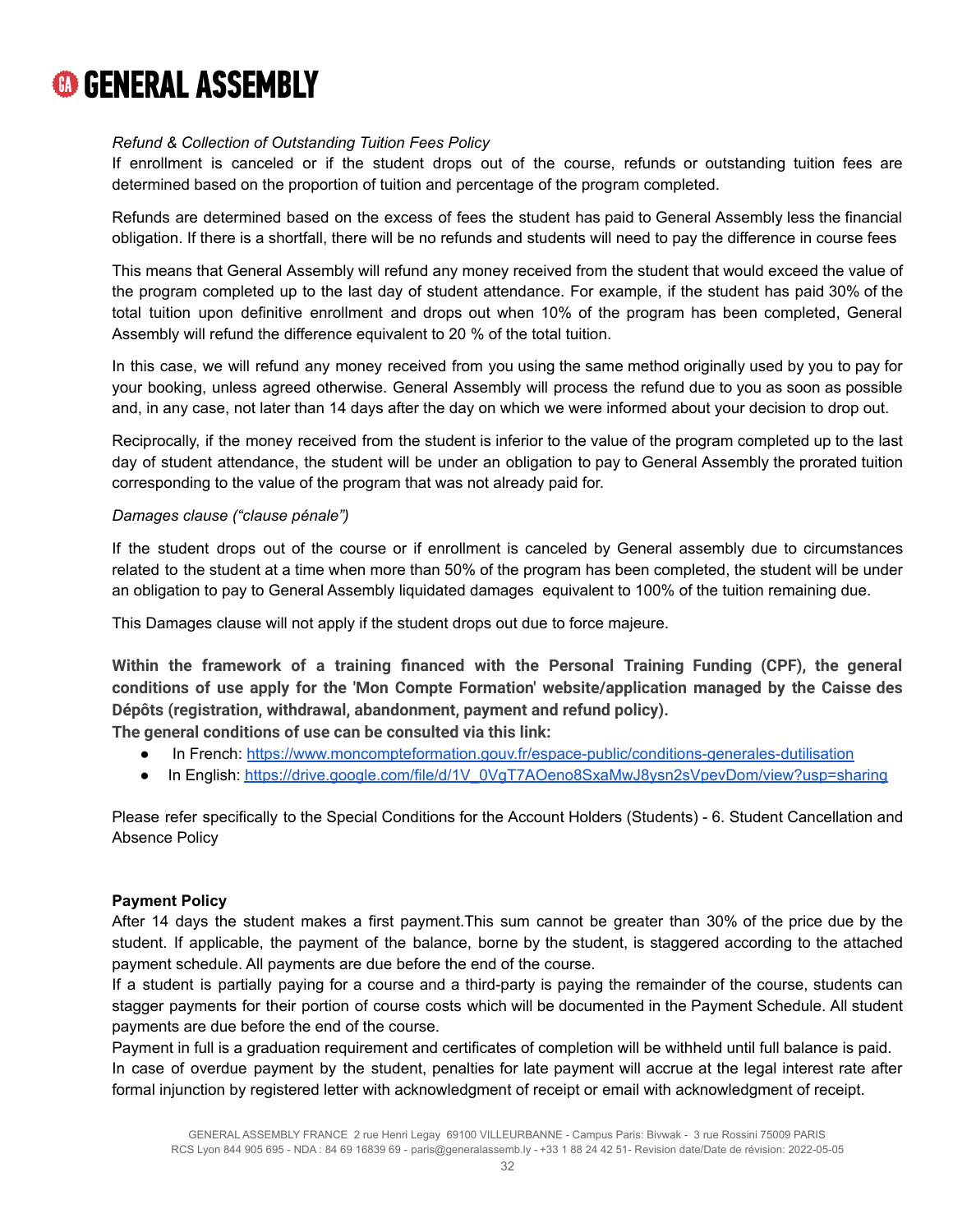General Assembly may, in its sole discretion, refer a student's account to a collection agency without further notice to the student in the event the student is in default in any payment due.

#### **Third-Party Sponsor Payment Policy**

A Third-Party Sponsor Payment Form must be completed to provide authorization for General Assembly to bill a student's third-party for all or part of their educational expenses.

The following terms and conditions apply to the student for third-party sponsor payment:

Third-party sponsor payments are not conditional on student performance in or completion of a course. It is the student's responsibility to provide their third-party sponsor the correct information concerning tuition and fees and any other information needed by the third-party sponsor. This is especially true if there are any changes to any charges after the original authorization form is submitted.

Third-party sponsorship does not relieve a student from any financial responsibility. The student is ultimately responsible for their educational costs. If a third-party sponsorship amount is changed or canceled, for any reason, the student is responsible for unpaid amounts due to General Assembly. Future sponsorships are not allowed until current sponsorships are paid in full. A student cannot enroll in future courses or receive a certificate of completion until all charges on their account are paid in full.

When the student's training is funded by a third party, coming from public funding such as Pôle Emploi, OPCO, company, etc., the student undertakes to carry out the training within the deadlines agreed with the funding body. In the event that the latter does not follow all of the training for which the organization has given its prior acceptance, training costs not invoiced to the funding organization (Pôle Emploi, OPCO, entreprise...) may be directly invoiced to the student in such a way that General Assembly does not suffer any financial or reputational loss linked to the non-attendance of the student.

#### *Training partially or totally financed by the Personal Training Account*

As a reminder, the courses eligible for the CPF are as follows:

- Data Analytics: the 'Extract and Analyze Data to Make Strategic Recommendations' certification [RS5613](https://www.francecompetences.fr/recherche/rs/5613/)
- UX Design: the 'Apply a UX Design Approach' certification [RS5614](https://www.francecompetences.fr/recherche/rs/5614/)
- Product Management: the 'Apply a Product Management approach' certification [RS5615](https://www.francecompetences.fr/recherche/rs/5615/)

After having declared online the end of the training and the service made, a call for invoice is generated through the Training Organization Platform (EDOF).

General Assembly can complete the invoice generated by entering additional invoicing data or correct the amount indicated in the event of disagreement.

General Assembly ensures that all information generated or produced is accurate and consistent with the training carried out,

In accordance with the legal and regulatory provisions in force, payment is made after completion of the service. The Caisse des Dépôts et Consignations (CDC) settles the sums due to General Assembly within a period which may not exceed 30 (thirty) calendar days.Payment for the training is made by bank transfer.

#### *Payment of the remainder to be paid*

In the event that the amount of the training is greater than the amount of the learner's rights, the learner or a third party (company, Pôle Emploi) will be asked to pay the total amount of the remaining balance when the order is validated. Any training order that cannot be financed entirely by the amount of the fees on the account will be canceled if the remaining balance has not been paid.

Please consult the conditions by clicking [this](https://drive.google.com/file/d/1V_0VgT7AOeno8SxaMwJ8ysn2sVpevDom/view?usp=sharing) link.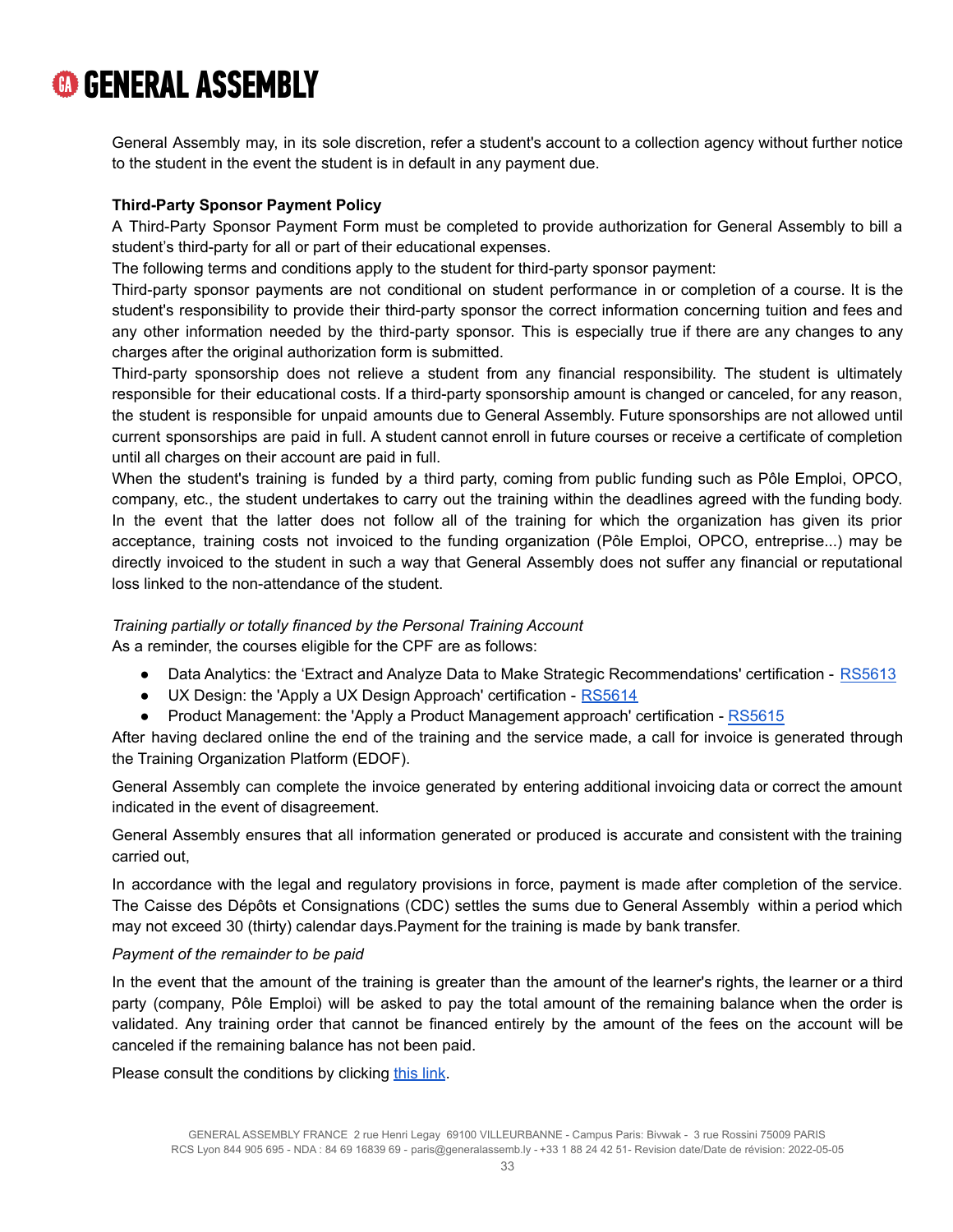### <span id="page-34-0"></span>**Tuition and Fees**

All the prices below include VAT.

| Course                                | <b>Tuition</b> |
|---------------------------------------|----------------|
| Data Analytics                        | €3,500         |
| <b>Digital Marketing</b>              | €3,500         |
| Data Science                          | €3,500         |
| Data Science Immersive                | €10,000        |
| Front-End Web Development             | €3,500         |
| JavaScript Development                | €3,500         |
| <b>Product Management</b>             | €3,500         |
| <b>Python Programming</b>             | €3,500         |
| <b>React Development</b>              | €3,500         |
| Software Engineering Immersive        | €9,000         |
| Software Engineering Immersive Remote | €9,000         |
| User Experience Design                | €3,500         |
| User Experience Design Immersive      | €9,000         |
| Visual Design                         | €3,500         |

GENERAL ASSEMBLY FRANCE 2 rue Henri Legay 69100 VILLEURBANNE - Campus Paris: Bivwak - 3 rue Rossini 75009 PARIS RCS Lyon 844 905 695 - NDA : 84 69 16839 69 - [paris@generalassemb.ly](mailto:paris@generalassemb.ly) - +33 1 88 24 42 51- Revision date/Date de révision: 2022-05-05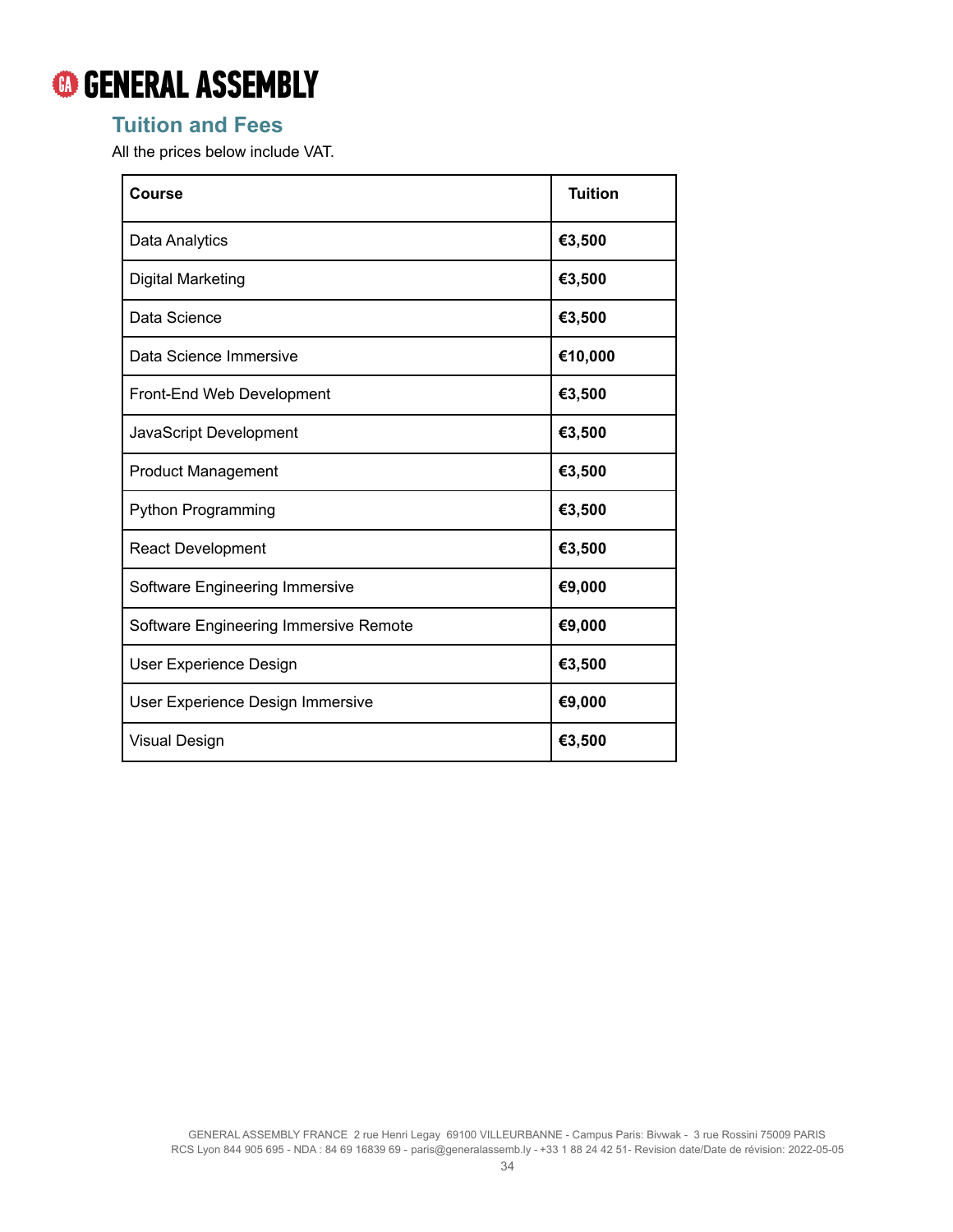

### <span id="page-35-0"></span>**Appendix A**

**Locations**

General Assembly 3, rue Rossini 75 009 Paris France

paris@generalassemb.ly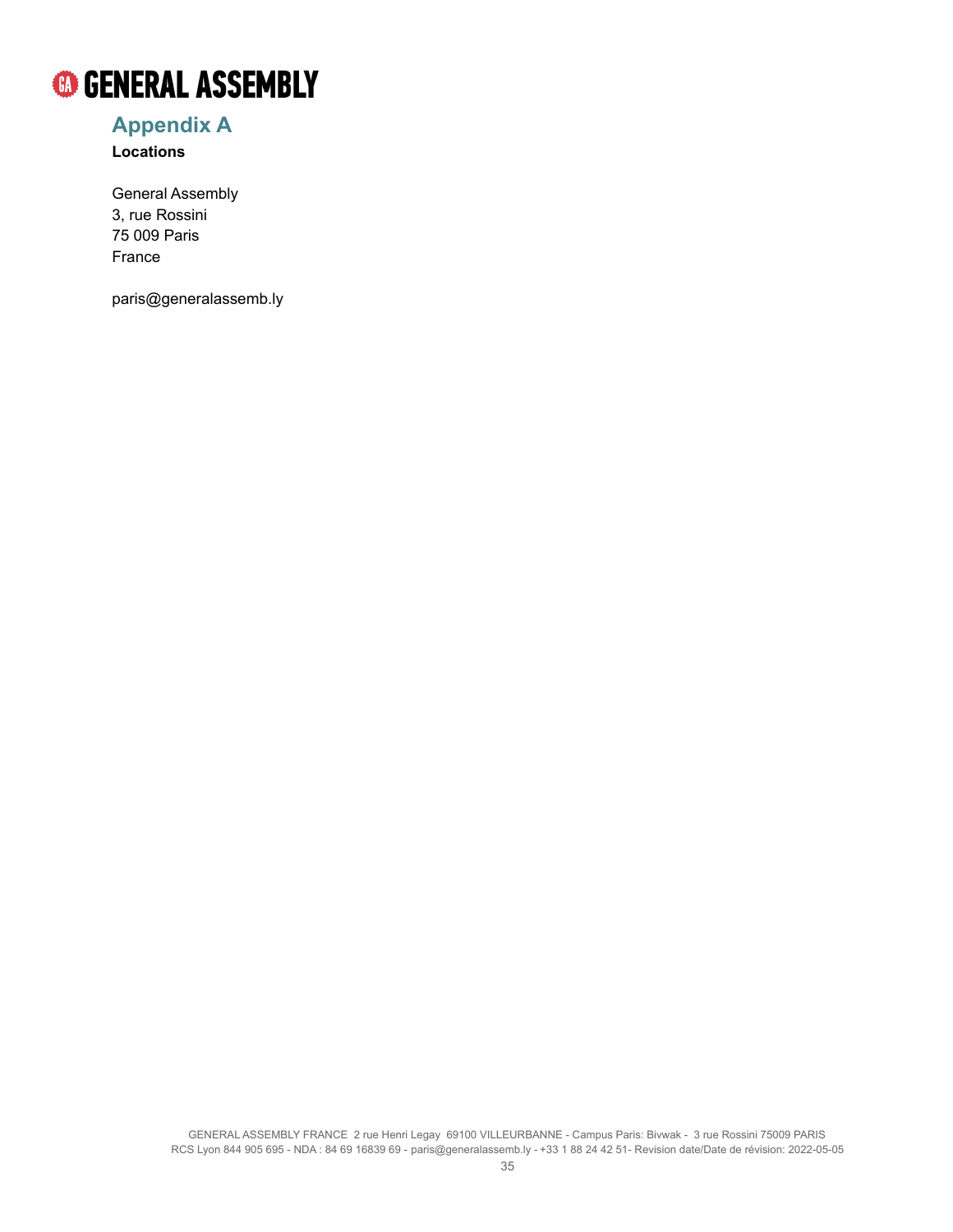### **Appendix B**

### **Student Expulsion Policy**

General Assembly is committed to taking all reasonable steps to ensure the students have the opportunity to successfully complete their programs and has a commitment to ensure that within this general framework that all students are treated fairly and equitably. Students who do not support the academic and ethical goals of General Assembly for themselves and their fellow students may be subject to penalties, up to and including expulsion.

In general, General Assembly will attempt to resolve a situation without expulsion. Verbal warnings and written warnings may precede this final and most serious of actions. Where General Assembly deems the integrity, safety or well-being of school, students, staff, clients, visitors and other guests is in danger then expulsion may be applied at General Assembly's discretion at any point in the process.

In case of funding by the operator for public funds (State, Region, OPCO, or the enterprise itself...), we need to inform them when we expel a student to stop the funding.

The following outlines the conditions under which a student may be expelled with cause:

**1. Academic Dishonesty** – students may be subject to expulsion at the sole discretion of General Assembly for academic dishonesty. Academic dishonesty is any word, action or deed performed alone, or with others for the direct or indirect intention of providing an unfair advantage or benefit to self or other student(s) including: a. cheating b. plagiarism c. unapproved collaboration d. alteration of records e. bribery f. lying g. misrepresentations

**2. Outstanding Fees** – failure to pay overdue accounts owing to General Assembly within the specified period may be grounds for expulsion after a written warning has been given.

**3. Code of Conduct** - all students are required to adhere to General Assembly's published code of conduct. Where the violations do not have the potential to result in physical harm to persons or property General Assembly may expel a student who has received warning for failure to comply and has since violated any of the terms of General Assembly's code of conduct. Students who are found under the influence of drugs and/or alcohol or carrying weapons will be subject to immediate expulsion.

The Code Of Conduct will be accessible through the email sent by the Admission Team and can be consulted in this page: <https://generalassemb.ly/regulatory-information> (France)

**4. Significant Omissions or Errors in Admissions Documentation** – General Assembly has a responsibility to ensure students have been admitted in accordance with the requirements for the program. Students who knowingly misrepresent their applications are subject to immediate expulsion.

**5. Academic Failure** – students who fail to achieve the required standards of progress for their programs may be expelled from the program.

**6. Attendance** – students who do not achieve the required attendance as stated in the section 'Academic policies - Attendance' are subject to expulsion.

**7. Harassment or Discrimination** – General Assembly does not condone harassment or discrimination of any student, staff, client or visitor to school premises. Students participating in harassing or discriminatory activities may be subject to immediate suspension depending on the severity of the activity and pending investigation. Any student, who is deemed by the investigation to have engaged in severe harassing or discriminatory activities, may be expelled at the discretion of General Assembly, depending on the severity of the activity.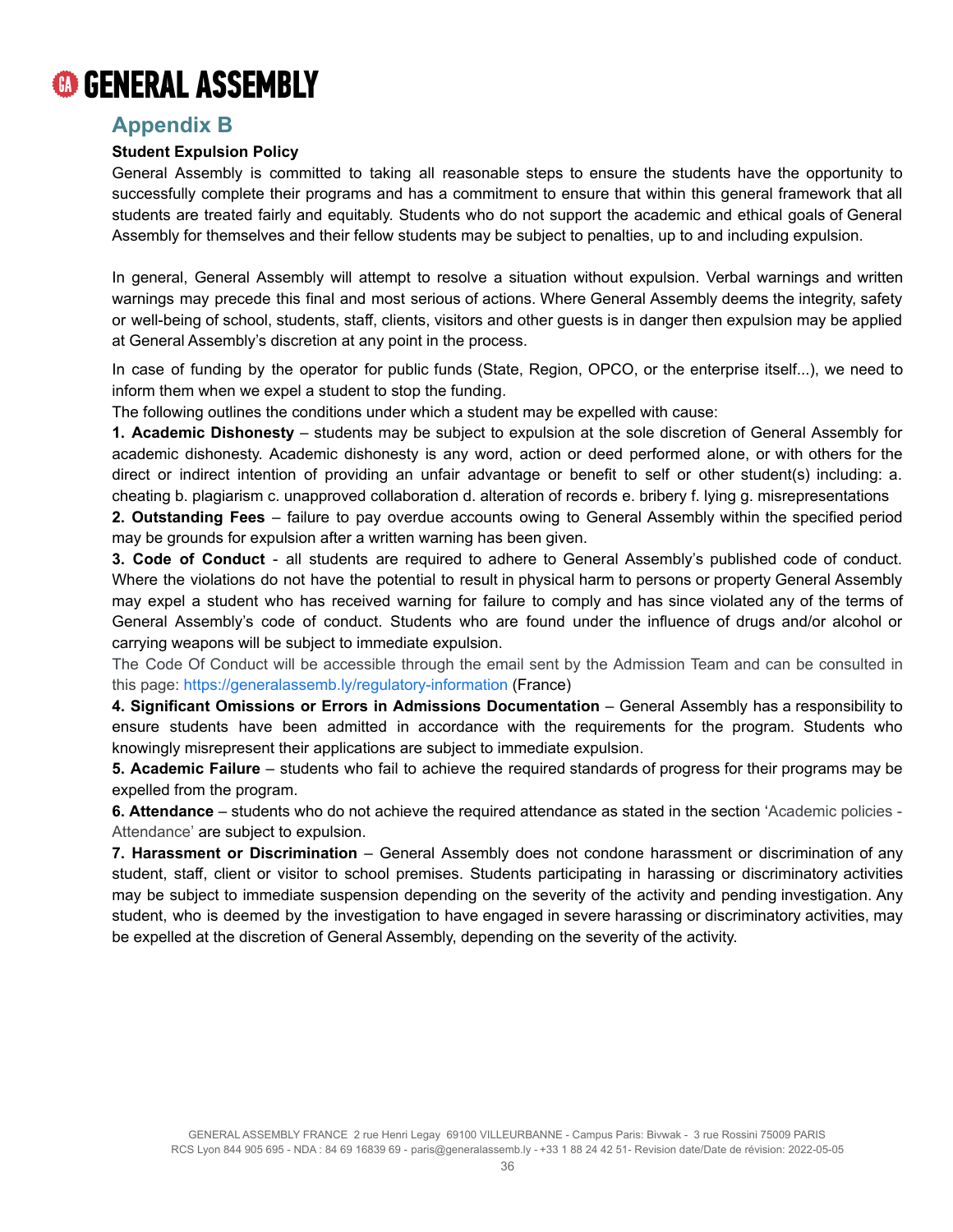

### **Appendix C**

Faculty Listing

General Assembly employs both full- and part-time faculty. Biographies for all faculty teaching upcoming courses are available under the course description on GA's website.

| <b>Instructor</b>          | <b>Course / Topic</b>                                | <b>Degree</b>                                                                                                                                                           | <b>Institution</b>                                                                                                               | <b>Years</b><br>of<br><b>Experience</b> |
|----------------------------|------------------------------------------------------|-------------------------------------------------------------------------------------------------------------------------------------------------------------------------|----------------------------------------------------------------------------------------------------------------------------------|-----------------------------------------|
| <b>Bruce BENZAKEN</b>      | Digital marketing                                    | Master<br>degree<br>Management<br>and<br>entrepreneurship                                                                                                               | <b>ESCP Europe</b>                                                                                                               | 4 years                                 |
| Joseph CAVE                | <b>UX</b><br>Design<br>Immersive<br>and<br>Part-time | Engineering degree                                                                                                                                                      | <b>ESIEE Paris</b>                                                                                                               | 12 years                                |
| Sabine<br><b>CONDIESCU</b> | <b>UX</b><br>Design<br>Part-time                     | <b>UX Design Master</b>                                                                                                                                                 | University<br>Laval<br>(Canada)                                                                                                  | 7 years                                 |
| Thierry CHALLAL            | Data Analytics and<br>Data Science                   | Master<br>degree<br>Economic<br>and<br>Financial<br>Engineering                                                                                                         | Université<br>Paris<br>Dauphine                                                                                                  | 7 years                                 |
| Camille JAN                | Developpement<br>Web, Devops, IT                     | Master<br>degree-<br><b>Computer Science</b>                                                                                                                            | <b>EPITECH'</b><br>Université Pierre et<br>Marie Curie                                                                           | 11 years                                |
| Ivan LELLOUCH              | Product<br>Management                                | <b>Master</b><br>degree<br>Information sciences<br><b>Master</b><br>degree<br>Telecommunication<br>and Engineering                                                      | <b>IMT Atlantique</b>                                                                                                            | 10 years                                |
| Juned<br><b>MOHAMMAD</b>   | Data Analytics and<br>Data Science                   | Master<br>degree<br>Applied<br>and<br>Engineering<br>Physics,<br>Master<br>degree<br>$\blacksquare$<br>Strategy<br>and<br>of<br>management<br>international<br>business | <b>ESSEC</b><br><b>Business</b><br>school<br><b>Technical University</b><br>of Munich<br><b>INP</b><br>Grenoble<br><b>PHELMA</b> | 8 years                                 |

GENERAL ASSEMBLY FRANCE 2 rue Henri Legay 69100 VILLEURBANNE - Campus Paris: Bivwak - 3 rue Rossini 75009 PARIS RCS Lyon 844 905 695 - NDA : 84 69 16839 69 - [paris@generalassemb.ly](mailto:paris@generalassemb.ly) - +33 1 88 24 42 51- Revision date/Date de révision: 2022-05-05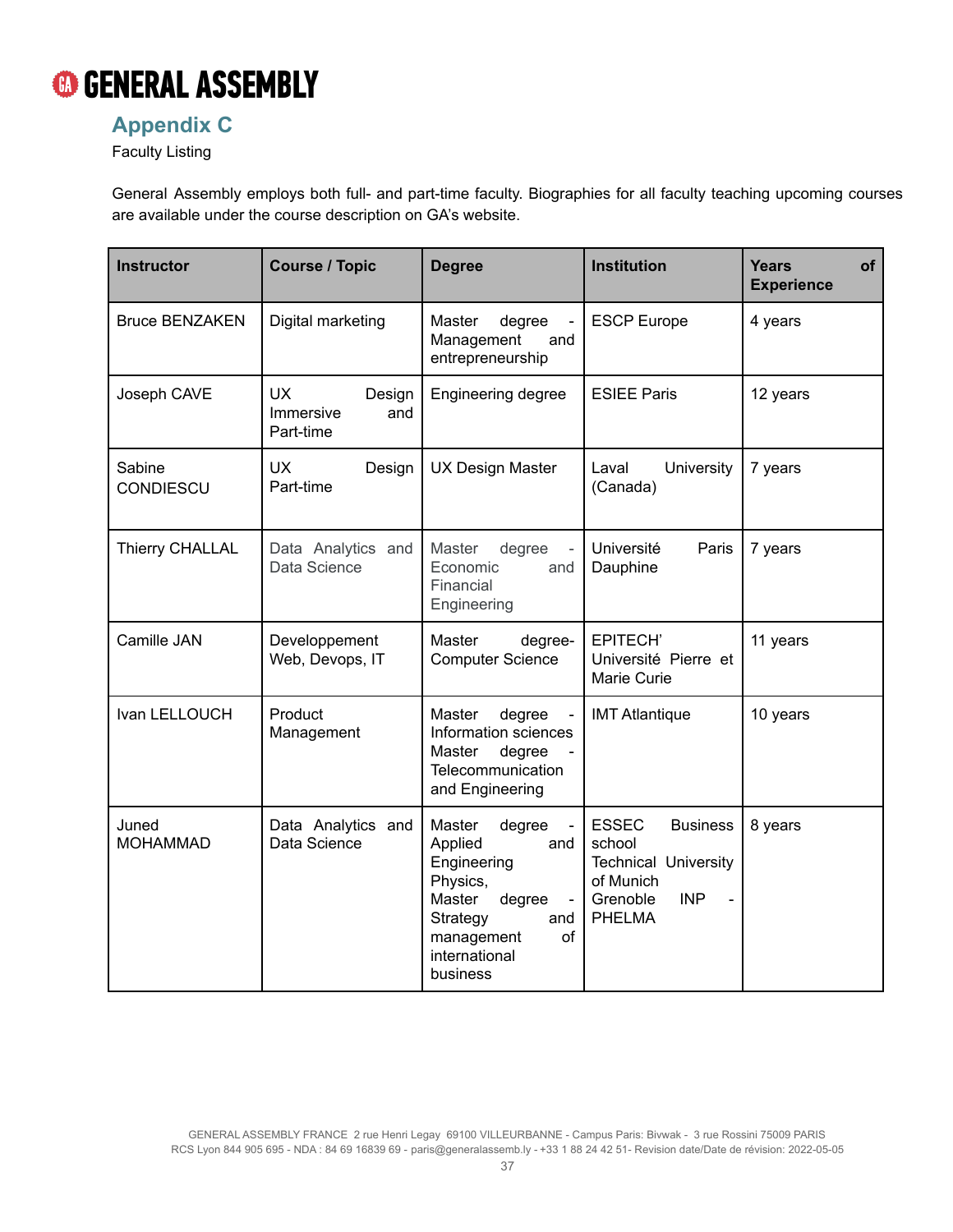# **Règlement Intérieur des Étudiants**

Campus de Paris 2022

| Table des matières :                                        |    |
|-------------------------------------------------------------|----|
| Notre histoire                                              | 39 |
| Mission et objectifs                                        | 39 |
| Statut                                                      | 39 |
| Types de formation                                          | 40 |
| Politique et procédure d'admission                          | 40 |
| Descriptions des programmes                                 | 43 |
| Modalités pédagogiques et d'évaluation                      | 62 |
| Services aux étudiants                                      | 70 |
| Politique d'annulation, d'abandon et conditions financières | 72 |
| Frais de formation                                          | 75 |
| Annexe A                                                    | 76 |
| Annexe B                                                    | 77 |
| Annexe C                                                    | 79 |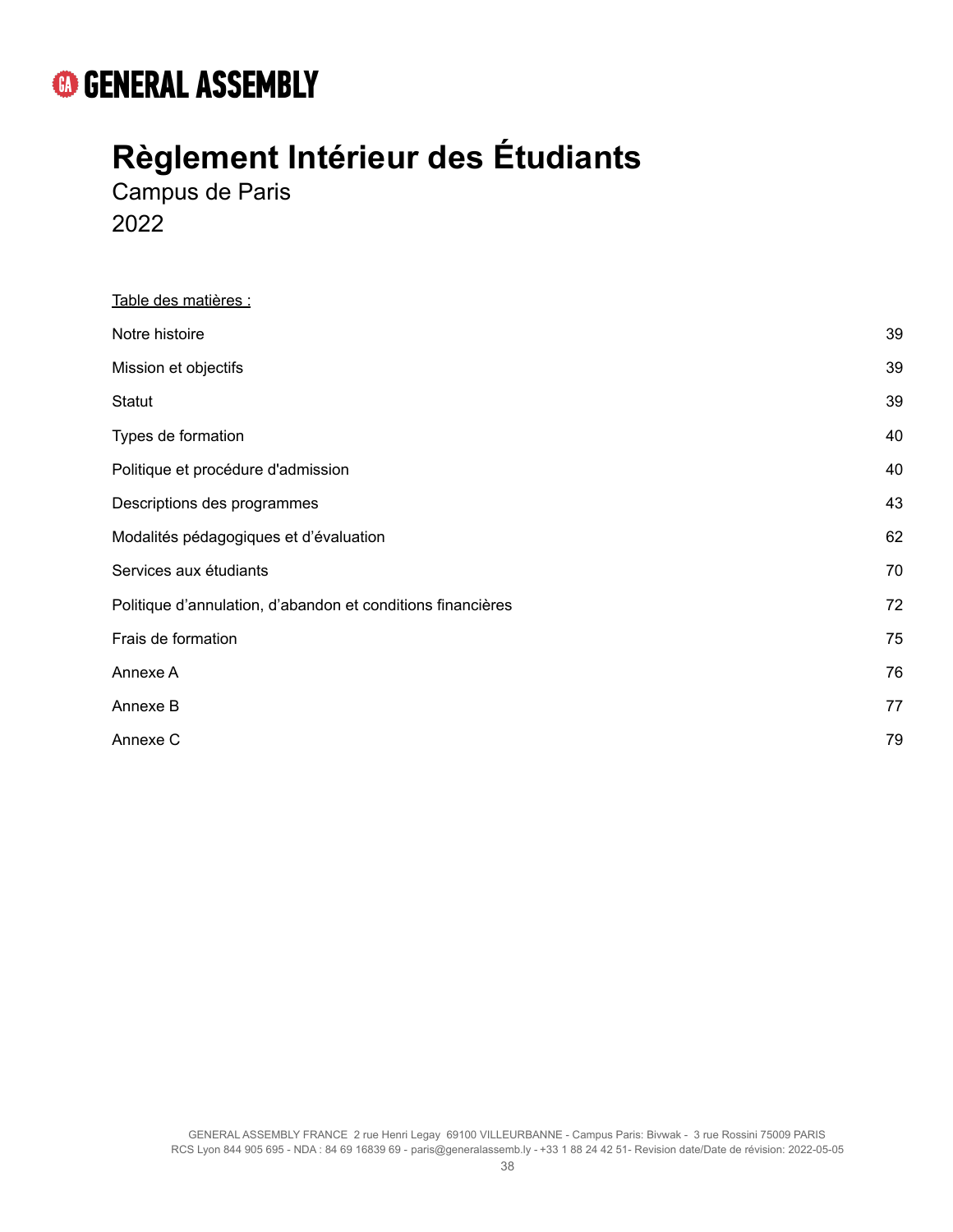Le présent règlement est établi conformément aux dispositions des articles L.6352-3 et R.6352-1 à R.6352-15 du Code du travail. Il s'applique à tous les étudiants, et ce pour la durée de la formation suivie.

Un exemplaire du présent règlement est tenu à disposition de chaque étudiant (avant toute inscription définitive) ou remis à l'étudiant (avant toute inscription définitive) dans le cadre d'un contrat de formation professionnelle.

### <span id="page-39-0"></span>**Notre histoire**

General Assembly est un des pionniers dans l'enseignement des compétences et des métiers de demain dans le domaine du digital (Data, Digital marketing, Web, IT, UX design). Notre rôle, depuis 2011, est d'accompagner les individus et les organisations à faire face aux impacts de la transformation digitale. Comment ? Nous proposons des formations professionnalisantes aux individus et offrons l'accès à une communauté internationale de futurs talents aux organisations.

Espaces de co-working à l'origine, General Assembly s'est dirigé vers la formation afin de construire une communauté d'experts à travers le monde entier avec des campus dans plus de 20 pays, 35 000 alumni et un réseau de plus de 20 000 recruteurs.

Dans un environnement où les individus et les organisations luttent pour réduire l'écart en compétences qu'engendre la transformation digitale, General Assembly a l'ambition d'y répondre grâce à la formation des individus aux compétences de demain et au sourcing de talents pour aider les entreprises à recruter.

### <span id="page-39-1"></span>**Mission et objectifs**

Notre mission est de construire une communauté internationale de talents et de les accompagner vers un métier qui les passionne. Notre vision est de devenir le leader mondial dans l'accompagnement des individus et entreprises dans les compétences de demain, afin de répondre aux impacts de la transformation digitale. Pour y parvenir :

- Nous proposons des formations professionnalisantes de qualité dans les domaines des compétences digitales (Data, Digital marketing, Web, IT, UX design, Business)
- Nous préparons aux compétences de demain grâce à nos formations métier (reconversion), de montée en compétences ou des workshop d'introduction
- Nous développons un réseau mondial d'entrepreneurs, d'experts et de d'entreprises investis dans la réussite les uns des autres
- Nous créons des opportunités afin de lier les individus et les entreprises en formant les talents de demain.

### <span id="page-39-2"></span>**Statut**

General Assembly France est un organisme de formation professionnelle dont la déclaration d'activité est enregistrée sous le numéro 84 69 16839 69. Cet enregistrement ne vaut pas agrément de l'Etat. General Assembly France est référencé sur Datadock (n°0078925) et est certifié Qualiopi. La certification a été délivrée au titre de la catégorie suivante : actions de formation.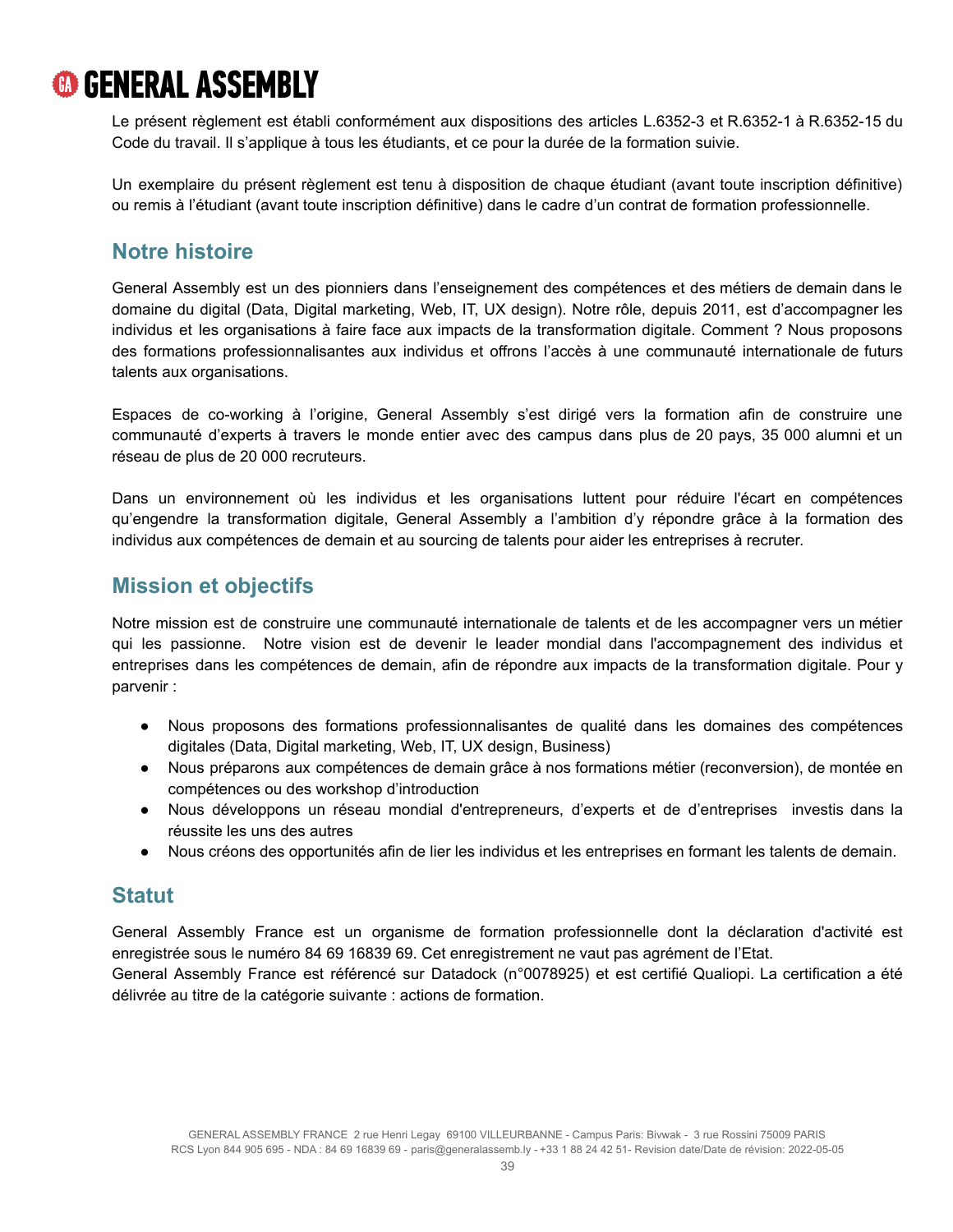



**BJ RÉPUBLIQUE FRANÇAISE** 

La certification qualité à été délivrée au titre de la catégorie d'action suivante : **Action de formation** 

### <span id="page-40-0"></span>**Types de formation**

General Assembly est composé de campus dans plus de 20 pays. Nous proposons 2 types de formations sur les thèmes suivants : Data, Digital marketing, Web, IT, UX design

- 1. Des formations courtes dites "Part-time" (40h) pour permettre de monter en compétences et maintenir ses compétences
- 2. Des formations longues appelées "Immersive" (400h) pour se reconvertir ou accéder à un métier.

Toutes ces formations sont disponibles en présentiel dans nos campus, ou à distance, en classe virtuelle.

### **Formation Métier (Immersive)**

- Software Engineer Immersive (Développeur Web)
- UX Design Immersive
- **Data Science Immersive**

### **Formation "Part-Time" (montée en compétences)**

- Frontend Web development Développement Web Front-end (Web Development)
- UX Design éligible au CPF
- Digital Marketing
- Product Management éligible au CPF
- Data Analytics (Analyse des données) (Data Analysis) éligible au CPF
- React Development (Développement web en React.js)
- Python Programming (Programmation en Python)

### <span id="page-40-1"></span>**Politique et procédure d'admission**

### **Conditions et dates d'inscription**

Les étudiants doivent être âgés d'au moins 18 ans pour être admis aux programmes de formation au sein de General Assembly.

Nous proposons régulièrement des sessions de formation : en moyenne, 4 sessions de formation par an. Pour obtenir les dates et le tarif, consultez directement notre site web ou contactez notre équipe Admission.

### **Matériel requis**

Tous les étudiants de General Assembly doivent se munir d'un ordinateur portable\* afin d'assister aux formations en présentiel ou à distance.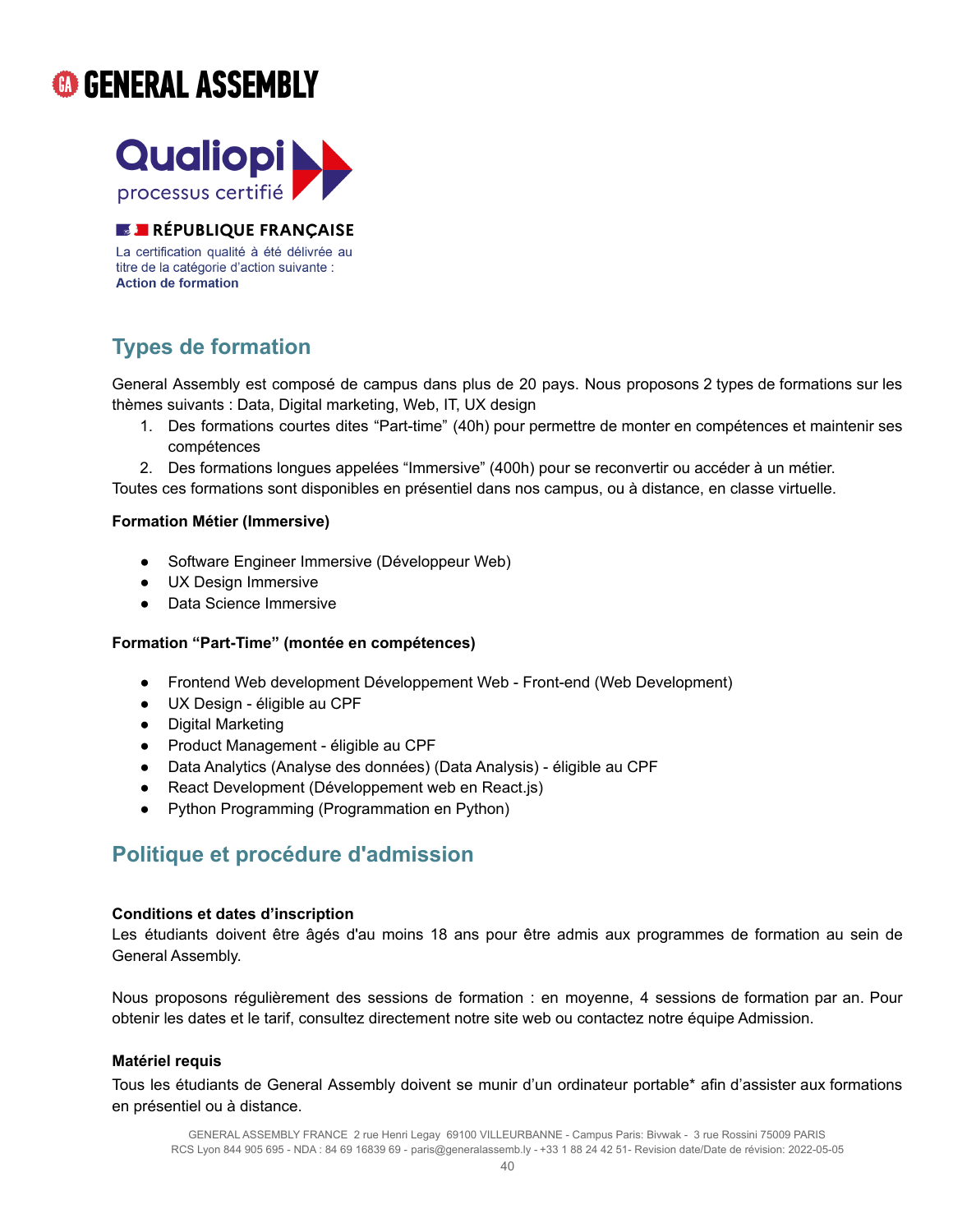- Pour la formation Software Engineer Immersive (Développeur Web), un Mac est exigé pour suivre la formation. Windows (PC) ne peut pas être pris en charge pour le moment dans cette formation. En général, nous recommandons aux étudiants de configurer un système Linux ou un système à double amorçage (Ubuntu) que s'ils sont déjà compétents et expérimentés pour utiliser ces systèmes d'exploitation (niveau expert requis). Étant donné que les configurations de ces systèmes peuvent varier considérablement et que le programme ne sera enseigné qu'au moyen d'un système d'exploitation Mac, nos formateurs ne peuvent garantir la résolution des problèmes techniques liés à un système d'exploitation autre que Mac.
- Pour les autres formations, les étudiants peuvent participer à la formation avec un PC ou Mac. Il est toutefois recommandé d'avoir un ordinateur portable de type Mac (plus adapté au domaine du graphisme, UX Design, etc) mais cela n'est pas obligatoire.
- Pour les formations en ligne (Live Online), une webcam, des écouteurs ainsi qu'une bonne connexion à Internet est en plus nécessaire.

\* Le système d'exploitation doit être le le plus récent - moins de 4 ans - ou mis à jour avant la formation

Les étudiants doivent maîtriser l'environnement iOS ou Windows en fonction de leur machine. Pour information, nos formateurs utilisent un Mac et risquent de ne pas être en mesure de fournir le même niveau d'assistance pour les problèmes techniques que rencontrent les étudiants utilisant des PC.

### **Procédure d'admission**

Notre processus d'admission comprend cinq étapes et est conçu pour dégager les caractéristiques essentielles que nous avons observées et qui aident les étudiants à réussir pendant et après la formation :

**● Étape 1**

Lorsque l'étudiant soumet une demande, nous examinons son dossier et...

**● Étape 2**

Transférons le candidat sélectionné vers nos conseillers pédagogiques afin de mener un entretien téléphonique. L'objectif de cet entretien est de parcourir ensemble le parcours scolaire et professionnel de l'étudiant, et de répondre à toutes ses questions. Si l'entretien téléphonique est validé, nous transférons l'étudiant vers…

**● Étape 3**

Un test et/ou un travail préparatoire "Admission task" (si applicable à la formation choisie), et/ou une vérification des prérequis de niveau si nécessaire (diplôme, parcours d'expérience ou niveau de langue).

### **● Étape 4**

Fixer une date pour l'entretien. Au cours de cet entretien, il se peut que nous abordions les sujets suivants

- :
	- des questions d'énigmes ou de logique ;
	- le test qu'il a effectuée ;
	- décrire/démontrer les compétences couvertes dans les travaux préalables à l'admission ;
	- ou de passer une évaluation de préparation.
- **● Étape 5**

Lorsque l'étudiant aura terminé toutes les étapes requises de ce processus, le Responsable des admissions confirme son inscription. Chaque étudiant potentiel doit fournir une preuve de ses études antérieures, comme indiqué dans la politique d'admission, pour la formation qui l'intéresse et, le cas échéant, sur l'expérience suivante :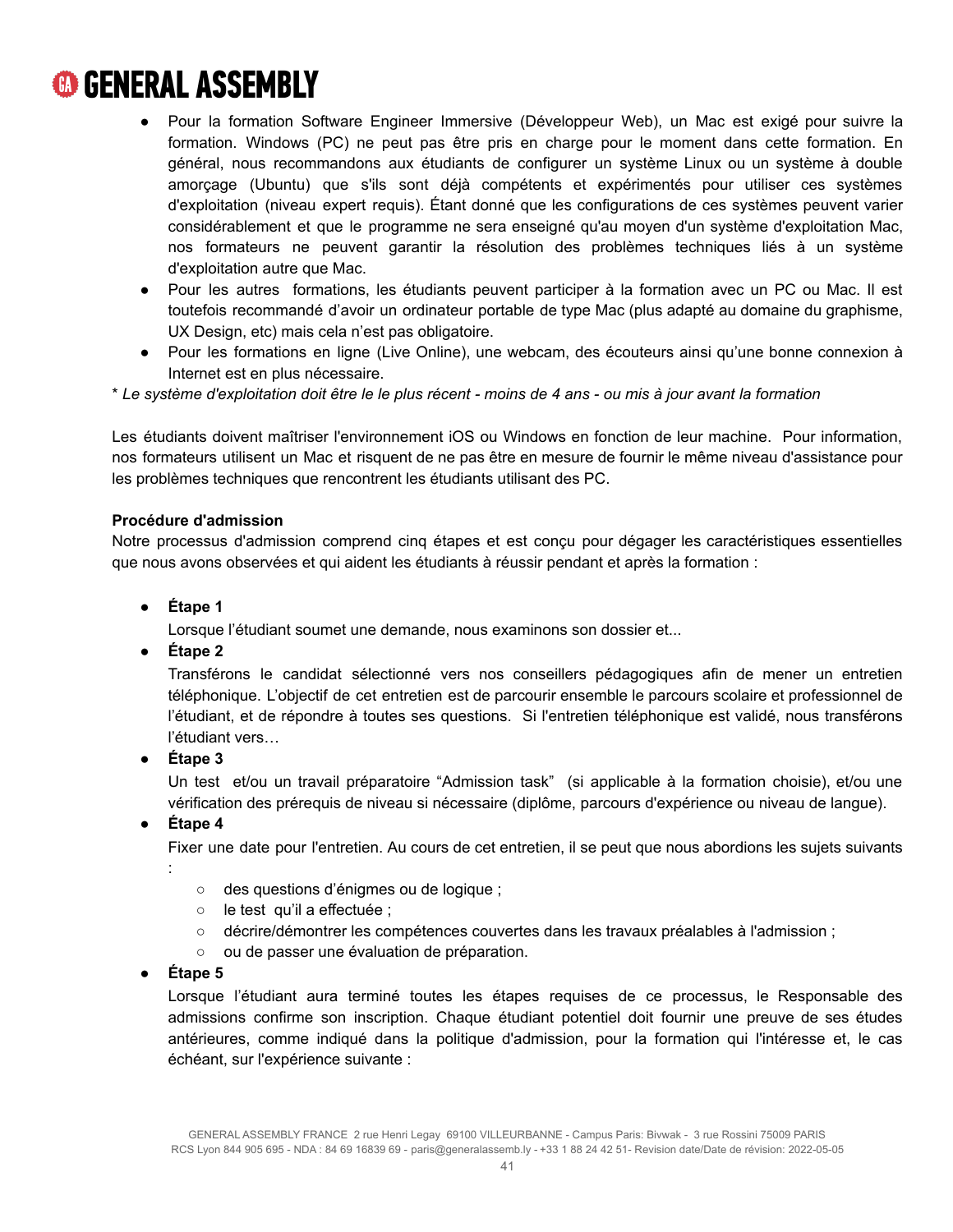| Intitulé de la Formation         | Conditions d'admission spécifiques aux formations (pré-requis)                                                                                                                                                               |
|----------------------------------|------------------------------------------------------------------------------------------------------------------------------------------------------------------------------------------------------------------------------|
| Part time Data Science           | • Notion en statistiques<br>• Connaissance des fondamentaux de la programmation et du langage<br>de programmation Python<br>• Réaliser un test d'entrée                                                                      |
| Data Science Immersive           | • Base mathématiques solide et notion des concepts de programmation<br>• Réaliser un travail préparatoire "Admission task"                                                                                                   |
| Part-Time JavaScript Development | • Maîtriser l'environnement iOS<br>• Maîtrise des fondamentaux en HTML, CSS et JavaScript.<br>• Réaliser un test d'entrée                                                                                                    |
| Part-Time React.js Development   | • Bases en HTML et DOM (Document Object Model).<br>• Maîtrise des concepts de base en JavaScript notamment des fonctions,<br>des objets, des tableaux et des classes.<br>• Réaliser un travail préparatoire "Admission task" |
| Software Engineer Immersive      | • Bases en HTML, CSS et JavaScript<br>• Réaliser un travail préparatoire "Admission task"                                                                                                                                    |
| UX Designer Immersive            | Réaliser un travail préparatoire "Admission task".                                                                                                                                                                           |

Lorsque la formation est délivrée en anglais, il est recommandé de :

• Disposer d'un bon niveau d'anglais (pour les non anglophones, un niveau B2 du CECRL ou un score TOEFL d'au moins 90 est recommandé). Consultez cette grille d'auto-évaluation [\(description](https://rm.coe.int/CoERMPublicCommonSearchServices/DisplayDCTMContent?documentId=090000168045bb57) en français / [description](https://rm.coe.int/CoERMPublicCommonSearchServices/DisplayDCTMContent?documentId=090000168045bb52) en [anglais\)](https://rm.coe.int/CoERMPublicCommonSearchServices/DisplayDCTMContent?documentId=090000168045bb52) pour vous guider.

### **● Étape 6**

Après acceptation, le représentant du service Admission remettra à l'étudiant, par e-mail, une copie du Contrat de formation Individuelle ("enrollment Agreement") à examiner. Pour s'inscrire, tous les étudiants doivent signer ce contrat. Une copie du contrat rempli sera remise à l'étudiant lors de son inscription définitive.

### **Date limite d'admission**

Pour toutes les formations, l'inscription devra se faire quatorze (14) jours avant le début de la formation afin de respecter le délai de rétractation légale. Si un étudiant admis demande à s'inscrire à une session différente avant le début de la session, l'approbation peut être accordée sous réserve de disponibilité.

### **Refus d'admission**

General Assembly se réserve le droit de refuser l'admission ou la réadmission à tout candidat ou étudiant perturbant l'environnement éducatif. Si un candidat ou un étudiant enfreint le code de conduite de General Assembly, notamment en adoptant un comportement menaçant, abusif ou dangereux envers un membre du personnel, un étudiant ou un autre membre de la communauté de General Assembly, il peut être interdit à ce candidat ou à cet étudiant de s'inscrire à une autre formation et il peut être soumis à une autre sanction disciplinaire.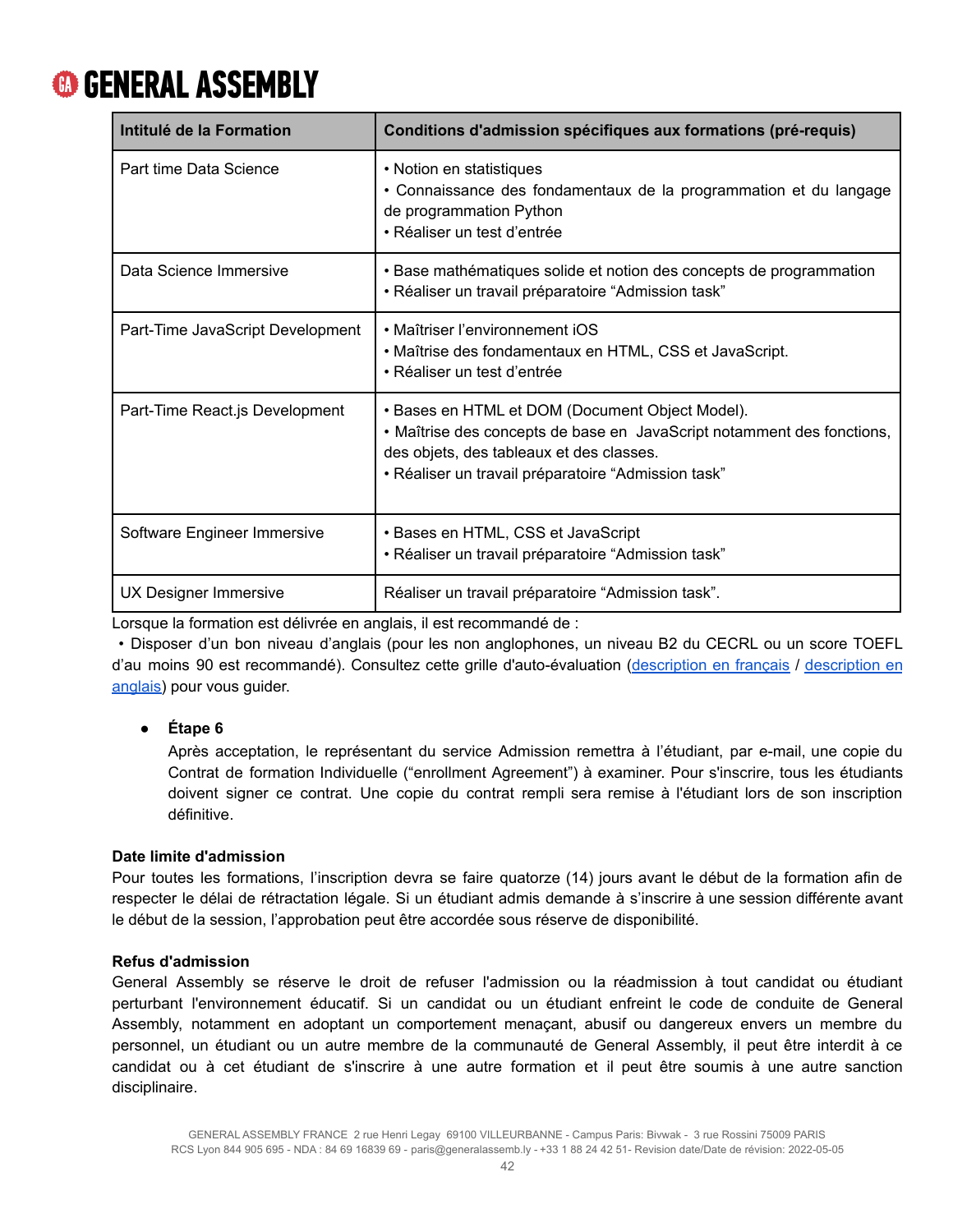Tout candidat ou étudiant s'avérant falsifié des informations sur un document d'admission ou ayant fourni de fausses informations relatives à l'admission chez General Assembly, se verra refuser l'admission ou sera expulsé s'il est déjà présent.

Si un étudiant se voit refuser l'admission ou est expulsé pour violation du code de conduite, General Assembly suivra la politique d'expulsion.

Si l'étudiant est inscrit dans le cadre d'un financement par un tiers (entreprise, OPCO, Régions, Pôle Emploi…), nous les contacterons immédiatement également pour les en informer.

### <span id="page-43-0"></span>**Descriptions des programmes**

General Assembly propose une pédagogie par projet. Chaque formation se conclut par la réalisation et validation d'un projet professionnel. Les modalités d'évaluation des formations sont indiquées dans la section *Modalités pédagogiques et d'évaluation.*

Afin d'être en phase avec le marché, General Assembly conçoit ses formations en s'appuyant sur une étude de marché des compétences en tension et recherchées par les entreprises. De plus, nous mettons en place 2 fois par an un Comité de perfectionnement (Standard Board) composé de professionnels et recruteurs des plus grandes entreprises (L'Oréal, BNP etc.) afin de nous accompagner dans :

- L'identification des compétences de demain et recherchées ;
- La création et l'amélioration continue de nos programmes.

### **Les programmes dit "Part-time"**

### **PART-TIME Data Analytics (***Analyse de la donnée***)**

*Durée :* 40 heures / 1 semaine intensive ou 10 semaines (cours du soir) *Cette formation est sanctionnée par la certification 'Extraire et analyser des données pour effectuer des recommandations stratégiques', enregistrée au Répertoire Spécifique de France Compétences [\(RS5613\)](https://www.francecompetences.fr/recherche/rs/5613/).*

*Cette certification rend cette formation éligible au Compte Personnel de Formation.* Votre projet final fera l'objet d'une évaluation par un évaluateur et un jury de professionnels, et ce en fin de *session.*

Pour préparer la formation, vous avez accès au "pre-work," des cours en ligne sur notre plateforme, entièrement dédiés aux bases de la data analyse.

*Description du programme* : Nous collectons une quantité massive de données. En seulement 2 ans, nous avons collecté 90% des données existantes. Les entreprises ont bien compris cet enjeu et s'orientent vers une culture dite "data-driven". Lors de cette initiation, vous apprendrez à explorer des données afin de construire vos premières analyses business.

Cette formation est idéale pour les spécialistes du webmarketing, les directeurs des ventes, les Data analystes et pour tous ceux qui souhaitent maîtriser les bases de l'analyse de données. Vous vous entraînerez à collecter, nettoyer et analyser des données à l'aide d'Excel et de SQL. En outre, vous apprendrez à créer des tableaux de bord de données et diverses visualisations pour communiquer des informations à l'aide d'Excel et de Tableau.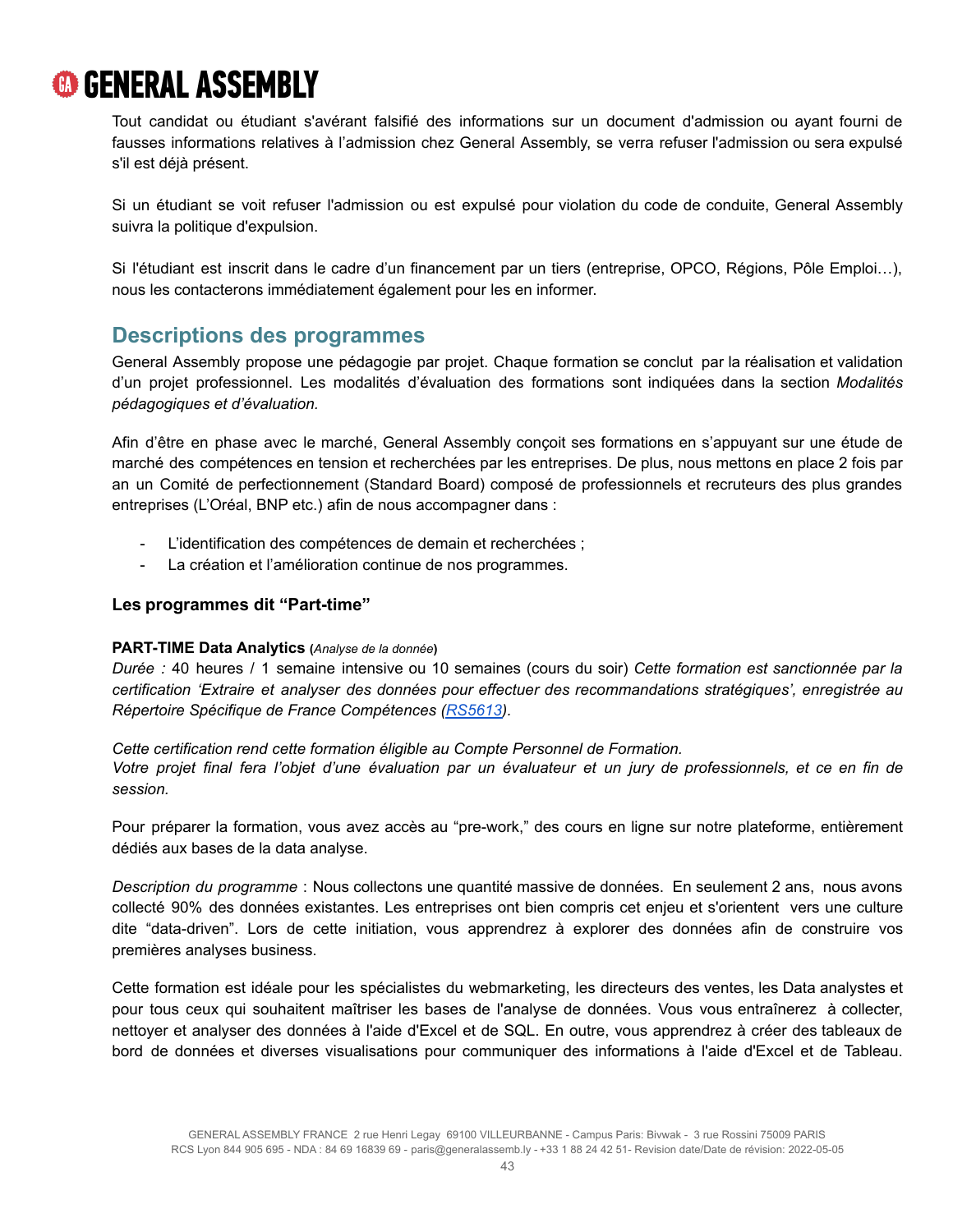Cette formation s'achève sur une présentation orale, dans laquelle vous partagerez, avec vos pairs et l'équipe pédagogique, les résultats de votre propre analyse sur un ensemble de données.

À la fin de cette formation, les étudiants sont capables de :

- Comprendre les enjeux de la Data en entreprises
- Identifier les types de format et sources de la donnée
- Utiliser les statistiques pour décrire un ensemble de données et valider son analyse.
- Nettoyer les ensembles de données en utilisant la fonctionnalité principale d'Excel.
- Analyser les ensembles de données à l'aide de visualisations et de tableaux croisés dynamiques dans Excel.
- Créer des requêtes SQL de base à partir de bases de données.
- Créer une base de données SQL locale.
- Importer des données dans une base de données SQL locale.
- Créer des requêtes complexes à l'aide de JOIN et d'autres fonctionnalités SQL avancées.
- Agréger et analyser les données à l'aide de requêtes SQL efficaces.
- Créer des représentations visuelles complètes et claires dans Tableau.
- Fournir des présentations efficaces avec des données.
- Effectuer des analyses et recommandations à partir des données existantes

*Contenu de la formation :*

| Unité 1 | Exploration de données avec<br>Excel (10 heures)                                      | Préparer, nettoyer, référencer et effectuer une analyse statistique<br>sur des données provenant de diverses sources.     |
|---------|---------------------------------------------------------------------------------------|---------------------------------------------------------------------------------------------------------------------------|
| Unité 2 | Gestion des données avec<br>SQL (18 heures)                                           | Interroger, agréger et gérer les données stockées dans des<br>bases de données.                                           |
| Unité 3 | Communication de l'analyse<br>données<br>l'outil<br>avec<br>de<br>Tableau (12 heures) | Effectuer des analyses et recommandations à partir des données<br>+ Communiquer ses résultats auprès de parties prenantes |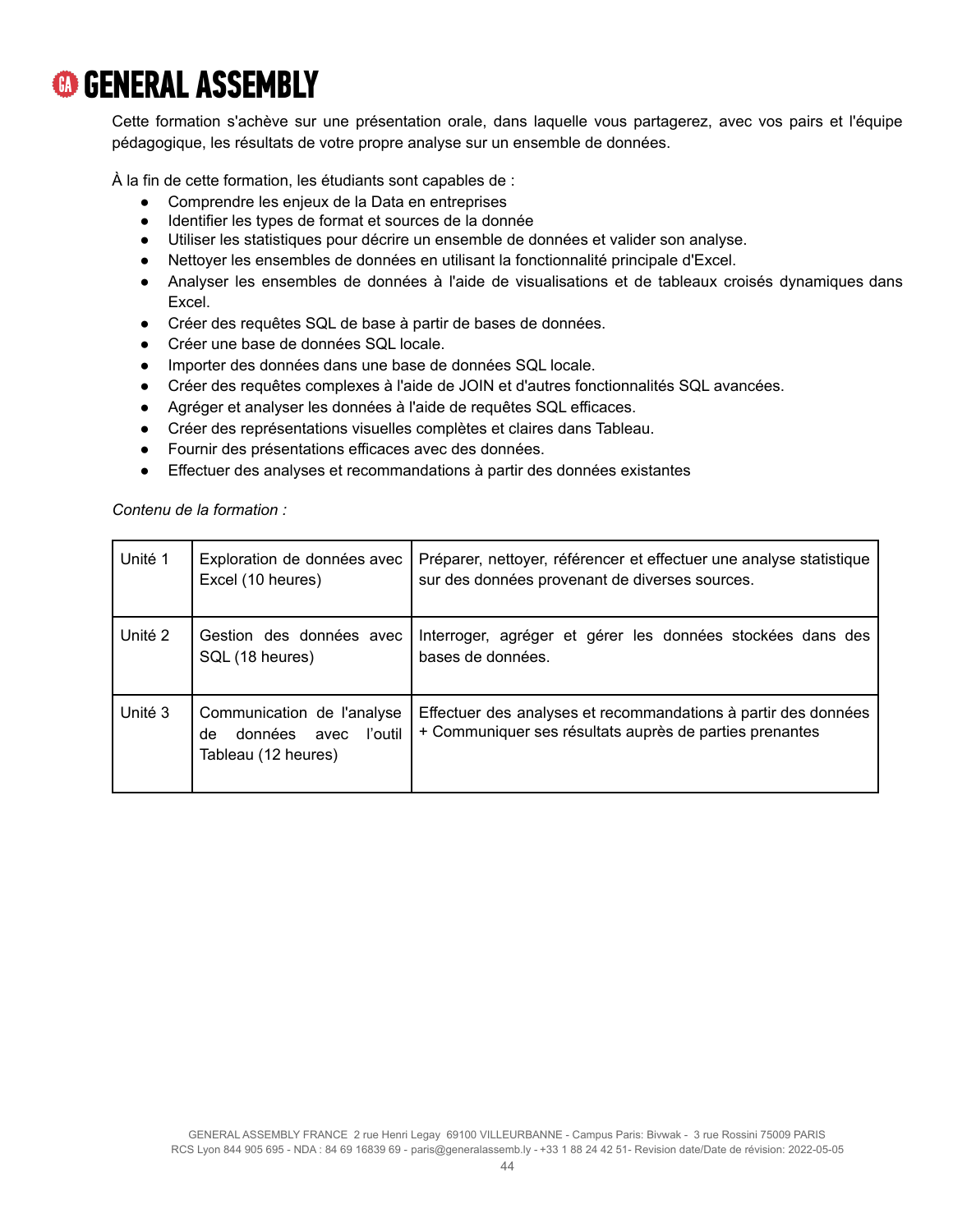

### **PART-TIME Data Science**

#### *Durée : 60 heures / 10 semaines*

Pour préparer la formation, vous avez accès au "pre-work," des cours en ligne sur notre plateforme, entièrement dédiés aux bases de la data science et la programmation en Python.

*Description du programme :* Vous êtes-vous déjà demandé comment fonctionnait le moteur de recommandations Netflix ? Ou comment Amazon détermine quels articles « vous pourriez aussi aimer » ? Tout cela est rendu possible par la formation d'un ordinateur à l'utilisation des grandes quantités de données présentes dans ces systèmes.

Ce programme propose une introduction pratique au domaine interdisciplinaire de la science des données et de l'apprentissage automatique, qui se situe au croisement de l'informatique, des statistiques et du commerce. Vous apprendrez à utiliser le langage de programmation Python pour vous aider à acquérir, analyser et modéliser vos données. Une partie importante du programme comprendra une formation pratique aux techniques de modélisation fondamentales et aux algorithmes d'apprentissage automatique. Cela vous permet de créer des modèles prédictifs robustes de données réelles et de tester leur validité. Vous apprendrez également à communiquer vos résultats et à comprendre comment créer des systèmes plus intelligents exploitant les données dont vous disposez.

À la fin du programme, les étudiants seront capables de :

- Effectuer une analyse exploratoire des données avec Python.
- Créer et affiner des modèles d'apprentissage automatique pour prédire les tendances à partir d'ensembles de données.
- Communiquer des informations basées sur les données à un public technique et non technique.

| Unité 1 | Principes de base de la<br>programmation<br>$(12 \text{ hours})$                                            | Découvrir les notions de base : vue d'ensemble de la science<br>$\blacksquare$<br>des données, environnements de développement, bases de<br>Python.                              |
|---------|-------------------------------------------------------------------------------------------------------------|----------------------------------------------------------------------------------------------------------------------------------------------------------------------------------|
| Unité 2 | Conception<br>de<br>la<br>recherche et<br>analyse<br>exploratoire<br>des<br>données<br>$(15 \text{ hours})$ | Manipulation des concepts clé comme l'analyse des données<br>dans Pandas, expérimentations et tests d'hypothèses,<br>visualisation des données et statistiques avec dans Python. |
| Unité 3 | <b>Bases</b><br>de<br>la<br>modélisation<br>de<br>données                                                   | Appliquer la régression linéaire, la séparation train-test, KNN<br>et classification, régression logistique.                                                                     |

#### *Contenu de la formation :*

GENERAL ASSEMBLY FRANCE 2 rue Henri Legay 69100 VILLEURBANNE - Campus Paris: Bivwak - 3 rue Rossini 75009 PARIS RCS Lyon 844 905 695 - NDA : 84 69 16839 69 - [paris@generalassemb.ly](mailto:paris@generalassemb.ly) - +33 1 88 24 42 51- Revision date/Date de révision: 2022-05-05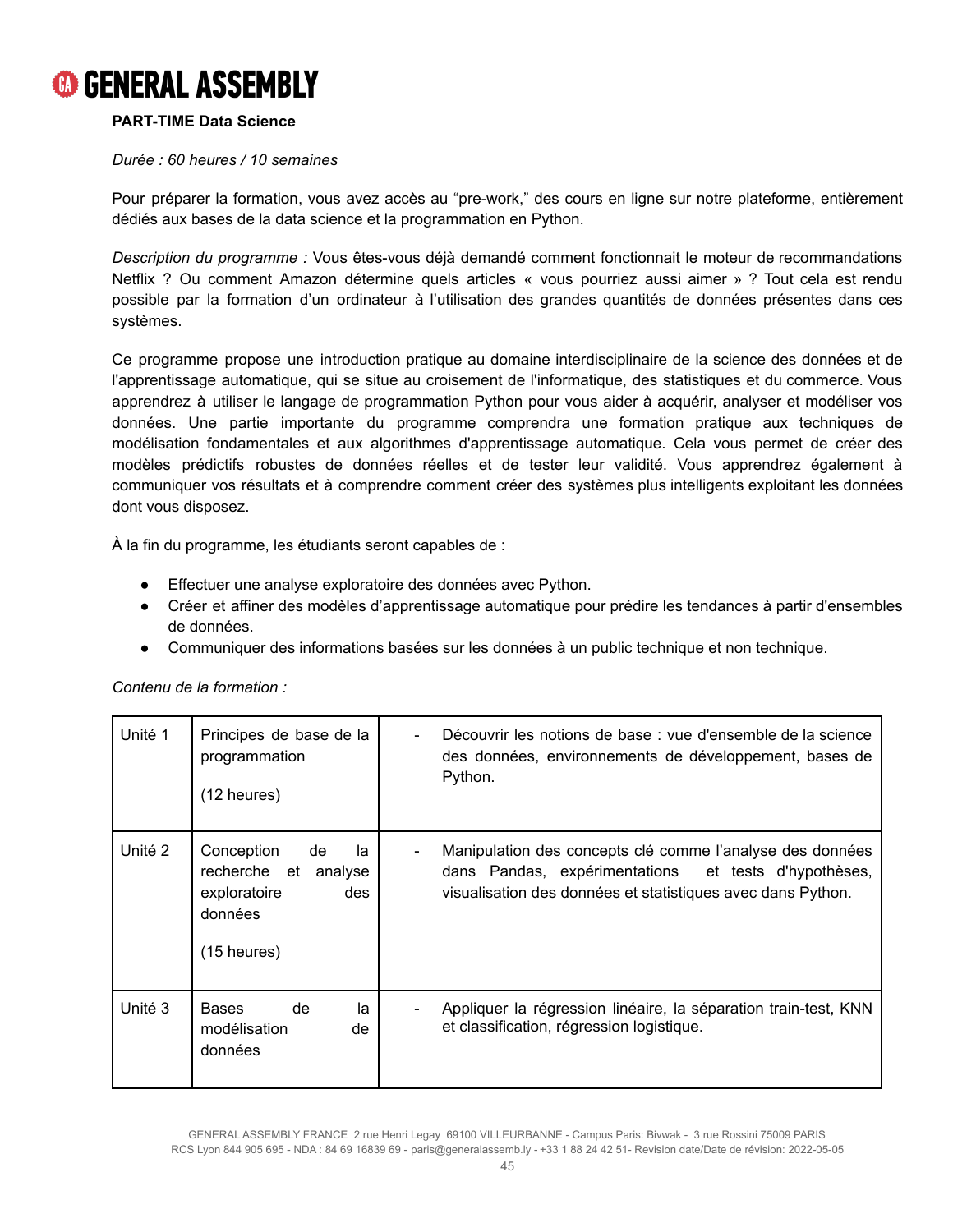|         | $(15$ heures)                                        |                                                                                                                                                                                                                           |
|---------|------------------------------------------------------|---------------------------------------------------------------------------------------------------------------------------------------------------------------------------------------------------------------------------|
| Unité 4 | Apprentissage<br>automatique<br>$(18 \text{ hours})$ | Manipuler les arbres de décision et forêts aléatoires, utilisation<br>$\overline{\phantom{0}}$<br>des données d'API, traitement en langage naturel, données<br>de séries chronologiques, présentations de projet finales. |

### **PART-TIME Digital Marketing**

*Durée :* 40 heures / 1 ou 10 semaines

Pour préparer la formation, vous avez accès au "pre-work," des cours en ligne sur notre plateforme, entièrement dédiés aux bases du marketing digital.

*Description du programme* : Le Webmarketing implique bien plus que la rédaction de légendes pleines d'esprit sur Instagram. C'est un véritable avantage concurrentiel qui permet aux entreprises de réaliser des bénéfices et constitue l'avenir de la profession du marketing.

Dans cette formation vous bénéficierez d'une expérience pratique avec Facebook Ads, Google AdWords, Google Analytics, ainsi que la recherche et l'optimisation en référencement. Vous plongerez également dans le monde des statistiques et apprendrez à mesurer le succès de vos campagnes.

Ce programme fournit aux étudiants une base solide en principes fondamentaux du marketing, de la segmentation d'un marché à une connaissance approfondie du client, et l'associe à une formation pratique pour la création de contenu attrayant, avec des tactiques payantes et non payantes pour acquérir et fidéliser des utilisateurs.

À la fin du programme, les étudiants seront capables de :

- Utiliser un arsenal complet d'outils de marketing numérique, notamment Google AdWords, Facebook et Google Analytics.
- Concevoir et exécuter des plans marketing complets sur une variété de canaux numériques modernes : réseaux sociaux, référencement, e-mail, publicité payante, etc.
- Mesurer le succès des campagnes de webmarketing à l'aide de Google Analytics.

*Contenu de la formation :*

| Unité 1 | Marketing axé sur<br>l'objectif (4 heures) | Définir des objectifs marketing : le framework axé sur l'objectif ;<br>Élaborer une stratégie de campagne de marketing mono, multi et<br>omni-canal. |
|---------|--------------------------------------------|------------------------------------------------------------------------------------------------------------------------------------------------------|
| Unité 2 | Les clients cibles<br>(4 heures)           | Construire des personas et cartes d'empathie.                                                                                                        |

GENERAL ASSEMBLY FRANCE 2 rue Henri Legay 69100 VILLEURBANNE - Campus Paris: Bivwak - 3 rue Rossini 75009 PARIS RCS Lyon 844 905 695 - NDA : 84 69 16839 69 - [paris@generalassemb.ly](mailto:paris@generalassemb.ly) - +33 1 88 24 42 51- Revision date/Date de révision: 2022-05-05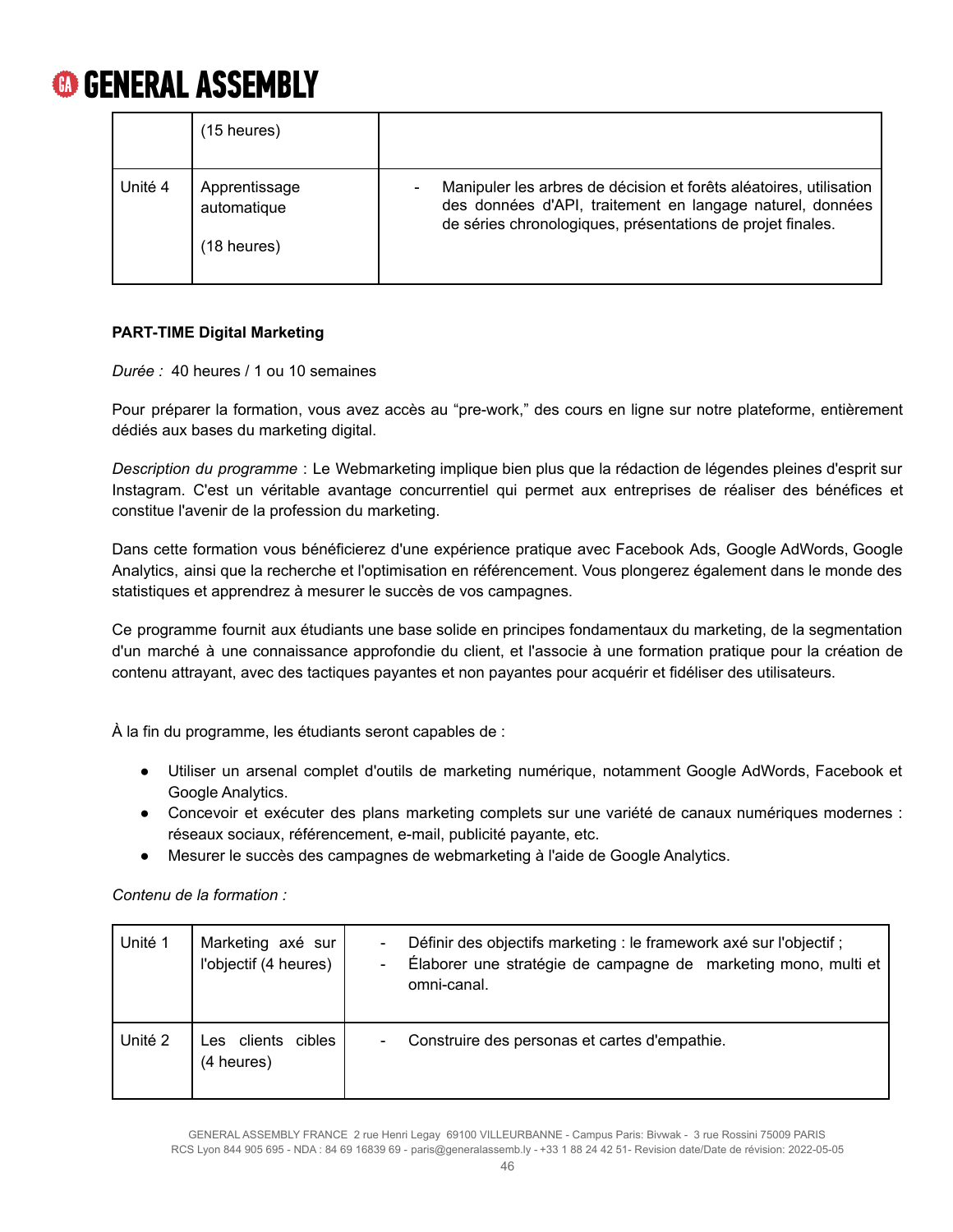| Unité 3 | Médias sociaux (4<br>heures)           | Concevoir une première campagne publicitaire,<br>$\overline{\phantom{a}}$<br>Définir les clients cibles et analyser les performances.<br>$\blacksquare$ |
|---------|----------------------------------------|---------------------------------------------------------------------------------------------------------------------------------------------------------|
| Unité 4 | Référencement<br>payant (4 heures)     | Optimiser ses campagnes grâce au référencement payant                                                                                                   |
| Unité 5 | Indicateur<br>de.<br>mesure (4 heures) | Définir des indicateurs et identifier les avantages et inconvénients<br>des différents modèles.                                                         |
| Unité 6 | Tests (4 heures)                       | les types de testing : A/B testing pour Facebook,<br>Maîtriser<br>AdWords et les sites Web.                                                             |
| Unité 7 | E-mails et CRM (4<br>heures)           | Maîtriser les principes de bases sur les données ESP et CRM, ainsi<br>que les campagnes par e-mail personnalisées.                                      |
| Unité 8 | Publicité en<br>ligne<br>(4 heures)    | Identifier comment effectuer une collecte de données, les cookies et<br>les publicités.                                                                 |

### **PART-TIME Frontend Development** *(Développement web - Frontend)*

*Durée* : 60 heures / sur 10 semaines

Pour préparer la formation, vous avez accès au "pre-work," des cours en ligne sur notre plateforme, entièrement dédiés aux bases du développement front-end.

*Description du programme* : L'objectif est de réaliser un premier site web simple, afin de manipuler les compétences de base en développement web avec HTML, CSS et JavaScript. Conçu pour les débutants, vous apprendrez à créer les composants visuels et interactifs d'un site Web.

Vous serez capable de créer la fondation structurelle d'un site (HTML), lui apporter un style (CSS) et ajouter une logique pour contrôler son comportement (JavaScript) au travers des langages de base constituant le Web. Enfin, vous maîtriserez le fonctionnement du Web et serez capable de personnaliser votre site.

À la fin de ce programme, les étudiants seront capables de :

- Maîtriser le fonctionnement du Web
- Créer la structure et le style d'un site Web à l'aide de HTML et de CSS.
- Appliquer de l'interactivité à un site à l'aide des bases de la programmation en JavaScript.
- Héberger un site Web sur un serveur.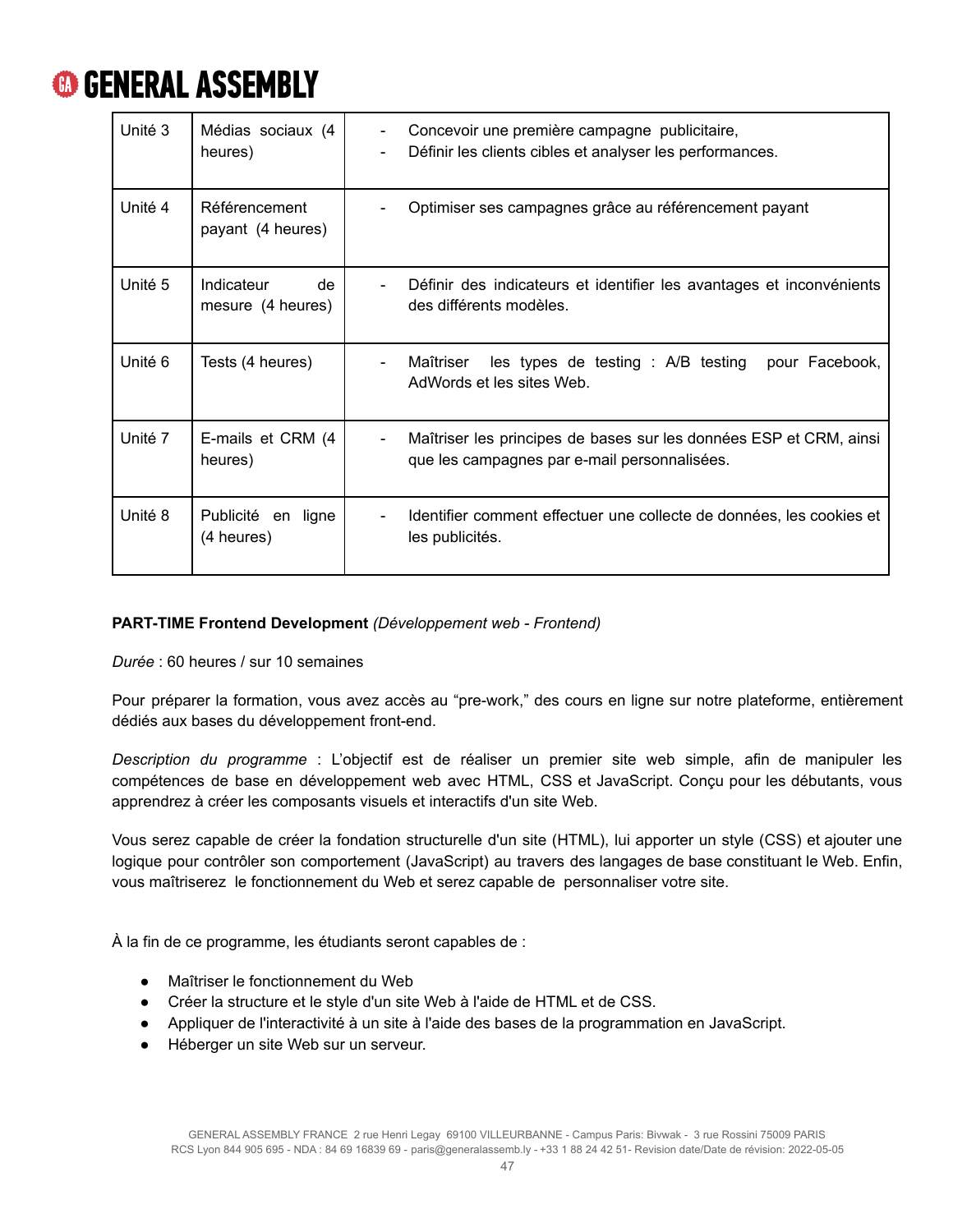

*Contenu*

| Unité 1 | HTML<br>Bases<br>et<br>CSS (20 heures)               | Maîtriser les bases de la création de pages Web statiques avec<br>$\blacksquare$<br>HTML et CSS.                       |
|---------|------------------------------------------------------|------------------------------------------------------------------------------------------------------------------------|
| Unité 2 | Programmation<br>en<br>(20)<br>JavaScript<br>heures) | Explorer les bases de la programmation avec JavaScript et créer<br>des premières pages                                 |
| Unité 3 | Création en groupe<br>(20 heures)                    | Créer des sites Web et programmer des solutions interactives à<br>l'aide des bonnes pratiques HTML, CSS et JavaScript. |

### **PART-TIME JavaScript Development** *(Développement web avec Javascript)*

*Durée* : 60 heures / 10 semaines

Pour préparer la formation, vous avez accès au "pre-work," des cours en ligne sur notre plateforme, entièrement dédiés aux bases du langage JavaScript.

*Description* : JavaScript a connu une croissance phénoménale au cours des dernières années, à la fois en termes d'utilité technologique que de valeur ajoutée sur le marché du travail. JavaScript est depuis longtemps le seul langage de programmation pouvant être exécuté de manière native dans un navigateur Web. Il est maintenant également utilisé pour tout programmer, des serveurs aux appareils mobiles en passant par les microcontrôleurs. L'intérêt et la demande pour les compétences en JavaScript continuent de croître et montrent peu de signes de ralentissement à l'avenir.

La formation JavaScript Development permet aux étudiants de maîtriser les compétences en développement front-end JavaScript, sa librairie jQuery, Git et GitHub, ainsi que la ligne de commande. Pour réaliser leur projet final, les étudiants créent une application Web moderne d'une page utilisant les bonnes pratiques du code.

À la fin de ce programme, les étudiants seront capables de :

- Créer un site web avec JavaScript, jQuery, les navigateurs Web et le DOM.
- Maîtriser les principes fondamentaux des frameworks et des bibliothèques JavaScript.
- Appliquer les principes essentiels de la programmation orientée objet
- Exploiter des données à partir d'API et conserver des données à l'aide d'un backend-as-a-service, tel que Parse ou Firebase.
- Créer une application moderne d'une page à l'aide de modèles de conception courants.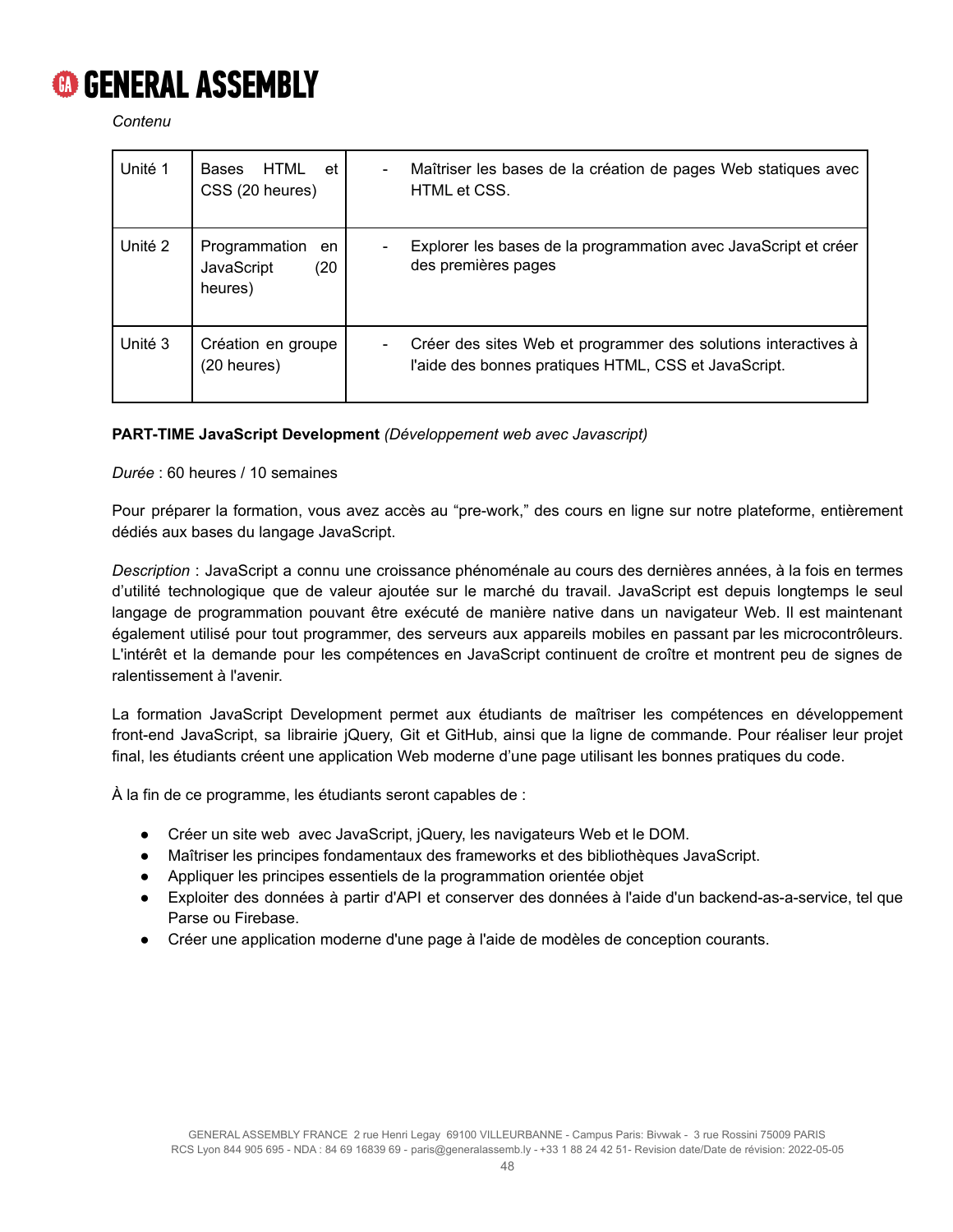

*Contenu* :

| Unité 1 | Principes<br>fondamentaux<br>en JavaScript (15 heures)          | les fondamentaux de JavaScript et de la<br>Maîtriser<br>$\blacksquare$<br>programmation orientée objet en programmant<br>avec<br>JavaScript sur la ligne de commande. |
|---------|-----------------------------------------------------------------|-----------------------------------------------------------------------------------------------------------------------------------------------------------------------|
| Unité 2 | Le navigateur et les API<br>$(15$ heures)                       | Utiliser JavaScript pour interagir avec les navigateurs Web, le<br>DOM et les API.                                                                                    |
| Unité 3 | Données persistantes et<br>sujets<br>avancés<br>(15)<br>heures) | Comprendre les sujets de programmation avancés et<br>$\overline{\phantom{0}}$<br>les données utilisateur via un fournisseur de<br>conserver<br>services backend.      |
| Unité 4 | Création et déploiement<br>de votre application (15<br>heures)  | Travailler sur votre projet final et apprendre à déployer son<br>application sur le Web.                                                                              |

### **PART-TIME Product Management**

*Durée :* 40 heures / 1 ou 10 semaines

*Cette formation est sanctionnée par la certification 'Appliquer une démarche de Product Management', enregistrée au Répertoire Spécifique de France Compétences [\(RS5615](https://www.francecompetences.fr/recherche/rs/5615/)).*

*Cette certification rend cette formation éligible au Compte Personnel de Formation.*

Votre projet final fera l'objet d'une évaluation par un évaluateur et un jury de professionnels, et ce en fin de *session.*

Pour préparer la formation, vous avez accès au "pre-work," des cours en ligne sur notre plateforme, entièrement dédiés aux bases du product management.

*Description du programme :* Pour transformer une idée en un produit qui change le quotidien des gens, il faut une certaine discipline et la capacité à prendre en compte et à équilibrer les exigences commerciales, les besoins des utilisateurs et les obstacles techniques. C'est là qu'interviennent les Product Manager (Chef de produit numérique). Ils sont souvent décrits comme la voix de l'utilisateur, garantissant que chaque décision commerciale ou considération technique correspond à la résolution d'un problème du client.

Les Product Manager comprennent leurs utilisateurs, leur marché et leurs organisations mieux que quiconque, ce qui leur permet de créer des produits et des fonctionnalités qui ont du succès dans le monde réel.

Dans cette formation, les étudiants exploreront les différents processus et compétences nécessaires pour piloter le développement de produits, de la création à la mise en production en passant par des phases de corrections itératives , dans un environnement Agile.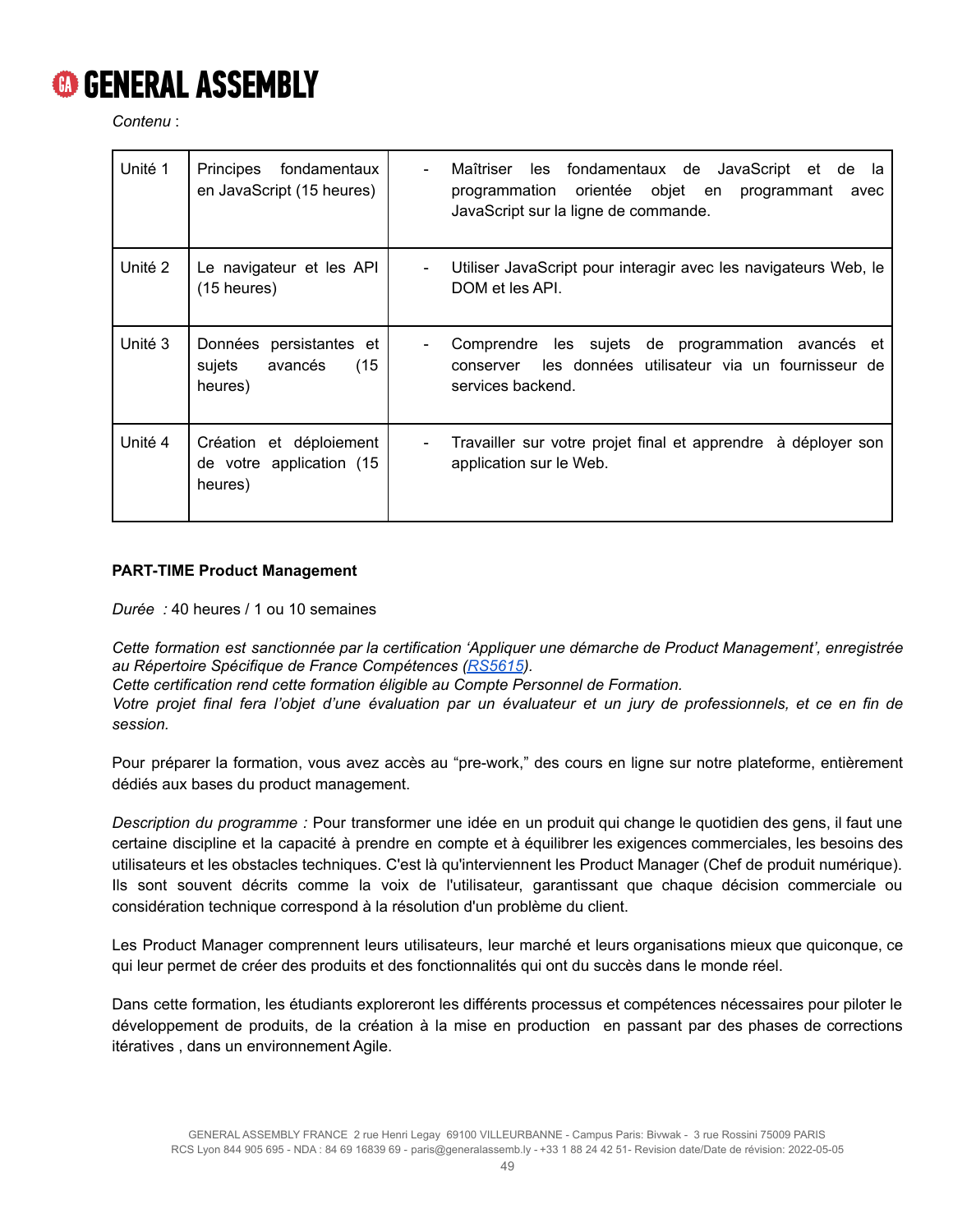À la fin de ce programme, les étudiants seront capables de :

- Définir le rôle d'un Product Manager
- Déterminer les principaux risques et hypothèses concernant un produit donné afin de le tester.
- Naviguer dans le processus de développement de la clientèle en menant des entretiens efficaces avec les utilisateurs et en créant des personas
- Créer une roadmap et ses Objectifs / Key results (OKR) et indicateurs de performance
- Prioriser les fonctionnalités dans le backlog
- Appliquer les cérémonies des méthodes agiles
- Créer des wireframes, des MVP et des prototypes de base afin de tester les hypothèses.
- Effectuer des tests d'utilisabilité et d'autres outils de recherche, puis analyser les résultats d'utilisateurs.
- Communiquer avec les équipes techniques
- Mesurer les indicateurs de performances d'un produit et suivre son cycle de vie.

### *Contenu* :

| Unité 1 | Maîtriser<br>les<br>du<br>bases<br>Product<br>Management (4<br>heures)                                | Découvrir le cycle de développement du produit digital et identifier les<br>$\blacksquare$<br>responsabilités d'un Product Manager.                                         |
|---------|-------------------------------------------------------------------------------------------------------|-----------------------------------------------------------------------------------------------------------------------------------------------------------------------------|
| Unité 2 | <b>Identifier</b><br>les<br>besoins<br>et<br>usages de son<br>client<br>utilisateur<br>(4)<br>heures) | Se familiariser avec le processus de développement client. Effectuer<br>des recherches utilisateurs et analyser les résultats clés.<br>Créer des personas<br>$\blacksquare$ |
| Unité 3 | Définir<br>les<br>fonctionnalités<br>du produit<br>(4)<br>heures)                                     | Effectuer une analyse concurrentielle pour vous ajuster le produit au<br>$\blacksquare$<br>marché                                                                           |
| Unité 4 | Créer<br>un<br>prototypage<br>(4)<br>heures)                                                          | Identifier différentes méthodes de wireframing<br>$\overline{\phantom{a}}$<br>Créer des wireframe et effectuer des tests utilisateurs.                                      |
| Unité 5 | Communiquer<br>idées<br>(4)<br>ses<br>heures)                                                         | Développer<br>des<br>bonnes pratiques<br>de<br>communication<br>et de<br>présentation visuelle (PowerPoint).                                                                |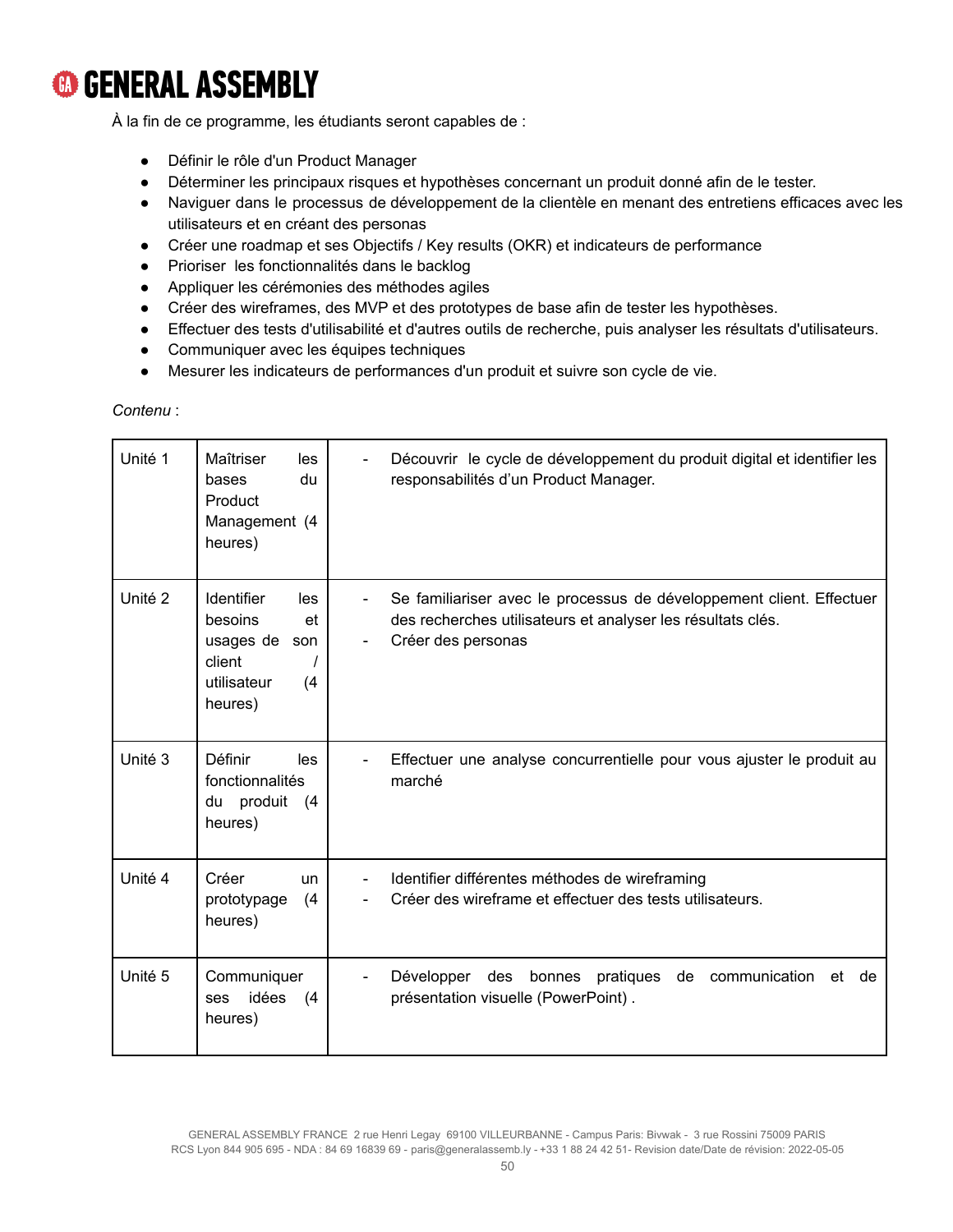

| Unité 6  | Planifier<br>l'exécution<br>(4)<br>heures)                                       | Créer une roadmap produit, définir les Objectifs et Key results (OKR)<br>$\overline{\phantom{a}}$<br>Prioriser le backlog et rédiger les user stories<br>$\blacksquare$ |
|----------|----------------------------------------------------------------------------------|-------------------------------------------------------------------------------------------------------------------------------------------------------------------------|
| Unité 7  | Découvrir<br>les<br>cérémonies des<br>méthodes<br>Agiles<br>(4)<br>heures)       | Découvrir les différentes méthodologies de développement et la<br>terminologie Agile commune.<br>Identifier les cérémonies agiles et leur utilité<br>$\blacksquare$     |
| Unité 8  | S'initier<br>au<br>Développement<br>web<br>et<br>sa<br>(4)<br>culture<br>heures) | Communiquer avec les développeurs Web pour gérer les contraintes<br>de ressources                                                                                       |
| Unité 9  | Communiquer<br>auprès<br>des<br>parties<br>prenantes<br>(4)<br>heures)           | Développer des stratégies de communication pour traiter avec<br>$\overline{\phantom{0}}$<br>différentes parties prenantes.                                              |
| Unité 10 | Découverte<br>du<br>et<br>marché<br>insertion<br>(4)<br>heures)                  | Découvrir le marché du PM et identifier les pistes de croissance<br>potentielles.                                                                                       |

### **PART-TIME Python Programming** *(Programmer en Python)*

*Durée :* 40 heures / 1 ou 10 semaines

Pour préparer la formation, vous avez accès au "pre-work," des cours en ligne sur notre plateforme, entièrement dédiés aux bases de la programmation en Python.

*Description du programme :* Cette formation permettra aux étudiants de créer une application web grâce à la programmation en langage Python. Ils seront capables d'appliquer les compétences de base en programmation et en analyse de données pour créer leurs propres applications Web personnalisées.

Que vous ayez de l'expérience en programmation ou que vous cherchiez à vous lancer pour la première fois, cette formation vous mettra sur la bonne voie pour perfectionner vos compétences en programmation.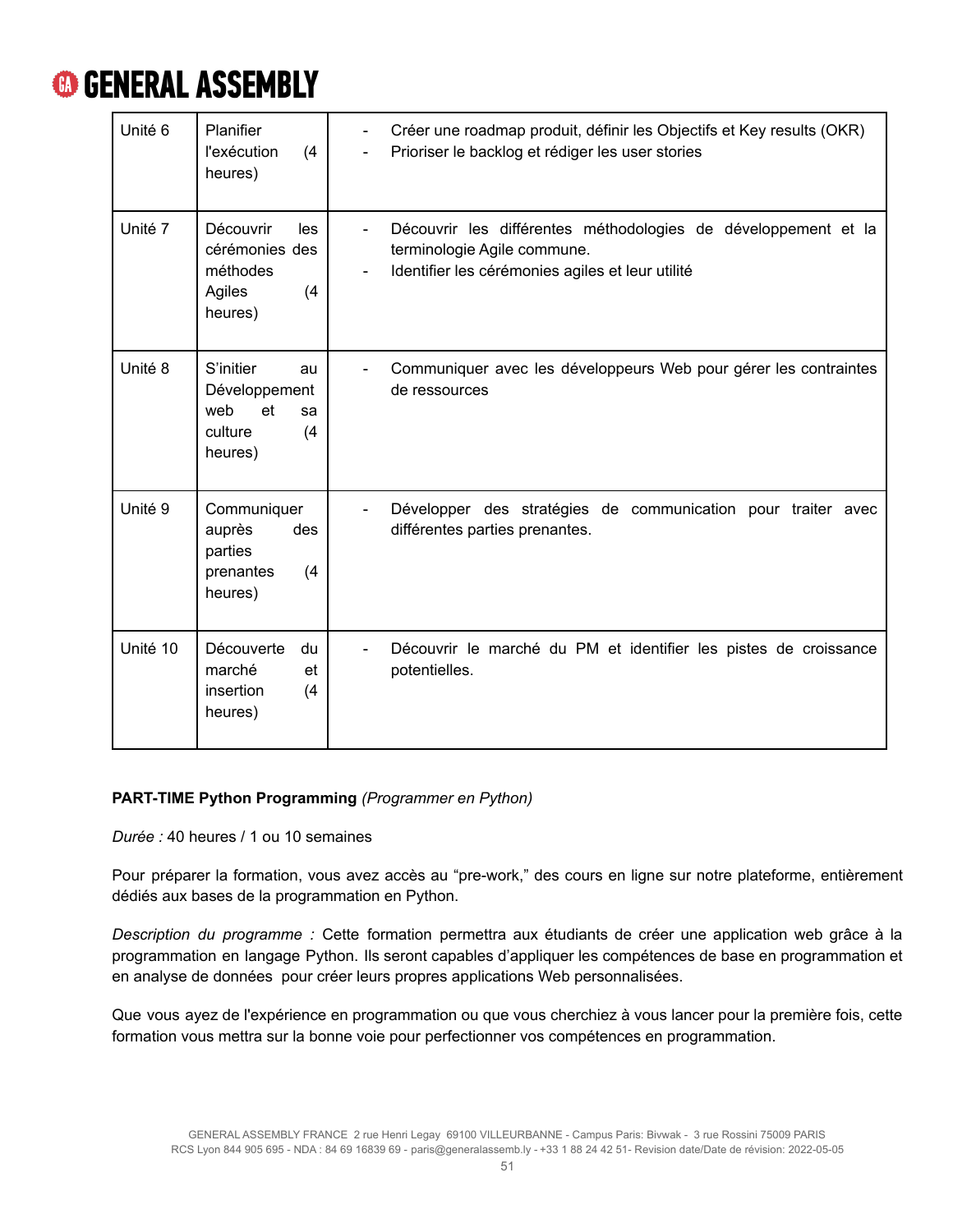À la fin de ce cours, les étudiants seront capables de :

- Appliquer les principes fondamentaux de la programmation et les bases de Python.
- Créer un programme Python et intégrer une complexité croissante.
- Expliquer les bases de la programmation orientée objet.
- Résoudre les problèmes de code Python.
- Ajouter des scripts, des modules et des API aux programmes Python.
- Tirer parti des compétences de Python dans le contexte de la science des données ou des applications Web.

*Contenu :*

| Unité 1            | Principes<br>fondamentaux de<br>la programmation<br>et Python             | Maîtriser les concepts de base de la programmation avec des<br>variables.                                                                                                                                                                                                                                                                                                                   |
|--------------------|---------------------------------------------------------------------------|---------------------------------------------------------------------------------------------------------------------------------------------------------------------------------------------------------------------------------------------------------------------------------------------------------------------------------------------------------------------------------------------|
| Unité <sub>2</sub> | Flux de contrôle                                                          | Manipuler les notions de : flux de contrôle, la comparaison logique, les<br>conditions booléennes, les listes et les opérations de liste, les boucles<br>for et while, ainsi que les fonctions et les arguments fonctionnels.                                                                                                                                                               |
| Unité 3            | Programmation<br>orientée objet                                           | Appliquer les concepts de bases à la programmation orientée objet,<br>aux dictionnaires, aux ensembles, aux classes et aux variables<br>d'instance de classe, ainsi qu'à l'héritage.                                                                                                                                                                                                        |
| Unité 4            | Dépannage<br>commun<br>avec<br>Python                                     | Appliquer les actions autour de la portée variable, les principes et<br>techniques de débogage, et les variables intermédiaires.                                                                                                                                                                                                                                                            |
| Unité 5            | Les fonctionnalités<br>avancées<br>de<br>Python                           | Manipuler Python intermédiaire, les entrées/sorties de fichiers, l'entrée<br>$\blacksquare$<br>utilisateur, l'abstraction de code (itertools, compréhension de liste), les<br>modules et les bibliothèques, ainsi que les API.                                                                                                                                                              |
| Unité 6            | Introduction<br>aux<br>applications Web<br>ou à la science<br>des données | Data Science abordés : une introduction à Python pour la science des<br>données, une introduction à l'outil Pandas, la visualisation des<br>données, le traçage avec Pandas et les bonnes pratiques avec<br>Pandas.<br>Les sujets d'applications Web abordés : une introduction à Python<br>pour le développement Web, Flask, le routage Flask, les modèles<br>Flask et les demandes Flask. |
| Unité 7            | Projet                                                                    | Les étudiants mettront en pratique leur acquis en réalisant un projet final<br>construit pas à pas au cours de la formation.                                                                                                                                                                                                                                                                |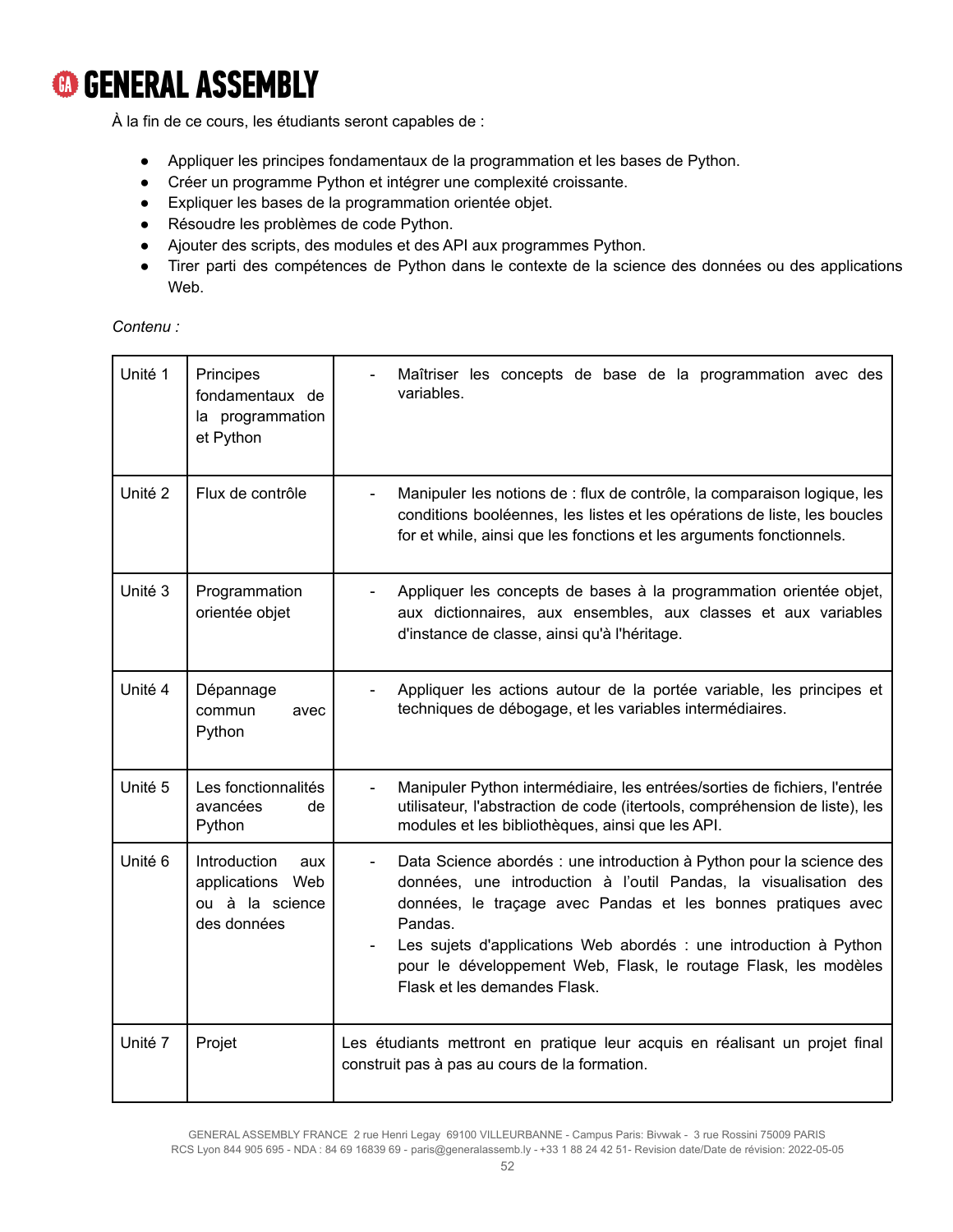### **PART-TIME React Development** *(Développement React.js)*

*Durée :* 40 heures / 1 ou 10 semaines

Pour préparer la formation, vous avez accès au "pre-work," des cours en ligne sur notre plateforme, entièrement dédiés aux bases du développement avec React.

*Description du programme :* Le framework React.js a été conçu pour résoudre un problème principal : la gestion d'applications volumineuses avec des données évoluant dans le temps.

Cette formation permet aux étudiants d'exploiter le framework React.js, d'utiliser la bibliothèque JavaScript front-end et son package populaire, et React Router. À la fin de cette formation, les étudiants auront construit une application Web fonctionnelle et compilé une série de projets dans un portfolio.

Ce programme fournit aux professionnels les compétences nécessaires pour développer des applications utilisant React. Nous commencerons par manipuler les bases de React, telles que les composants, JSX, les Props et l'état permettant de créer une application fonctionnelle de base. Ensuite, nous explorerons plus en détail des concepts plus fondamentaux, tels que le flux unidirectionnel, pour vraiment comprendre le fonctionnement de React et les autres éléments que nous pouvons utiliser.

À la fin de cette formation, les étudiants seront capables de :

- Créer une application Web fonctionnelle avec React.
- Créer des applications Web multi-pages à l'aide de React Router.
- Intégrer une API dans une application React.
- Héberger une application React sur Heroku à partager avec le monde entier.

| Unité 1 | Concepts clés de React<br>(7 heures)   | Explorer les principes de base de React, les composants de<br>-<br>rendu et les Props.                                                                                                                                                                                                                                                                                                                                                                 |
|---------|----------------------------------------|--------------------------------------------------------------------------------------------------------------------------------------------------------------------------------------------------------------------------------------------------------------------------------------------------------------------------------------------------------------------------------------------------------------------------------------------------------|
| Unité 2 | Etat<br>de<br>React<br>(7)<br>heures)  | Différencier les Props et l'état,<br>Créer et modifier l'état d'un composant,<br>$\overline{a}$<br>Décrire le flux de méthodes dans un composant,<br>-<br>Identifier les déclencheurs de rendu d'un composant,<br>$\blacksquare$<br>Mettre en contraste des composants de classe avec des<br>$\overline{\phantom{a}}$<br>composants fonctionnels,<br>Définir un flux unidirectionnel et des données de diagramme<br>dans une hiérarchie de composants. |
| Unité 3 | sous-jacents<br>Concepts<br>(3 heures) | Réécrire<br>les<br>composants de classe en<br>composants<br>fonctionnels,<br>Définir les principales catégories du cycle de vie des<br>$\overline{\phantom{0}}$<br>composants,                                                                                                                                                                                                                                                                         |

*Contenu :*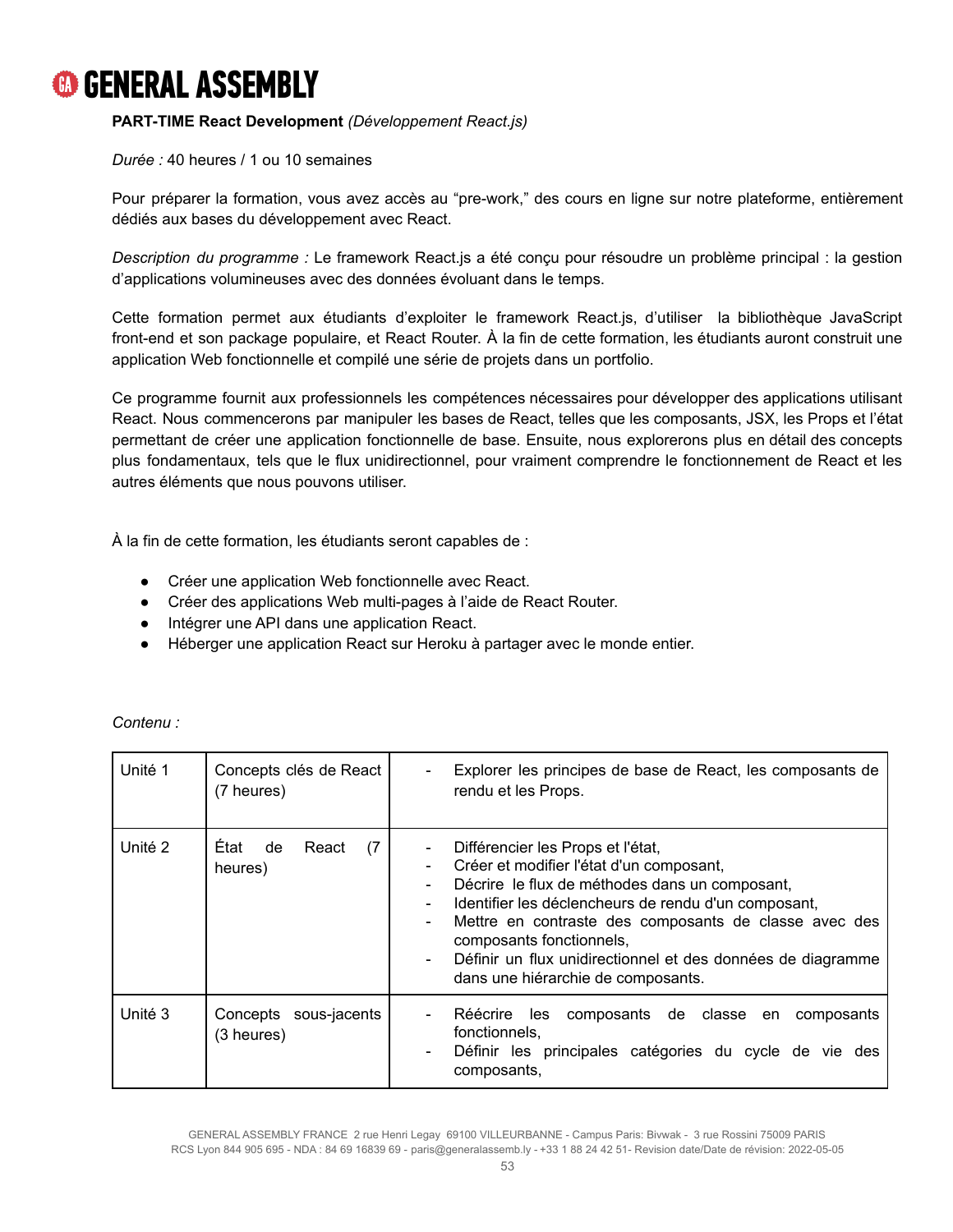

|         |                                              | Identifier les méthodes générales dans chaque catégorie du<br>cycle de vie des composants<br>Mettre en contraste la programmation impérative et<br>déclarative.                                                                                                                                                                                          |
|---------|----------------------------------------------|----------------------------------------------------------------------------------------------------------------------------------------------------------------------------------------------------------------------------------------------------------------------------------------------------------------------------------------------------------|
| Unité 4 | React Router (4 heures)                      | Comparer les mécanismes historiques et modernes du<br>navigateur,<br>Définir le routage,<br>les principales caractéristiques et l'historique de<br>Décrire<br>React Router,<br>Utiliser React Router pour mapper des URL vers des<br>$\overline{\phantom{a}}$<br>composants et utiliser React Router pour créer des liens vers<br>différents composants. |
| Unité 5 | <b>API</b><br>Heroku<br>(3)<br>et<br>heures) | Décrire ce qu'est une API et pourquoi nous pourrions en<br>$\frac{1}{2}$<br>utiliser une,<br>Appeler-les à l'aide de fetch() et de clés d'API,<br>Décrire Heroku,<br>Déployer une application sur Heroku et configurer un proxy<br>CORS sur Heroku.                                                                                                      |
| Unité 6 | Pratique appliquée (16<br>heures)            | Créer un jeu Tic Tac Toe,<br>$\overline{\phantom{a}}$<br>Rechercher et appliquer<br>confiance<br>toute<br>des<br>en<br>$\overline{\phantom{0}}$<br>fonctionnalités de la documentation, puis<br>Créer une application ATM.                                                                                                                               |

### **PART-TIME UX Design**

*Durée :* 40 heures / 1 ou 10 semaines

*Cette formation est sanctionnée par la certification 'Appliquer une démarche UX Design', enregistrée au Répertoire Spécifique de France Compétences [\(RS5614](https://www.francecompetences.fr/recherche/rs/5614/)).*

*Cette certification rend cette formation éligible au Compte Personnel de Formation.*

Votre projet final fera l'objet d'une évaluation par un évaluateur et un jury de professionnels, et ce en fin de *session.*

Pour préparer la formation, vous avez accès au "pre-work," des cours en ligne sur notre plateforme, entièrement dédiés aux bases en product design.

*Description du programme :* Qu'est-ce que la conception de l'expérience utilisateur (UX) ? Pour simplifier, elle détermine ce que vous ressentez lorsque vous interagissez avec quelque chose. Vous pouvez l'affecter en modifiant l'apparence, la langue et les commentaires d'un système sur toutes les plateformes.

Prenez cette expérience, par exemple : emprunter un véhicule. Il y a une différence énorme entre le fait d'essayer de héler un taxi dans une rue bondée et le fait d'avoir une voiture noire qui vous attend pour vous conduire où vous le voulez. L'objectif du concepteur d'expérience utilisateur est d'imiter le sentiment de cette dernière situation grâce à sa conception et à sa technologie.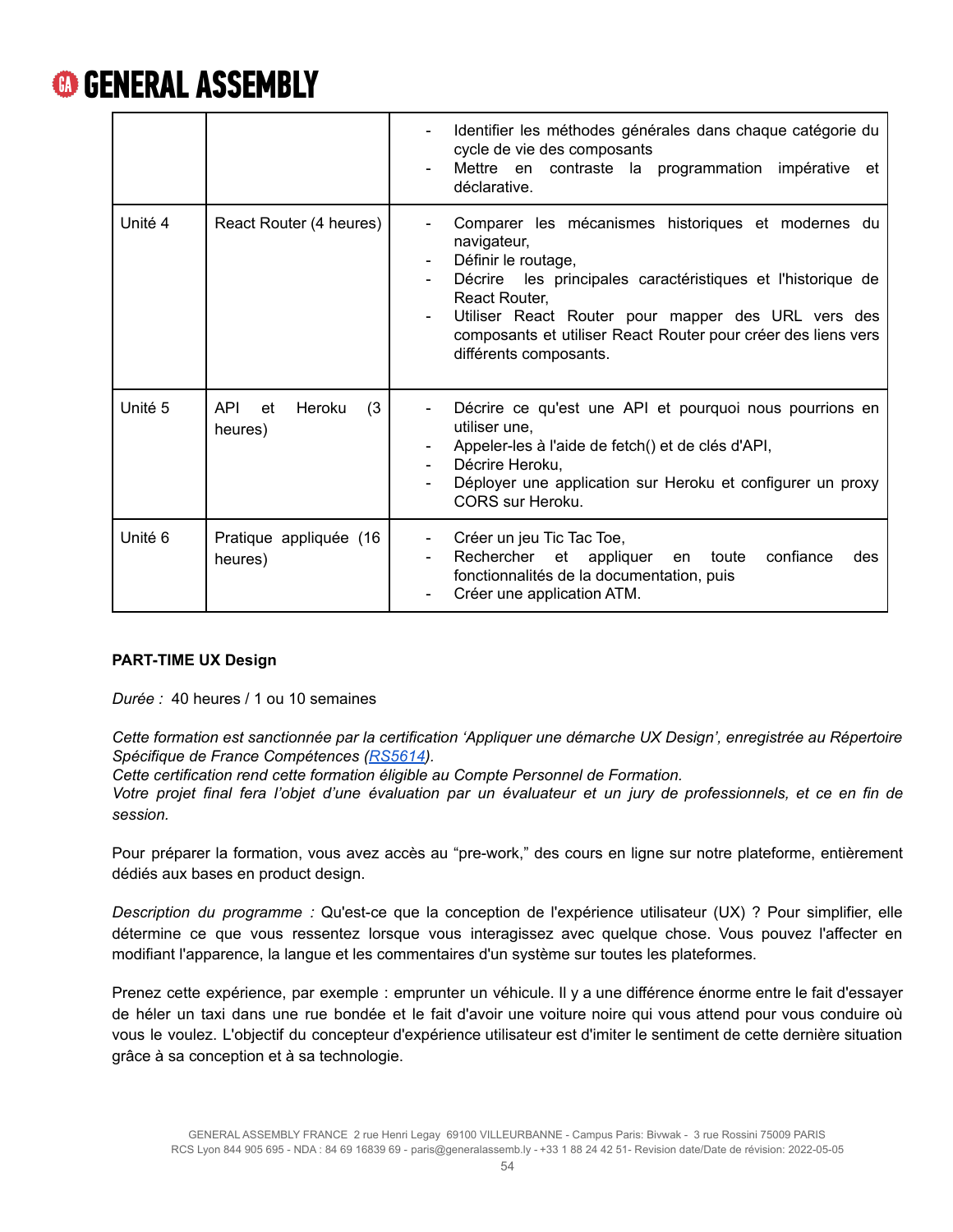Créer d'excellentes expériences d'utilisateur exige de l'écoute et de l'empathie. Dans cette formation, les étudiants apprennent les outils et les techniques permettant de rendre les produits numériques agréables pour les utilisateurs.

À la fin de cette formation, les étudiants seront capables de :

- Appliquer les bonnes pratiques de l'expérience utilisateur pendant la réflexion, l'analyse et la conception pour résoudre efficacement des problèmes.
- Effectuer des recherches efficaces auprès des utilisateurs et réaliser des tests d'utilisabilité.
- Produire les livrables complets de la documentation d'expérience utilisateur, y compris des personas, effectuer une veille concurrentielle, une hiérarchisation des fonctionnalités (construire une roadmap et son backlog), concevoir des wireframes et, éventuellement, un prototype cliquable.
- Définir toutes les interactions possibles (user flow) lorsqu'une personne se déplace dans la structure, les fonctionnalités et l'apparence des interfaces logicielles.
- Analyser et critiquer les conceptions des autres.

| Unité 1 | Processus de conception<br>(4 heures)           | Découvrir les bases de l'expérience utilisateur et du<br>design thinking.                              |
|---------|-------------------------------------------------|--------------------------------------------------------------------------------------------------------|
| Unité 2 | (10)<br>Prototype<br>rapide<br>heures)          | Effectuer une recherche sur les utilisateurs et<br>le<br>prototypage.                                  |
| Unité 3 | Prototype haute fidélité (14<br>heures)         | S'initier aux récits utilisateur, la hiérarchisation des<br>fonctionnalités et la conception visuelle. |
| Unité 4 | Raffiner (4 heures)                             | Maîtriser les étapes d'intégration et le changement de<br>comportement.                                |
| Unité 5 | Présentation et prochaines<br>étapes (8 heures) | Réaliser mini-projet d'expérience utilisateur et présenter<br>ses propositions à l'oral face au jury.  |

*Contenu :*

*Description du programme :* Cette formation permettra de concevoir de beaux produits Web et mobiles grâce au Graphic Design Il est destiné aux développeurs, UX Designer, Product Manager les spécialistes du webmarketing et pour tous ceux qui souhaitent maîtriser les compétences de base conception visuelle.

Vous apprendrez à exploiter les fonctionnalités de mise en page, typographie, la théorie des couleurs et le design thinking pour créer différents éléments d'un système d'identité, (notamment le logo de la société, un modèle marketing d'e-mail, une page de destination, un site Web réactif, un modèle de présentation et une application mobile).

À la fin de cette formation, les étudiants seront capables de :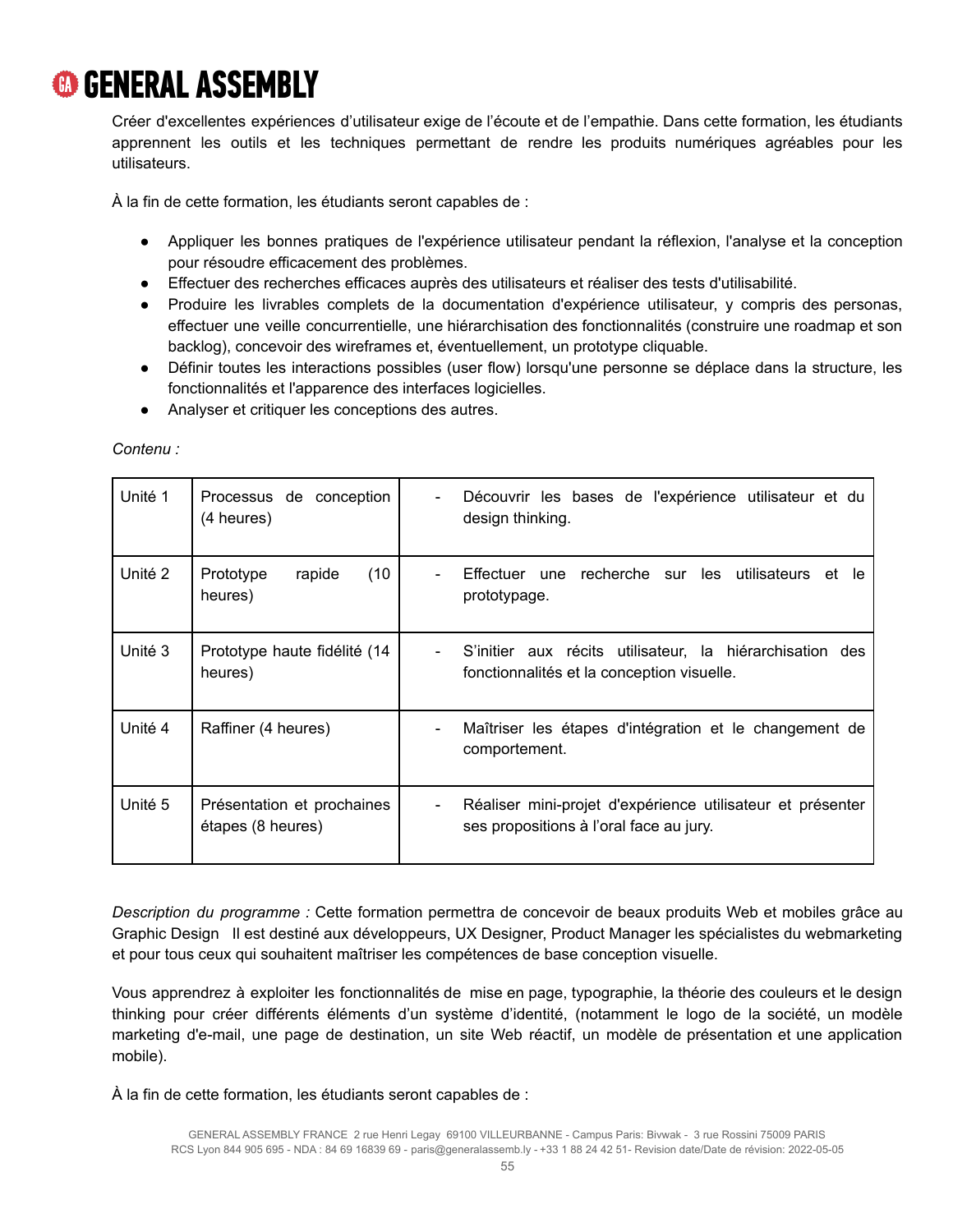- Appliquer les règles d'usage de la typographie, de la théorie des couleurs et de la mise en page pour créer une collection de conceptions.
- Concevoir des maquettes haute fidélité grâce aux outils Photoshop et Illustrator .
- Réfléchir aux problèmes difficiles rencontrés par les utilisateurs, proposer des solutions créatives et les imaginer dans les moindres détails.
- Maîtriser le vocabulaire technique pour communiquer avec les UX et UI Designer.

### **Les programmes dit "Immersive"**

### **Data Science Immersive**

*Durée : 480 heures / 12 semaines (temps plein, en présentiel)*

Pour préparer la formation, vous avez accès au "pre-work," des cours en ligne sur notre plateforme, entièrement dédiés aux bases de la data science et la programmation en Python.

*Description du programme :* Le siècle actuel étant surnommé « l'ère de l'information », il n'est pas surprenant que la science des données soit rapidement devenue l'une des compétences les plus recherchées dans le secteur du Digital Des applications de rencontres aux sites d'e-commerce, en passant par les problèmes de politique publique, les utilisateurs utilisent les données pour innover et résoudre les problèmes commerciaux et sociaux du monde.

Les data scientists et les data analysts se trouvent à l'intersection des statistiques, de la technologie et des entreprises. Leur travail consiste à collecter de grands ensembles de données et à les analyser à l'aide de différents types de modèles et d'algorithmes afin de mieux comprendre et de prévoir les tendances.

Ces compétences sont pertinentes pour tous les secteurs : qu'elles soient utilisées par des entreprises, des organisations à but non lucratif ou des organisations gouvernementales, les données nous aident à prendre de meilleures décisions. Dans cette formation, les étudiants appliquent des compétences en statistiques, en programmation, en analyse de données et en modélisation dans différents contextes du monde réel, maîtrisant les compétences dont ils ont besoin pour lancer une science des données.

À la fin de la formation, les étudiants seront capables de :

- Collecter, extraire, interroger, nettoyer et agréger des données pour les analyser.
- Effectuer une analyse visuelle et statistique des données à l'aide de Python et de ses bibliothèques et outils associés.
- Créer, implémenter et évaluer des problèmes de science des données à l'aide de modèles et d'algorithmes d'apprentissage automatique appropriés.
- Communiquer les résultats grâce à la visualisation des données, en créant des rapports clairs et reproductibles pour les parties prenantes.
- Identifier les problèmes de Big Data et comprendre comment les systèmes distribués et les technologies de calcul parallèle résolvent ces problèmes.
- Appliquer des processus de résolution de problèmes de questions, de modélisation et de validation à des ensembles de données issus de divers secteurs afin de mieux comprendre les problèmes et solutions concrètes.

*Contenu* :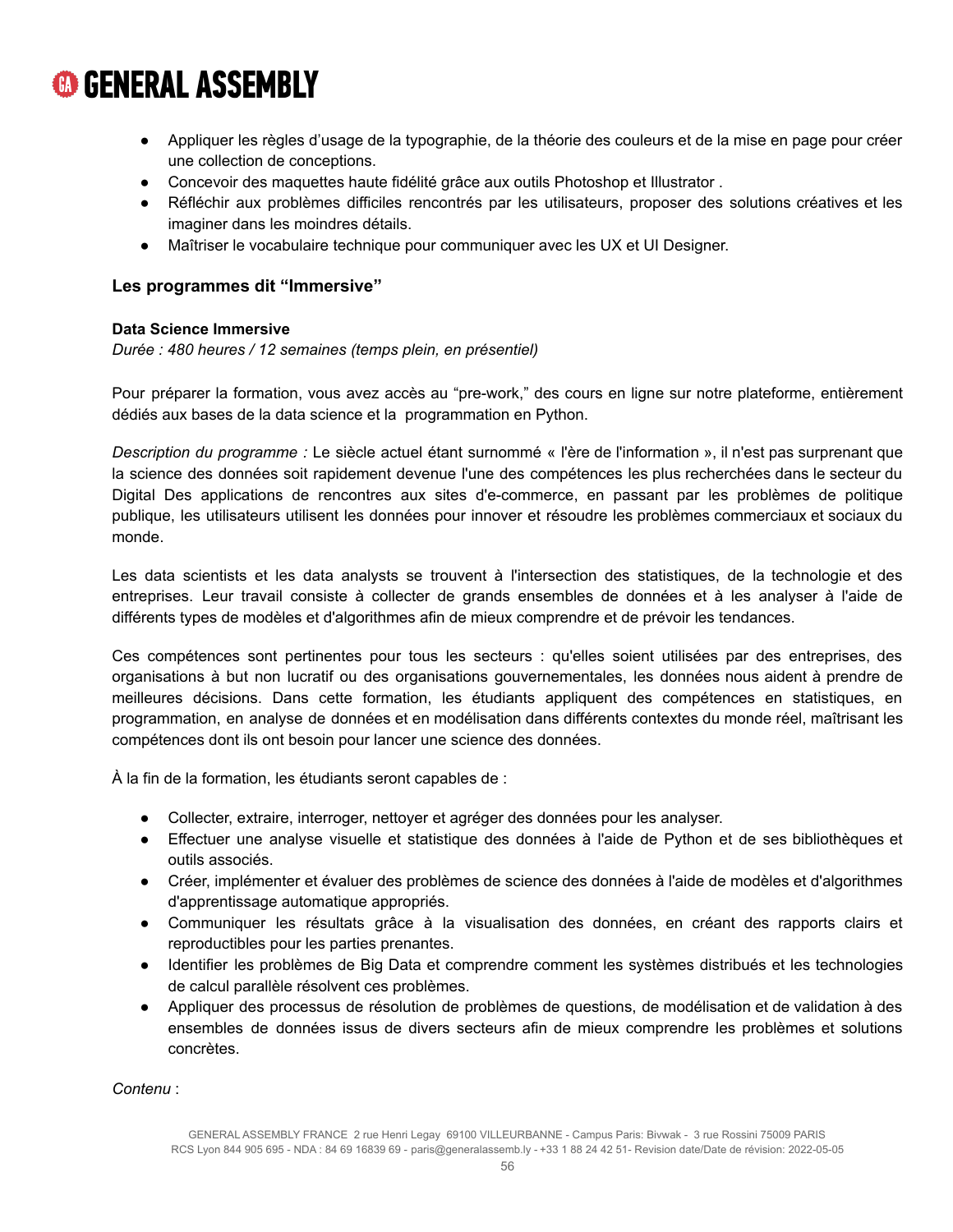| Unité 1            | Principes<br>fondamentaux<br>40h (20 heures de<br>théorie, 20 heures de<br>laboratoire*)                  | Se familiariser avec les techniques et outils de base de la science<br>et travailler dans<br>des<br>données<br>un<br>environnement<br>de<br>programmation pour rassembler, organiser et partager des projets<br>et des données avec Git et UNIX.                                                                                    |
|--------------------|-----------------------------------------------------------------------------------------------------------|-------------------------------------------------------------------------------------------------------------------------------------------------------------------------------------------------------------------------------------------------------------------------------------------------------------------------------------|
| Unité <sub>2</sub> | Analyse<br>exploratoire<br>des données<br>40h (16 heures de<br>cours, 24 heures de<br>laboratoire*)       | Effectuer une analyse exploratoire des données. Générez des<br>analyses visuelles et statistiques à l'aide de Python et de ses<br>bibliothèques et outils associés pour aborder des problèmes tels<br>que la finance, le marketing et les politiques publiques.                                                                     |
| Unité 3            | Modélisation<br>statistique classique<br>100h (65 heures de<br>cours, 35 heures de<br>laboratoire*)       | Explorer la conception d'étude, ainsi que l'évaluation et<br>l'optimisation de modèles, en mettant en œuvre des modèles de<br>régression linéaire et logistique, ainsi que de classification.<br>Collecter et connecter des données externes pour ajouter de la<br>nuance à vos modèles à l'aide de la récupération Web et des API. |
| Unité 4            | Modèles<br>d'apprentissage<br>automatique<br>220h (120 heures de<br>cours, 100 heures de<br>laboratoire*) | Créer des modèles d'apprentissage automatique.<br>Explorer les différences entre l'apprentissage supervisé et non<br>supervisé via la mise en cluster, le traitement du langage naturel et<br>les réseaux de neurones.                                                                                                              |
| Unité 5            | Sujets<br>avancés<br>et<br>tendances<br>80h (20 heures<br>de<br>cours, 60 heures de<br>laboratoire*)      | Explorer plus en profondeur les systèmes de recommandation, les<br>réseaux de neurones et les modèles de vision par ordinateur, en<br>appliquant ce que vous avez appris pour produire des modèles.                                                                                                                                 |

\*Le laboratoire dirigé par un formateur-expert consiste à travailler sur des projets d'unité pour appliquer les compétences vues lors des sessions théoriques, en vue de constituer un portfolio.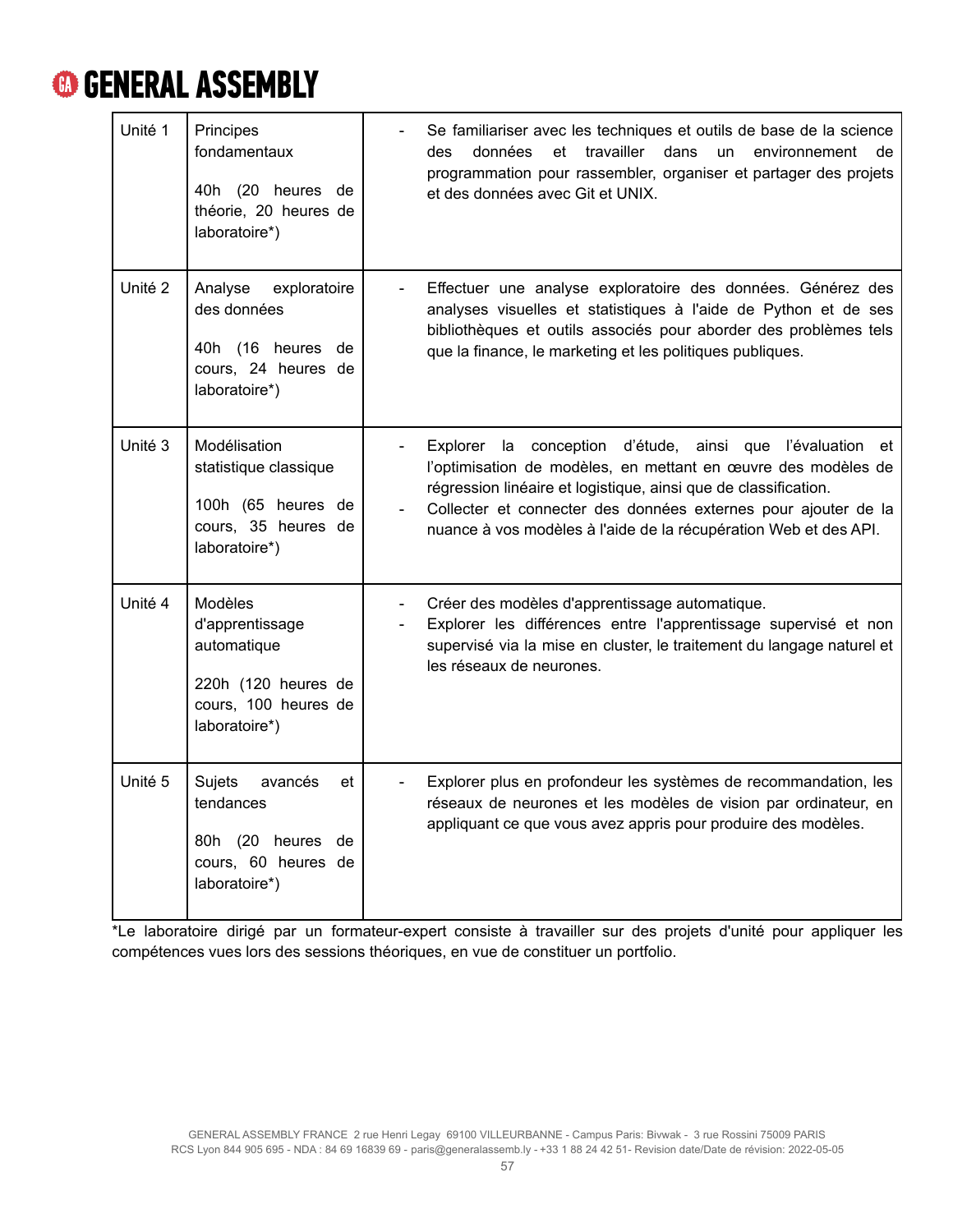### **Software Engineering Immersive** *(Développeur web)*

*Durée :* 480 heures sur 12 semaines (en présentiel, à temps complet) ) et 480 heures sur 24 semaines (à mi-temps, en présentiel )

Pour préparer la formation, vous avez accès au "pre-work," des cours en ligne sur notre plateforme, entièrement dédiés aux bases du développement web.

*Description du programme* **:** Il n'y a jamais eu de meilleur moment pour commencer une carrière en tant que Développeur web. Le Bureau of Labor Statistics des États-Unis prédit même que la croissance de l'emploi dans ce secteur atteindra 24 % entre 2016 et 2026. Des start-ups aux entreprises du Fortune 500, il existe une demande croissante de développeurs capables de résoudre des problèmes de manière créative et de mettre en œuvre des solutions robustes et durables.

Cette formation permet aux étudiants de mobiliser et maîtriser les compétences afin de devenir Développeur web. Ils construiront pas à pas un portfolio afin de les présenter en situation d'entretien professionnel.

À la fin de ce cours, les étudiants seront capables de :

- Coder des pages Web à l'aide du langage HTML (Hypertext Markup Language), des feuilles de style en cascade (CSS) et de JavaScript
- Maîtriser les principes fondamentaux de la programmation et les bonnes pratiques en matière de génie logiciel.
- Appliquer le Contrôle de version et développement logiciel collaboratif avec Git et GitHub.
- Développer des applications full stack au sein de technologies à la demande telles que Ruby on Rails, Python avec Django et Express avec Node.js.
- Construire des applications full stack en exploitant des modèles de conception et d'architecture communs, tels que modèle-vue-contrôleur (MVC) et Representational State Transfer (REST).
- Modéliser et stocker des données en toute sécurité dans des bases de données SQL et NoSQL.
- Consommer et intégrer des interfaces de programmation d'applications tierces (API) dans une application.
- Développer des applications Web front-end avec des frameworks JavaScript modernes tels que React.
- Déployer des applications sur le Web via un hébergement cloud
- Implémenter des structures de données communes rencontrées dans des situations d'entrevue technique, telles que des listes chaînées et des arbres.
- Résoudre des problèmes d'algorithmique et analyse de la complexité de calcul des algorithmes en utilisant la notation Big O.

*Contenu :*

| Unité 1 | Développement<br>front-end<br>160h (48 heures de<br>cours, 112 heures de<br>laboratoire*) | Explorer les concepts de base de la programmation applicables<br>à tous les langages et découvrir à quoi ressemble la vie<br>quotidienne d'un développeur professionnel. |
|---------|-------------------------------------------------------------------------------------------|--------------------------------------------------------------------------------------------------------------------------------------------------------------------------|
|---------|-------------------------------------------------------------------------------------------|--------------------------------------------------------------------------------------------------------------------------------------------------------------------------|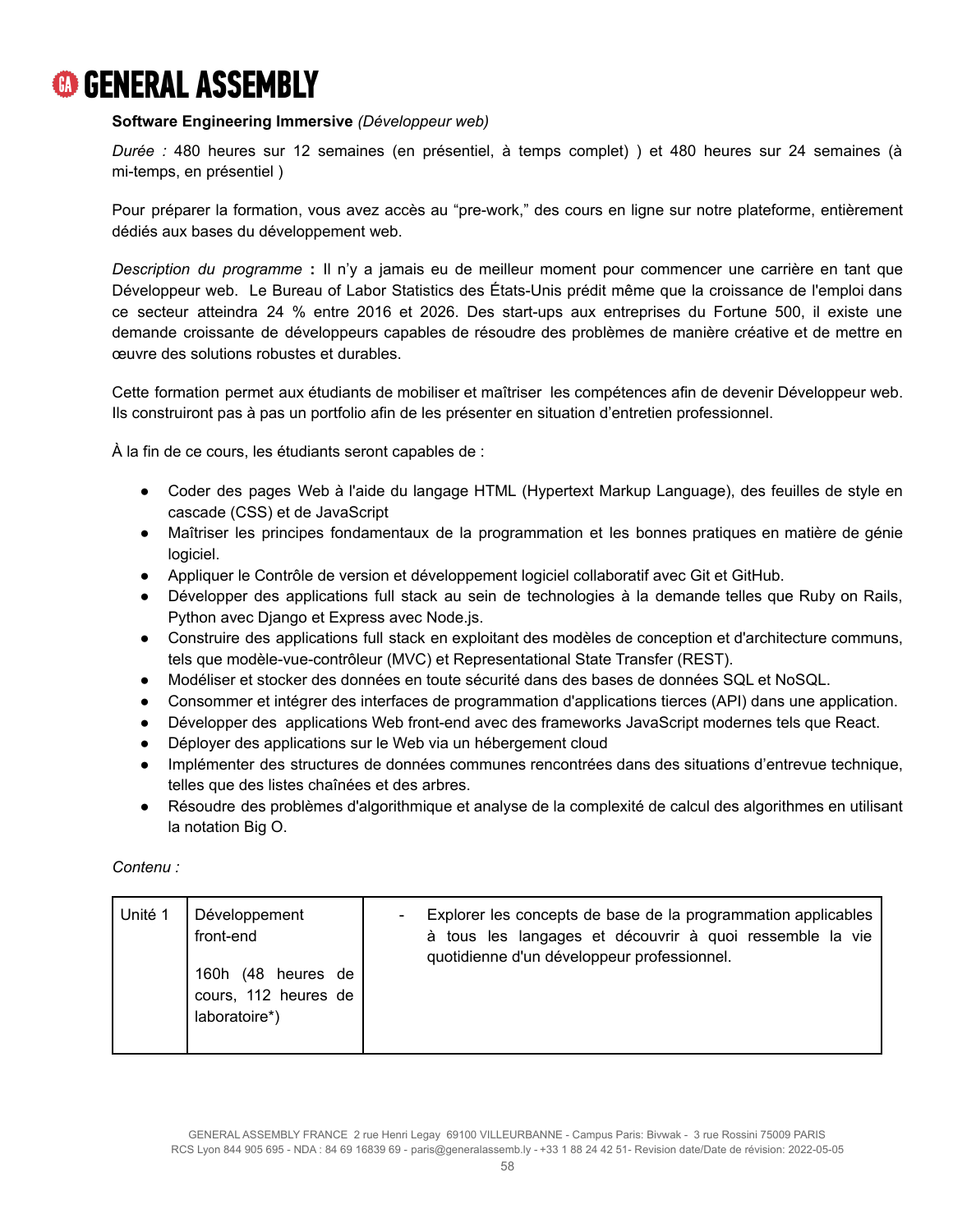| Unité 2 | Développement<br>full<br>stack<br>120h (38,5 heures de<br>cours, 81,5 heures de<br>laboratoire*)    | Apprendre à créer des applications Web full stack, en<br>approfondissant vos connaissances en développement orienté<br>client et côté serveur.<br>Développer son répertoire de langages de programmation et<br>commencer à coder en collaboration.                                                                                                      |
|---------|-----------------------------------------------------------------------------------------------------|---------------------------------------------------------------------------------------------------------------------------------------------------------------------------------------------------------------------------------------------------------------------------------------------------------------------------------------------------------|
| Unité 3 | Frameworks front-end<br>104h (32,5 heures de<br>cours, 71,5 heures de<br>laboratoire*)              | Développer ses compétences en programmation en apprenant à<br>créer des applications full-stack qui exploitent les fonctionnalités<br>d'API tierces et d'applications à page unique. Grâce à la<br>programmation en binôme et à la collaboration de groupe, les<br>étudiants gagneront une expérience pratique en exécutant un<br>flux de travail réel. |
| Unité 4 | API et développement<br>full-stack<br>96h (17,5 heures de<br>cours, 78,5 heures de<br>laboratoire*) | Gagner une expertise avec les outils de développement Web<br>modernes et les frameworks qu'ils utiliseront en tant que<br>Développeur                                                                                                                                                                                                                   |

\*Le laboratoire dirigé par un formateur-expert consiste à travailler sur des projets professionnels de chaque unité pour appliquer ce qui est appris les compétences vues en cours, en vue de constituer un portefeuille.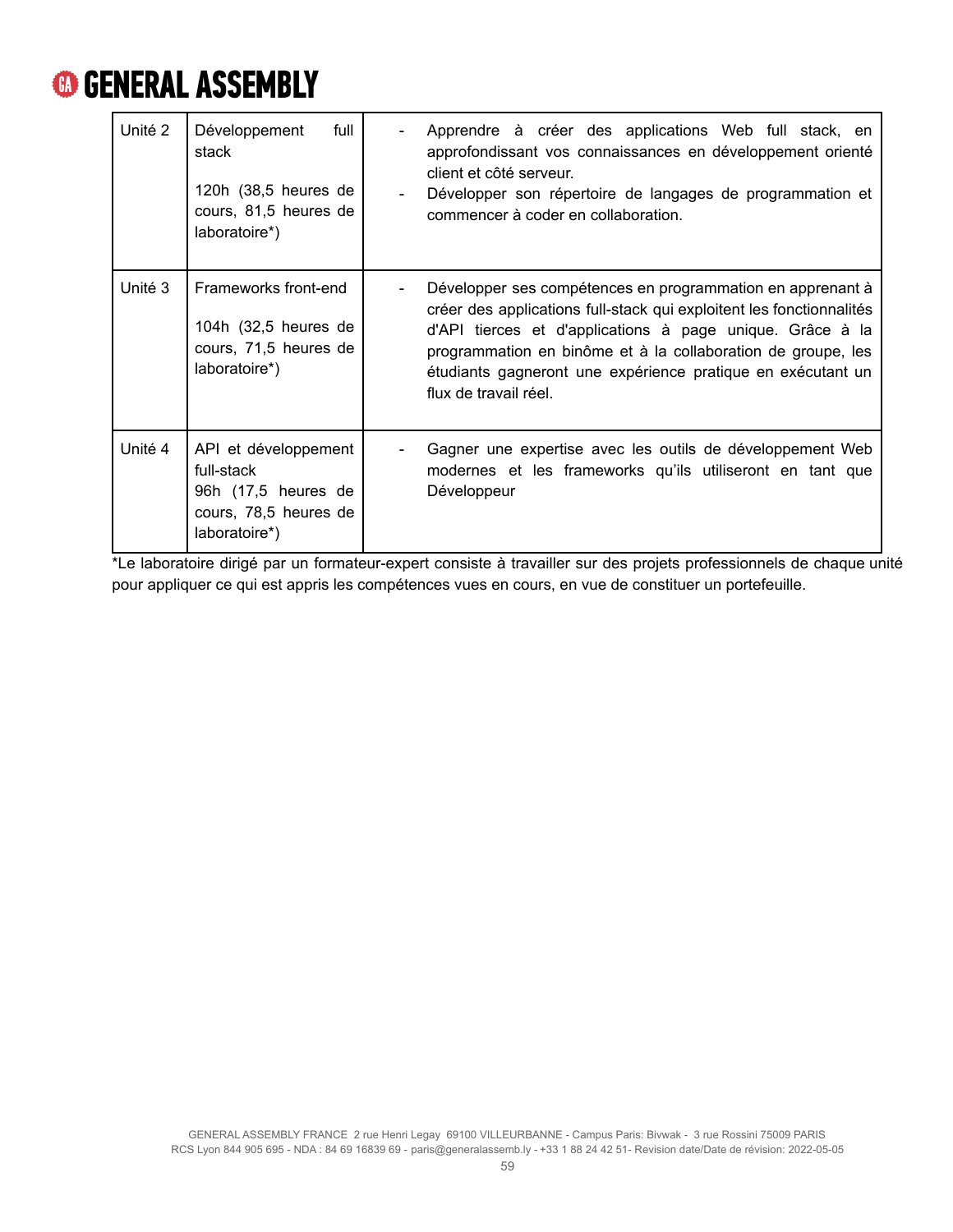### **UX Design Immersive**

Durée : 480 heures / 12 semaines ou 24 semaines (à temps plein ou à temps partiel, en présentiel ou à distance)

Pour préparer la formation, vous avez accès au "pre-work," des cours en ligne sur notre plateforme, entièrement dédiés aux bases du product design.

*Description du programme :* Nous sommes constamment entourés par des expériences utilisateur (UX), des boutons d'ascenseur à la dernière application mobile. Chacune de ces expériences a été conçue avec beaucoup de réflexions, consacrées à la manière dont nous interagissons avec les objets, trouvons des informations ou échangeons des idées. En même temps, nous sommes également entourés de problèmes uniques, de luttes et d'une complexité inutile, qui peuvent tous être résolus par une excellente conception.

Un UX Designer est capable de penser au-delà de ce qui est « possible » afin de créer des expériences qui répondent aux besoins des clients et leur apportent de la joie et du plaisir. Cela nécessite beaucoup d'empathie, d'imagination et de compétence. Notre formation est conçue pour permettre aux étudiants d'acquérir toutes les compétences nécessaires au métier d'UX Designer. Composé de sessions animées par les meilleurs experts, d'ateliers de construction de portfolio et d'événements qui plongent les étudiants dans la communauté de l'expérience utilisateur, cette formation a été conçue pour ceux qui cherchent sérieusement à entrer dans le monde de l'UX Design. Cette formation complète préparera les étudiants à penser comme un UX Designer et à aborder les problèmes de manière stratégique afin de créer la prochaine génération d'excellentes applications, sites Web et produits numériques.

À la fin de la formation, les étudiants seront capables de :

- Identifier et mettre en œuvre les méthodes de recherche les plus efficaces pour les utilisateurs afin de mieux comprendre leurs besoins et leurs souhaits.
- Exploiter les principes de l'architecture de l'information pour organiser le contenu dans l'intérêt de l'utilisateur.
- Utiliser des techniques de conception d'interaction pour créer un produit numérique dynamique au comportement intuitif.
- Appliquer les principes fondamentaux de la conception visuelle pour apporter plaisir et fonctionnalité aux utilisateurs.
- Réaliser des tests de convivialité pour rendre les expériences de produits plus accessibles à différents groupes d'utilisateurs et environnements.
- Utiliser les principes fondamentaux du HTML et du CSS pour créer une page Web et mieux comprendre le travail avec les développeurs.
- Produire une documentation d'UX Design pour articuler les décisions de conception avec les clients et les parties prenantes.
- Utiliser des outils de conception numérique conformes aux normes du secteur pour générer des wireframes et des prototypes.
- Évaluer les exigences commerciales et les contraintes techniques et utiliser des techniques de gestion de produits pour concevoir des produits pouvant être lancés avec succès.
- Travailler au sein d'un système de conception et d'une équipe de concepteurs et de programmeurs pour résoudre les problèmes professionnels et répondre aux besoins des utilisateurs en créant des produits et des prototypes fonctionnels.
- Comprendre les bases de la conception de services pour conseiller les parties prenantes sur la façon de modifier les procédures d'exploitation et les flux de travail afin d'offrir de nouvelles expériences de produit.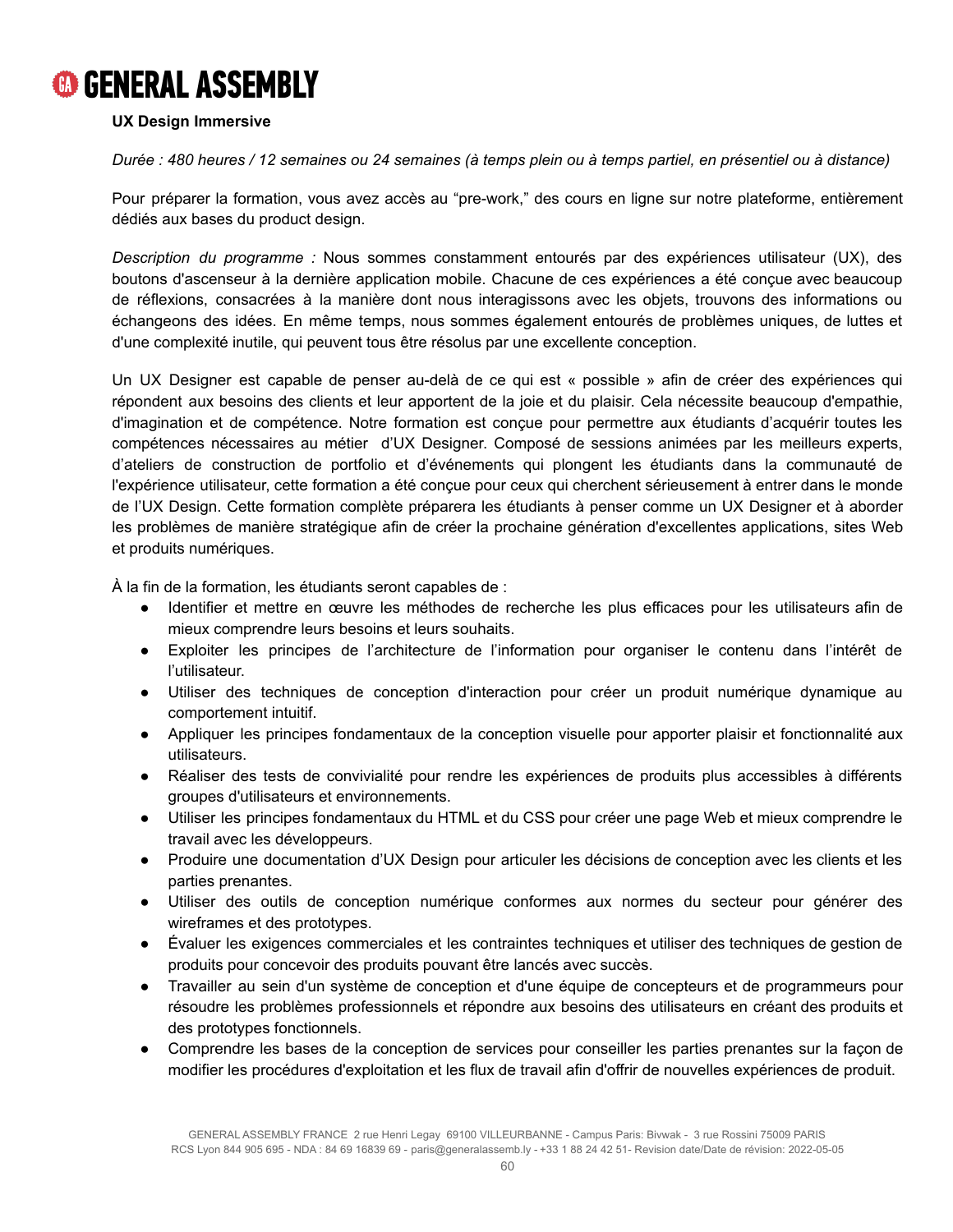*Contenu*

| Unité 1 | Fondamentaux<br>sur<br>l'expérience<br>utilisateur - UX<br>80h (28 heures de<br>cours, 52 heures de<br>laboratoire)             | Développer des connaissances de base sur la méthodologie de<br>l'expérience utilisateur.<br>Explorer l'ensemble du processus de conception, de la recherche au test,<br>en passant par le design thinking et le prototypage rapide en tant que<br>concepts clés.                                                                           |
|---------|---------------------------------------------------------------------------------------------------------------------------------|--------------------------------------------------------------------------------------------------------------------------------------------------------------------------------------------------------------------------------------------------------------------------------------------------------------------------------------------|
| Unité 2 | Fondamentaux<br>sur<br>l'interface utilisateur -<br>UI<br>180h (30 heures de<br>cours, 50 heures de<br>laboratoire)             | Découvrir comment apporter plaisir et fonctionnalité aux utilisateurs en<br>combinant les univers de l'expérience et de l'interface utilisateur.<br>Concevoir des écrans, des pages et des éléments visuels permettant aux<br>utilisateurs d'interagir de manière intuitive avec les produits                                              |
| Unité 3 | Itération<br>de<br>conception<br>et<br>développement<br>80h (26 heures de<br>cours, 54 heures de<br>laboratoire)                | Approfondir la méthodologie d'expérience utilisateur de base pour<br>améliorer son apprentissage.<br>Développer et appliquer tout le processus de conception de la recherche<br>utilisateur, de l'idéation, du prototypage, de la conception d'interaction, de<br>la conception d'interface et des tests de convivialité.                  |
| Unité 4 | Collaborer avec une<br>équipe produit<br>80h (30 heures de<br>cours, 50 heures de<br>laboratoire)                               | Apprendre à travailler dans un environnement de développement agile<br>Collaborer avec les Product Manager et Développeurs.<br>Développer ses compétences afin pour construire son portfolio                                                                                                                                               |
| Unité 5 | Appliquer<br>vos<br>compétences<br><b>UX</b><br>dans le monde réel<br>120h (24 heures de<br>cours, 96 heures de<br>laboratoire) | Transformer le point culminant de ses compétences en design en un<br>engagement client professionnel. Les étudiants travaillent avec des<br>clients du monde réel pour réaliser des recherches en expérience<br>utilisateur et des conceptions d'application, de site Web ou de produit<br>dans un sprint de conception de trois semaines. |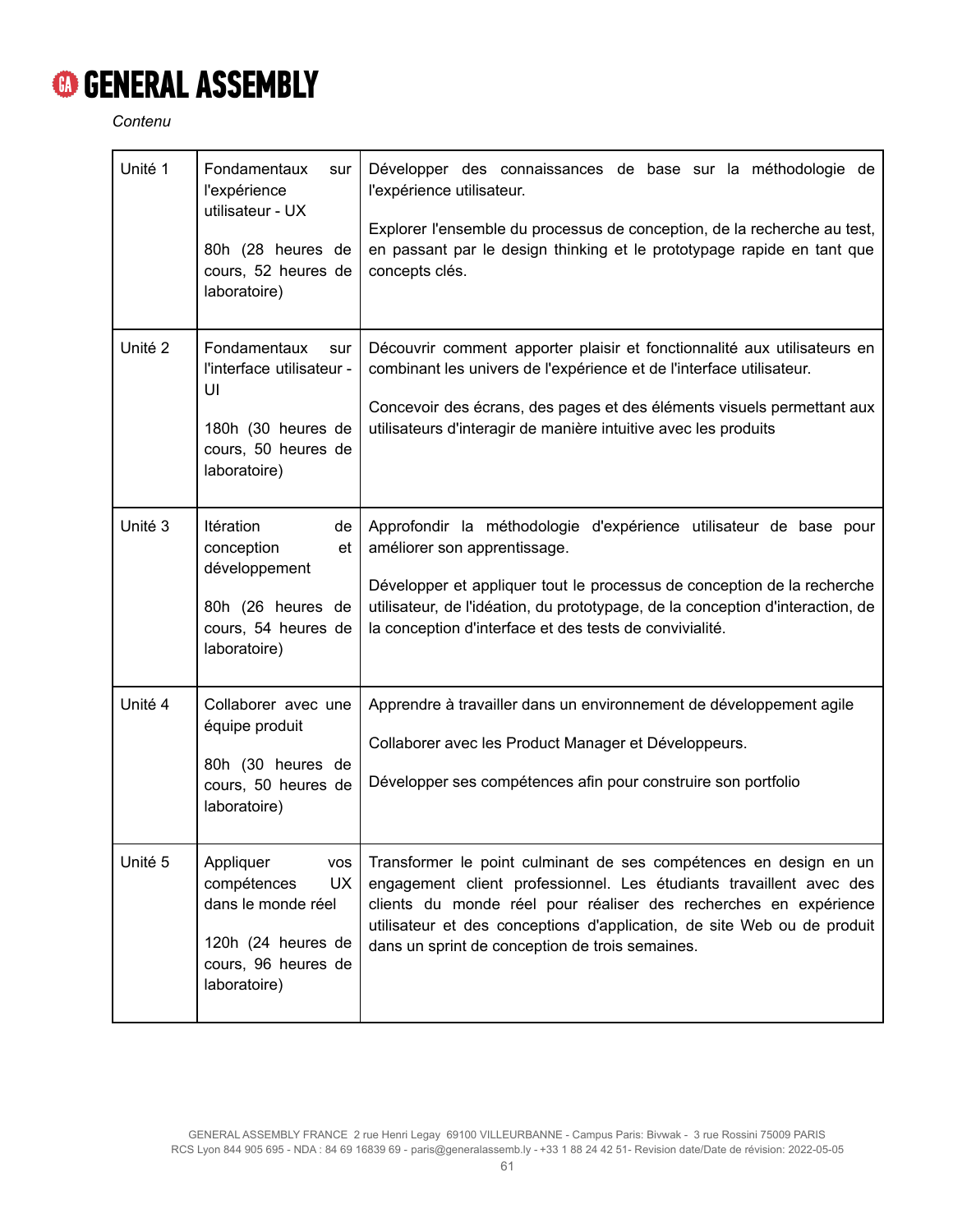

| Unité 6 | Planifier<br>votre I<br>carrière<br>UX<br>en<br>Design<br>(13 heures de<br>40h | Explorer les bases de la conception de services, de la conception des<br>opérations et de la direction de la conception pour conseiller les parties<br>prenantes sur la façon de modifier les procédures d'exploitation et les flux<br>de travail afin d'offrir de nouvelles expériences de produit. |
|---------|--------------------------------------------------------------------------------|------------------------------------------------------------------------------------------------------------------------------------------------------------------------------------------------------------------------------------------------------------------------------------------------------|
|         | cours. 27 heures de<br>laboratoire)                                            | Développer son profil professionnel afin de construire son CV et débuter<br>en tant que UX Designer sur le marché du travail.                                                                                                                                                                        |

\*Le laboratoire dirigé par un expert consiste à travailler sur des projets professionnels d'unité pour appliquer ce qui est appris en cours, en vue de constituer un portfolio.

### <span id="page-62-0"></span>**Modalités pédagogiques et d'évaluation**

En présentiel ou en ligne, notre pédagogie active s'appuie sur une démarche par projets. En effet, l'étudiant réalise des projets professionnalisants. Ces projets se basent sur des cas véritables issus du monde de l'entreprise et de nos entreprises partenaires. L'objectif est de rendre l'étudiant acteur de son apprentissage. Il développe ainsi ses apprentissages et compétences à travers la réalisation de productions concrètes. En effet, cette démarche projet, place l'étudiant en situation de résolution de problème, participant ainsi à son processus d'apprentissage. A partir de ces projets professionnels, l'étudiant met en pratique, lors de mise en situation ou étude de cas concrets tirés du monde de l'entreprise, les compétences nécessaires et acquises lors de la formation.

Pour réaliser ses projets, l'étudiant s'appuie sur :

- Un **formateur expert** du domaine. Il apporte les savoirs théoriques et compétences de base, ainsi que la mise en place d'activités afin de pratiquer en groupe. Cet apport peut avoir lieu dans nos locaux, en présentiel ou à distance (en visioconférence) Notre formateur veille à mettre l'étudiant en situation d'exploration, de formalisation ou conceptualisation par exemple ;
- Un **tuteur** dont le rôle est d'accompagner, lors de session individuelle, chaque apprenant, dans la réalisation de son projet final et personnaliser ainsi, sa progression ;
- Des **travaux pratiques (TP ou Devoirs)** proposés tout au long de la formation afin de réaliser, pas à pas, les livrables et ainsi, mobiliser ses acquis et compétences de façon progressive. Ces travaux peuvent se faire individuellement ou en groupe, selon le sujet ;
- Des **cours en ligne,** sur notre plateforme myGA (https://my.generalassemb.ly) (PPT animés, vidéos, quiz, éditeur de code Dash) afin d'acquérir des compétences nécessaires de façon autonome et à son rythme. La plateforme est accessible 7j/7, 24h24, le temps de la formation.
- Un **espace d'échange collaboratif** (slack) où les étudiants peuvent échanger et collaborer en ligne, tout au long de la formation (7j/7, 24h24), mais aussi après, en tant qu'Alumni (ancien élève).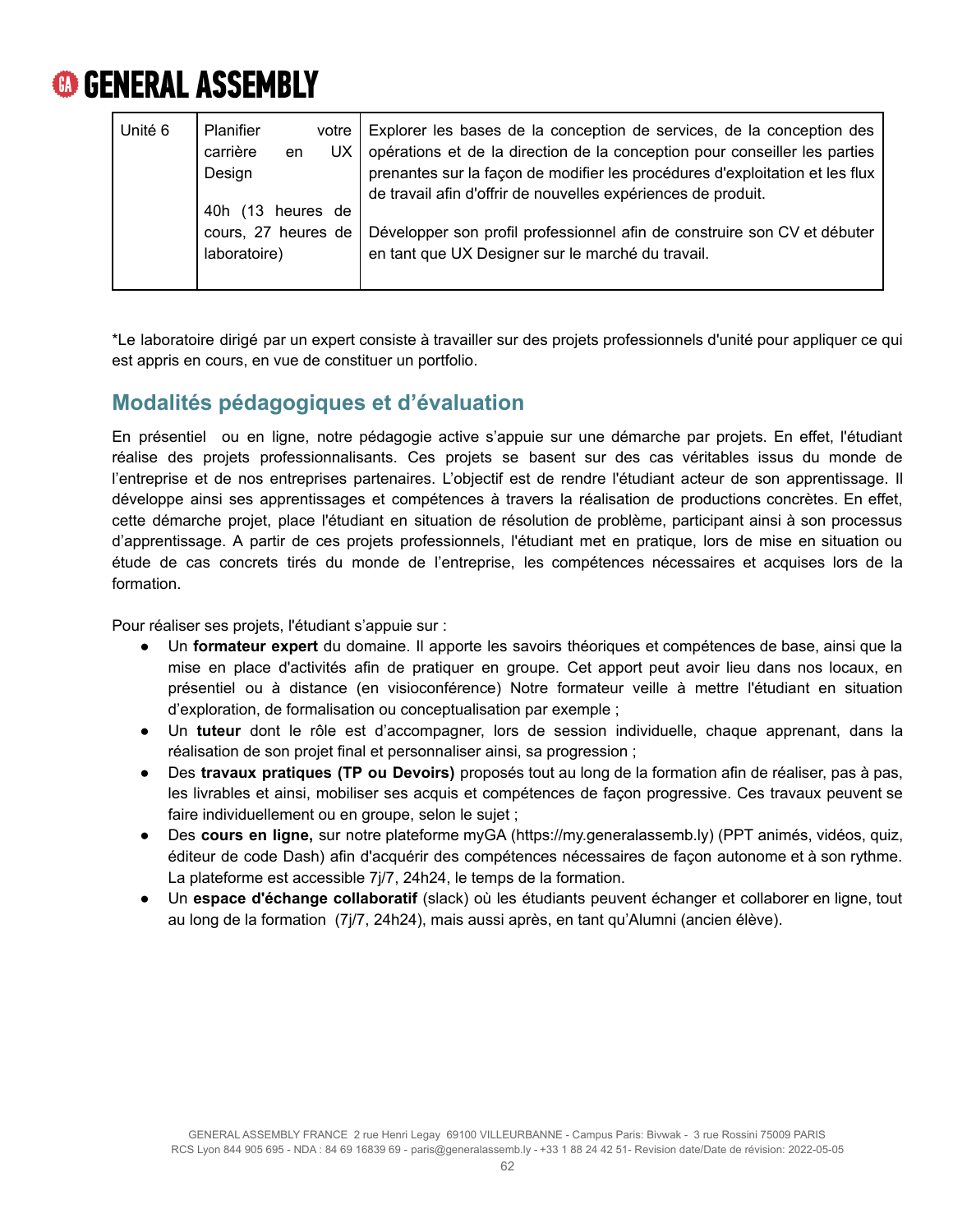

### Modalités d'évaluation des formations Part-time (formation continue)

- Pour valider la formation. l'étudiant devra :
	- Attester de son assiduité aux séances de formation
	- Réaliser et soutenir le projet final face au formateur. Pour attester de la maîtrise de l'ensemble des compétences visées, un score de minimum de 66% doit être obtenu..

Le respect de ces deux critères donne accès à la validation de la formation et à son certificat.

Pour les formations Part-time suivantes, Data Analyse, Product management et UX Design, en application de l'article L.6313-7 du Code du travail, sont dénommées certifiantes, les formations sanctionnées par une certification professionnelle enregistrée au répertoire national des certifications professionnelles mentionné à l'article L. 6113-1, par l'acquisition d'un bloc de compétences au sens du même article L. 6113-1 et par une certification enregistrée au répertoire spécifique mentionné à l'article L. 6113-6.

Les formations 'part-time'/'upskilling' sanctionnées par une certification enregistrée au Répertoire Spécifique sont les suivantes :

- Data Analytics : certification 'Extraire et analyser des données pour effectuer des recommandations stratégiques' - [RS5613](https://www.francecompetences.fr/recherche/rs/5613/)
- Product Management : certification 'Appliquer une démarche de Product management' [RS5615](https://www.francecompetences.fr/recherche/rs/5615/)
- UX Design : certification 'Appliquer une démarche UX Design' [RS5614](https://www.francecompetences.fr/recherche/rs/5614/)

Le projet final ainsi que les livrables de l'étudiant/candidat feront l'objet d'une certification, décrite plus haut. Ces éléments seront soumis à l'instructeur puis, à un jury de professionnels qui compléteront des grilles d'évaluation.

Suite au retour positif de l'instructeur, les membres du jury évaluent, de manière synchrone ou asynchrone, l'acquisition des compétences des apprenants/candidats pour délivrer, ou non, la certification. Pour cela, ils auront eux-mêmes une grille d'évaluation individuelle des compétences, le référentiel de compétence, le programme de formation ainsi que le projet et les livrables de l'étudiant/ candidat.

Lors d'une session spécifique, les membres du jury, composés de deux professionnels et d'un responsable formation de General Assembly, évalueront de nouveau les compétences de l'étudiant/candidat, au vue des livrables et de la grille complétée par l'instructeur, et décideront de la délivrance ou non, d'un parchemin de certification.

### Modalités d'évaluation des formations Immersives (en formation continue)

- Pour valider la formation. l'étudiant devra :
	- Attester de son assiduité aux séances de formation
	- Réaliser et soutenir les projets face au formateur. Pour attester de la maîtrise de l'ensemble des compétences visées, un score de min. 66% pour chacun des projets de la formation doit être obtenu

Le respect de ces deux critères donne accès à la validation de la formation et à son certificat de réussite pour la formation visée.

### **Travaux Pratiques / Devoirs / Projets**

En fonction des formations, les étudiants peuvent être tenus de passer jusqu'à 20 heures par semaine en dehors des cours pour effectuer à des devoirs, travaux pratiques ou projets.

#### **Heures**

La durée du cours est mesurée en heures. Une heure de cours correspond à une période de 60 minutes.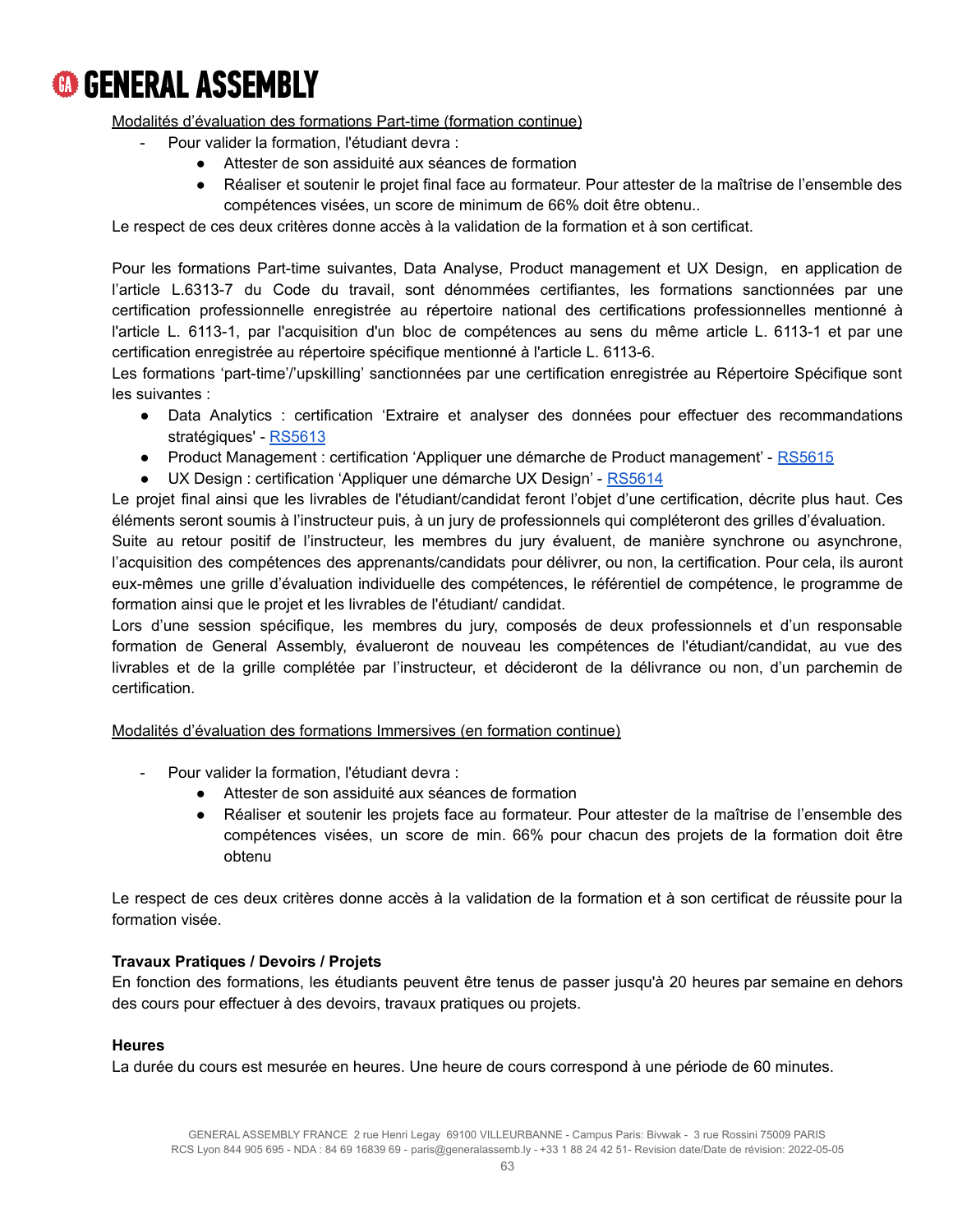

### **Normes de progrès**

General Assembly mesure l'acquisition des compétences des apprenants à travers la réalisation et la soutenance de projets individuels ou de groupe et via un projet récapitulatif et final. Les étudiants sont notés sur une base acquis / non acquis.

Pour valider la formation, les étudiants doivent :

- 1. Réaliser et soutenir les projets face au formateur. Pour attester de la maîtrise de l'ensemble des compétences visées, vous devez obtenir un score de min. 66%.
- 2. Être assidu aux sessions de formation (règle définie dans la section Assiduité ci-dessous). En fonction des programmes, l'étudiant sera considéré comme assidu s'il ne dépasse pas le nombre d'absence autorisé par programme.

General Assembly réalise une évaluation sous la forme d'un contrôle continu. Le respect de ces deux critères donne accès à la validation de la formation et à son certificat. Une attestation de réussite sera fournie aux étudiants en fin de formation.

Les frais de formation doivent être intégralement payés à la fin du cours pour que l'étudiant reçoive un certificat de réussite, à moins que d'autres dispositions n'aient été prises avec votre représentant aux admissions avant le début du cours.

### **Système de notation**

Les étudiants sont notés selon un système de notation basé sur l'acquisition des compétences ou non, à hauteur de 66% du total des points. Les notes incomplètes sont finales.

| <b>Note</b> | <b>Description</b>                            |
|-------------|-----------------------------------------------|
|             | Dépasse les attentes                          |
|             | Répond aux attentes et a acquis la compétence |
|             | Ne répond pas aux attentes                    |
|             | Incomplet                                     |

### **Certifications enregistrées au Répertoire Spécifique**

En application de l'article L.6313-7 du Code du Travail, sont dénommées certifiantes, notamment les formations sanctionnées par une certification professionnelle enregistrée au Répertoire Spécifique mentionné à l'article L. 6113-6.

Les formations 'part-time' sanctionnées par une certification enregistrée au Répertoire Spécifique sont les suivantes :

- Data Analyse
- UX Design
- Product Management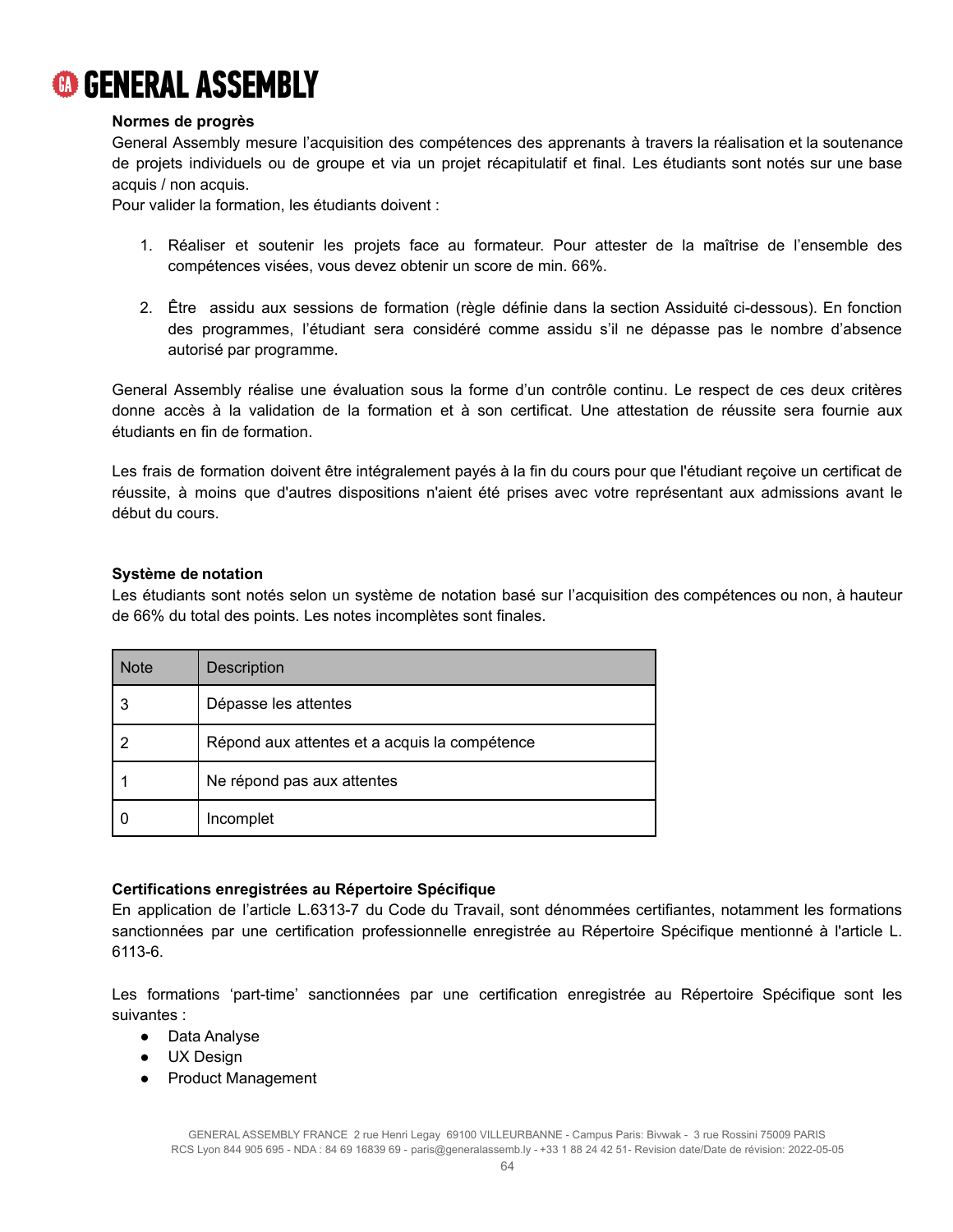Le projet final ainsi que les livrables de l'étudiant/candidat feront l'objet d'une certification. Voici leur dénomination et leur description est accessible en cliquant sur le lien :

- Certification 'Extraire et analyser des données pour effectuer des recommandations stratégiques' [RS5613](https://www.francecompetences.fr/recherche/rs/5613/)
- Certification 'Appliquer une démarche UX Design' [RS5614](https://www.francecompetences.fr/recherche/rs/5614/)
- Certification 'Appliquer une démarche de Product management' [RS5615](https://www.francecompetences.fr/recherche/rs/5615/)

Ces éléments seront soumis à l'instructeur puis, à un jury de professionnels qui compléteront des grilles d'évaluation.

Suite au retour positif de l'instructeur, les membres du jury évaluent, de manière synchrone ou asynchrone, l'acquisition des compétences des apprenants/candidats pour délivrer, ou non, la certification. Pour cela, ils auront eux-mêmes une grille d'évaluation individuelle des compétences, le référentiel de compétence, le programme de formation ainsi que le projet et les livrables de l'étudiant /candidat.

Le jury évalue les étudiants/candidats conformément aux prescriptions du référentiel d'évaluation des compétences.

Chaque compétence est évaluée sur une grille de 4 critères :

- Preuve inexistante ou incomplète (0)
- Compétence non acquise (1)
- Compétence acquise (2)
- $\bullet$  Excède aux attentes (3)

Un total minimum de 66% doit être atteint.

Le critère 1 (preuve inexistante ou incomplète) est rédhibitoire, et le critère 2 n'est accepté qu'à deux reprises pour le calcul de point. Au-delà, l'étudiant/candidat n'aura pas accès au jury de certification.

Le jury ne peut refuser la certification à l'étudiant/candidat qu'à l'unanimité des membres qui le composent. La décision est dans ce cas motivée et signée par les 3 membres du Jury.

Un procès-verbal sera également rédigé et complété par les membres du jury.

Les résultats de jury sont communiqués par email sous 14 jours maximum après la date de session de Jury.

Le parchemin de la certification est transmis aux apprenants/candidats titulaires de la certification par e-mail. Le parchemin est au format numérique, en pièce jointe. Si l'adresse email du destinataire n'est plus valide lors des envois, l'étudiant/candidat titulaire sera contacté par les autres moyens à notre disposition (téléphone ou courrier postal) pour lui remettre une copie, de préférence, numérique.

les étudiants/candidats n'ayant pas validé leur certification lors de la session de jury peuvent passer en jury lors d'une session de rattrapage suite aux recommandations des membres du jury.

### **Progression pédagogique insatisfaisante**

General Assembly ne prévoit pas de session de rattrapage.

De plus, si un étudiant rencontre de grandes difficultés dans sa progression pédagogique, ne répond pas aux exigences et attentes du programme de formation, voire ne se présente à aucun cours, notre équipe pédagogique sera amenée à le rencontrer pour faire le point sur sa présence à nos formations, et peut être renvoyé du programme. Cependant, les étudiants renvoyés pour progrès scolaires insatisfaisants peuvent réintégrer General Assembly sous réserve de l'approbation du directeur régional.

### **Présence**

Les enseignants notent la présence 15 minutes après le début du cours et 15 minutes avant la fin du cours. Tout étudiant qui arrive en cours avec plus de 15 minutes de retard sera marqué comme en retard, et tout étudiant qui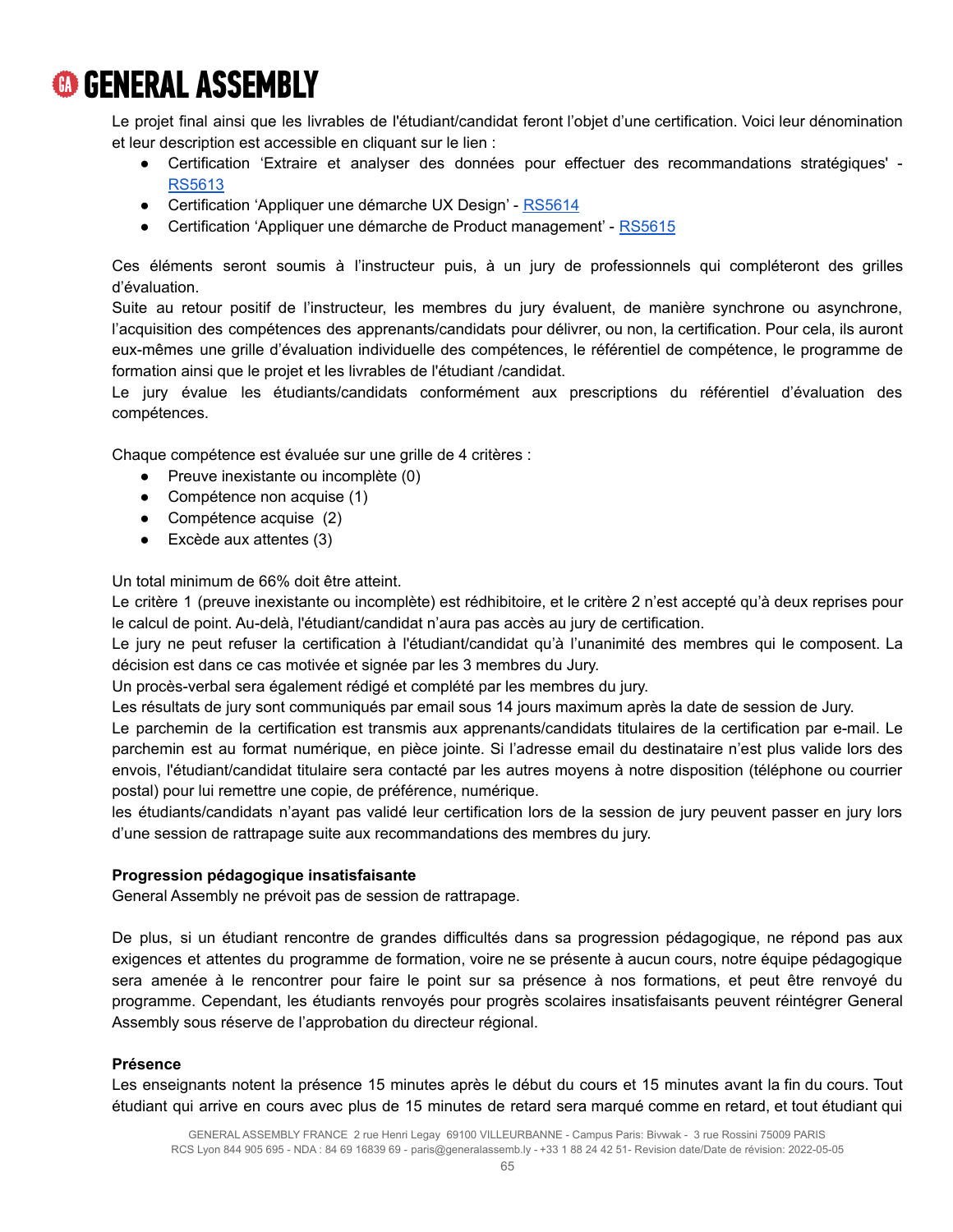n'est pas présent 15 minutes avant la fin du cours sera marqué comme ayant fait un départ anticipé. Trois arrivées tardives et/ou départs anticipés constituent une absence.

De plus, dans le cadre des financements par un tiers, une feuille de présence devra être signée par les étudiants le matin et l'après-midi.

Un cours représente les heures d'enseignement dispensées en un jour civil. Les étudiants dont les absences ne rentrent pas dans les politiques d'absence excusée décrites ci-dessous pour le type de cours qu'ils suivent peuvent être renvoyés (veuillez vous reporter à la politique d'annulation, d'abandon et conditions financières, dans ce document).

Les exemples d'absences excusées comprennent, entre autres, la maladie d'un étudiant, le décès ou la maladie grave d'un membre de la famille ou d'un proche, une urgence de santé et l'observance religieuse. General Assembly peut autoriser un plus grand nombre d'absences excusées dans des circonstances exceptionnelles. Les absences non excusées ne sont pas autorisées, sauf dans des circonstances exceptionnelles. Voici des exemples de circonstances atténuantes :

- La maladie ou le décès d'un membre de la famille immédiate de l'étudiant
- Un changement inévitable dans les conditions d'emploi de l'étudiant
- Un transfert géographique inévitable résultant de l'emploi de l'étudiant
- Des obligations familiales immédiates ou financières indépendantes de la volonté de l'étudiant qui l'obligent à suspendre la poursuite du programme d'études pour obtenir un emploi
- Un service militaire actif imprévu, y compris le service actif d'entraînement
- Des difficultés imprévues avec les dispositions prises par l'étudiant en matière de garde d'enfants pour la période pendant laquelle il assiste aux cours

### *Formation métier dites Immersives*

Avec l'approbation préalable de General Assembly, les étudiants des programmes immersifs sont autorisés à manquer jusqu'à trois sessions de cours pour une raison excusée.

### *Formation Part-time*

Avec l'approbation préalable de General Assembly, les étudiants des formations Part-time sur 10 semaines sont autorisés à manquer jusqu'à trois sessions de cours pour une raison excusée. Les étudiants des cours du week-end sont autorisés à manquer un cours pour une raison excusée.

Les étudiants des programmes sur une semaine intensive doivent assister à chaque cours. Aucune absence n'est tolérée dans ce cas.

Lorsque la formation de l'étudiant est financée par un organisme tiers (Pôle Emploi, OPCO, entreprise…), l'étudiant s'engage à réaliser la formation dans sa totalité. Au cas où celui-ci ne suivrait pas la totalité de la formation pour laquelle l'organisme financeur aura donné son acceptation préalable, les frais de formation non facturés à l'organisme financeur pourront être directement facturés à l'Étudiant, de telle manière que General Assembly ne subisse aucun préjudice liée à la non assiduité de l'Étudiant.

L'étudiant devra signer une attestation de présence à chaque demi-journée de formation (matin et après-midi).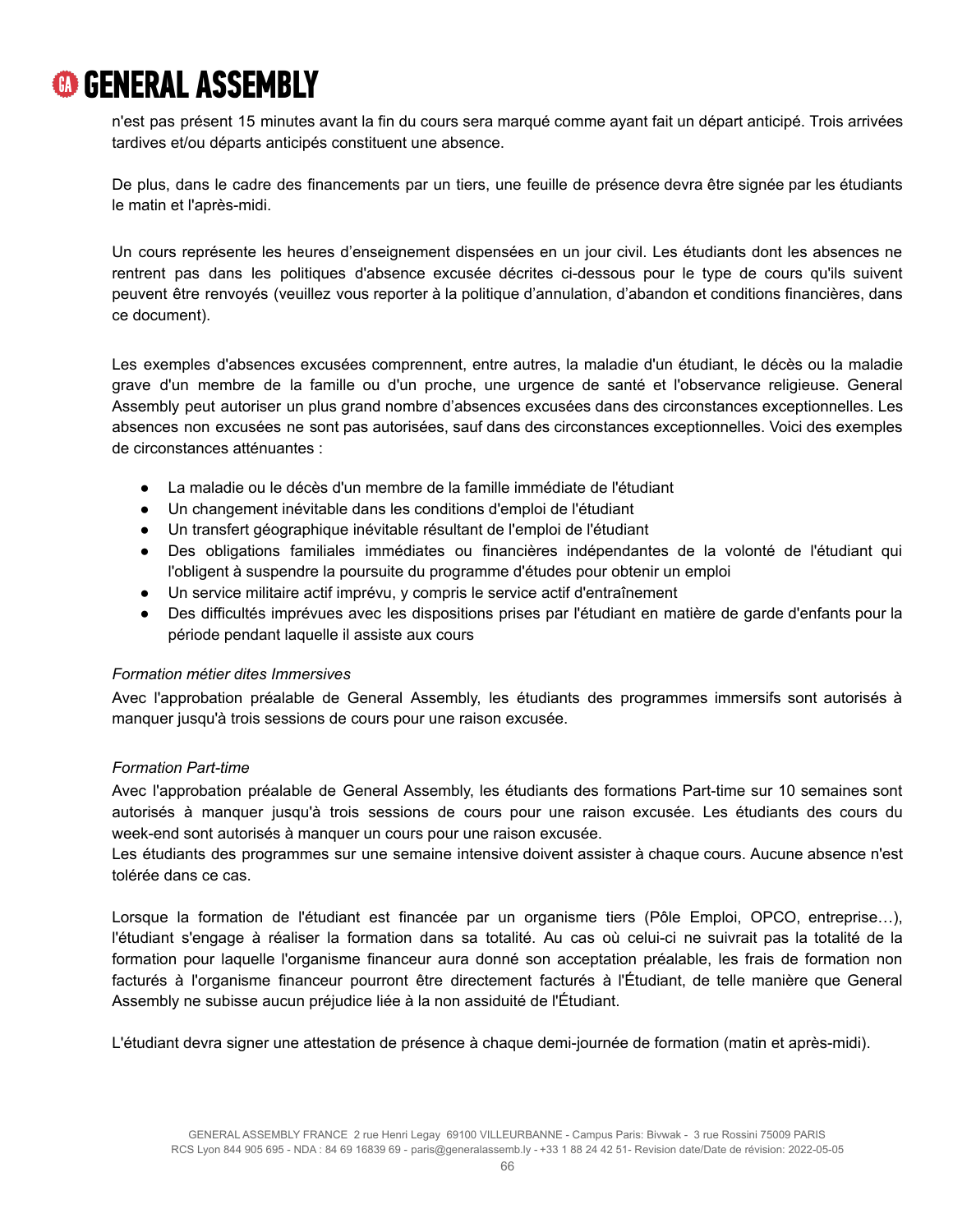

### **Politique d'absence**

Une absence ne doit être accordée qu'avec des circonstances atténuantes, telles qu'un accident, une maladie prolongée, un congé maternité ou le décès d'un parent. General Assembly est censée expliquer les conséquences d'un congé à l'étudiant. Si l'étudiant ne revient pas à la date convenue, il sera renvoyé et le remboursement sera calculé. L'expérience a montré que la plupart des étudiants ne reviennent pas d'un congé. Certains programmes sont trop courts pour permettre un congé pratique.

Une évaluation de la rétention lors du retour doit être effectuée lorsque le congé dépasse 30 jours.

Le directeur régional doit examiner la demande de l'étudiant, de préférence en personne avec l'étudiant demandant le congé. Toutes les demandes de congé ne doivent pas être accordées. Tous les congés doivent être demandés et approuvés par écrit.

### **Transfert**

L'admission à un programme de General Assembly n'est pas transférable. Les étudiants qui souhaitent changer de programme doivent choisir de se retirer de leur programme actuel, puis faire une nouvelle demande et s'inscrire au cours de leur choix. Si un étudiant choisit de se retirer, puis de présenter une nouvelle demande d'inscription à un autre programme plusieurs fois, l'approbation du directeur régional est requise.

#### **Travail de rattrapage**

Les étudiants qui ont manqué des cours en raison d'une absence qui avait été approuvée au préalable sont responsables de rattraper les cours manqués au plus tard le dernier jour prévu de leur cours afin d'obtenir une note de passage. Les étudiants sont encouragés à être présents aux heures de bureau hebdomadaires et à planifier des points individuels avec les formateurs afin de revoir le contenu manqué. Les formations de General Assembly ne sont généralement pas enregistrées, archivées ou proposées sur des horaires différents pour les étudiants qui manquent des cours.

#### **Prolongations**

Dans des circonstances exceptionnelles, les formateurs peuvent prolonger un projet ou permettre à un étudiant de le rendre à nouveau. Toute nouvelle soumission ou prolongation accordée doit être convenue par écrit entre l'étudiant et le formateur, ainsi que l'équipe du Student Success (équipe de suivi pédagogique)

#### **Attestation de réussite**

Une attestation de réussite est délivrée dans les sept jours suivant la fin de la formation à chaque étudiant qui a rempli avec succès les conditions pédagogiques requises par General Assembly et qui a entièrement payé ses frais de formation.

Dans le cadre des formations suivantes, Data Analytics, Product Management et UX Design, les étudiants sont soumis au passage d'une certification enregistrée au Répertoire Spécifique.

Les formations 'part-time' sanctionnées par une certification enregistrée au Répertoire Spécifique sont les suivantes :

- Data Analytics : certification 'Extraire et analyser des données pour effectuer des recommandations stratégiques' - [RS5613](https://www.francecompetences.fr/recherche/rs/5613/)
- UX Design : certification 'Appliquer une démarche UX Design' [RS5614](https://www.francecompetences.fr/recherche/rs/5614/)
- Product Management : certification 'Appliquer une démarche de Product management' [RS5615](https://www.francecompetences.fr/recherche/rs/5615/)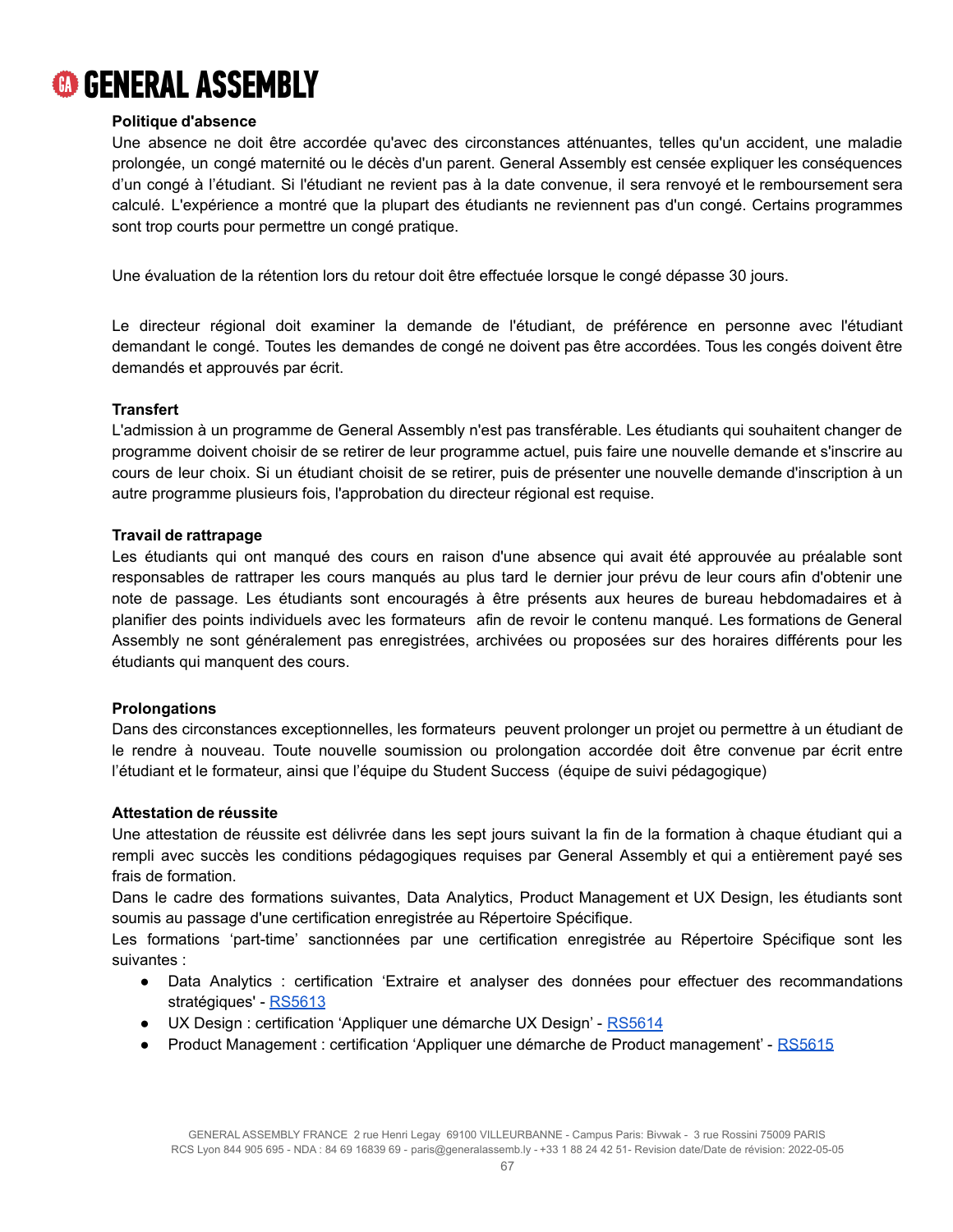

Après plusieurs étapes de validation,

- validation des conditions d'accès à la certification par l'instructeur et
- validation par les membres du jury de l'obtention de la certification par l'étudiant/candidat,

un parchemin est transmis aux apprenants/candidats titulaires par e-mail. Le parchemin est au format numérique, en pièce jointe. Si l'adresse email du destinataire n'est plus valide lors des envois, l'étudiant/candidat titulaire sera contacté par les autres moyens à notre disposition (tel ou courrier postal) pour lui remettre une copie, de préférence, numérique.

### **Relevés de notes et commentaires**

Un relevé de notes est remis à chaque étudiant issus des programmes métier types Immersives dans les sept jours suivant la fin de la formation

### **Droits des étudiants**

- 1. Les étudiants ont droit à une éducation et à une expérience éducatives sans discrimination ni harcèlement fondés sur le sexe, l'identité et/ou l'expression de genre, la race, la couleur, la religion,, la nationalité, le statut matrimonial, le l'orientation sexuelle, un problème médical, ou la présence d'un handicap sensoriel, mental ou physique, ou l'accompagnement d'un chien guide d'assistance pour les personnes en situation de handicap, ou d'autres catégories protégées par la loi des États dans lesquels nous opérons.
- 2. Les étudiants ont le droit de consulter leurs propres dossiers académiques.
- 3. Les étudiants ont le droit d'annuler ou de se retirer d'un cours, conformément à la politique d'annulation, abandon et conditions financières de General Assembly.
- 4. Les étudiants ont le droit de déposer une réclamation conformément à la procédure de règlement des réclamations de General Assembly.

### **Conduite de l'étudiant et renvoi**

General Assembly représente une communauté d'apprenants. Si un étudiant perturbe la communauté, il peut être invité à partir. Les exemples de perturbation incluent, sans toutefois s'y limiter, l'agression ou les menaces envers d'autres étudiants, des formateurs ou des membres du personnel ; des activités interdites menées ou évoquées sur le campus ou autour ; le non-respect des normes de conduite établies en classe ou sur le campus par les instructeurs ou le personnel ; ou tout autre comportement identifié comme perturbant l'environnement d'apprentissage d'autres étudiants par les formateurs ou le personnel. Les étudiants peuvent également être exclus pour des infractions académiques, conformément à la politique d'annulation, d'abandon et conditions financières de General Assembly, décrites ci-dessous.

General Assembly applique une politique de tolérance zéro à l'égard du plagiat et de la triche. Cela détruit la culture de la classe et témoigne d'un manque de respect manifeste envers les camarades de classe, les formateurs, l'entreprise et la communauté en général. Tout travail considéré comme ayant été plagié ne sera pas accepté et ne comptera pas dans les exigences d'obtention du diplôme. Si un projet présente des preuves de plagiat ou de tricherie, l'étudiant ne sera pas en mesure de le présenter dans le cadre d'une classe « Expo-sciences » ou « rencontre » parrainée par General Assembly. Tout étudiant surpris en train de plagier ou de tenter de plagier sera sanctionné en conséquence (y compris, mais sans s'y limiter, le renvoi de la formation).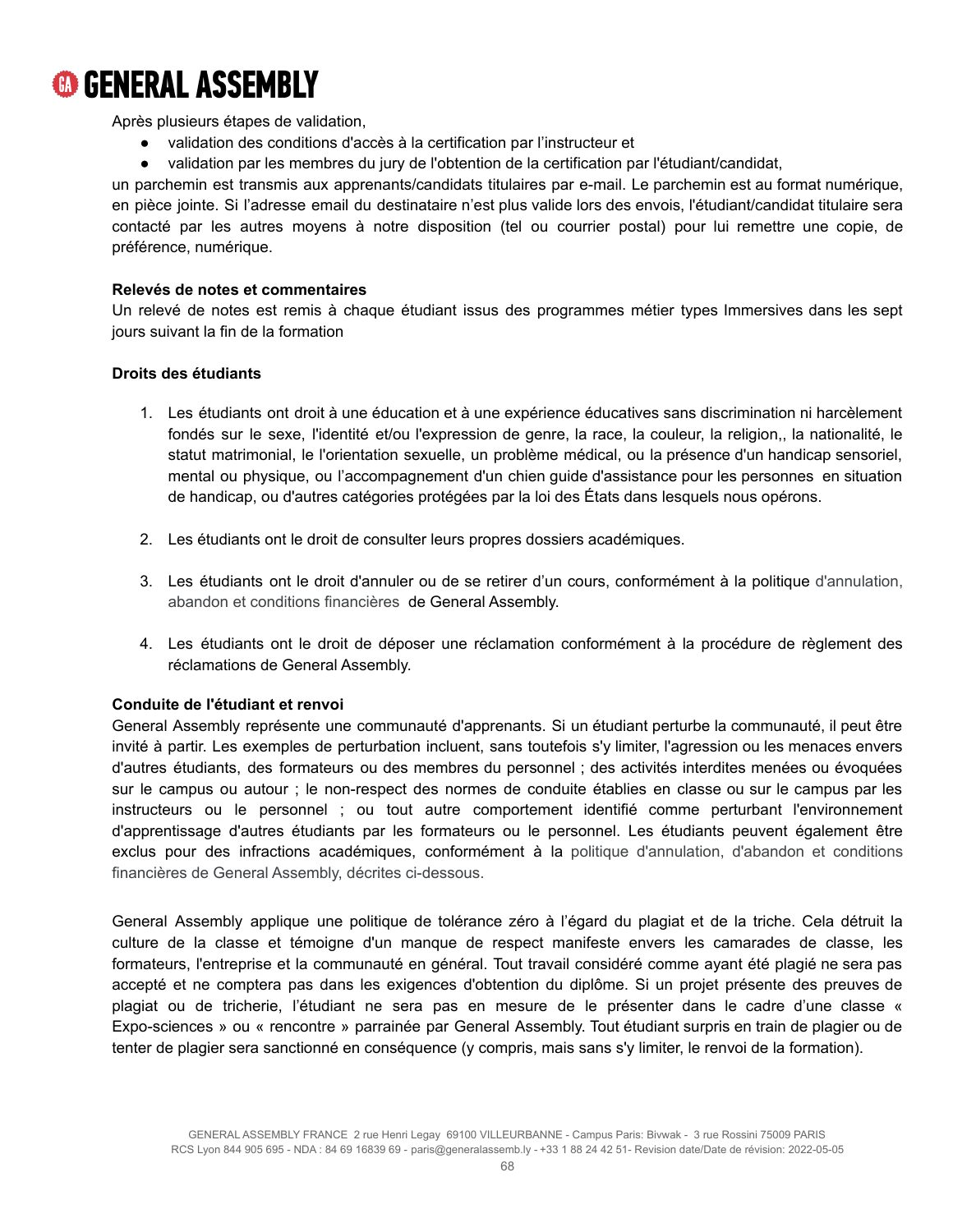Les étudiants doivent traiter tous les membres du personnel et les autres étudiants avec respect et dignité. Un étudiant surpris en train de tricher ; de détruire délibérément les biens de l'école ; de fréquenter l'école sous l'influence de drogues illicites et récréatives et/ou de l'alcool ; ou d'avoir un comportement perturbateur, insubordonné, turbulent, obscène, vulgaire ou irrespectueux peut être renvoyé et interdit de réinscription à une autre formation. Les étudiants renvoyés pour cause de conduite perturbatrice et/ou irrespectueuse ne seront pas ré-admis chez General Assembly. Avant de sanctionner ou de renvoyer un étudiant pour infraction à la conduite des étudiants, le directeur régional doit fournir à l'étudiant une description écrite de l'infraction et de la mesure disciplinaire, ainsi que lui donner une possibilité raisonnable de répondre et/ou de demander des informations supplémentaires auprès du Campus.

General Assembly s'engage à prendre toutes les mesures raisonnables pour que les étudiants aient la possibilité de terminer leurs programmes avec succès et s'engage à veiller à ce que, dans ce cadre général, tous les étudiants soient traités de manière juste et équitable. Les étudiants qui ne soutiennent pas les objectifs académiques et éthiques de General Assembly, pour eux-même ou leurs camarades, peuvent être passibles d'une peine pouvant aller jusqu'à l'expulsion, et les conditions dans lesquelles un étudiant peut être expulsé avec motif sont exposées dans l'Annexe B.

### **Hygiène et santé**

Conformément à la loi française du 4 août 1982, les mesures d'hygiène et sécurité applicables aux étudiants seront celles dudit règlement, auquel les étudiants devront se conformer. En fonction du lieu, ces mesures seront fournies aux étudiants, soit pendant le processus d'admission, soit après la fin du premier cours.

### **Égalité des chances**

General Assembly interdit formellement et ne tolère pas le harcèlement sexuel ou tout autre harcèlement illégal (y compris via la conduite verbale, physique ou visuelle) fondé sur le statut de personne protégée. Les personnes qui pensent avoir été victimes ou témoins d'un comportement contraire à la présente politique doivent immédiatement en informer le directeur régional du Campus. Toutes les réclamations feront l'objet d'une enquête et des mesures correctives seront prises rapidement, le cas échéant. Des mesures provisoires peuvent être prises, le cas échéant, en cas de réclamation. General Assembly interdit les représailles à l'encontre de toute personne qui soulève des préoccupations au titre de cette politique ou participe à une enquête. General Assembly organisera ses formations, services et activités conformément aux lois et règlements en vigueur.

Les étudiants qui cherchent des aménagements liés à un handicap doivent contacter le directeur régional du Campus souhait et peuvent également s'adresser à l'AGEFIPH ([https://www.agefiph.fr/personne-handicapee\)](https://www.agefiph.fr/personne-handicapee).

Par ailleurs, General Assembly propose certains aménagements (dans la limite de nos capacités matérielles) aux personnes souhaitant participer à nos programmes éducatifs.

### **Nos valeurs de diversité et d'inclusion**

Chez General Assembly, nous prônons la diversité.

Nous favorisons une communauté internationale comprenant différents contextes, expériences, identités et points de vue. Nous veillons à ce que chacun ait sa place au sein de General Assembly, sans distinction de race, de genre, d'identité de genre, d'expression de genre, d'âge, d'orientation sexuelle, de handicap, d'appartenance religieuse, de statut socio-économique ou de conviction politique.

Nous mettons constamment à profit les expériences diverses des membres de notre communauté pour transformer le récit de la diversité au sein des communautés de technologie, de données, d'entreprise et de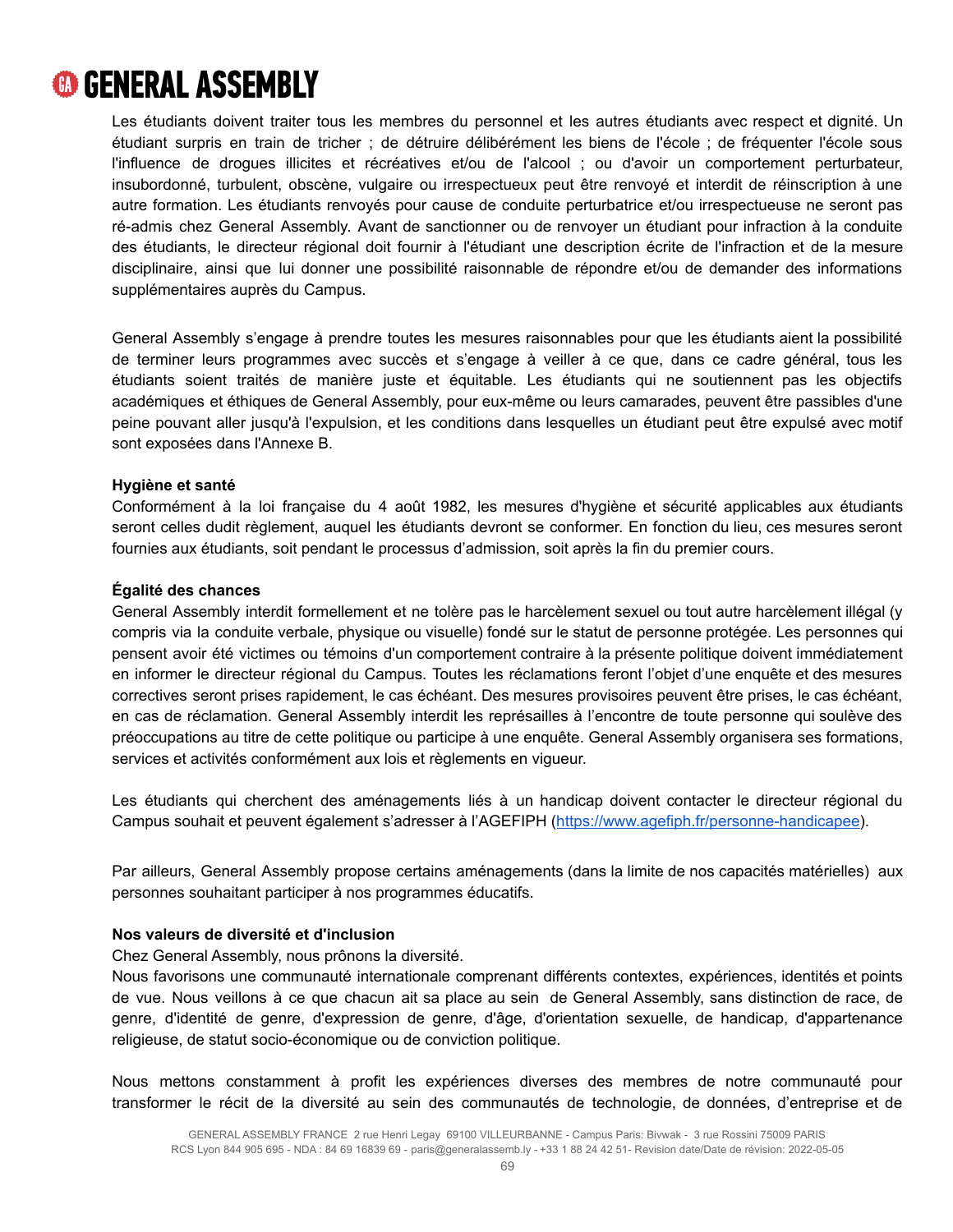conception. Nous nous efforçons également de faire en sorte que la communauté de GA ne soit pas seulement un reflet du monde d'aujourd'hui, mais aussi du monde que nous voulons voir à l'avenir.

### Chez General Assembly, nous prônons l'inclusion

Nous célébrons et accueillons la diversité non bridée par les hiérarchies sociales et travaillons collectivement à la promotion du respect mutuel, de l'empathie en faveur d'une cause commune. Nous proposons des espaces communs et accueillants afin d'échanger ensemble pour grandir, évoluer et prendre confiance en soi au sein de nos campus et nous nous efforçons de développer une plus grande compétence culturelle au sein de notre communauté. Nous nous engageons également à soutenir les opportunités au-delà de nos frontières pour promouvoir l'accès, éliminer les obstacles et responsabiliser les futures générations de leaders du secteur des technologies.

### **Accessibilité aux personnes en situation de handicap.**

General Assembly soutient la diversité, l'équité et l'inclusion des personnes en situation de handicap. Pour cela, nos formations sont disponibles sous différentes modalités (à distance ou en présentiel). Notre équipe peut vous proposer une assistance spécifique sur demande et étude de vos besoins. Contactez notre équipe Admission ou notre référent handicap afin de faire le point sur vos besoins et discuter avec notre représentant aux questions du handicap sur la meilleure façon de vous accompagner lors de votre expérience d'apprentissage.

### <span id="page-70-0"></span>**Services aux étudiants**

### **Conseils pédagogiques**

Des conseils pédagogiques peuvent être mis en place par le personnel du campus ou par l'étudiant lorsqu'un tel besoin est identifié.

### **Logement**

General Assembly ne fournit pas de logement étudiant.

### **Aide à la recherche d'emploi**

L'équipe d'accompagnement à l'emploi de "Career Coach" de General Assembly s'efforce de permettre aux étudiants des programmes Immersive (formation métier) de prendre en main leurs aspirations et objectifs de carrière en les aidant à se préparer dans leur recherche d'emploi (CV, lettre de motivation, développement du réseau formulation de ses compétences…) en développant son réseau et en identifiant ses perspectives de carrière dans sa région. Notre programme d'accompagnement à la recherche d'emploi, est conçue pour développer sa stratégie de recherche d'emploi, initié lors de la période de formation Immersive Une aide à la recherche d'emploi est également disponible pour tous les diplômés de programmes immersifs qui choisissent de s'y inscrire en répondant aux exigences décrites ci-dessous.

Pour être admissible à notre programme d'accompagnement à la recherche d'emploi l'étudiant doit satisfaire aux exigences suivantes, qui sont enseignées tout au long de la formation :

- Réaliser son CV
- Construire sa Présence numérique (profil GA et LinkedIn).
- Réaliser son Projet/portfolio professionnel.
- Effectuer le suivi de sa recherche d'emploi.
- Communiquer à son Career Coach les résultats de ses recherches.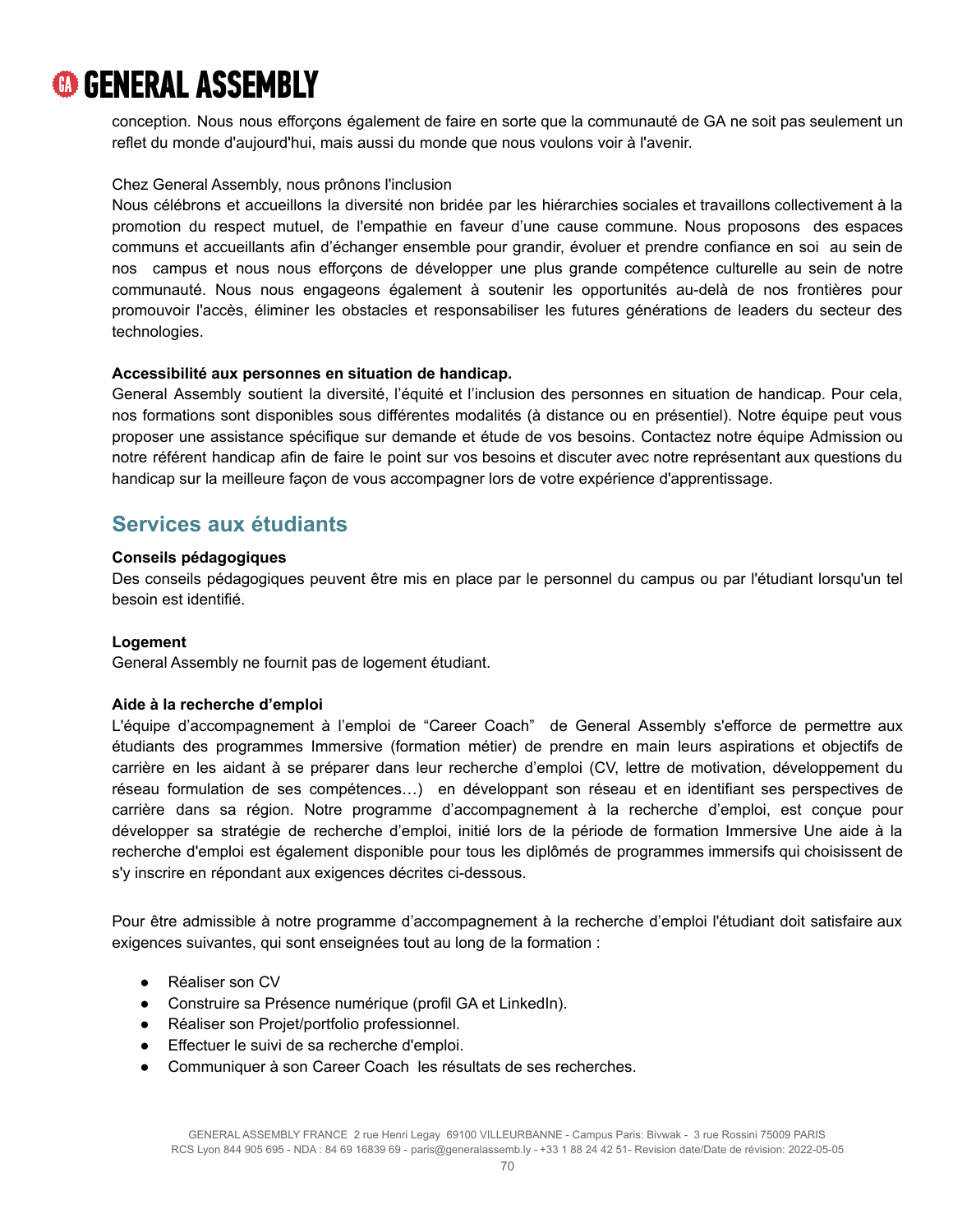En tant qu'étudiant admis à notre programme d'accompagnement à la recherche d'emploi chez General Assembly, l'Étudiant a accès à un programme d'acquisition de compétences qui vous permettra de mieux contrôler sa recherche d'emploi. Il comprend :

- Des événements d'embauche.
- Des références d'employeurs.
- Des profils et offres d'emploi GA.
- Des événements de développement de carrière et de rencontre avec des professionnels de l'industrie, comme des simulations d'entretien, des revues de portfolio, des visites d'ateliers.
- Une assistance individuelle et une permanence disponible

General Assembly ne peut garantir et ne garantit ni l'emploi, ni le salaire proposé.

### **Dossiers d'étudiants**

Les relevés de notes et les descriptions des formations proposées sont conservés de manière permanente. Tous les autres dossiers pédagogiques et administratifs des étudiants seront conservés électroniquement pendant 60 ans à compter de la date d'achèvement ou de retrait de l'étudiant.

Ces dossiers comprendront les éléments suivants :

- dossiers de présence des étudiants, qui indiquent les absences éventuelles (y compris des informations sur la raison de l'absence),
- dates de fin de formation (prévues et réelles) et dates auxquelles les étudiants ont reçu des diplômes ou des certificats ;
- contrat d'inscription signé par l'étudiant, ainsi que tout addendum, extension ou modification de ce contrat ;
- documents indiquant les paiements effectués par ou pour le compte des étudiants ;
- registres et dates de tout paiement, y compris les calculs de paiement/remboursement régis par la politique spécifique à l'état ;
- rapports de progression pédagogique fournissant aux étudiants un rapport approprié au moins une fois pendant le programme ;
- copies des réclamations des étudiants et des rapports de discipline scolaire ; et attestation de réussite

Les étudiants peuvent consulter leurs propres dossiers pédagogiques. Les étudiants qui cherchent à consulter leurs propres registres doivent contacter le directeur régional du Campus dans lequel ils ont effectué leur formation.

General Assembly prendra des mesures raisonnables pour protéger la confidentialité des informations personnelles contenues dans le dossier de l'étudiant.

### **Procédure de règlement des réclamations**

Si un litige concernant l'interprétation, l'exécution ou la résiliation du Contrat ne peut être réglé à l'amiable, les tribunaux français seront seuls compétents pour régler le litige (Tribunal de Lyon).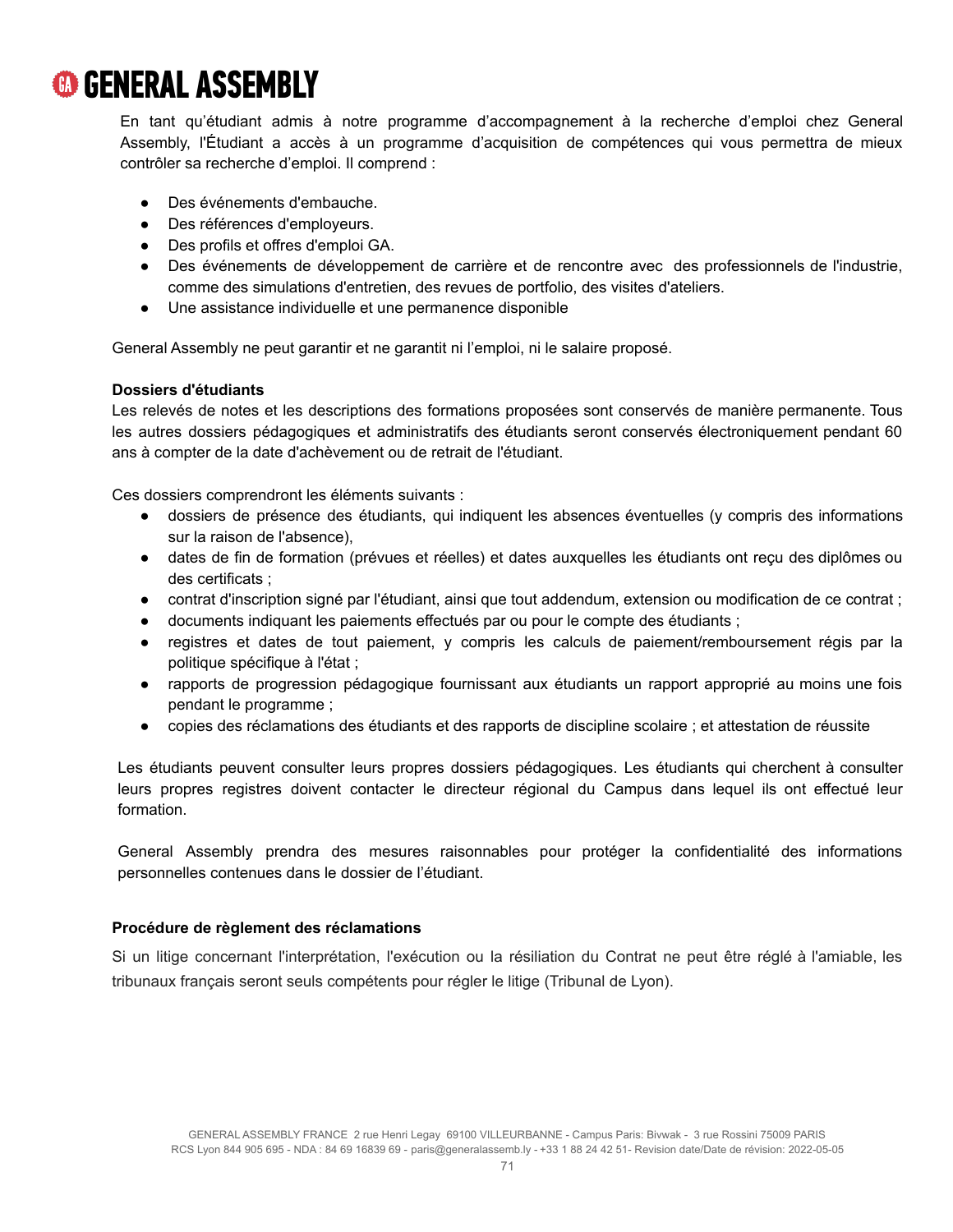# **<sup>6</sup> GENERAL ASSEMBLY**

# **Politique d'annulation, d'abandon et conditions financières**

*Annulation d'une formation par General Assembly, sans lien avec l'étudiant.*

General Assembly se réserve le droit d'annuler ou de reporter une date de session de formation ou de changer le lieu à tout moment. Si cela se produit, vous aurez le droit, à votre discrétion, d'assister à la formation à la date ultérieure proposée ou de recevoir le remboursement intégral des frais de formation déjà payés pour assister à la formation à la date et/ou au lieu d'origine.

# *Annulation d'une formation par General Assembly, due à l'étudiant.*

General Assembly se réserve le droit d'annuler une inscription à tout moment pour les motifs suivants (la liste n'est pas exhaustive) :

- Mauvaise conduite : Si vous manifestez un comportement menaçant, abusif ou dangereux à notre égard, ou vis-à-vis de notre personnel, nous nous réservons le droit de refuser de vous permettre de continuer à suivre le cours. Dans de telles circonstances, vous n'aurez droit à aucun remboursement des frais payés, et nous nous réservons le droit de vous empêcher de suivre une formation à l'avenir si nous estimons que cela est nécessaire à la protection de notre personnel.
- Non respect du règlement
- Non respect des pré-requis exigés pour l'entrée formation
- Non assiduité à la formation, dont à minima 3 sessions ou plus, sans demande d'accord d'absence
- Non respect des modalités et échéance de paiement
- Toute cause échappant à son contrôle raisonnable, y compris les actes de guerre, les catastrophes naturelles, les tremblements de terre, les inondations, les embargos, les émeutes, les sabotages, les pénuries de main-d'œuvre ou les conflits du travail, les actes gouvernementaux, les pannes d'Internet, les pandémies, les épidémies ou les épidémies, collectivement dénommés "cas de force majeure".

Dans de telles circonstances, les remboursements potentiels et les frais de formation en suspens sont déterminés conformément à la politique de remboursement et de frais de formation en suspens énoncée ci-dessous.

Si l'inscription d'un étudiant a été annulée pour non-respect de progrès satisfaisants ou pour violation de la politique de participation de General Assembly, l'étudiant ne peut être ré-admis à une formation future qu'avec l'approbation du Directeur régional.

## *Abandon par l'étudiant*

Les étudiants peuvent abandonner une formation à tout moment après le "Délai réglementaire de rétractation de 14 jours" (décrite ci-dessus) et les remboursements sont déterminés conformément à la politique de remboursement indiquée ci-dessous.

Afin de déterminer le taux de remboursement des frais de formation, l'abandon de l'étudiant est validé à partir de réception de la demande écrite auprès de General Assembly. L'omission de l'étudiant à immédiatement nous informer par écrit, pourra retarder tout remboursement des frais de formation applicable à l'étudiant.

Les étudiants qui abandonnent pour des raisons définies comme urgentes (maladie personnelle ou familiale ou service national), ont la possibilité de s'inscrire à une autre session de formation animée par General Assembly, après approbation par le Directeur régional.

#### *Politique de remboursement et frais annexes*

Si l'inscription est annulée ou si l'étudiant abandonne le cours, les remboursements des frais de formation seront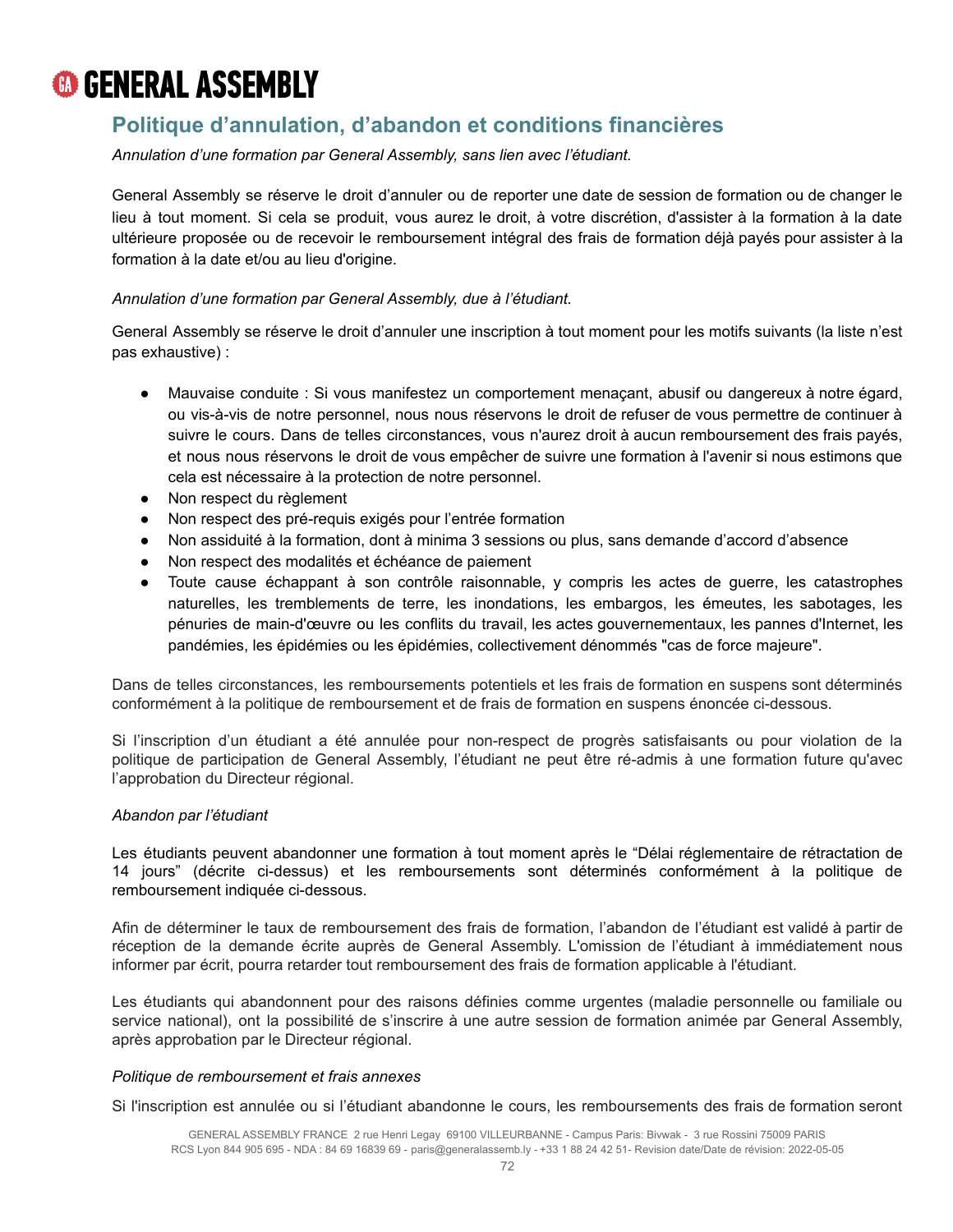

déterminés en fonction de la proportion du temps effectivement passé en formation.

Les remboursements sont déterminés en fonction de l'excédent des frais que l'étudiant a payés à General Assembly, moins l'obligation financière. S'il y a un manque à gagner, il n'y aura aucun remboursement et les étudiants devront payer la différence des frais.

Dans ce cas, General Assembly remboursera le montant du temps passé en formation. Par exemple, si l'étudiant paie 30% des frais de formation et abandonne après avoir passé 10% du temps de la formation, General Assembly remboursera le montant des 20% des frais non actés. Dans ce cas, la méthode de remboursement sera identique à celle utilisée lors du paiement par l'étudiant (hors accord). Le remboursement se fera au plus tôt, dans un délai maximum de 14 jours après avoir été informé de la décision d'abandon.

Réciproquement, si l'argent reçu de l'étudiant est inférieur à la valeur du programme achevé jusqu'au dernier jour de présence de l'étudiant, l'étudiant sera tenu de payer General Assembly les frais de formation au prorata correspondant à la valeur du programme qui n'était pas déjà payé.

#### *Clause spécifique*

Si l'étudiant abandonne la formation ou s'il annule l'inscription de lui-même après avoir passé 50% du temps de la formation, dans ce cas, il sera dans l'obligation de payer la totalité des frais de formation (100%). Cette clause n'est pas applicable dans le cas d'un abandon ou annulation pour force majeure.

Dans le cadre d'une formation financée dans le cadre du CPF, les conditions générales d'utilisation du site/de l'application 'Mon Compte Formation', géré par la Caisse des Dépôts (inscription, rétractation, abandon, politique de paiement et de remboursement) s'appliquent et peuvent être consultées via ce lien: <https://www.moncompteformation.gouv.fr/espace-public/conditions-generales-dutilisation>

#### **Politique de paiement**

Après un délai de rétractation légale de 14 jours, l'étudiant effectue un premier paiement qui ne peut dépasser 30% du coût total. Le cas échéant, le paiement du solde, à la charge de l'étudiant, est échelonné selon le calendrier de paiement joint au contrat.

Tout paiement est dû avant la fin de la formation.

Si un étudiant paie partiellement une formation et qu'un tiers paie le reste, l'étudiant peut échelonner les paiements pour leur portion des frais de formation, qui seront documentés dans l'échéancier de paiement. Tous les paiements des étudiants sont dus avant la fin de la formation.

Le versement de la totalité des frais de formation est une des conditions d'obtention de l'attestation de fin de formation. Les parchemins seront retenus jusqu'à ce que le solde soit payé.

En cas de retard de paiement par l'étudiant, les pénalités de retard seront majorées du taux d'intérêt légal après injonction par lettre recommandée avec accusé de réception ou email avec accusé de réception.

General Assembly peut, à sa seule discrétion, référer le compte d'un étudiant auprès d'une agence de recouvrement, sans autre préavis, s'il est en défaut de paiement.

#### **Politique de financement par un tiers**

Dans le cas d'un financement par un tiers des frais de formation, le formulaire de paiement par un tiers doit être rempli et transmis à General Assembly

#### Les conditions suivantes s'appliquent :

Les paiements par un tiers ne sont pas conditionnels à la performance de l'étudiant ou son assiduité. Il est de la responsabilité de l'étudiant de fournir au tiers payeur les informations correctes concernant les frais de formation ou toute autre information requise par ce dernier. Cela est particulièrement vrai en cas de modification des frais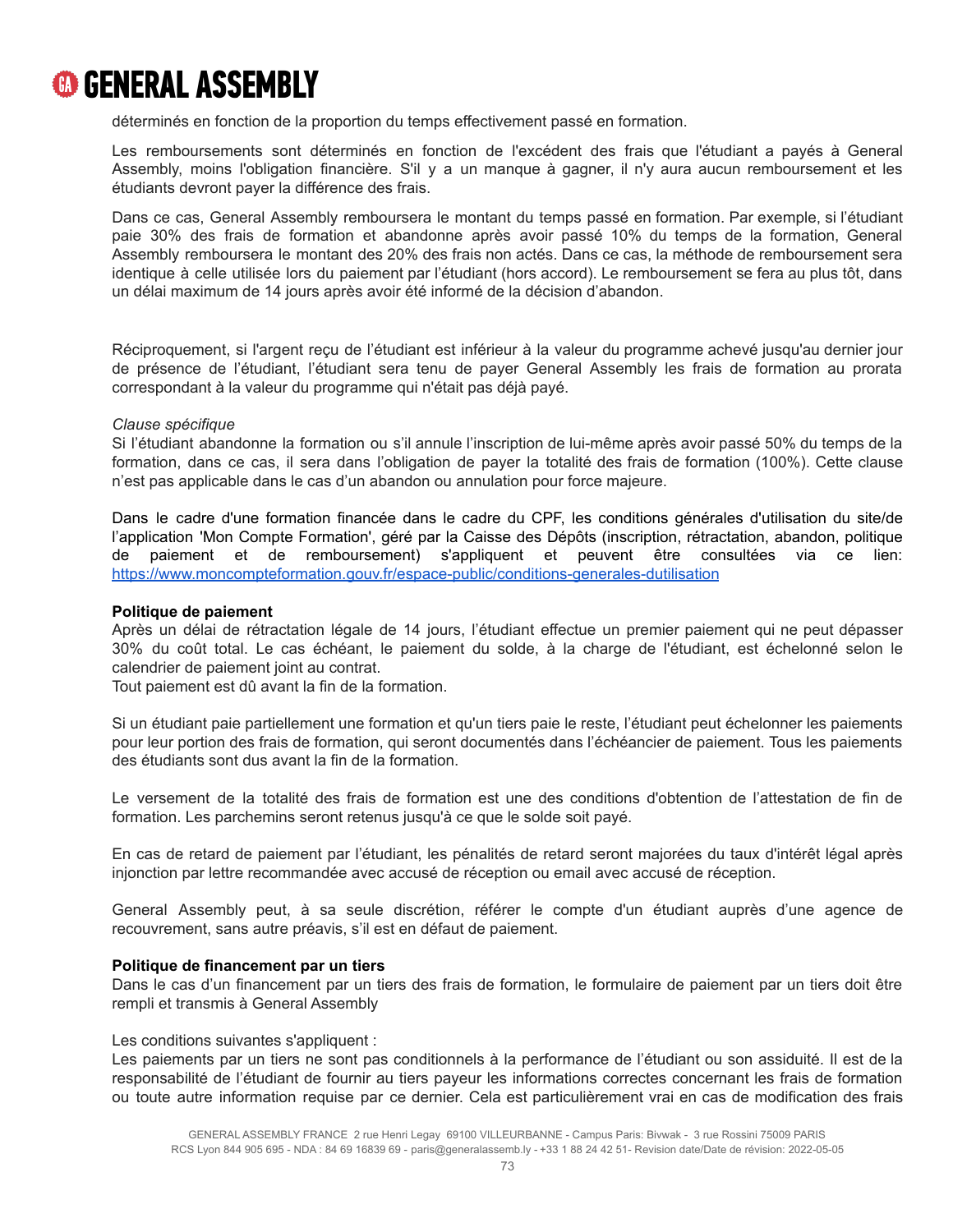

après l'envoi du formulaire d'autorisation d'origine.

Le financement ou parrainage par un tiers ne dégage pas l'étudiant de toute responsabilité financière. Il est ultimement responsable de ses frais de formation. Si un montant de parrainage tiers est modifié ou annulé, pour une raison quelconque, l'étudiant est responsable des montants impayés dus à General Assembly. Les parrainages ou financements futurs ne sont pas autorisés tant que les actuels ne sont pas payés en totalité. Un étudiant ne peut pas s'inscrire à de futurs formations ou recevoir un certificat de complétude jusqu'à ce que tous les frais sur son compte soient entièrement payés.

Lorsque la formation est financée par un tiers, provenant de financements publics tels que Pôle emploi, OPCO, entreprise, etc., l'étudiant s'engage à réaliser la formation dans les délais convenus avec l'organisme de financement. Dans le cas où ce dernier ne suivrait pas l'intégralité de la formation pour laquelle l'organisation a donné son accord préalable, les frais de formation non facturés à l'organisme de financement (Pôle emploi, OPCO, entreprise...) pourront être directement facturés à l'étudiant de manière à ce que General Assembly ne subisse aucun préjudice lié à la non-présence ou non assiduité de l'étudiant.

## **Formation financée en partie ou totalement par le Compte Personnel de Formation CPF)**

Pour rappel, les formations éligibles au CPF sont les suivantes :

- Data Analytics : certification 'Extraire et analyser des données pour effectuer des recommandations stratégiques' - [RS5613](https://www.francecompetences.fr/recherche/rs/5613/)
- UX Design : certification 'Appliquer une démarche UX Design' [RS5614](https://www.francecompetences.fr/recherche/rs/5614/)
- Product Management : certification 'Appliquer une démarche de Product management' [RS5615](https://www.francecompetences.fr/recherche/rs/5615/)

A l'issue de la déclaration en ligne par General Assembly du service fait, un appel à facture est généré sur l'Espace professionnel - EDOF.

General Assembly peut compléter la facture générée en saisissant des données de facturation complémentaires ou corriger le montant indiqué en cas de désaccord.

General Assembly s'assure que toutes les informations générées ou produites sont exactes et conformes à la formation effectuée,

Conformément aux dispositions légales et réglementaires en vigueur, le règlement s'effectue **après exécution** de la prestation. La Caisse des Dépôts et Consignations (CDC) procède au règlement des sommes dues à General Assembly dans un délai qui ne peut dépasser 30 (trente) jours calendaires.

Le règlement de la formation s'effectue par virement bancaire.

Versement du reste à payer

Dans le cas où le montant de la formation serait supérieur au montant des droits de l'étudiant, il sera demandé à l'étudiant de payer la totalité du reste à payer à la validation de la commande. Toute commande de formation ne pouvant être financée entièrement par le montant des droits figurant au compte sera annulée si le reste à payer n'a pas été acquitté.

Merci de consulter les conditions en cliquant sur ce [lien](https://www.moncompteformation.gouv.fr/espace-public/conditions-generales-dutilisation).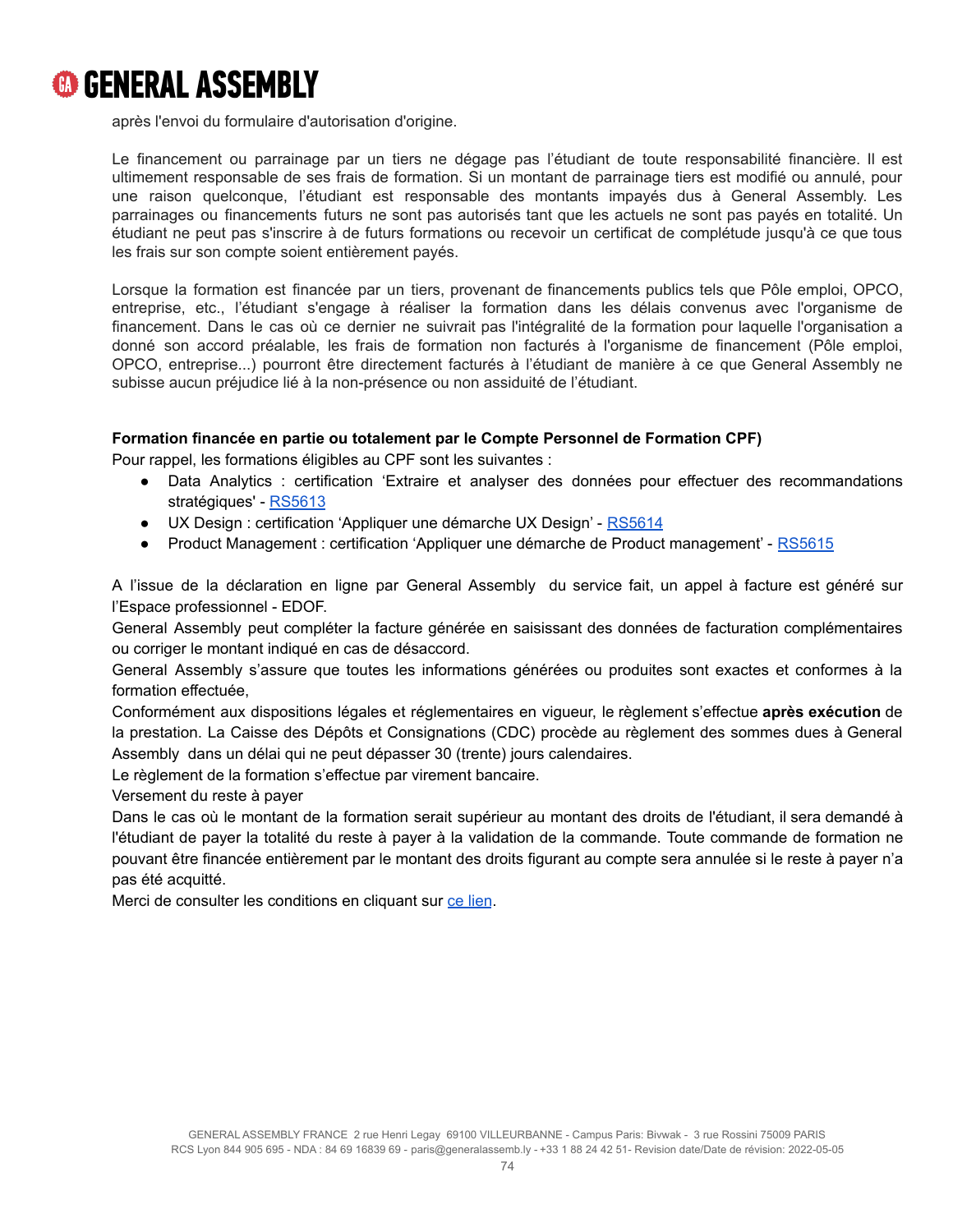# **GENERAL ASSEMBLY**

# **Frais de formation**

Nos tarifs incluent la TVA (20%).

| Intitulé de la formation              | <b>Prix TTC</b> |
|---------------------------------------|-----------------|
| Data Analytics                        | 3500€           |
| Digital Marketing                     | 3500€           |
| Data Science                          | 3500€           |
| Data Science Immersive                | 10 000€         |
| Front-End Web Development             | 3500€           |
| JavaScript Development                | 3500€           |
| <b>Product Management</b>             | 3500€           |
| <b>Python Programming</b>             | 3500€           |
| <b>React Development</b>              | 3500€           |
| Software Engineering Immersive        | 9 000€          |
| Software Engineering Immersive Remote | 9 000€          |
| User Experience Design                | 3500€           |
| User Experience Design Immersive      | 9 000€          |
| <b>Visual Design</b>                  | 3500€           |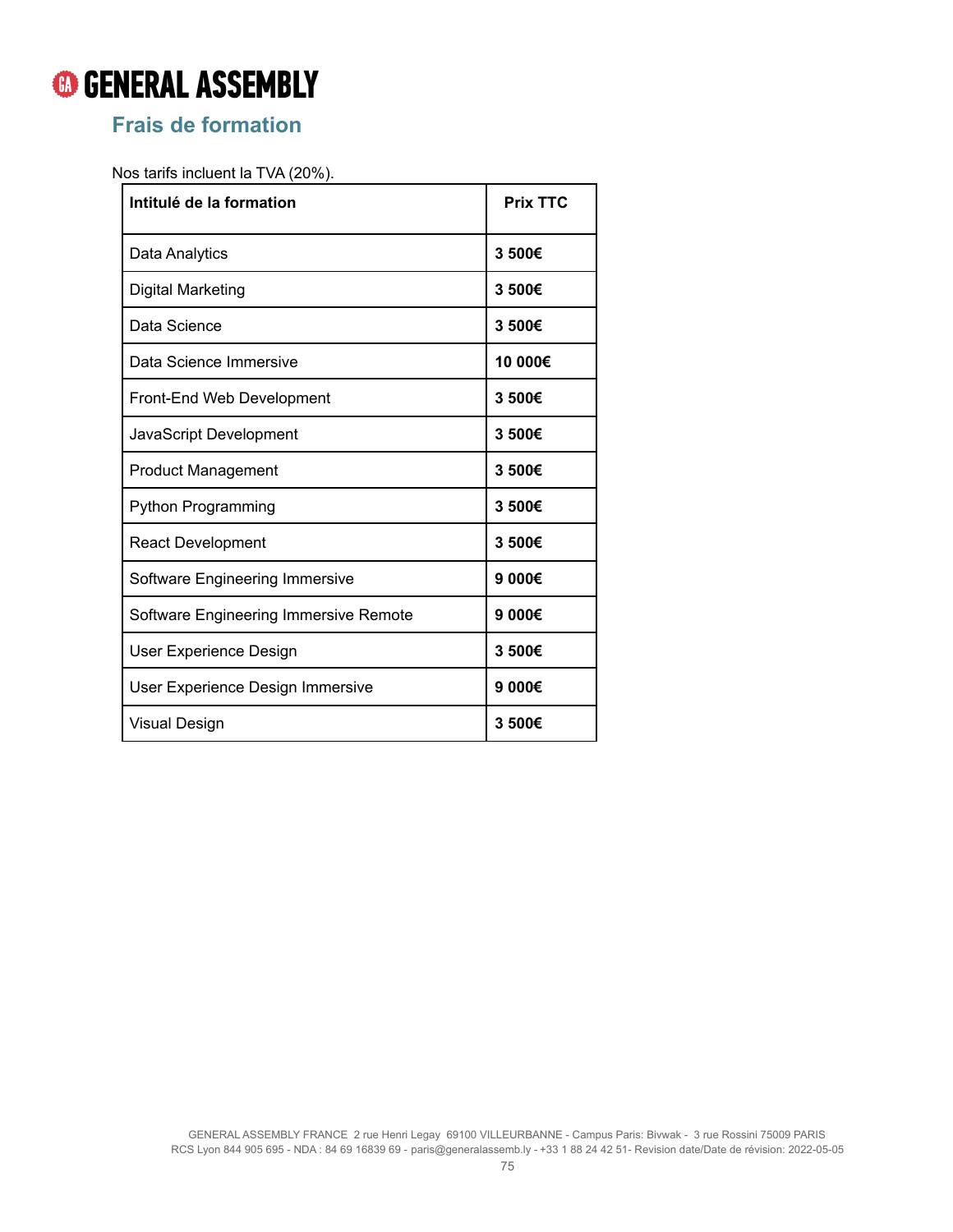

# **Annexe A**

# **Lieux de formation**

General Assembly 3, rue Rossini 75 009 Paris

[paris@generalassemb.ly](mailto:paris@generalassemb.ly)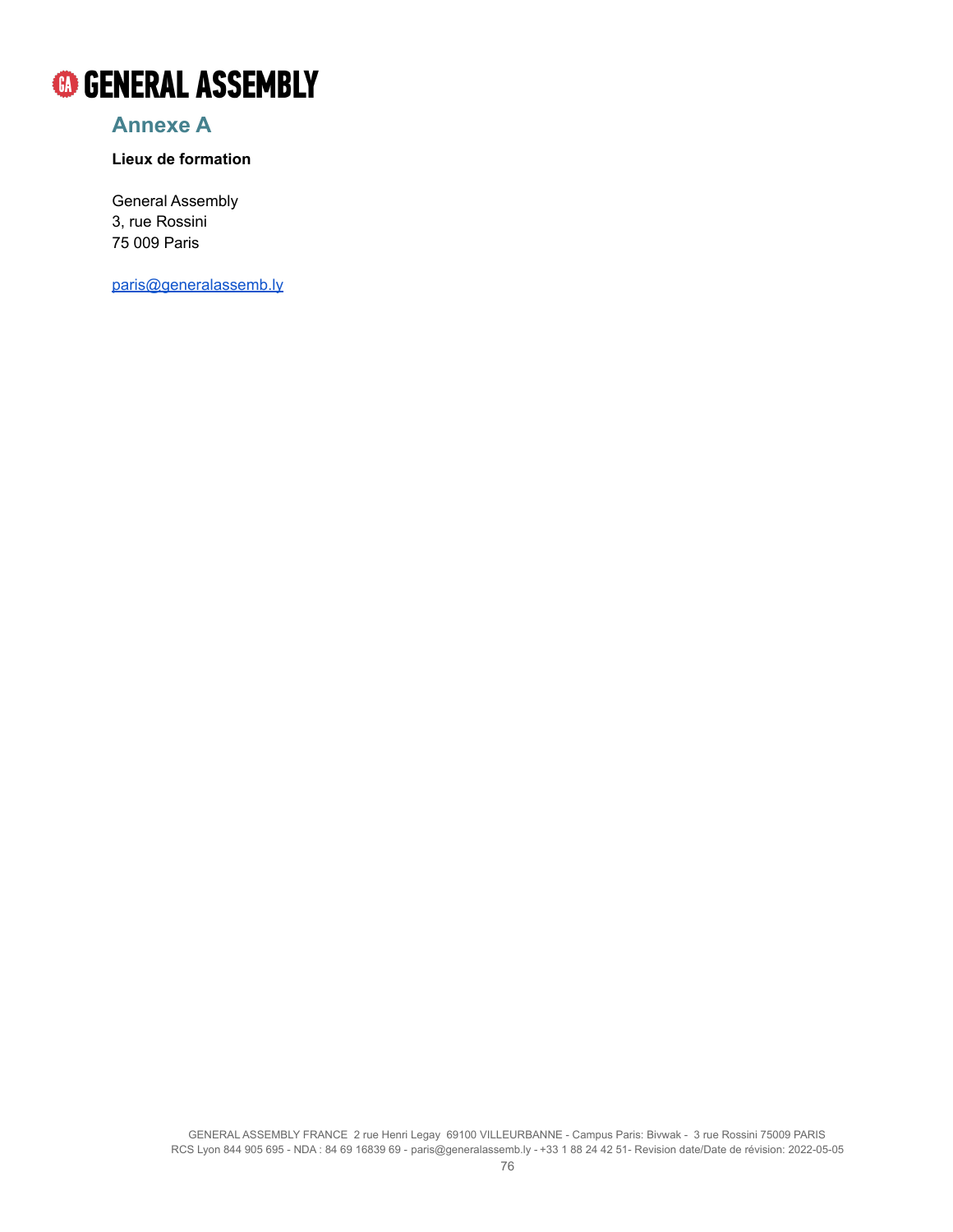

# **Annexe B**

# **Politique d'expulsion des étudiants**

General Assembly s'engage à prendre toutes les mesures dans les limites du raisonnables pour que les étudiants aient la possibilité de terminer leurs programmes avec succès et s'engage à veiller à ce que, dans ce cadre général, tous les étudiants soient traités de manière juste et équitable. Les étudiants qui ne répondent pas aux critères pédagogiques et éthiques de General Assembly peuvent être passibles de sanctions pouvant aller jusqu'à l'expulsion.

En général, General Assembly tente de résoudre une situation sans expulsion. Des avertissements verbaux et écrits peuvent précéder cette dernière et la plus grave des actions.

Lorsque General Assembly estime que l'intégrité, la sécurité ou le bien-être de l'organisme et de ses campus est mis en danger, alors les étudiants, le personnel, les clients, les visiteurs et les autres invités sont en danger. L'expulsion peut être appliquée à la discrétion de General Assembly à tout moment du processus.

Toute décision disciplinaire du Conseil sera également transmise aux organismes officiels (Pôle Emploi, OPCO, Transitions Pro...) dans le cas d'une prise en charge de la formation, qu'elle soit partielle ou totale et à l'employeur en cas d'action de formation dans le cadre du plan de formation d'une entreprise.

Ce qui suit décrit les conditions dans lesquelles un étudiant peut être expulsé. Les motifs pour valables sont :

## **1. Malhonnêteté académique**

Les étudiants peuvent être expulsés à la discrétion de General Assembly pour malhonnêteté académique. La malhonnêteté académique est un mot, une action ou un acte accompli seul ou avec d'autres personnes dans le but direct ou indirect de fournir un avantage injuste à soi-même ou à d'autres étudiants, notamment :

- a. tricherie
- b. plagiat
- c. collaboration non approuvée
- d. modification de documents
- e. corruption
- f. mensonge
- g. fausses déclarations

## **2. Frais de non paiement**

Le non-paiement des honoraires impayés auprès de General Assembly dans les délais impartis peut constituer un motif d'expulsion après un avertissement écrit.

## **3. Code de conduite**

Tous les étudiants sont tenus de respecter le code de conduite publié par General Assembly. Lorsque les violations ne risquent pas de causer des dommages physiques à des personnes ou à des biens, General Assembly peut expulser un étudiant qui a reçu un avertissement pour manquement à ses obligations et qui a depuis lors enfreint l'un des termes du code de conduite de General Assembly. Les étudiants sous l'influence de drogues et/ou d'alcool ou portant des armes seront immédiatement expulsés.

Le Code de Conduite sera accessible par le biais du courriel envoyé par l'équipe d'admission et peut être consulté sur cette page : <https://generalassemb.ly/regulatory-information> (France).

## **4. Omissions ou erreurs importantes lors de l'inscription administratives**

General Assembly a la responsabilité de s'assurer que les étudiants ont été admis conformément aux exigences du programme (pré-requis). Les étudiants qui falsifient sciemment leurs candidatures sont soumis à une expulsion immédiate.

# **5. Échec de la formation**

Les étudiants qui n'atteignent pas les critères de progression minimal requis pour leurs formations peuvent être exclus du programme.

# **6. Assiduité**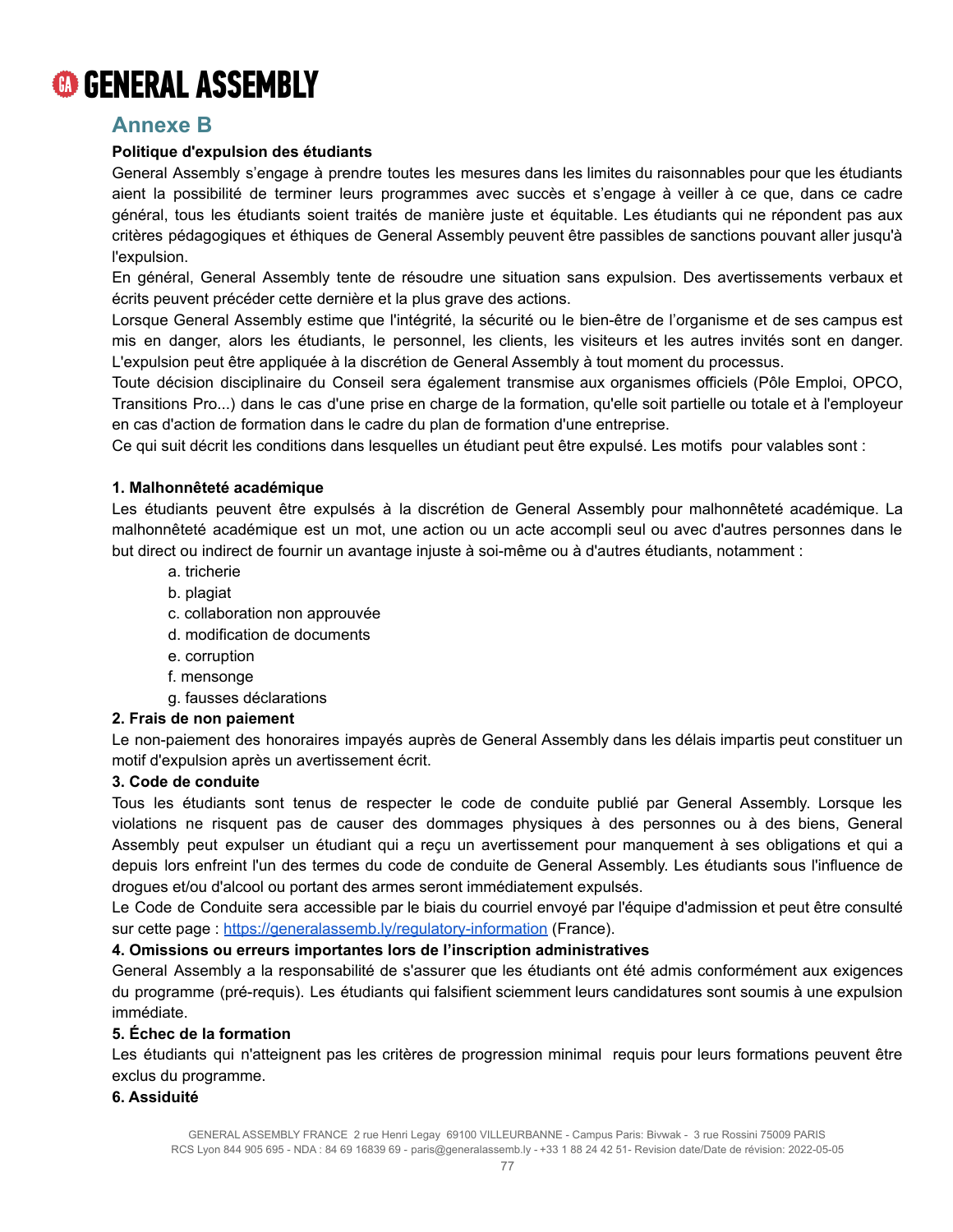

Les étudiants qui ne respectent pas l'assiduité minimum requise conformément à la politique de de notre organisme et de nos campus (voir chapitre 'Modalités pédagogiques et d'évaluation - Présence') sont soumis à l'expulsion.

#### **7. Harcèlement ou discrimination**

General Assembly ne tolère pas le harcèlement ou la discrimination d'aucun étudiant, membre du personnel, client ou visiteur des locaux des campus. Les étudiants qui participent à des activités de harcèlement ou de discrimination peuvent être immédiatement suspendus en fonction de la gravité de l'activité et de l'enquête en cours. Tout étudiant qui, selon l'enquête, est impliqué dans des activités de harcèlement ou discriminatoires graves, peut être expulsé à la discrétion de General Assembly, en fonction de la gravité de l'activité.